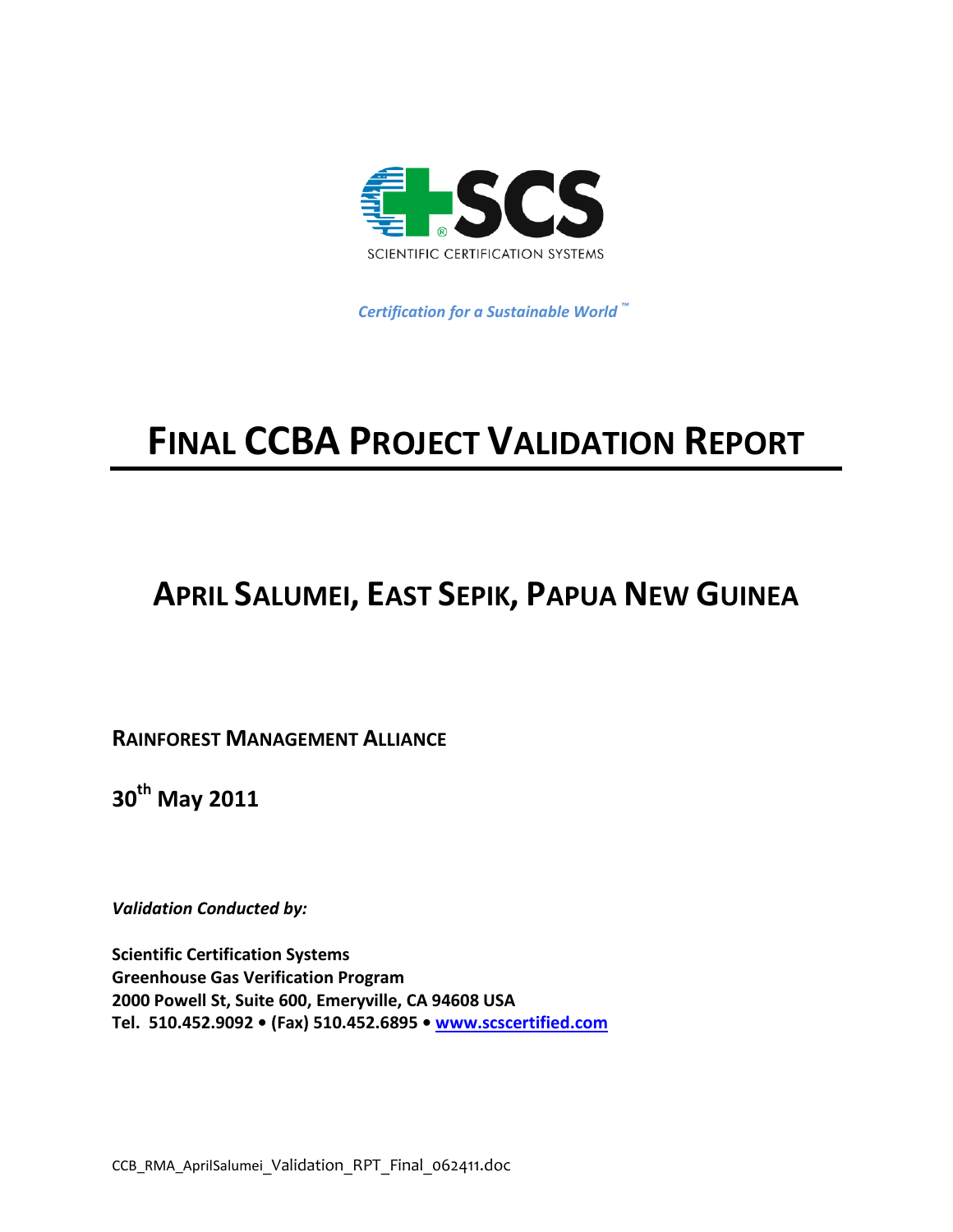

# **Table of Contents**

| 1.0  |        |  |
|------|--------|--|
| 1.1. |        |  |
| 1.2. |        |  |
| 1.3. |        |  |
| 1.4. |        |  |
| 1.5. |        |  |
| 2.0  |        |  |
| 2.1. |        |  |
| 2.2. |        |  |
| 2.3. |        |  |
| 3.0  |        |  |
| 3.1. |        |  |
| 3.2. |        |  |
|      | 3.2.1. |  |
|      | 3.2.2. |  |
|      | 3.2.3. |  |
|      | 3.2.4. |  |
|      | 3.2.5. |  |
|      | 3.3.   |  |
|      | 3.3.1. |  |
|      | 3.3.2. |  |
|      | 3.3.3. |  |
|      | 3.4.   |  |
|      | 3.4.1. |  |
|      | 3.4.2. |  |
|      | 3.4.3. |  |
|      | 3.5.   |  |
|      | 3.5.1. |  |
|      | 3.5.2. |  |
|      | 3.5.3. |  |
|      | 3.5.4. |  |
| 4.0  |        |  |
| 5.0  |        |  |

- Appendix A **CCBA Compliance Checklist**
- Appendix B **Stakeholder Comments**
- Project Documents and Supporting Material Reviewed Appendix C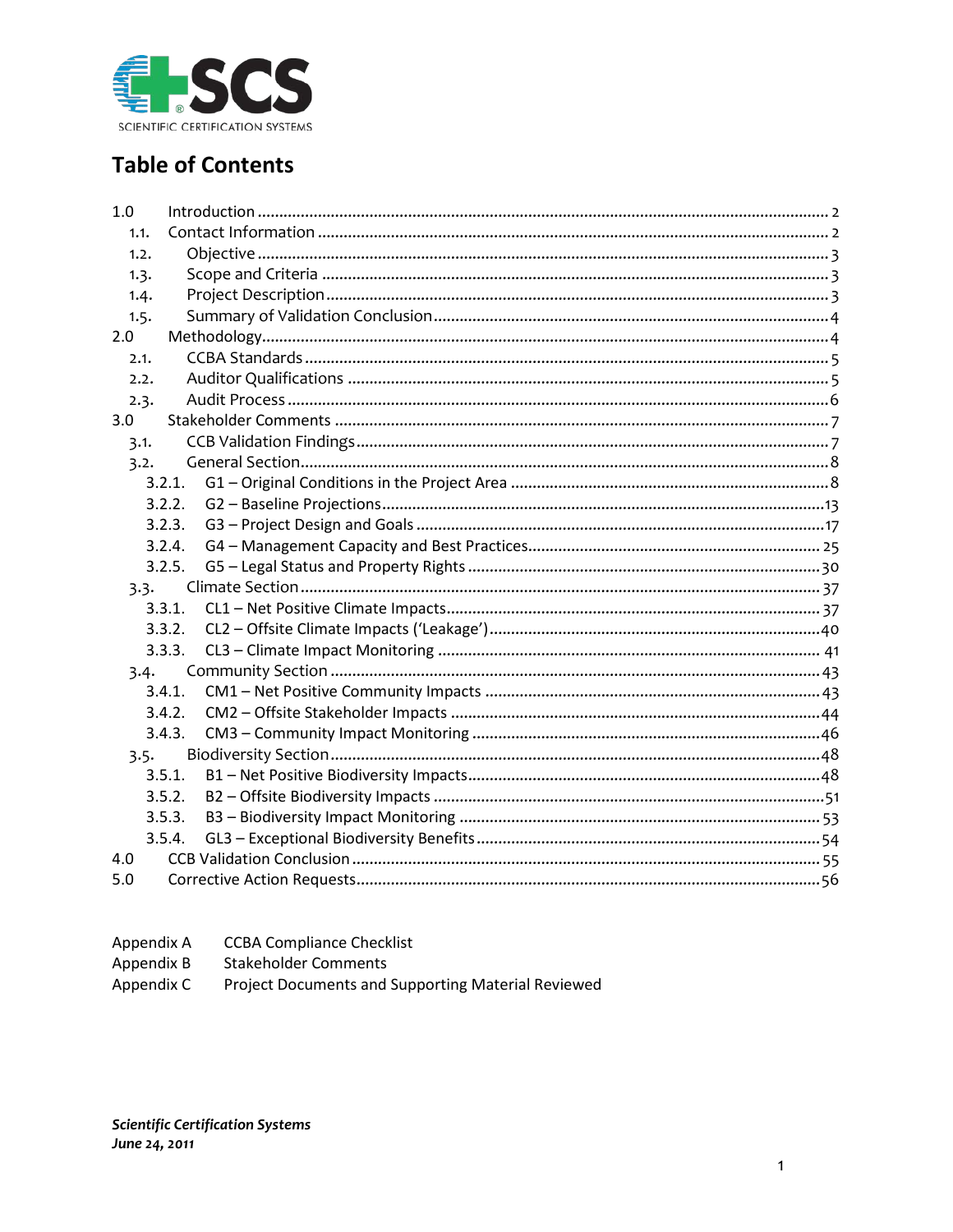

# <span id="page-2-0"></span>**1.0 Introduction**

This report presents the findings of an audit conducted by Scientific Certification Systems (SCS), to validate the claim made by Rainforest Project Management Limited that the April Salumei Sustainable Forest Management Project conforms to the Climate, Community and Biodiversity Project Design Standards (Second Edition). SCS has been accredited by the Climate, Community & Biodiversity Alliance (CCBA) to perform such validation audits.

# <span id="page-2-1"></span>**1.1. Contact Information**

Project Implementer contact information:

Rainforest Project Management Limited PO BOX 3321 Drake Chambers Road Town Tortola, BVI

Scientific Certification Systems contact information:

Todd Frank, Program Manager, GHG Verification Services Scientific Certification Systems 2000 Powell Street, Suite 600 Emeryville, CA 94608 USA Tel. 510.452.9092 [tfrank@scscertified.com](mailto:tfrank@scscertified.com)

Auditor contact information:

Dr Carly Green, Principal Consultant Environmental Accounting Services Limited 19 Cliff Wilson St Wanaka, 9382 New Zealand Tel. +64 3 677 0242 carly.green@enviroaccounts.com

Client contact information:

Stephen Hooper Rainforest Project Management Limited PO BOX 3321 Drake Chambers Road Town Tortola, BVI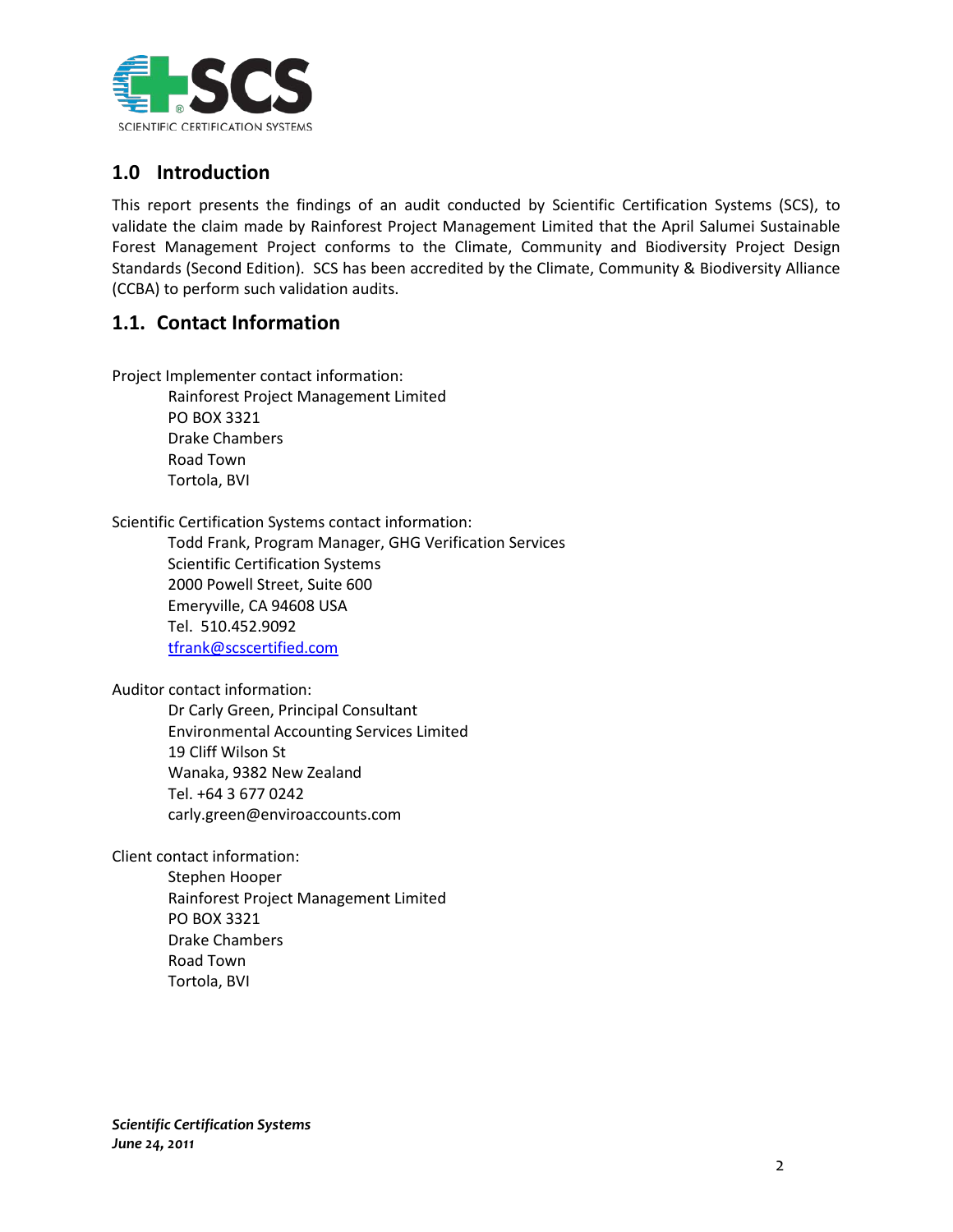

# <span id="page-3-0"></span>**1.2. Objective**

The validation objective is an independent assessment by SCS of the proposed Project activity against all defined criteria as defined by the Climate Biodiversity and Community Alliance (CCBA). Validation will result in a conclusion by SCS whether the Project activity is compliant with the CCB standards and whether the Project should be submitted for registration with CCBA. The ultimate decision on the registration of a proposed Project activity rests with CCBA.

# <span id="page-3-1"></span>**1.3. Scope and Criteria**

The Project shall be assessed against the CCB Standards Second Edition to determine which of the fourteen required and three optional CCB Standards criteria the Project satisfies. An "Approved" Project is one which satisfies all 14 of the required CCB Standards criteria.

The scope of services as described in this proposal encompasses analysis of data and calculations as presented at the time of inception of Project validation. The SCS Lead Auditor may issue one or more New Information Requests (NIR) or Non-Conformity Reports (NCR), as needed, and re-analyze new submissions.

# <span id="page-3-2"></span>**1.4. Project Description**

The April Salumei Sustainable Forest Management Project is located within the district of Ambunti in the province of East Sepik, Papua New Guinea. This area is recognised as one of the least developed areas in Papua New Guinea. The Project area is defined as the boundary of an existing Forest Management Agreement (FMA), encompassing a total area of 521,000ha of which includes a total production area of 177,200ha designated for logging and a net production area of 150,620ha. The FMA is a legal agreement between the landowners and the government and gives the government, through the PNG Forest Authority, the right to identify a Project partner to harvest timber contained in the Project area, which represents the without Project scenario.

The land is owned by 163 Incorporated Land groups (ILG's) who are also represented by four main cultural groups within the Project area, namely:

- 1. Salumei Investments Ltd consisting of 37 Incorporated Land Groups
- 2. Sio Walio Investments Ltd consisting of 54 Incorporated Land Groups
- 3. Nom Investments Ltd consisting of 28 Incorporated Land Groups
- 4. Niksek Samsai Resources Ltd consisting of 44 Incorporated Land Groups

These four Landholder Companies form a group represented by a holding company, Hunstein Range Holdings and have formed the April Salumei Foundation for the purposes of realising income from environmental services through the avoidance of forest degradation and deforestation.

It is estimated that the April Salumei Sustainable Forest Management Project will avoid 98,441,367 tonnes of carbon dioxide equivalent ( $CO<sub>2</sub>e$ ) over the Project life of 25 years through the avoidance of timber harvest and the subsequent conversion of some harvested areas to agriculture. This without project scenario is consistent with the area development plan approved by the Forest Authority.

*Scientific Certification Systems June 24, 2011*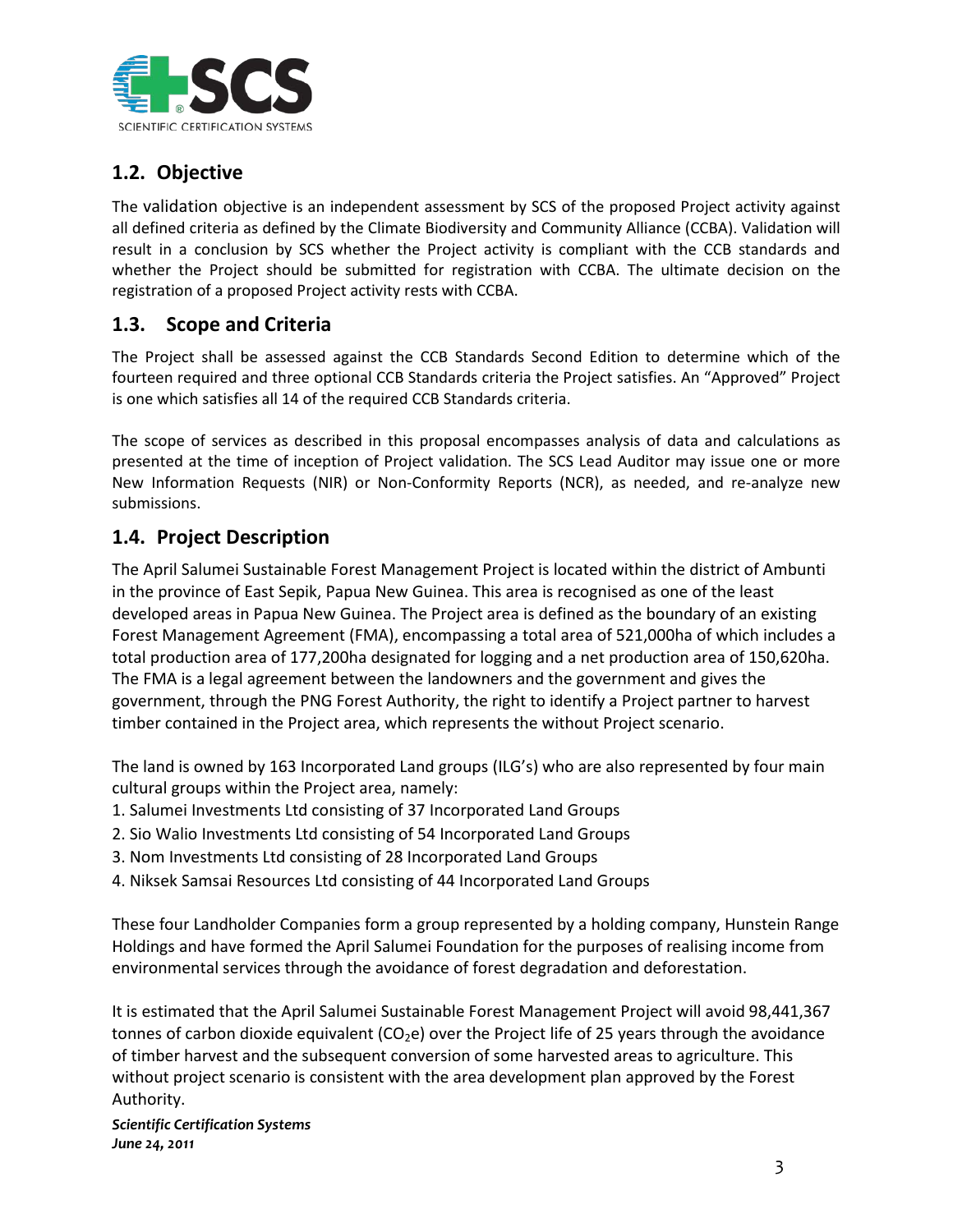

The compensation from the sale of these credits will be deployed in two ways:

- 1) an initial payment directly to the people in the Project area, and
- 2) the majority of the money being held in trust to which landholders can apply for community development Projects.

The private trust will be administered by a board of trustees partially comprised of elected members from the ILGs. Community development Projects are to be proposed by the people in the Project area and assessed and awarded by the board of trustees. The types of Projects funded include community resource centres, education and health services, improved river and land transport, communications and policing. Projects that generate sustainable income through small scale agriculture, aquiculture and ecotourism will be supported through a process of application. These projects will be required to demonstrate financial viability, be consistent with the requirements of CCB and have a brief Environmental Impact Assessment to report any potential net climate, community and biodiversity impact prior to approval.

There is also a general commitment to align Projects with a 10 year regional government development plan that has been published for the region, such as financial support to finish a road that has been started in the region, but outside the Project area.

The Project has a commitment to employ local people as Project stewards to coordinate community development Projects and perform Project monitoring. To support the development of skills locally, the Project will establish four resource centres including the renovation of the "White House" at Ambunti which will become the Project head office, within the four regions of the Landholder Companies in the Project area. These centres will serve as information and training facilities for the Project.

# <span id="page-4-0"></span>**1.5. Summary of Validation Conclusion**

Following completion of SCS's duly-accredited validation process, it was our conclusion that the April Salumei Sustainable Forest Management Project could conform to the CCBA Climate, Community and Biodiversity Project Design Standards (Second Edition) at the Gold Level (see Appendix A), subject to 43 Non-conformity Reports (NCRs), 6 Opportunities for Improvement (OFIs) and 1 New Information Requests (NIRs). Rainforest Project Management Limited provided prompt and satisfactory responses to the NCRs issued as a result of the initial evaluation. Rainforest Project Management Limited was cooperative in providing evidence requested to support their comments and responded to the public comments submitted through the CCB website. It is our opinion that the Project now fully meets the requirements of the CCB standard at the Gold Level having met the Biodiversity Gold level criteria.

# <span id="page-4-1"></span>**2.0 Methodology**

# **Pre-Assessment Audit**

SCS began a pre-validation of the Project in March 2010 which entailed a desk audit of Project documentation and phone calls and email correspondence with Rainforest Project Management Limited. The audit team then conducted a field visit in late March to the Project area to further assess whether the Project design was in conformance with the standard.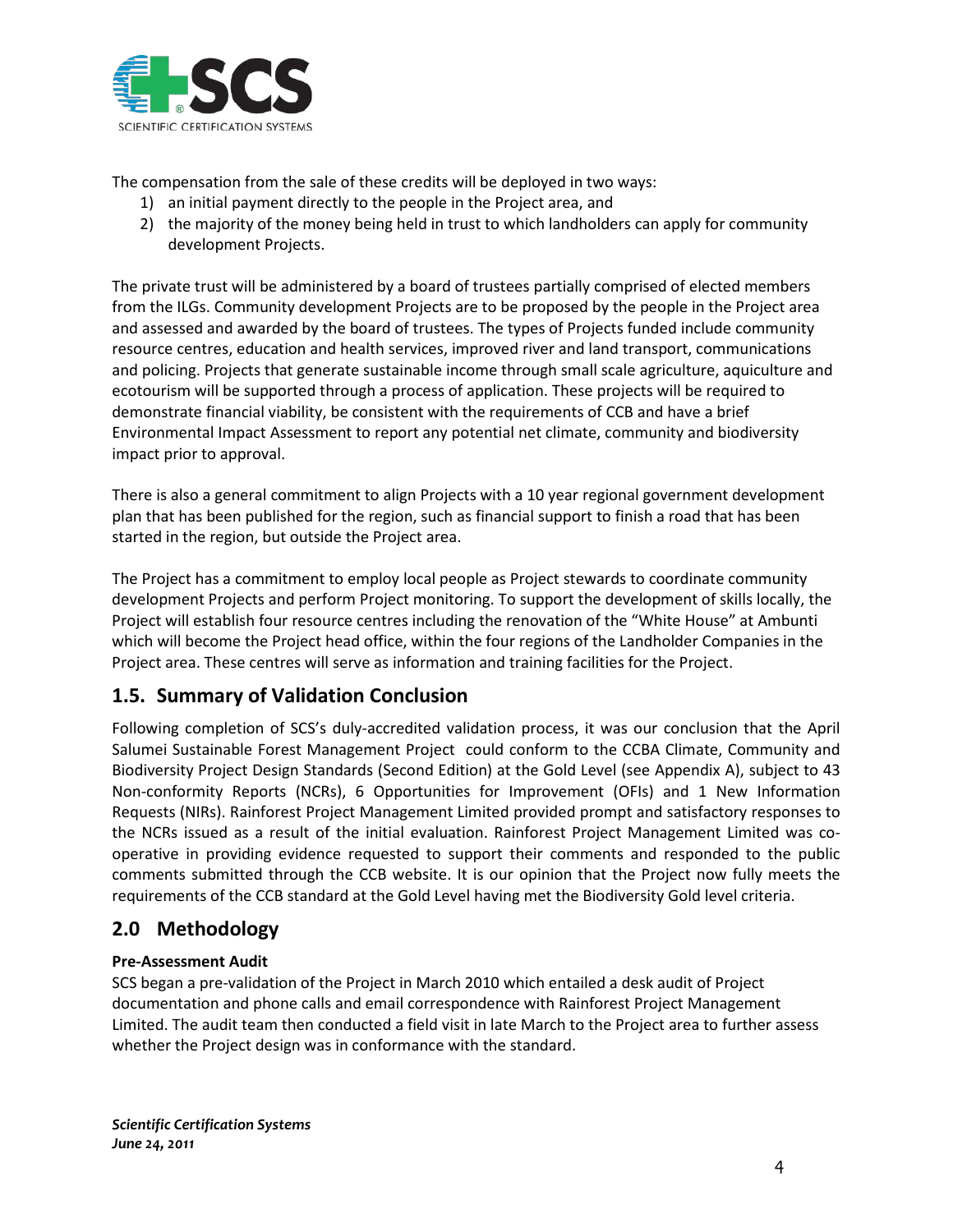

Following the field visit, 24 New Information Requests (NIR) were made and responses to these requests were provided to SCS during the month of April. SCS subsequently issued a draft report Rainforest Project Management Limited in early June which outlined the key issues of adequate community consultation and appropriate greenhouse gas estimations. The proponent responded to these requests and developed a new PD and scheduled the CCB public comment period.

# **Full Validation Audit**

The CCB validation commenced in late June 2010, beginning with a desk audit of the revised Project documentation and responses to the NIRs provided by Rainforest Project Management Limited following the pre-assessment. The independent auditor along with an independent local auditor was authorized by SCS to conduct a formal site visit and validation assessment between  $11 - 18^{th}$  July 2010. This site visit consisted of 9 days in Papua New Guinea which included visiting three villages where it was estimated that over 1000 people attended community meetings to discuss the Project. The auditors also held meetings in Wewak and Port Moresby with various stakeholders including the Provincial Planning Office, the National Forest Authority, Dr Martin Golman (submitted public comments), and Minister Aimo, University of Papua New Guinea, Forest Research Institute and members of the Forestry Board. Findings from the review of the revised documentation, the various meeting conducted and Rainforest Project Management Limited responses and follow up meetings relating to the various public comments submitted to the CCBA lead to the issuance of 41 Non-Conformity Reports (NCR), 1 New Information Requests (NIR) and 6 Opportunities for Improvement (OFI) to which Rainforest Project Management Limited were asked to respond.

This final report presents the evidence presented to the validator during the full validation and in response to the NCR/OFI/NIRs and follow up meetings.

# <span id="page-5-0"></span>**2.1. CCBA Standards**

SCS conducted its evaluation to validate claims that the Project conforms to the CCBA Climate, Community and Biodiversity Project Design Standards (Second Edition) ("the CCB Standards"). The CCB Standards require conformance to 14 criteria in each of 4 categories: 1) General (5 criteria), 2) Climate (3 criteria), 3) Community (3 criteria), and 4) Biodiversity (3 criteria). In addition, applicants can achieve a higher level of validation through the application of three criteria in the Gold Level section. Gold level validation can be achieved by Projects that meet the core requirements and at least one optional Gold Level criterion.

# <span id="page-5-1"></span>**2.2. Auditor Qualifications**

# **Dr Carly Green – Lead Auditor**

Dr Carly Green has over 10 years of International experience in cross sector greenhouse gas accounting. Her experience extends through research, government policy advisor, Project developer, training facilitator and lead auditor in Europe and Asia Pacific. She completed her PhD in 2006 from University College Dublin with her research contributing to IPCC National level carbon accounting methodologies in Agriculture, Forestry and Other Land Use (AFOLU). Since then she has been an advisor to governments and involved in the development of 7 VCS/CDM/CCBA compliant forest sink Projects and has lead or participated in 7 forest sink audits and 2 REDD/IFM methodology validations under the Australian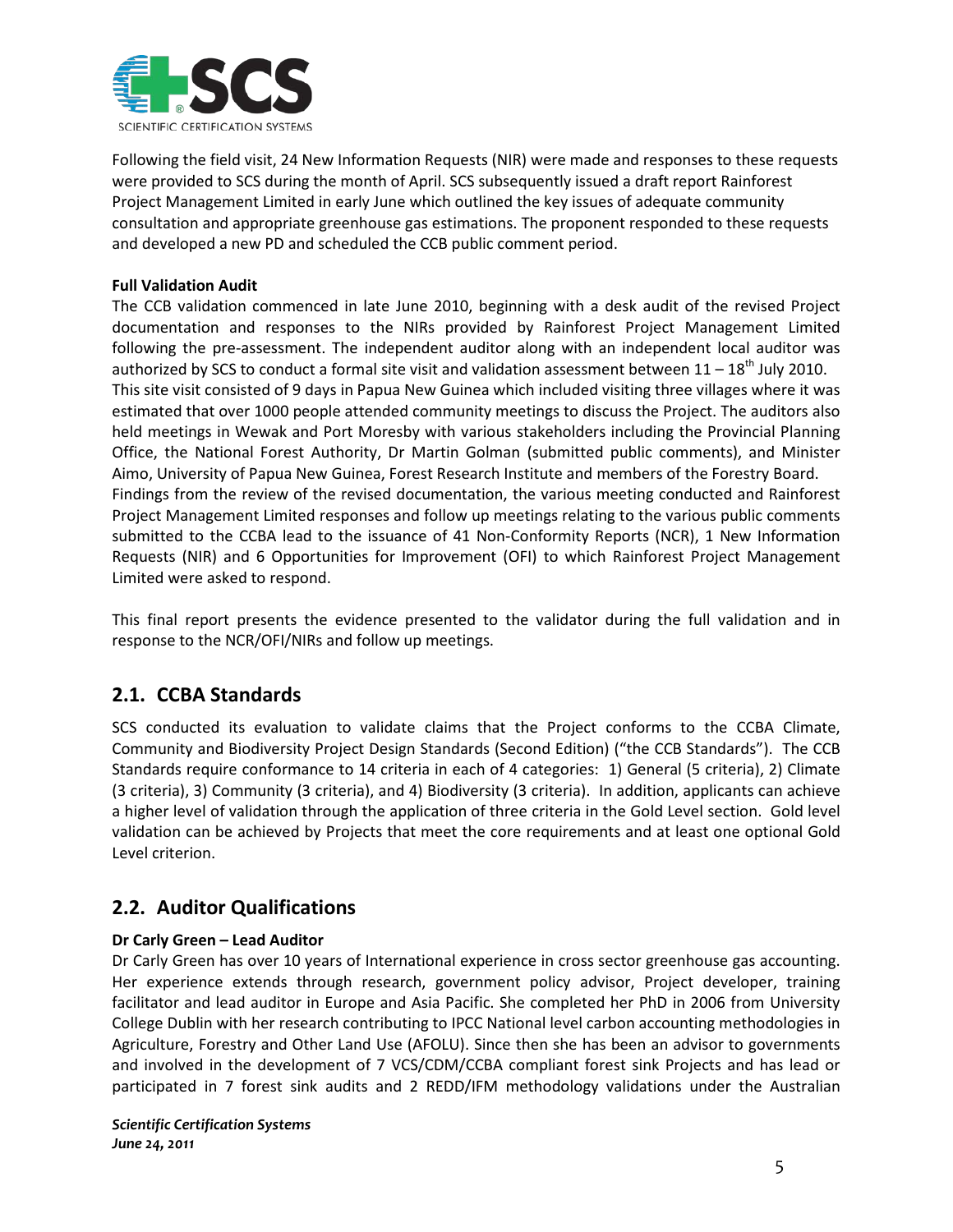

Governments Greenhouse Friendly program, the Voluntary Carbon Standard and the Climate Community and Biodiversity standard. Carly has also trained over 300 people across Australia, New Zealand, China and Fiji in climate change mitigation and adaptation in Agriculture and Forestry Carly's extensive experience has been recognized by the VCS where she has been listed as an independent expert.

# **Isreal Bewang – Local Forestry Expert and Translator**

Israel Bewang has a Masters in Forestry and has studied in Papua New Guinea and Australia. Israel has 10 years experience in conducting forest research, data collection, analysis and reporting. He also has experience in strategic and activity planning and implementation of these plans, forest inventory surveys and forest management plan development. Israel has valuable experience in forest certification and climate change as well as conflict resolution for natural resource management issues.

# **Zane Haxton - Technical Review**

Mr. Haxton holds a M.S. in Forest Resources from Oregon State University. A specialist in forest inventory, Mr. Haxton holds significant expertise in sampling design, inventory management and growth modeling. Mr. Haxton is well versed in methodologies for Avoided Planned Deforestation, Improved Forest Management, and Afforestation, Reforestation and Revegetation Projects, with experience working in tropical and temperate forests alike. Mr. Haxton is currently a verifier under the Climate Action Reserve, the Verified Carbon Standard and the Climate, Community and Biodiversity Standards.

# <span id="page-6-0"></span>**2.3. Audit Process**

The audit process included the following steps:

- Initial Project orientation meeting and finalization of the audit plan with Rainforest Project Management Limited (via conference call);
- Review of initial Project documentation, including Project design reports, preliminary models, and Project background descriptions;
- Site visit between 11 19 July 2010, that included:
	- o Project overview by Stephen Hooper;
	- o Meetings with field trip team including the team leader Philip Moyer (Rainforest Management Alliance), Erik Mesak (Ministry of Correctional Services, local guide), Namani (Secretary of ILG, local landholder and Project advisor on agriculture Projects).
	- o Site visits at three locations within the Project zone, specifically Chagriman, Wagu and 'The Farm' (which was a meeting point for numerous villages) which resulted in question and answer sessions with over 1000 landholder and village participants of the Project including men, women, youth, church leader, representatives.
	- o Meetings with district planning office in Wewak
	- o Meetings with Forest Authority, Minister Amio, University of Papua New Guinea, Forest Research Institute, Members of the Forestry Board and landholders living outside the Project area.
	- o Phone conversations with Jackson Yagi, Hunstein Range Holdings.
- Review of stakeholder comments and responses to those comments;
- Issuance of NCR, NIR and OFI findings to the client

*Scientific Certification Systems*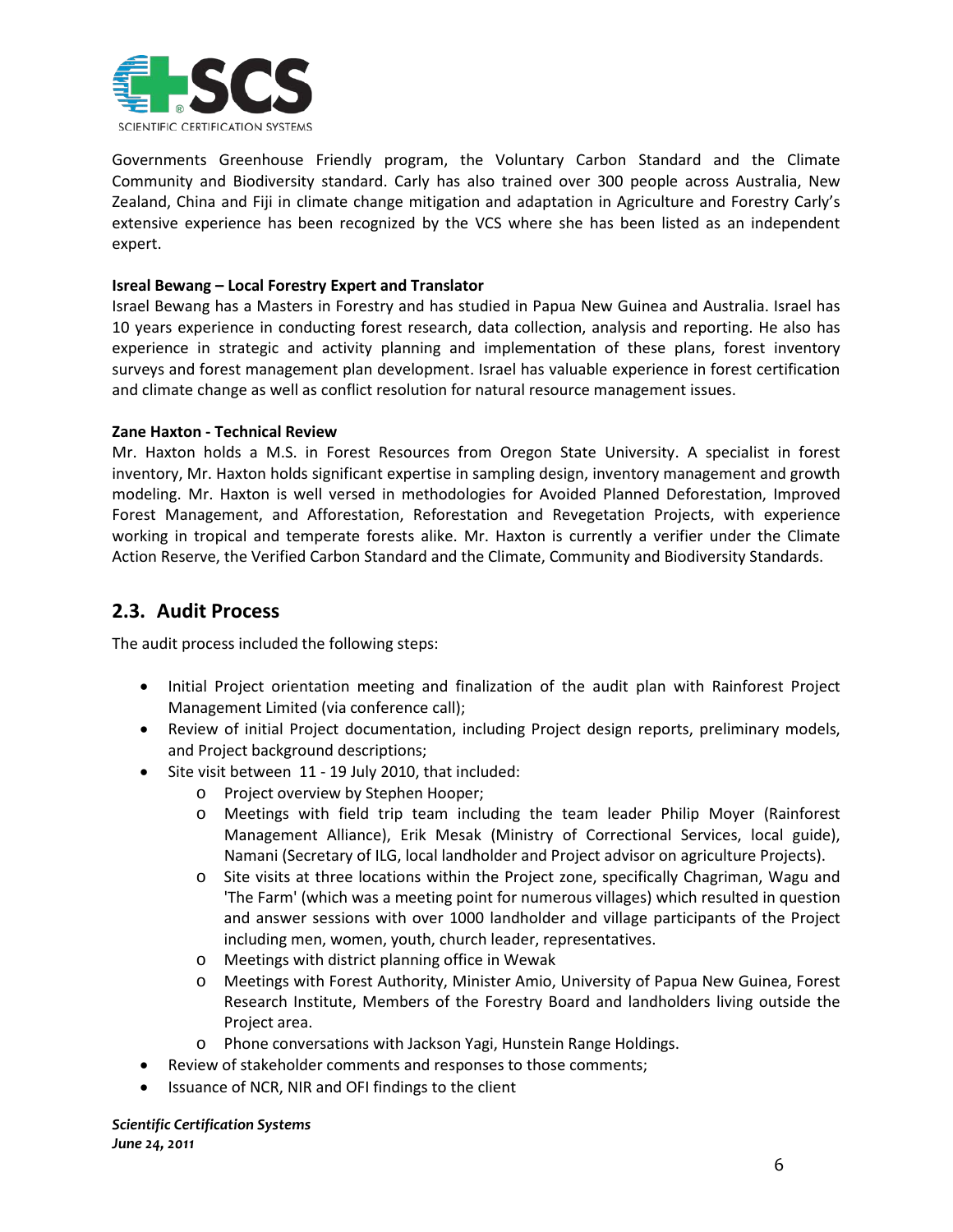

- Rainforest Project Management Limited response to NCR, NIRs, and OFIs;
- Auditor review of Rainforest Project Management Limited response to issued NCR, NIR and OFI
- Follow up phone and email correspondence with Greenlight Trust, WWF and Mathew (Kaki) Yafei; a local Wagu villager regarding issued raised in submitted public comments;
- Final report preparation; and
- Technical review and approval of the final report by SCS.

# <span id="page-7-0"></span>**3.0 Stakeholder Comments**

The Project Design Document (PDD) was posted on the CCBA website on 25<sup>th</sup> June 2010 and the public comment period extended through 24<sup>th</sup> July 2010. Comments were received from 7 parties (see full transcripts and proponent responses in Appendix B).

Written comments were received from the following stakeholders:

- Theo Yasause, DNA, Papua New Guinea
- Dr Martin Golman, Deputy Director, PNG Forest Research Institute
- Matt Leggett, World Wildlife Fund
- Nigel Hughes, CEO Green Light Trust
- Dr Sunil Sharma and Dr Samual Phua, Carbon Planet
- Dr Wari Iamo, Executive Director of Climate Change and Development, PNG

All comments have been addressed by the auditor in this report. General themes included:

- Approval and consent of the Project by landholders
- History and representation of Hunstein Range Holdings
- Policy framework and Papua New Guinea Government endorsement
- Relationship with Nupan; another Project developer in Papua New Guinea
- General accuracy and transparency of the PDD

# <span id="page-7-1"></span>**3.1. CCB Validation Findings**

This report of our validation findings addresses each of the CCBA criteria and indicators. For each criterion, the CCBA indicators are listed along with a description of the evidence that was considered, and references the findings from the audit when applicable. These findings can include Non-Conformity Reports (NCRs), Opportunities for Improvement (OFIs) and New Information Requests (NIRs). For ease of understanding and reading of this audit report, the many findings are summarized and their responses listed at each of the relevant Indicators in the report. In the case of non-conformance, a Non-Conformity Report stipulates the deficiency and its relation to the CCB protocol. NCRs indicate broad nonconformance at the criterion level that must be satisfied prior to Project validation. An Opportunity for Improvement is issued when overall conformance with a criterion has been achieved but in instances where actions could be taken to further ensure compliance with an indicator. A New Information Request indicates when additional information is necessary to complete the validation.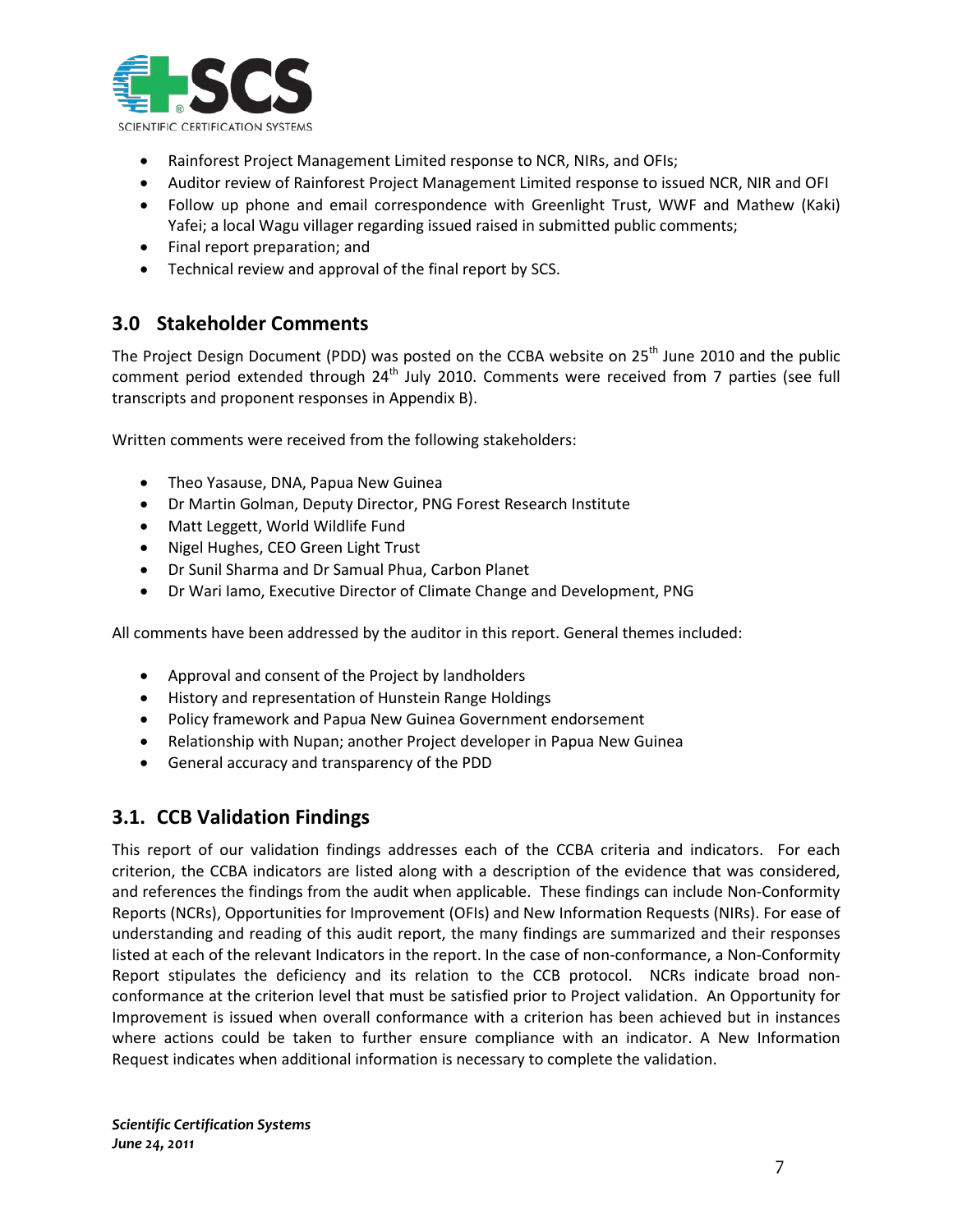

The Project Proponent is listed in the CCB PDD as the April Salumei Foundation and Rainforest Project Management is the Project Implementer. Throughout the remainder of the report, the April Salumei Foundation is referred to as the "Project Proponent" or the "Proponent" and Rainforest Project Management Limited will be referred to as the "Project Implementer" or "the Implementer". The Project Implementer presented material for validation in a document entitled April Salumei, East Sepik, Papua New Guinea, dated June 2010, and subsequently an updated version, which is available to the public on the CCBA website [\(http://www.climate-standards.org\)](http://www.climate-standards.org/). The CCBA refers to such documents as Project Design Documents (PDD). The PDD was revised in August 2010 with corrections/changes made in response to the NCRs/OFIs/NIRs issued during this validation process.

# <span id="page-8-0"></span>**3.2. General Section**

The General Section of the CCB Standards addresses original conditions in the Project are baseline Projections, Project design and goals, management capacity and best practices, and legal status and property rights.

# <span id="page-8-1"></span>*3.2.1. G1 – Original Conditions in the Project Area*

The original conditions at the Project area and the surrounding Project zone before the Project commences must be described. This description, along with baseline Projections (see G2), will help to determine the likely impacts of the Project.

*Indicator G1.1.* The location of the Project and basic physical parameters (e.g., soil, geology, climate).

# **Findings :**

As described in the Project Design Document (PDD), the Project is located in the district of Ambunti, East Sepik. The basic physical parameters are described in Section G 1.1 of the PDD. These physical parameters include the soil, geomorphology, climate and hydrology of the Project area and surrounding Project zone. The sources of information are local and relevant.

| Conformance:                          | Yes  | No. | N/A |  |
|---------------------------------------|------|-----|-----|--|
| <b>Non-Conformity Reports:</b>        | None |     |     |  |
| <b>New Information Requests:</b>      | None |     |     |  |
| <b>Opportunities for Improvement:</b> | None |     |     |  |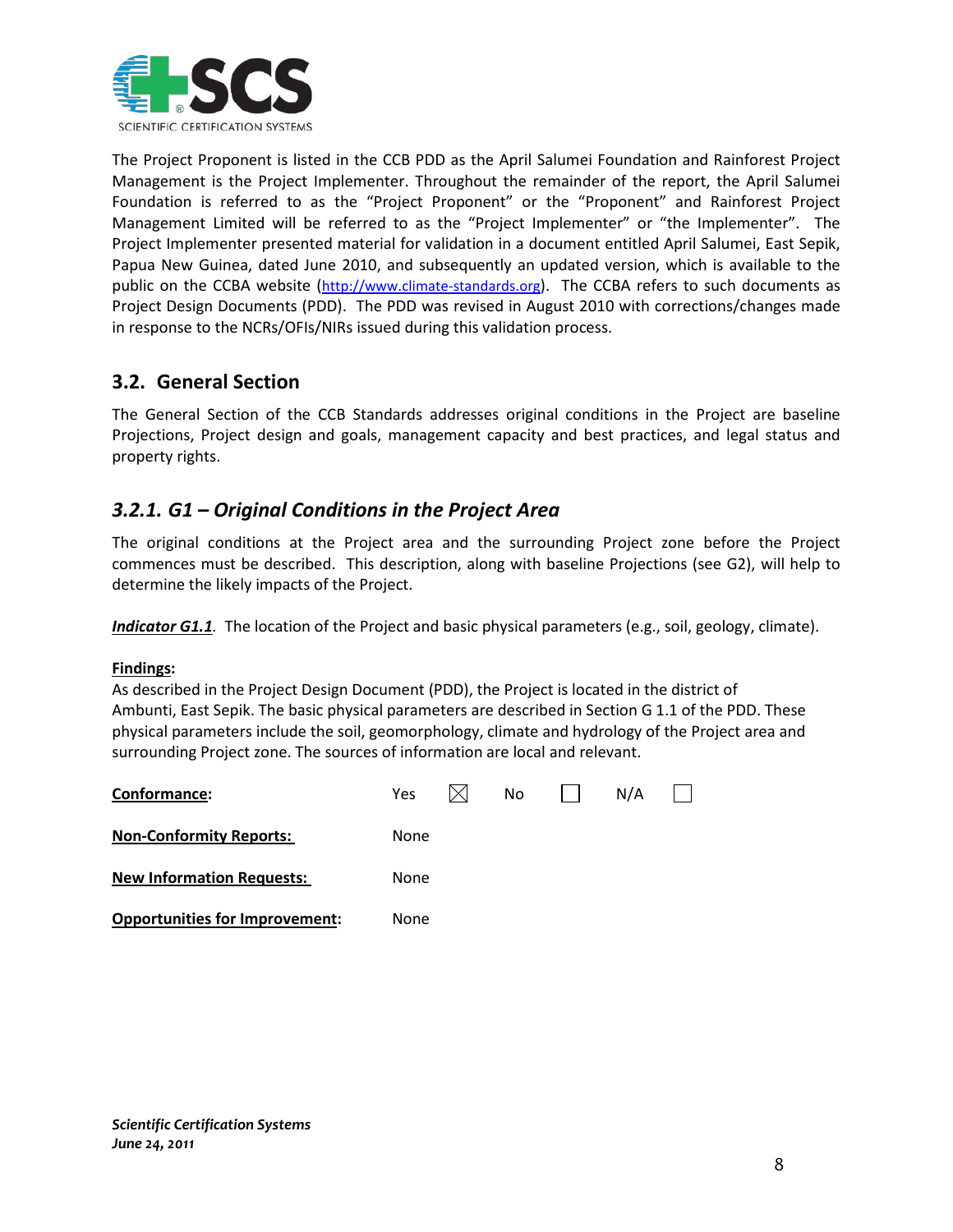

**Indicator G1.2.** The types and condition of vegetation within the Project area.

# **Findings :**

The types and conditions of vegetation within the Project area are described in Section G 1.2 of the PDD and include seral and swamp forests, swamp grassland and herbland, low altitude forest on plains and fans, low altitude forest on uplands, lower montane forest and woodland.

| Conformance:                          | Yes.       |  | No |  | N/A |  |
|---------------------------------------|------------|--|----|--|-----|--|
| <b>Non-Conformity Reports:</b>        | NCR 2010.1 |  |    |  |     |  |
| <b>New Information Requests:</b>      | None       |  |    |  |     |  |
| <b>Opportunities for Improvement:</b> | None       |  |    |  |     |  |

*Indicator G1.3.* The boundaries of the Project area and the Project zone.

# **Findings :**

The Project Area and the Project Zone of the Project are defined in Section G1.3 of the PDD. Furthermore Map 5 shows the Project Zone and the Project Area. The Project Zone is defined by natural boundaries (i.e. the river and mountain range) to encompass the communities as a whole. The Project Area is described as the original Forest Management Area, being 521,000 hectares. This is also stated to be the pre-existing Hunstein Range Holdings Limited (HRH) boundaries. Section 3.8 of the PDD explains that 'the April – Salumei FMA area encompasses land owned by 163 Incorporated Land Groups (ILG)s under an umbrella landowner company, Hunstein Range Holdings Ltd. Hunstein Range Holdings consists of four landowner companies; April Salumei Investments Ltd, Sio Walio Investments Ltd, Nom Investments Ltd and Niksek Samsai Resources Ltd.

The Project Zone includes an area known as a Wildlife Management Area (WMA) which was gazetted in 1997, however has been contested by Hunstein Range Holdings. This area is not part of the carbon accounting area (the Project Area) as shown in Map 15. The PDD states that the Project Zone is defined by a 5km buffer from the boundary of the Project Area, following practices typical of agriculture, forestry and marine sectors. It also states that this 5km zone takes into consideration the semi nomadic communities of the region and cites Saulei and Kaluwin 2009 for justification. In some cases natural boundaries such as the Sepik river and the Hunstein mountain range where used to delineate the Project Zone boundary.

| Conformance:                                             | <b>Yes</b>        | No. | N/A |  |
|----------------------------------------------------------|-------------------|-----|-----|--|
| <b>Non-Conformity Reports:</b>                           | <b>NCR 2010.2</b> |     |     |  |
| <b>New Information Requests:</b>                         | None              |     |     |  |
| <b>Opportunities for Improvement:</b>                    | None              |     |     |  |
| <b>Scientific Certification Systems</b><br>June 24, 2011 |                   |     |     |  |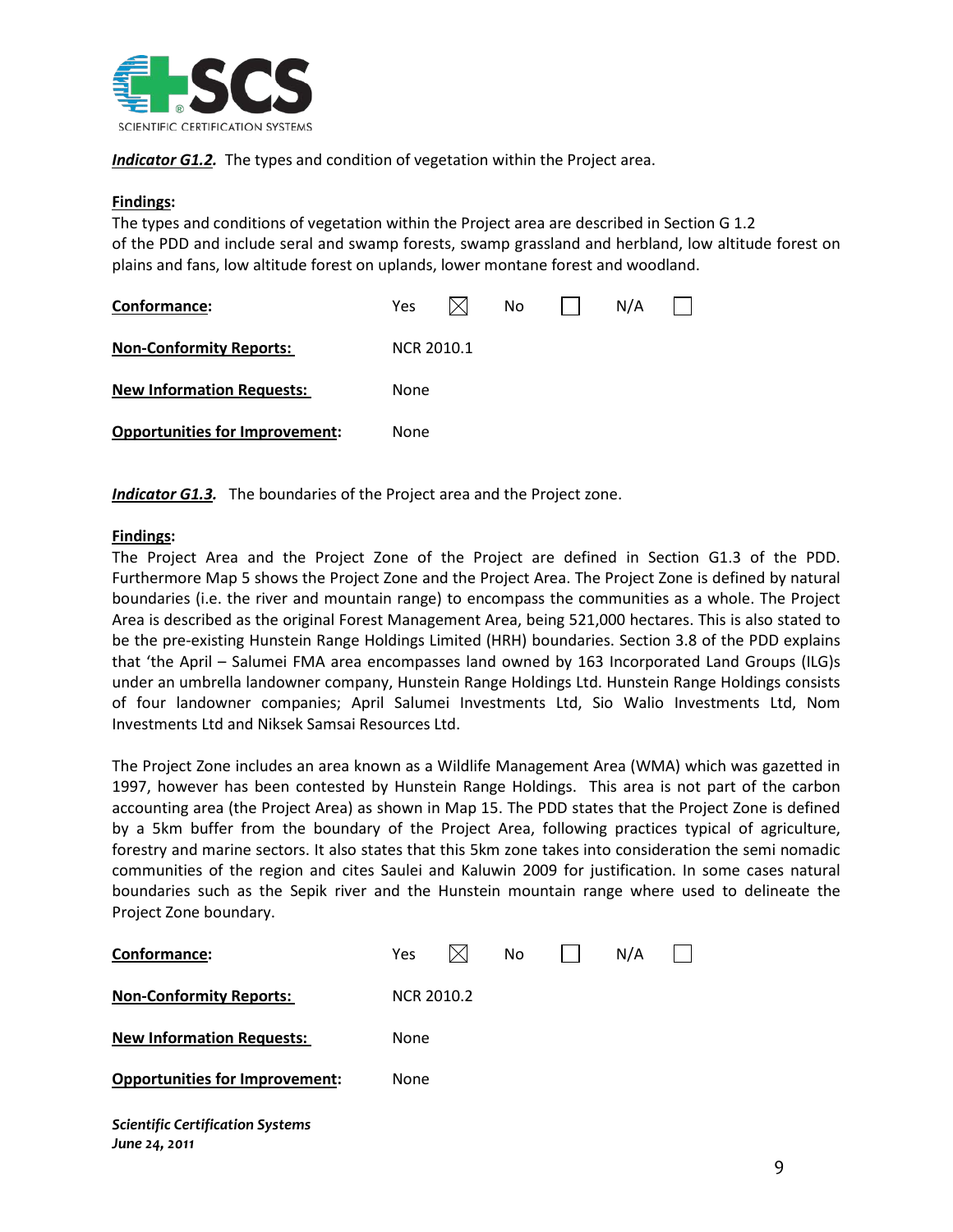

*Indicator G1.4.* Current carbon stocks within the Project Area(s), using stratification by land-use or vegetation type and methods of carbon calculation (such as biomass plots, formulae, default values) from the Intergovernmental Panel on Climate Change's 2006 Guidelines for National GHG Inventories for Agriculture, Forestry, and Other Land Use or a more robust and detailed methodology.

# **Findings :**

Current carbon stocks are estimated for a total Project area of 508,565 hectares in Section G 1.4 of the PDD and a separate document titled 'Carbon Calculations V2 small'. Existing areas of grassland are excluded from the carbon calculations which accounts for the discrepancy between the 521,000 hectare Project Area described in Section G1.3. The carbon accounting approach is based on IPCC 2006 Guidelines for National GHG Inventories using a Tier 1 approach and stratification by IPCC land-use class. Carbon stored in the aboveground biomass and belowground biomass are estimated. Carbon stored in the dead organic matter and the soil organic carbon pools are excluded. This Tier 1 approach is an acceptable approach by the CCB standard to demonstrate the net climate benefit of the Project as of the time of Project validation. The current carbon stock estimates are provided in Table 1 and are estimated to be 114, 612,751 tonnes of CO2 across all identified forest strata.

| Conformance:                          | <b>Yes</b>        |  | No. |  | N/A |  |
|---------------------------------------|-------------------|--|-----|--|-----|--|
| <b>Non-Conformity Reports:</b>        | <b>NCR 2010.3</b> |  |     |  |     |  |
| <b>Opportunities for Improvement:</b> | None              |  |     |  |     |  |
| <b>New Information Requests:</b>      | None              |  |     |  |     |  |

*Indicator G1.5.* A description of communities located in the Project zone, including basic socioeconomic and cultural information that describes the social, economic and cultural diversity within communities (wealth, gender, ethnicity, etc.), identifies specific groups such as Indigenous Peoples and describes any community characteristics.

# **Findings :**

Descriptions of communities within the FMA are given in Section G 1.5 of the PDD. This section provides a general overview of the population (including a map of population density), services, income, education, health and languages of the communities found in the Project area. The PDD describes the four landholder companies (Salumei, Sio Walio, Nom and Niksek Samsai) and their respective ILGs.

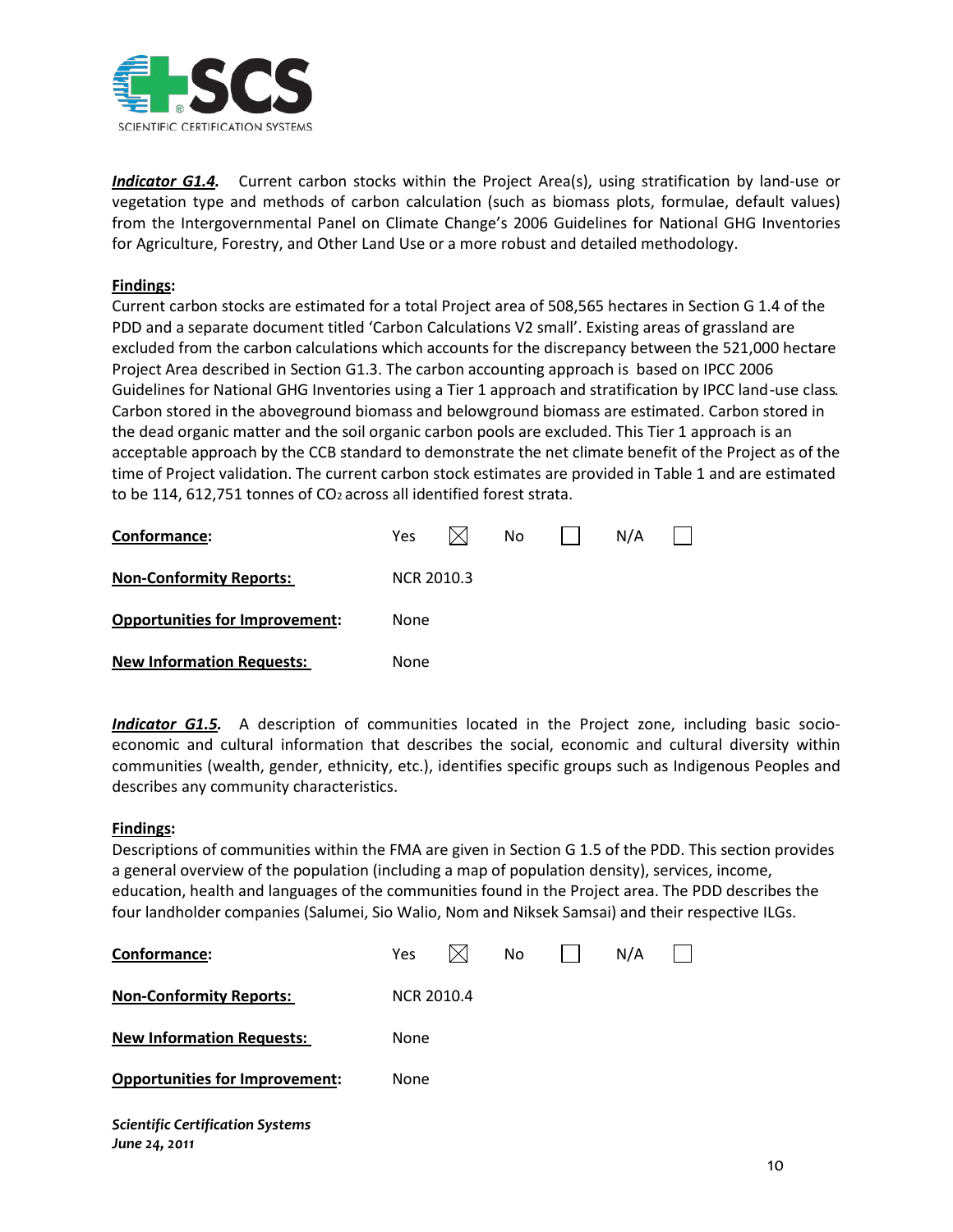

*Indicator G1.6.* A description of current land use and customary and legal property rights including community property in the Project zone, identifying any ongoing or unresolved conflicts or disputes and indentifying and describing any disputes over land tenure that were resolved during the last ten years (see also G5).

# **Findings :**

Current land use, customary and legal property rights for those communities in the FMA are described in Section G 1.6 of the PDD. This description includes reference to the unresolved dispute over the preexisting FMA for commercial timber harvest between the government and the ILGs. The description also provides a history for the disputed Wildlife Management Area which materialized during the designation process for the FMA.

During the audit it came to the attention of the validator that there was some animosity toward the Hunstein Range Holdings company and their previous record of misrepresentation of the ILG groups in particular as they relate to the previous FMA dispute and possible outstanding legal costs and equitable distribution of funds appropriated from the ILG landholdings. This relationship with the Hunstein Range Holdings company presents a Project risk with regard to future conflicts as funds begin to be realised by the Project.

The gazetted Wildlife Management Area (WMA) has been under dispute since 1997. Whilst this area is outside the carbon accounting area it is within the Project zone and it is unclear from the discussions held with WWF, RMA and the PNG Forest Authority what the status of this area is. The Project Implementer has tried to manage these potential conflicts through incorporating design elements into the Project such as holding the money in trust and encouraging transparent elections on the board of Hunstein Range Holdings.

| Conformance:                          | Yes        |            | No |  | N/A |  |  |  |
|---------------------------------------|------------|------------|----|--|-----|--|--|--|
| <b>Non-Conformity Reports:</b>        |            | NCR 2010.5 |    |  |     |  |  |  |
| <b>New Information Requests:</b>      | NIR 2010.1 |            |    |  |     |  |  |  |
| <b>Opportunities for Improvement:</b> | None       |            |    |  |     |  |  |  |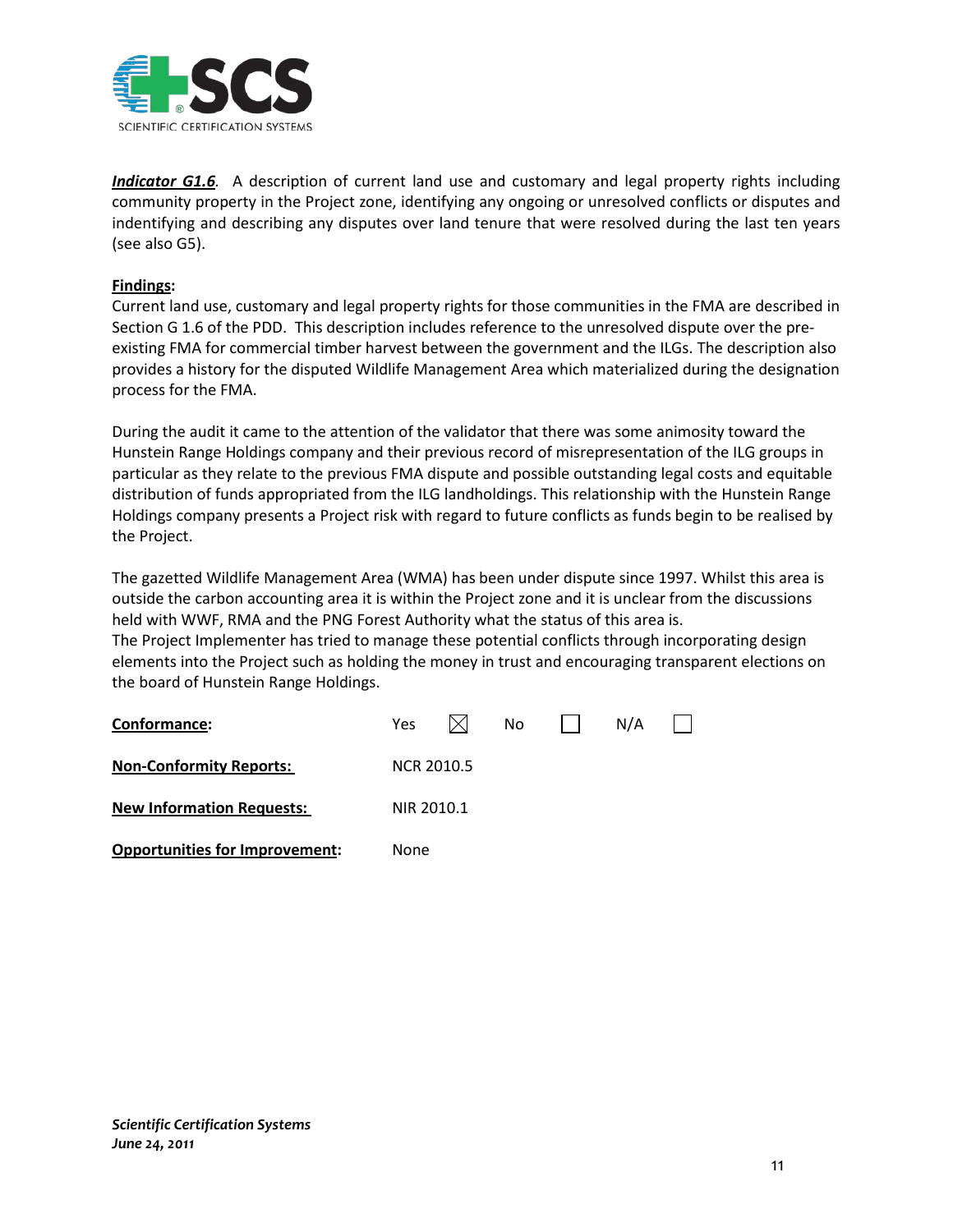

*Indicator G1.7.* A description of current biodiversity within the Project zone (diversity of species and ecosystems) and threats to that biodiversity, using appropriate methodologies, substantiated where possible with appropriate reference material.

# **Findings :**

A description of current biodiversity within the Project area is provided in Section G 1.7 of the PDD. This description includes the majority of the Project zone and references several studies conducted by the World Wildlife Fund (WWF), the national government and Forest Carbon Environmental Services. Threats include infrastructure development, climate variability, fire, invasive species and mining.

| Conformance:                          | Yes        | No. | N/A |  |
|---------------------------------------|------------|-----|-----|--|
| <b>Non-Conformity Reports:</b>        | None       |     |     |  |
| <b>New Information Requests:</b>      | None       |     |     |  |
| <b>Opportunities for Improvement:</b> | OFI 2010.1 |     |     |  |

*Indicator G1.8.* An evaluation of whether the Project zone includes any of the following High Conservation Values (HCVs) and a description of the qualifying attributes:

8.1. Globally, regionally or nationally significant concentrations of biodiversity values;

- a. protected areas
- b. threatened species
- c. endemic species
- d. areas that support significant concentrations of a species during any time in their lifecycle (e.g. migrations, feeding grounds, breeding areas).

8.2. Globally, regionally or nationally significant large landscape-level areas where viable populations of most if not all naturally occurring species exist in natural patterns of distribution and abundance;

8.3. Threatened or rare ecosystems;

8.4. Areas that provide critical ecosystem services (e.g., hydrological services, erosion control, fire control);

8.5. Areas that are fundamental for meeting the basic needs of local communities (e.g., for essential food, fuel, fodder, medicines or building materials without readily available alternatives); and 8.6. Areas that are critical for the traditional cultural identity of communities (e.g., areas of cultural, ecological, economic or religious significance identified in collaboration with the communities).

# **Findings :**

An evaluation of HCV is presented in Section G 1.8 of the PDD. This evaluation was conducted in accordance with the High Conservation Value Forest Toolkit" (Pro Forest, 2003) for PNG forests which states that 'all forests contain environmental and social values'. The evaluation focuses on IUCN listed

*Scientific Certification Systems June 24, 2011*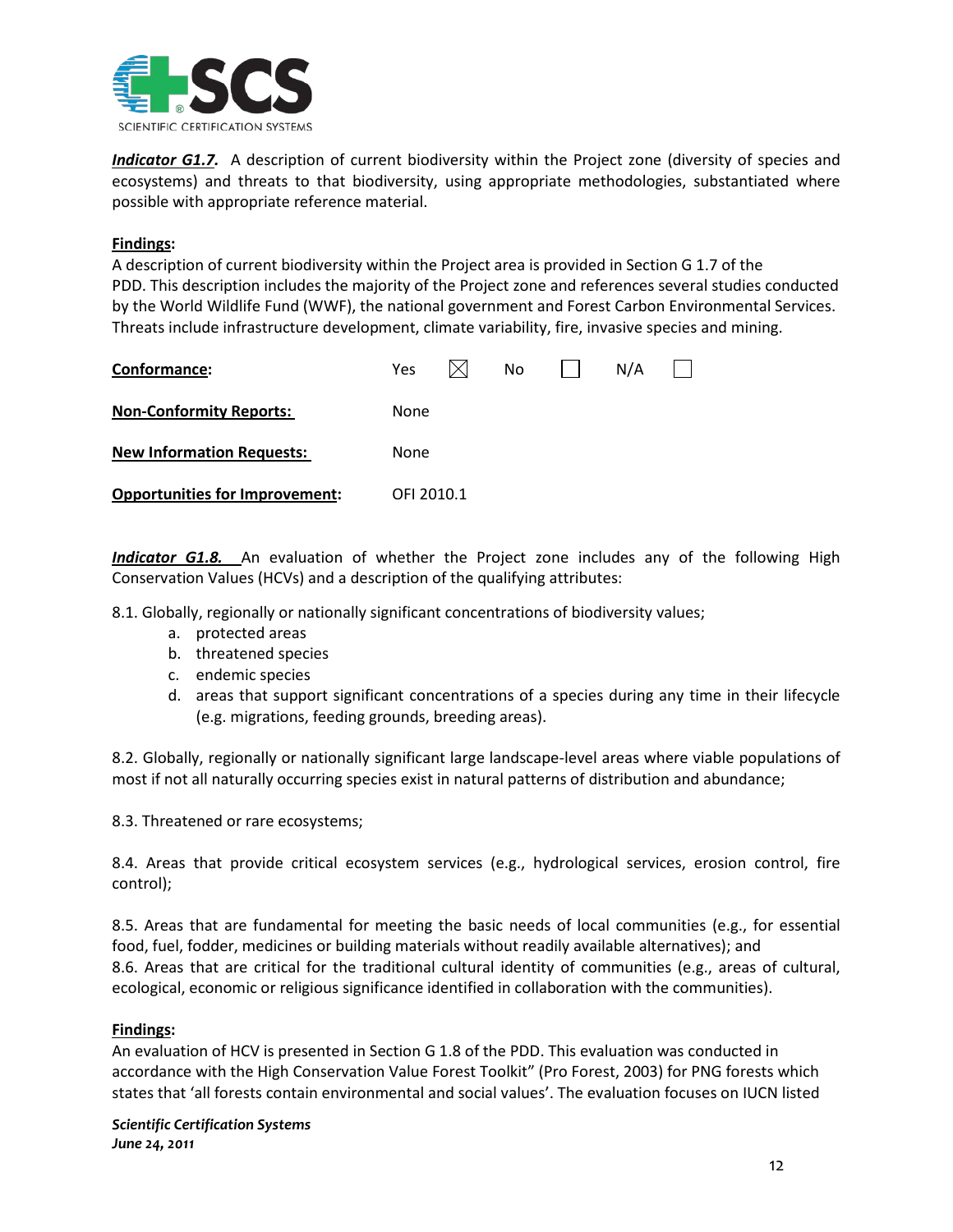

species and some traditional and religious sites. A list and map of important cultural sites is presented for the Project zone. This section suggests that the entire Project zone supports nationally significant concentrations of biodiversity value, threatened or rare ecosystems and ecosystem services. The Project Implementer extended the HCV Forest Toolkit and also recognised HCVs that are of significant importance to the community and biodiversity of the region such as the Sepik River and surrounding wetlands.

| Conformance:                          | Yes        | No. |  | N/A |  |
|---------------------------------------|------------|-----|--|-----|--|
| <b>Non-Conformity Reports:</b>        | NCR 2010.6 |     |  |     |  |
| <b>New Information Requests:</b>      | None       |     |  |     |  |
| <b>Opportunities for Improvement:</b> | None       |     |  |     |  |

# <span id="page-13-0"></span>*3.2.2. G2 – Baseline Projections*

A baseline Projection is a description of expected conditions in the Project zone in the absence of Project activities. The Project impacts will be measured against this 'without-Project' reference scenario.

The Project Proponents must develop a defensible and well-documented 'without-Project' reference scenario that must:

*Indicator G2.1.* Describe the most likely land-use scenario in the absence of the Project following IPCC 2006 GL for AFOLU or a more robust and detailed methodology, describing the range of potential land use scenarios and the associated drivers of GHG emissions and justifying why the land-use scenario selected is most likely.

# **Findings :**

The most likely land-use scenario in the absence of the Project is identified as commercial timber harvesting. This is supported by the description of the legal battle initiated by the Hunstein Range Holdings to over through the government declaration of the area as a Wildlife Management Area described in Section G1.6 and re-instate the FMA. The drivers for commercial timber harvesting are stated to be export demand as quoted by a relatively recent publication (Forest Trends 2006). The community livelihoods described in Section G1.5 and the remoteness of the communities indicate little revenue alternatives from their land. The remoteness of the area and a reliance on the river system for transport (which can be problematic in the dry season as experienced firsthand during the field trip) have been possible barriers to establishing eco-tourisms ventures. One guest house was visited in Wagu that is used as a base for tourist to visit and bird watch. Discussions with locals confirmed that this was the only one of its kind in the area and had been financially supported by the UK based Green Light Trust.

During the formalisation of the Forest Management Agreement, the Forest Authority developed a Development Options Study for the April Salumei region. This document details the agreed harvest regime and potential land uses and options post harvest. The Project Implementer has taken this into

*Scientific Certification Systems June 24, 2011*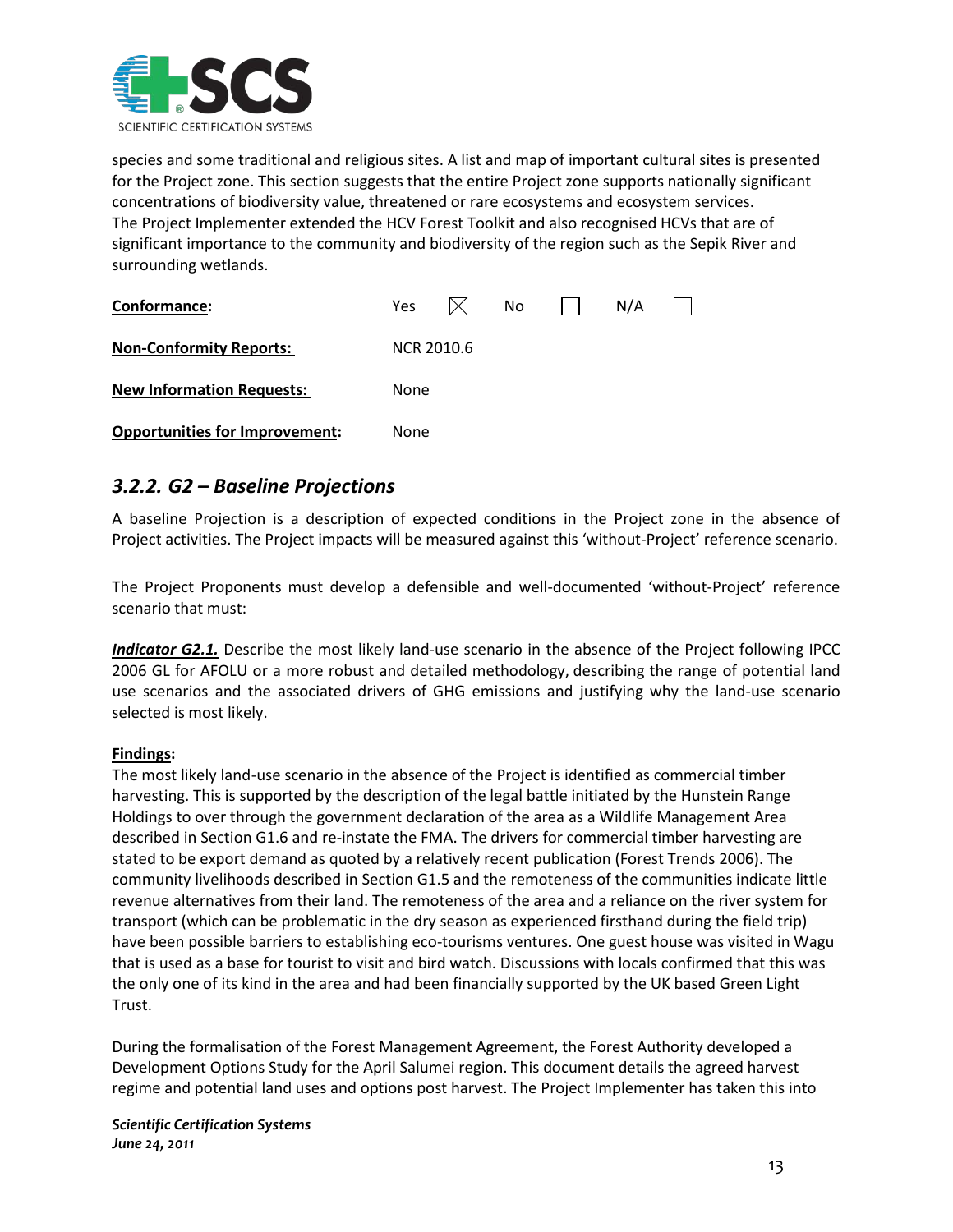

consideration as well as the current contentious harvest exclusion zone defined by the WMA boundary when developing the without Project scenario. The approach presented in consistent with the IPCC 2006 GL for AFOLU.

| Conformance:                          | Yes               |  | No |  | N/A |  |
|---------------------------------------|-------------------|--|----|--|-----|--|
| <b>Non-Conformity Reports:</b>        | <b>NCR 2010.7</b> |  |    |  |     |  |
| <b>New Information Requests:</b>      | None              |  |    |  |     |  |
| <b>Opportunities for Improvement:</b> | None              |  |    |  |     |  |

*Indicator G2.2.* Document that Project benefits would not have occurred in the absence of the Project, explaining how existing laws or regulations would likely affect land use and justifying that the benefits being claimed by the Project are truly 'additional' and would be unlikely to occur without the Project.

# **Findings :**

Project additionality is documented in the Section G 2.2 of the PDD. Given the successful court action by Hunstein Range Holdings to reinstate the FMA, it is likely that in the absence of this Project, commercial harvesting of the Project area would have occurred. Meetings with the Managing Director of the Forest Authority, Kanawi Pouru during the field visit also confirmed that this would have been the most likely scenario for the region.

The PDD quotes numerous studies undertaken in PNG (which were provided to the validator to review) that indicate logging practices in PNG are destructive and lead to wide scale land use change.

This supporting evidence suggests that it is unlikely that climate and biodiversity benefits would have occurred without the Project as a result of commercial timber harvesting. The (contested) gazette of a Wildlife Management Area (WMA) in the region, which reduced the original FMA area, also supports the recognition of the biodiversity in the region and the potential damage that timber harvesting could have in the area. The PDD also references studies that indicate landowner payment system usually implemented under an FMA agreement would likely lead to a lack of long -term community benefits.

| Conformance:                          | <b>Yes</b> | No. | N/A |  |
|---------------------------------------|------------|-----|-----|--|
| <b>Non-Conformity Reports:</b>        | None       |     |     |  |
| <b>New Information Requests:</b>      | None       |     |     |  |
| <b>Opportunities for Improvement:</b> | None       |     |     |  |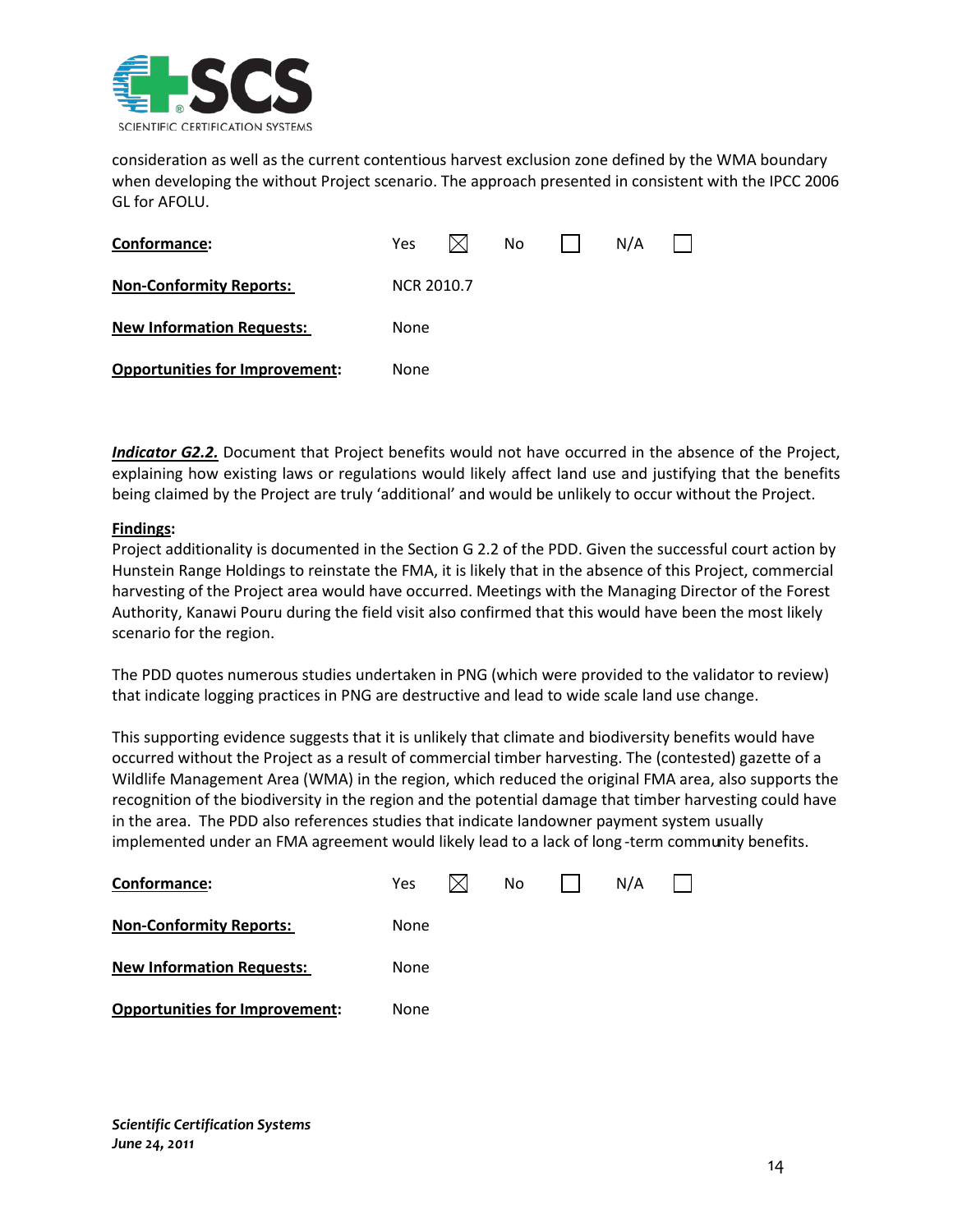

*Indicator G2.3.* Calculate the estimated carbon stock changes associated with the 'without Project' reference scenario described above. This requires estimation of carbon stocks for each of the land-use classes of concern and a definition of the carbon pools included, among the classes defined in the IPCC 2006 GL for AFOLU.19 The timeframe for this analysis can be either the Project lifetime (see **G3**) or the Project GHG accounting period, whichever is more appropriate. Estimate the net change in the emissions of non-CO<sub>2</sub> GHG emissions such as CH<sub>4</sub> and N<sub>2</sub>O in the 'without Project' scenario. Non-CO<sub>2</sub> gases must be included if they are likely to account for more than 5% (in terms of CO2-equivalent) of the Project's overall GHG impact over each monitoring period.

Projects whose activities are designed to avoid GHG emissions (such as those reducing emissions from deforestation and forest degradation (REDD), avoiding conversion of non-forest land, or certain improved forest management Projects) must include an analysis of the relevant drivers and rates of deforestation and/or degradation and a description and justification of the approaches, assumptions and data used to perform this analysis. Regional-level estimates can be used at the Project's planning stage as long as there is a commitment to evaluate locally-specific carbon stocks and to develop a Project-specific spatial analysis of deforestation and/or degradation using an appropriately robust and detailed carbon accounting methodology before the start of the Project.

# **Findings :**

An analysis of the estimated carbon stock change as a result of the Project is presented in Section G 2.3 of the PDD and supporting document titled Carbon Calculations April Salumei.xls. This section states that the carbon stocks in the Project area were developed in accordance with the 2006 IPCC Guidelines for National Greenhouse Gas Inventories.

The total above-ground and belowground carbon pools were estimated using a 7 step process which is consistent with Volume 4: Agriculture, Forestry and Other Land Use (4.2.1.4 Calculation steps for Tier 1). The factors used are consistent with the default values listed by the IPCC for the region and ecosystem type which the Project is defined.

This section states that of the total FMA area approximately 177, 200 ha is classified as production forest. Taking into consideration the Forest Management Guidelines which requires a 15% buffer zone to be applied to determine the net production area, the total harvestable area is considered to be 150,620 ha. The harvest regime is developed based on the Development Options Study developed by the Forest Authority. Discussions with the Mr. Kanawi Pouru, Managing Director Forest Authority confirmed that this Development Options Study was likely to be implemented. The recommendations in the study had taken the environmentally sensitive nature of the area and he believed would be a conservative harvest regime for the FMA.

| Conformance:                                             | Yes               | No | N/A |  |
|----------------------------------------------------------|-------------------|----|-----|--|
| <b>Non-Conformity Reports:</b>                           | <b>NCR 2010.8</b> |    |     |  |
| <b>New Information Requests:</b>                         | None              |    |     |  |
| <b>Opportunities for Improvement:</b>                    | None              |    |     |  |
| <b>Scientific Certification Systems</b><br>June 24, 2011 |                   |    |     |  |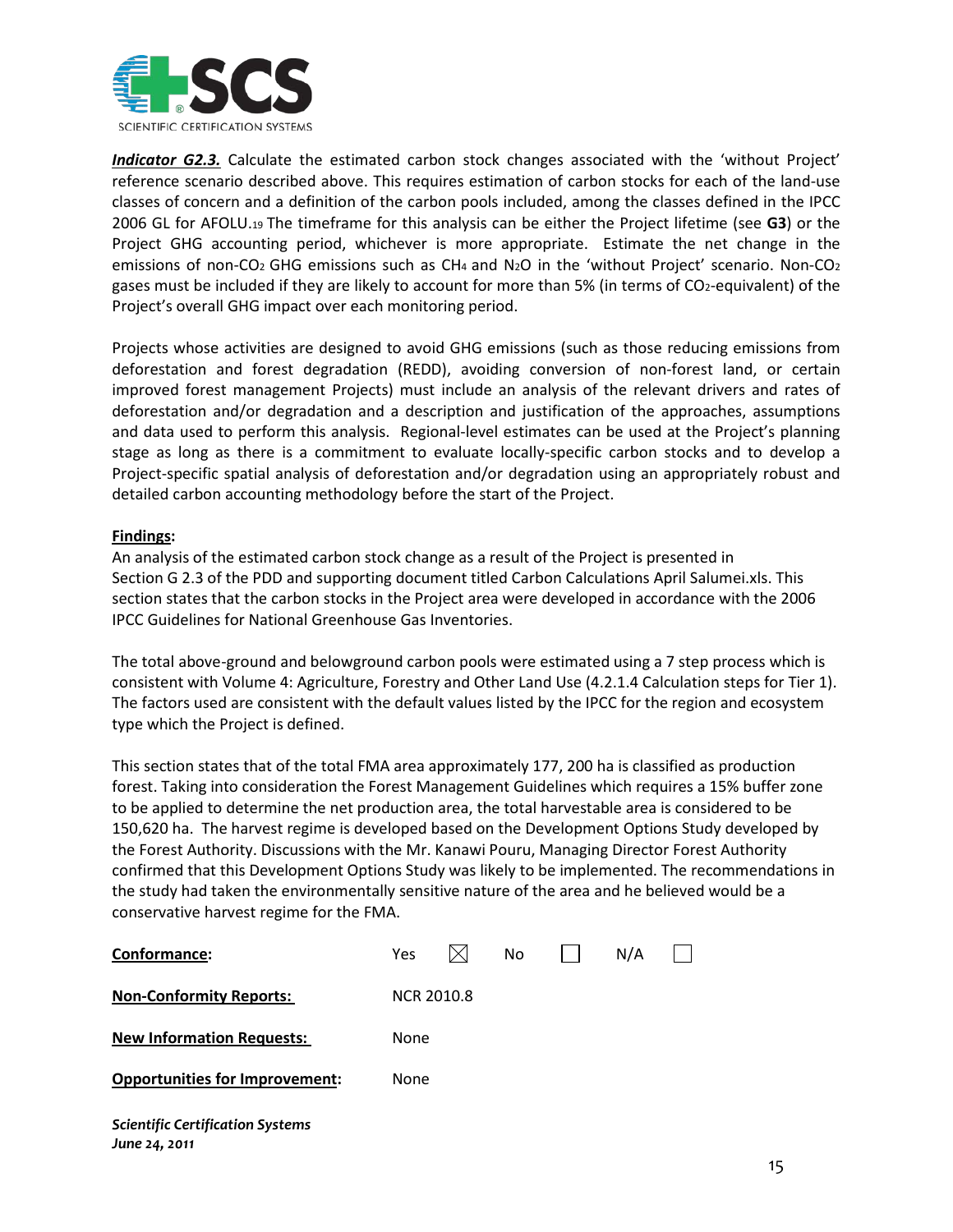

*Indicator G2.4.* Describe how the 'without Project' reference scenario would affect communities in the Project zone, including the impact of likely changes in water, soil and other locally important ecosystem services.

# **Findings :**

Negative effects associated with conventional logging in Papua New Guinea (PNG) are described in Section G 2.4 of the PDD. This section quotes a relatively recent study of forestry practices in PNG (Forest Trend 2006) and studies conducted by Greenpeace Preserving Paradise 2008. The description in Section G 2.4 of the PDD states that new jobs and infrastructure are generally promised under the 'without-Project' scenario by harvesting companies, however studies have shown that that these new jobs and infrastructure are not usually realized. Examples of failures in infrastructure obligations include:

- Roads constructed only to a standard to support logging and not the correct standard for long term vehicle usage i.e. permanent bridges or culverts;
- Substandard construction of buildings, such as health clinics and school class rooms;
- Water supplies not provided.

| Conformance:                          | Yes  |                   | No |  | N/A |  |  |  |
|---------------------------------------|------|-------------------|----|--|-----|--|--|--|
| <b>Non-Conformity Reports:</b>        |      | <b>NCR 2010.9</b> |    |  |     |  |  |  |
| <b>New Information Requests:</b>      | None |                   |    |  |     |  |  |  |
| <b>Opportunities for Improvement:</b> | None |                   |    |  |     |  |  |  |

*Indicator G2.5.* Describe how the 'without Project' reference scenario would affect biodiversity in the Project zone (e.g., habitat availability, landscape connectivity and threatened species).

#### **Findings :**

A description of biodiversity benefits in the Project zone is in Section G 2.5 of the PDD. This description references forest degradation and conversion to oil palm under the without Project scenario. The Development Options Plan also describes a number of agriculture conversion options for the region. These effects are clearly related to changes in landscape connectivity and the habitat of key and threatened species in the area.

| Conformance:                                             | Yes         |  | No. |  | N/A |  |  |  |  |  |
|----------------------------------------------------------|-------------|--|-----|--|-----|--|--|--|--|--|
| <b>Non-Conformity Reports:</b>                           | NCR 2010.10 |  |     |  |     |  |  |  |  |  |
| <b>New Information Requests:</b>                         | None        |  |     |  |     |  |  |  |  |  |
| <b>Opportunities for Improvement:</b>                    | None        |  |     |  |     |  |  |  |  |  |
| <b>Scientific Certification Systems</b><br>June 24, 2011 |             |  |     |  |     |  |  |  |  |  |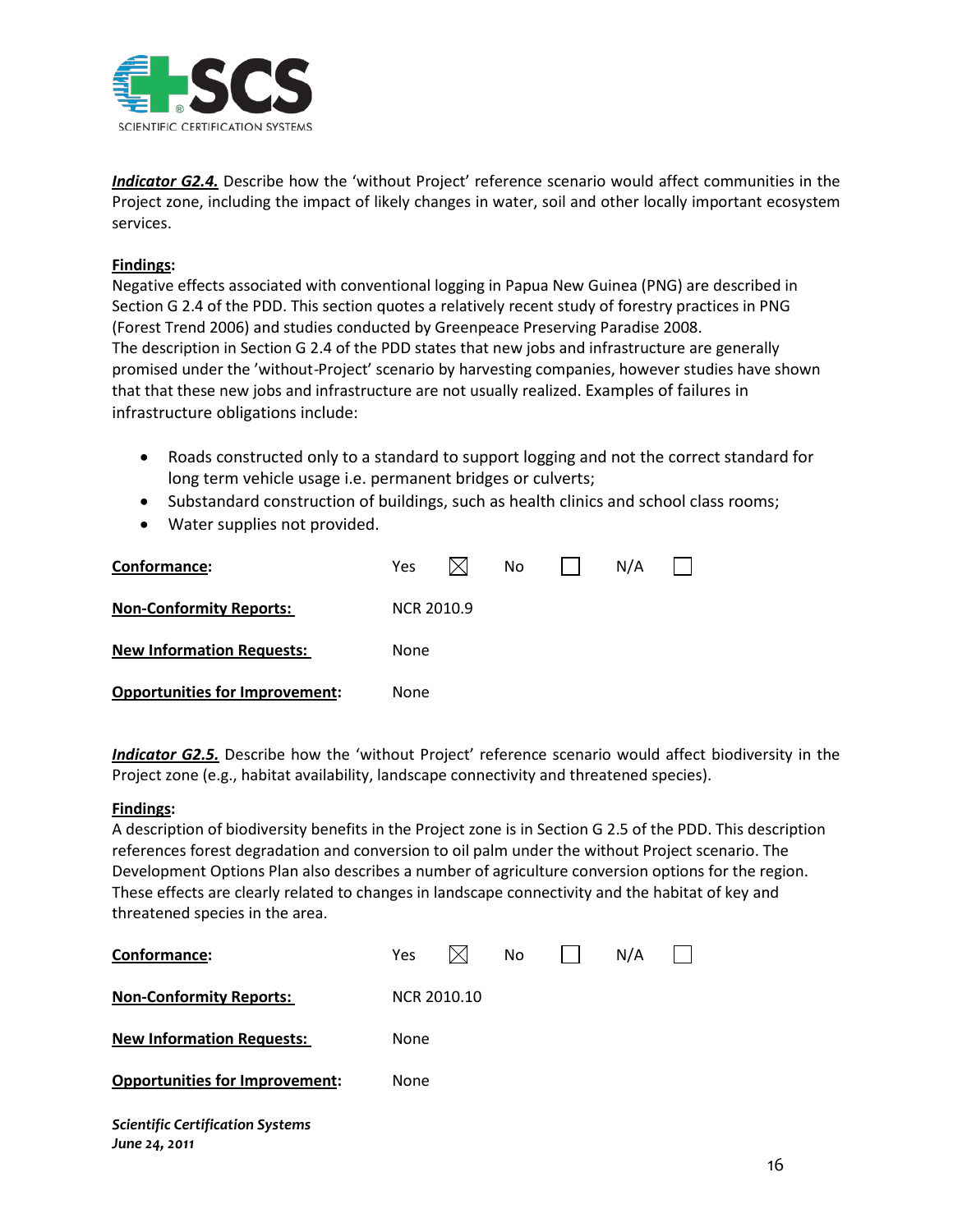

# <span id="page-17-0"></span>*3.2.3. G3 – Project Design and Goals*

The Project must be described in sufficient detail so that a third-party can adequately evaluate it. Projects must be designed to minimize risks to the expected climate, community and biodiversity benefits and to maintain those benefits beyond the life of the Project. Effective local participation in Project design and implementation is key to optimizing multiple benefits, equitably and sustainably. Projects that operate in a transparent manner build confidence with stakeholders and outside parties and enable them to contribute more effectively to the Project.

The Project Proponents must:

**Indicator G3.1.** Provide a summary of the Project's major climate, community and biodiversity objectives.

#### **Findings :**

The Project's major climate, community and biodiversity objectives are in Section G 3.1 of the PDD. Community objectives range from the provision of health care to building new infrastructure. Climate objectives include the protection of forestland. Biodiversity objectives include the protection of flora and fauna through the avoidance of logging and land use conversion. Based on evidence collected during the site visit, these objectives closely match the objectives of the people who attended the community meetings in the Project Zone.

| Conformance:                          | Yes.        |  | No |  | N/A |  |  |  |  |
|---------------------------------------|-------------|--|----|--|-----|--|--|--|--|
| <b>Non-Conformity Reports:</b>        | None        |  |    |  |     |  |  |  |  |
| <b>New Information Requests:</b>      | <b>None</b> |  |    |  |     |  |  |  |  |
| <b>Opportunities for Improvement:</b> | None        |  |    |  |     |  |  |  |  |

*Indicator G3.2*. Describe each Project activity with expected climate, community and biodiversity impacts and its relevance to achieving the Project's objectives.

# **Findings :**

*June 24, 2011*

Some Project activities are listed in Section G 3.2 of the PDD and include the construction of a resource centre, funding for education, river transport, road construction, communication improvements, mapping of ILG boundaries and direct employment in Project stewards to manage the day to day operation and monitoring of the Project. This section also refers to potential Agriculture Projects that include coco production, fishery management, sago production as well as eco tourism. The expected benefits of these activities are generally described.

| Conformance:                            | Yes  | No l | N/A |  |
|-----------------------------------------|------|------|-----|--|
| <b>Non-Conformity Reports:</b>          | None |      |     |  |
| <b>Scientific Certification Systems</b> |      |      |     |  |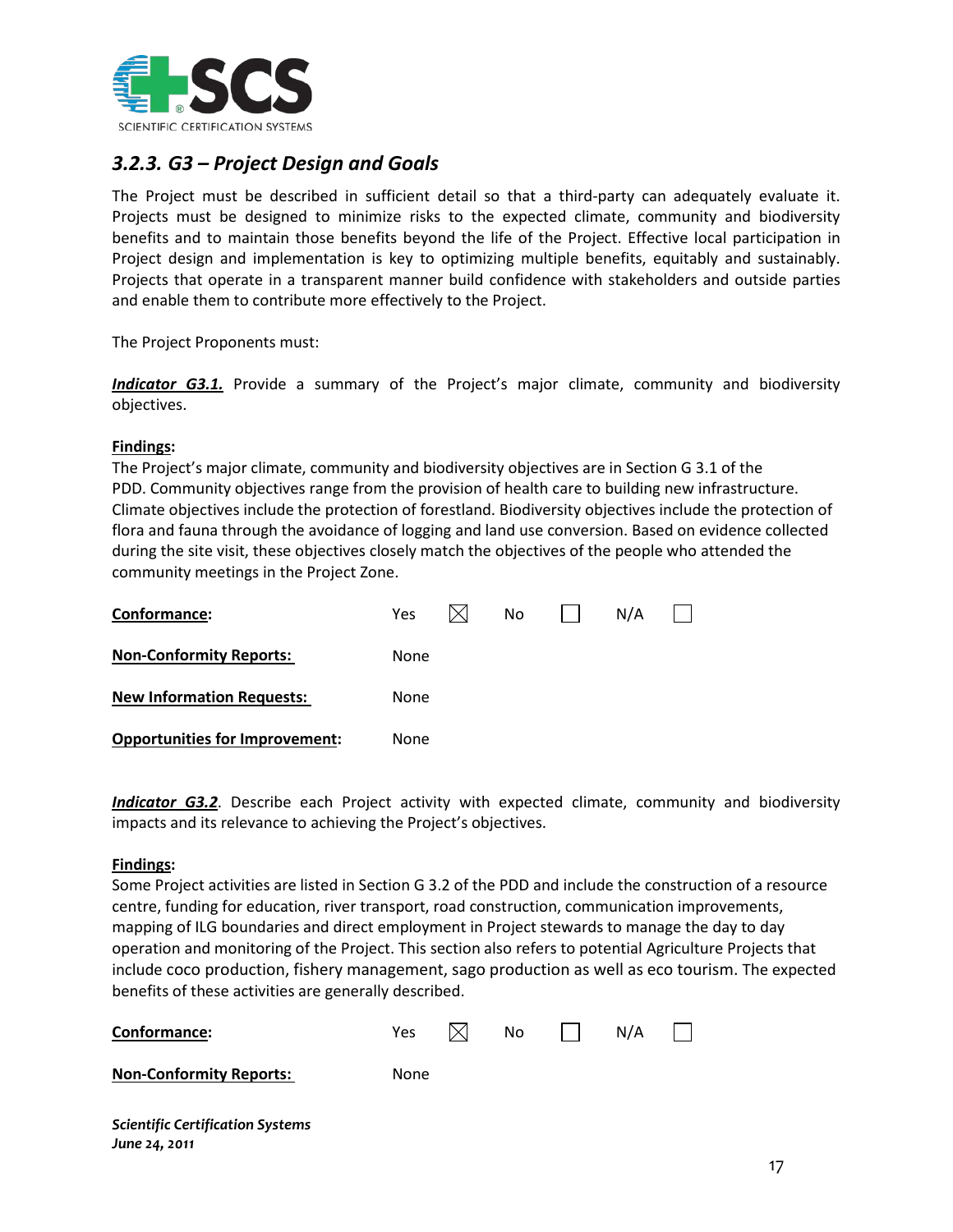

| <b>New Information Requests:</b> | None |
|----------------------------------|------|
|                                  |      |

**Opportunities for Improvement:** OFI 2010.2

*Indicator G3.3*. Provide a map identifying the Project location and boundaries of the Project area(s), where the Project activities will occur, of the Project zone and of additional surrounding locations that are predicted to be impacted by Project activities (e.g. through leakage).

# **Findings :**

The PDD presents a number of maps that define the Project area and Project zone. Section 3.3 presents a map (Map 16) of Project activities within the FMA boundary. Section G2.3 presents a map of the forest resource which defines the FMA with the WMA overlaid (Map 15) to demonstrate the area excluded from the carbon accounting and finally Section 1.3 presents a map of the Project Area and Project Zone (Map 5) which defines the broader area that is likely to be impacted by the Project activities.

| Conformance:                          | <b>Yes</b>  |  | No |  | N/A |  |  |  |  |
|---------------------------------------|-------------|--|----|--|-----|--|--|--|--|
| <b>Non-Conformity Reports:</b>        | NCR 2010.11 |  |    |  |     |  |  |  |  |
| <b>New Information Requests:</b>      | None        |  |    |  |     |  |  |  |  |
| <b>Opportunities for Improvement:</b> | None        |  |    |  |     |  |  |  |  |

*Indicator G3.4*. Define the Project lifetime and GHG accounting period and explain and justify any differences between them. Define an implementation schedule, indicating key dates and milestones in the Project's development.

# **Findings :**

The Project lifetime and accounting period are defined as 25 years in Section G 3.4 of the PDD. The Project start date is defined as the 22 May 2009 as this is when the agreement was signed with Hunstein Range Holdings.The Project Implementer provided a 5 year plan that indicated the important milestones, including the employment of stewards, training of these stewards (conflict resolution and speciality area (climate, community, biodiversity) specific training), update of ILG office bearers and boundary mapping in accordance with the new legislation, development of the climate, community and biodiversity monitoring plan, delivery of boats, plans for community resource services, employment of health and education superintendants, finalise engineering and design for road, commence building community resource centres, annual review of staff, implementation and review of monitoring plans, verification scheduled for 2015. The plan provides sufficient detail so that a third-party can adequately evaluate it. The Project Implementer has provided a commitment to develop a full Project plan prior to the first verification.

| Conformance:                            | Yes |             | No. | N/A |  |
|-----------------------------------------|-----|-------------|-----|-----|--|
| <b>Non-Conformity Reports:</b>          |     | NCR 2010.12 |     |     |  |
| <b>Scientific Certification Systems</b> |     |             |     |     |  |
| June 24, 2011                           |     |             |     |     |  |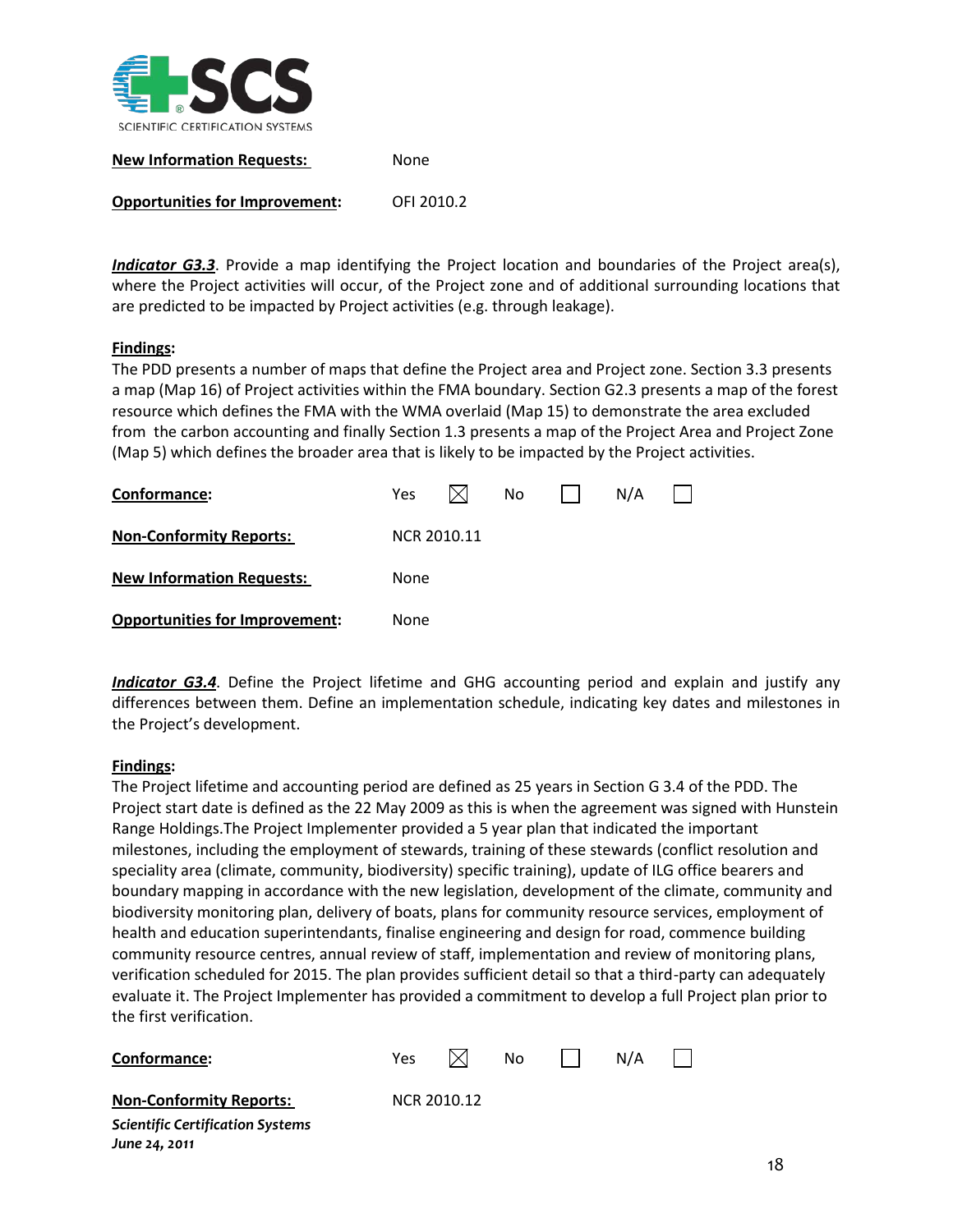

#### NCR 2010.13

| <b>New Information Requests:</b>      | None |
|---------------------------------------|------|
| <b>Opportunities for Improvement:</b> | None |

*Indicator G3.5*. Identify likely natural and human-induced risks to the expected climate, community and biodiversity benefits during the Project lifetime and outline measures adopted to mitigate these risks.

# **Findings :**

Some natural and human-induced risks are identified in Section G 3.5 of the PDD. These risks include dispute in landownership, commercial mining, conversion of native forest to plantation and population growth. A comprehensive risk register was presented in Section G3.5 and adequately indentifies and quantifies the expected climate, community and biodiversity risks to the Project. This risk table also presents mitigation measures that the Project has considered in it s design.

| Conformance:                          | Yes.        |  | No |  | N/A |  |  |  |  |
|---------------------------------------|-------------|--|----|--|-----|--|--|--|--|
| <b>Non-Conformity Reports:</b>        | NCR 2010.14 |  |    |  |     |  |  |  |  |
| <b>New Information Requests:</b>      | None        |  |    |  |     |  |  |  |  |
| <b>Opportunities for Improvement:</b> | None        |  |    |  |     |  |  |  |  |

*Indicator G3.6*. Demonstrate that the Project design includes specific measures to ensure the maintenance or enhancement of the high conservation value attributes identified in **G1** consistent with the precautionary principle.

# **Findings :**

Section G3.6 of the PD details that the Project Proponent has a high conservation policy, and a Project funding application policy and process. These elements will be supported by Project monitoring plan that will be implemented by the various climate, community and biodiversity stewards that will be employed in the early Project implementation stage.

This section refers to the ability of individuals or groups within the Project area to apply for funding to implement business opportunities in the area.

| Conformance:                                             | Yes         |  | No |  | N/A |  |  |  |  |
|----------------------------------------------------------|-------------|--|----|--|-----|--|--|--|--|
| <b>Non-Conformity Reports:</b>                           | NCR 2010.15 |  |    |  |     |  |  |  |  |
| <b>New Information Requests:</b>                         | None        |  |    |  |     |  |  |  |  |
| <b>Opportunities for Improvement:</b>                    | None        |  |    |  |     |  |  |  |  |
| <b>Scientific Certification Systems</b><br>June 24, 2011 |             |  |    |  |     |  |  |  |  |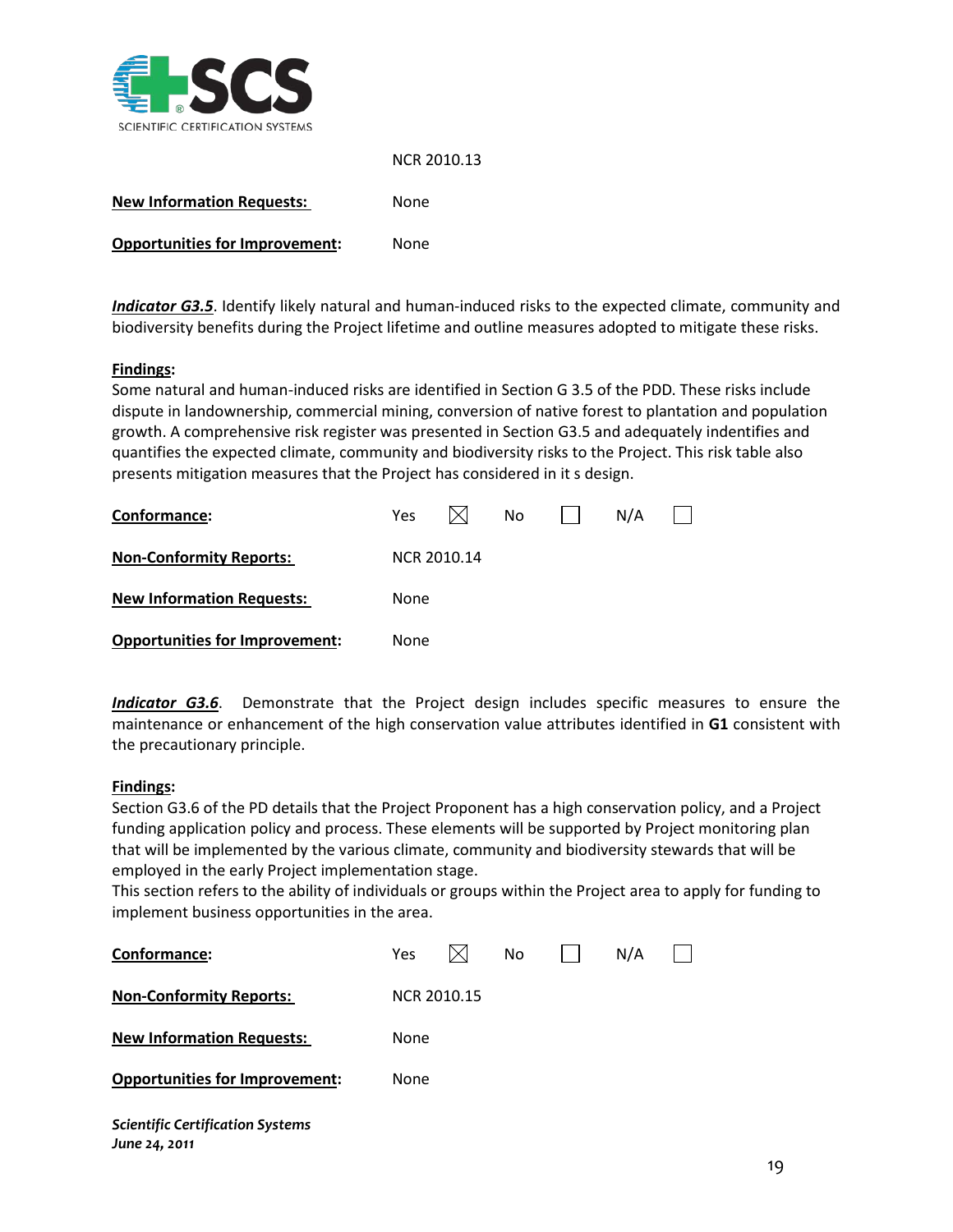

*Indicator G3.7*. Describe the measures that will be taken to maintain and enhance the climate, community and biodiversity benefits beyond the Project lifetime.

**Findings:** Section G 3.7 of the PDD provides a description of some measures that will be taken to maintain and enhance benefits beyond the Project lifetime. The primary measure is to avoid the enactment of the FMA and provide sustainable development within the Project area during the lifetime of the Project to later avoid unsustainable or negative effects.

| Conformance:                          | <b>Yes</b> |  | No |  | N/A |  |  |  |
|---------------------------------------|------------|--|----|--|-----|--|--|--|
| <b>Non-Conformity Reports:</b>        | None       |  |    |  |     |  |  |  |
| <b>New Information Requests:</b>      | None       |  |    |  |     |  |  |  |
| <b>Opportunities for Improvement:</b> | None       |  |    |  |     |  |  |  |

*Indicator G3.8*. Document and defend how communities and other stakeholders potentially affected by the Project activities have been identified and have been involved in Project design through effective consultation, particularly with a view to optimizing community and stakeholder benefits, respecting local customs and values and maintaining high conservation values. Project developers must document stakeholder dialogues and indicate if and how the Project proposal was revised based on such input. A plan must be developed to continue communication and consultation between Project managers and all community groups about the Project and its impacts to facilitate adaptive management throughout the life of the Project.

**Findings :** Section G3.8 of the PDD describes the key stakeholders in the Project area to be 163 Incorporated Land Groups (ILG)s that are organized into four landowner companies; April Salumei Investments Ltd, Sio Walio Investments Ltd, Nom Investments Ltd and Niksek Samsai Resources Ltd that come under an umbrella landowner company named Hunstein Range Holdings Ltd.

A number of key documents were provided by the Project Implementer that provided evidence of stakeholder engagement and consideration of the concerns of these groups, namely;

001 ASFMA Awareness Preliminary Report REC 14-01-10 – Which described a consultation process with the four landowner companies to discuss the Project and the development aspirations in the region. This process was also aimed at getting the agreements signed with the four landowner companies. The following listed documents 002 – 005 provide the minutes from these individual meetings.

002 Nom Investment Ltd Meeting Jan 10 – Minutes from the meeting at Yerekai/Garamambu on the 29<sup>th</sup> October 2010, including the signature of the chairman of Nom Investments.

003 Salumei Investment Ltd Awareness Jan 10 - Minutes from the meeting at Mali Community on the 8th October 2010 including the signature of the chairman of Salumei Investments. These minutes were provided in Pidgin.

*Scientific Certification Systems June 24, 2011*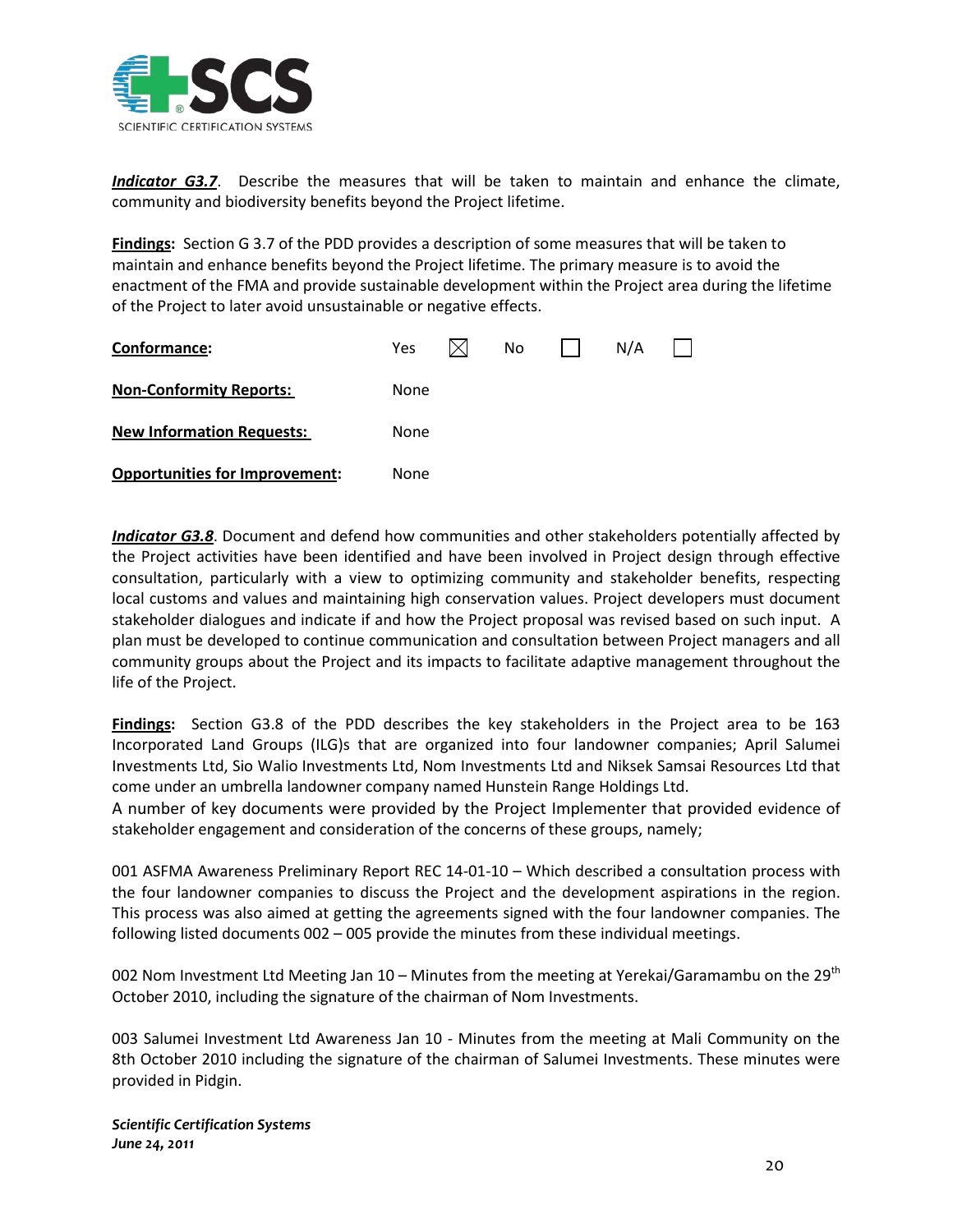

004 SWIL Awareness Jan 10 – Describes the personal process of David Salio, Chairman of SWIL to obtain the signatures of 53 ILGs on agreements with Earthsky (the Project originator) between the dates of  $27<sup>th</sup>$ October 2009 to the  $22<sup>nd</sup>$  November 2009. This document describes the times spent and the number of people present as well as the issues that were discussed including the elements of the Project design.

005 Community Views\_April\_Salome\_Nov\_2009 - GAP Analysis and Community Consultation at April-Salome – Ambunti Drekikia District East Sepik Province, PNG conducted by Forest Carbon and Environmental Services. This report describes the gaps in community understanding about the Project, identifies Project risks and areas which could be improved in stakeholder relations and capacity building. It also describes visits to other stakeholders including the East Sepik Council of Women, Ambunti/Drekikia District Administrator and unsuccessful attempts to visit WWF and the Forestry Office in Wewak. Many of the issues identified in this gap analysis were seen in the Project design elements presented in the PDD including aligning development goals to the 10 district plan, health education and agriculture enterprise development.

006 Awareness Preparation Document – Describes the process for conducting the community consultations and refers to the work of South Pole. Unfortunately this document has no year associated, however based on the dates presented in 007 it is assumed that the year is 2009.

007 - Stakeholder Consultation Design REDD PNG1\_tk\_2 – presents an invitation and schedule for a community consultation process that was o be conducted by South Pole in Wewak on the  $26<sup>th</sup>$  April 2009. This document clearly describes what is going to be discussed at the meeting and details a questionnaire that was to be filled by participants.

008 - Public notice – Scan of public notice published in The National newspaper on the  $30<sup>th</sup>$  April 2009 advertising the public meeting to be conducted by South Pole, held in Wewak on the 4<sup>th</sup> May 2009.

009 - April Salumei Awareness Visit Earthsky Jan 2010 – Describes a 7 day awareness trip which was focused in the villages in Nom, Salumei and Sio Walio areas were visited by their respective LO leaders and awareness was conducted. Respective ILG chairman's signed the Consent Agreements to undertake the development of their area into carbon credits program and refused to go into logging.

010 - April Salome\_SC\_Minutes\_of\_Meeting May 2009 – Minutes from the meeting in Wewak as described in documents 007 and 008. These minutes state that Mr David Peter from WWF opened the meeting.

011 - 090504\_April-Salome-SC-Wewak-VoiceRecording.mp3 – Poor audio recording apparently of the meeting in Wewak.

012 - AprilSalome SC Attendance list – List of names and details of those who attended the stakeholder consultation meetings

013 - AprilSalome\_SC\_Participation list\_Sepik\_River – Details a typed list of participants from the stakeholder meetings conducted in Yarakai, Wagu and Bukapuki villages. The dates on this list are corrected from the single date of  $6<sup>th</sup>$  May recorded in document 010 above.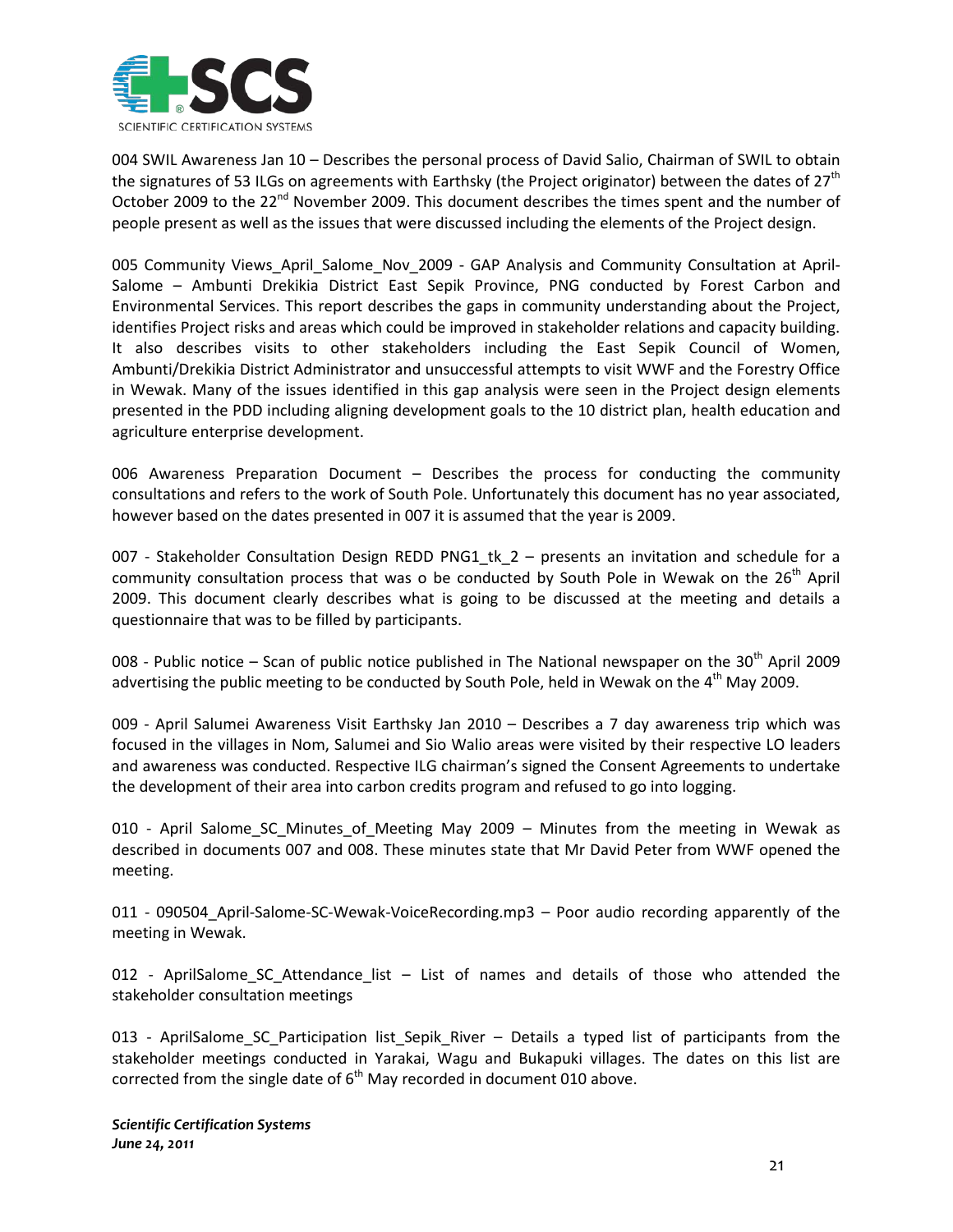

014 - AprilSalome\_SC\_program – Program of meeting held in Wewak on the  $4^{th}$  May 2009.

015 - AprilSalome\_SC\_Sustainable\_Matrix\_example – example of a questionnaire filed by participants of the communication sessions

016 - 090804\_SHC\_report\_REDD\_PNG – comprehensive report developed by consultants Clean-Chem and South Pole following the stakeholder consultation process in Wewak, Yarakai, Wagu and Bukapuki. This report includes photos of the process conducted in June 2009.

018 - NSIL Letter of Allegiance- Earthsky-15-08-09 – Letter of support for the Project signed by Gideon Joseph Chairman - Niksek Samsai Investment Limited

019 - SWIL Certificate of Alligence - SW - Earthsky-15-08-09 - Letter of support for the Project signed by David Salio Chairman - Sio Wario Investments Limited

020 - NIL Letter of Allegiance-Earthsky-25-8-09 - Letter of support for the Project signed by Nelson Garabi Chairman - Nom Investment Limited

022 - HRHL - Earthsky Master Agreement – Agreement signed between Hunstein Range Holdings and Earthsky Limited signed on the 22<sup>th</sup> May 2009 and certified as a true copy of the original dated 21<sup>st</sup> July 2009.

These documents present evidence of stakeholder engagement and consideration of the needs of the local communities consistent with the Project design. During the field visit it was explained that additional stakeholder engagement had taken place in 2010 especially following the pre-feasibility assessment. The supporting documentation for these activities was not provided in the initial documentation. A plan must be formalized to address the final aspect of this indicator.

During the community meetings the validator spoke to a range of people in both formal and informal settings. These people included ILG chairmen, village elders, youth and women .Some offered answers willingly when asked general questions of the group, others were approach directly for their contribution. The validator found a high level of understanding of the benefit sharing, enterprise development and services and infrastructure detailed in the PDD which supported the Project Implementor's claims of recent stakeholder engagement trips to the area.

| Conformance:                          | Yes  |                            | No. | N/A |  |
|---------------------------------------|------|----------------------------|-----|-----|--|
| <b>Non-Conformity Reports:</b>        |      | NCR 2010.16<br>NCR 2010.17 |     |     |  |
| <b>New Information Requests:</b>      | None |                            |     |     |  |
| <b>Opportunities for Improvement:</b> | None |                            |     |     |  |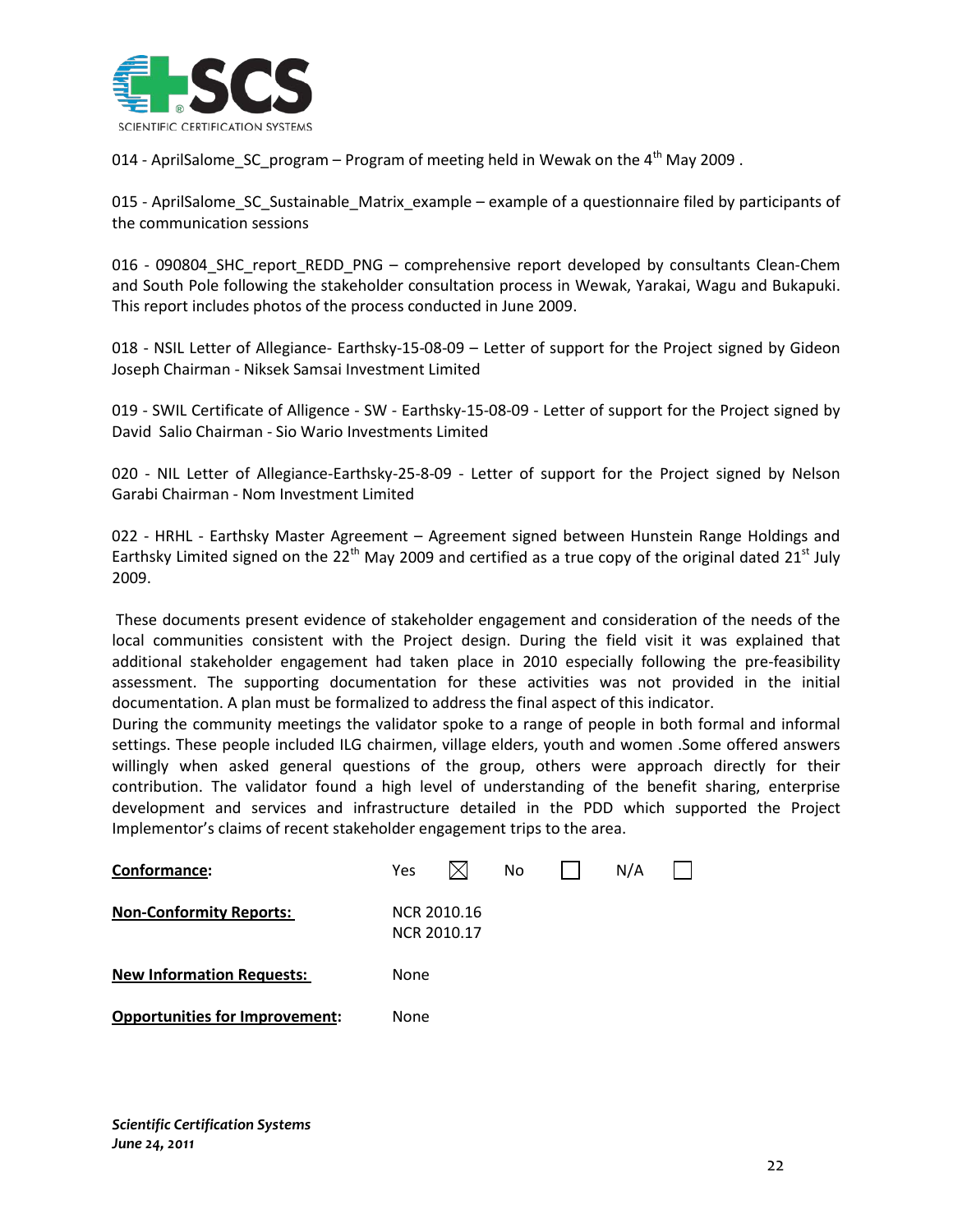

*Indicator G3.9*. Describe what specific steps have been taken, and communications methods used, to publicize the CCBA public comment period to communities and other stakeholders and to facilitate their submission of comments to CCBA. Project Proponents must play an active role in distributing key Project documents to affected communities and stakeholders and hold widely publicized information meetings in relevant local or regional languages.

**Findings:** The PDD was published on the CCBA website and also made accessible through the Project developer's website. Advertisements were placed in the National paper, the Sunday Chronicle, the ministers media released in the National Paper. A Project Implementer representative, Philip Moyer, traveled from village to village with PDD and booklet, presented on the local HF radio and displayed material on public notice boards in Wewak. Evidence of the filed visit by Peter Moyer was provided in a report including photos and was discussed at the community meetings conducted by the validator. Philip was known to many who came to discuss the Project with the validator.

The full PDD was not distributed in Pidgin in the local region as the local people have low levels of literacy in English and pidgin. There was evidence of people holding summarized Project leaflets and documents in the community meetings that the validator conducted during the field visit.

The PDD was also available in the Provincial government offices in Wewak and the District Office in Ambunti as well as at the UPNG Environmental Science Faculty.

| Conformance:                          | <b>Yes</b>  |  | No. |  | N/A |  |  |  |
|---------------------------------------|-------------|--|-----|--|-----|--|--|--|
| <b>Non-Conformity Reports:</b>        | None        |  |     |  |     |  |  |  |
| <b>New Information Requests:</b>      | <b>None</b> |  |     |  |     |  |  |  |
| <b>Opportunities for Improvement:</b> | None        |  |     |  |     |  |  |  |

**Indicator G3.10.** Formalize a clear process for handling unresolved conflicts and grievances that arise during Project planning and implementation. The Project design must include a process for hearing, responding to and resolving community and other stakeholder grievances within a reasonable time period. This grievance process must be publicized to communities and other stakeholders and must be managed by a third party or mediator to prevent any conflict of interest. Project management must attempt to resolve all reasonable grievances raised, and provide a written response to grievances within 30 days. Grievances and Project responses must be documented.

# **Findings :**

The conflict and grievance process is briefly described in Section G3.10. It also directs the reader to an internal policy; Complaints Handling and Dispute Resolution Policy where the process is described in considerable detail. This policy describes the process for hearing, responding to and resolving community and other stakeholder grievances within a reasonable time period that take into consideration the local village and clan approach to dealing with conflict.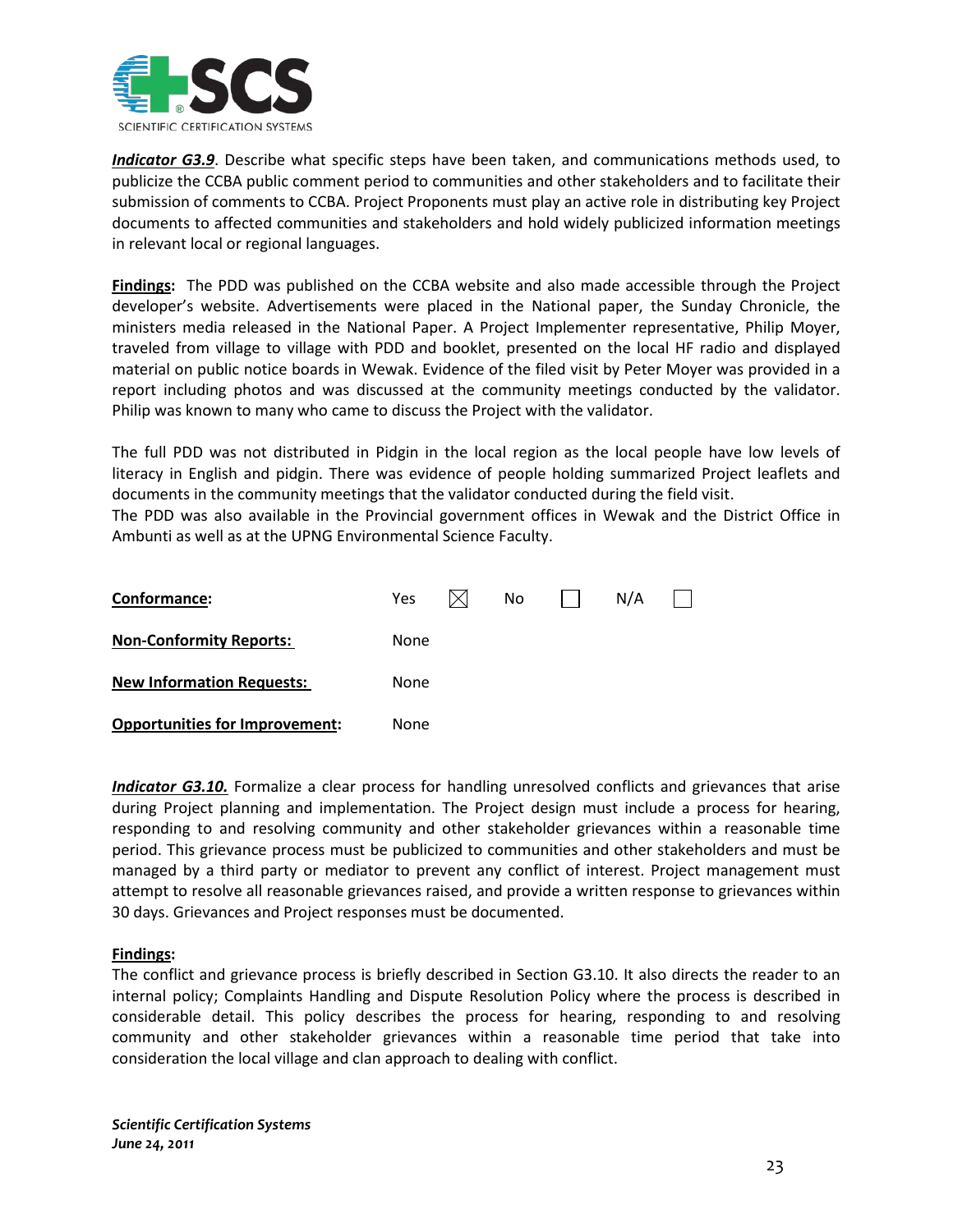

It discusses the handling of the process (if escalated) by the independent review board. The organization known as Partners with Melanesians, a national "Not for Profit" (NGO) focused on conservation and community development programs operating in Papua New Guinea will provide independence in this process.

The conflict and grievance policy outlines sufficient commitment to attempt to resolve all reasonable grievances raised, and provide a written response to grievances within 30 days. It also states that statistics will be kept on all conflicts and grievances. Should the matter not be resolved within the processes described the policy also outlines possible costs involved for each party.

| Conformance:                          | <b>Yes</b>  |  | No |  | N/A |  |  |  |  |
|---------------------------------------|-------------|--|----|--|-----|--|--|--|--|
| <b>Non-Conformity Reports:</b>        | NCR 2010.18 |  |    |  |     |  |  |  |  |
| <b>New Information Requests:</b>      | None        |  |    |  |     |  |  |  |  |
| <b>Opportunities for Improvement:</b> | OFI 2010.3  |  |    |  |     |  |  |  |  |

*Indicator G3.11*. Demonstrate that financial mechanisms adopted, including Projected revenues from emissions reductions and other sources, are likely to provide an adequate flow of funds for Project implementation and to achieve the anticipated climate, community and biodiversity benefits.

**Findings:** The cash flow Projection was presented to the validator and indicated adequate funding for the climate, community and biodiversity elements of the Project presented. Additionally in Section G4 provides a diagrammatic representation of the Project management structure and describes how the funds and Projects deliverables will be managed. This is also available on the Project Implementer's website.

<span id="page-24-0"></span>

| Conformance:                          | Yes  |  | No |  | N/A |  |  |  |  |
|---------------------------------------|------|--|----|--|-----|--|--|--|--|
| <b>Non-Conformity Reports:</b>        | None |  |    |  |     |  |  |  |  |
| <b>New Information Requests:</b>      | None |  |    |  |     |  |  |  |  |
| <b>Opportunities for Improvement:</b> | None |  |    |  |     |  |  |  |  |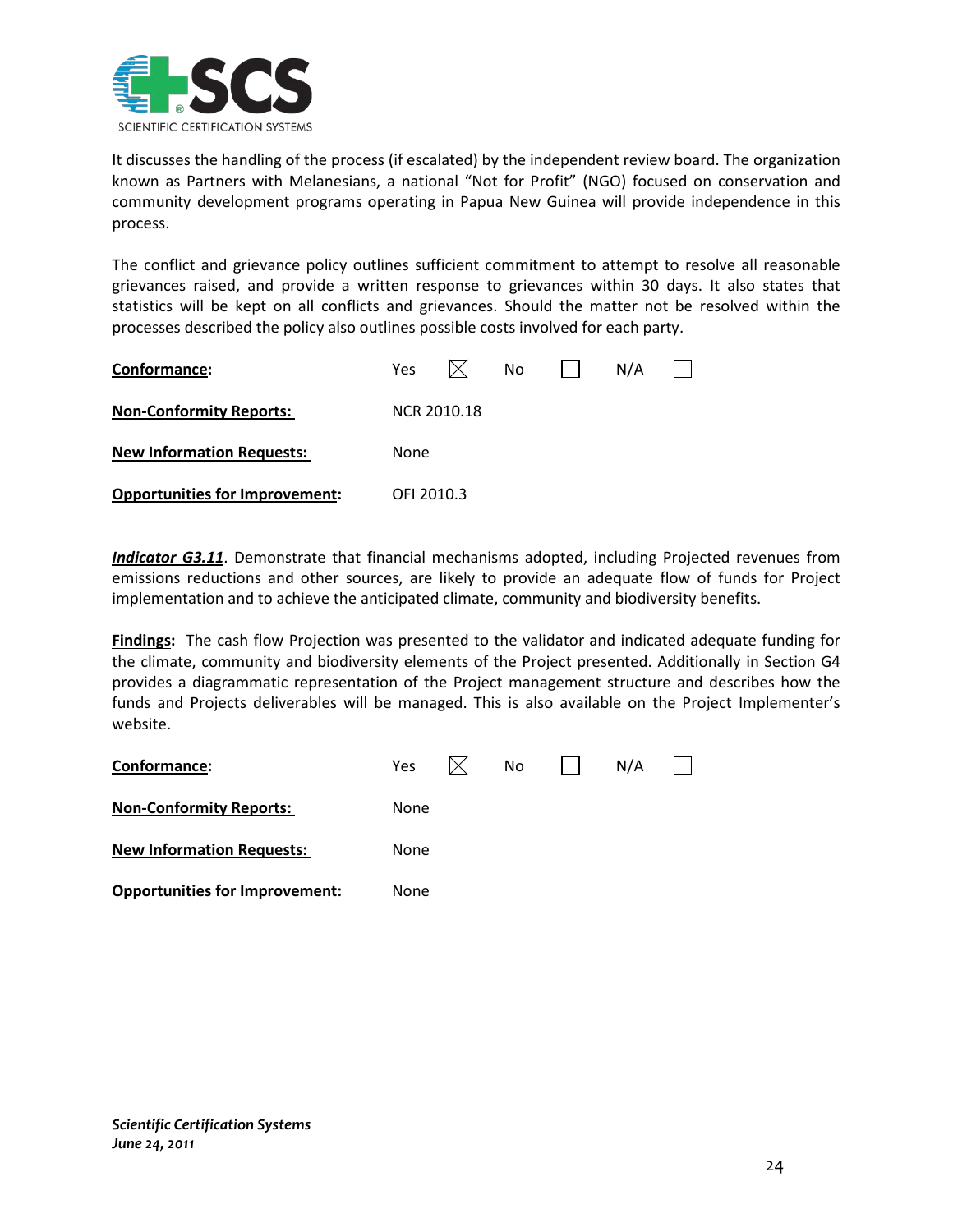

# *3.2.4. G4 – Management Capacity and Best Practices*

The success of a Project depends upon the competence of the implementing management team. Projects that include a significant capacity-building (training, skill building, etc.) component are more likely to sustain the positive outcomes generated by the Project and have them replicated elsewhere.

Best practices for Project management include: local stakeholder employment, worker rights, worker safety and a clear process for handling grievances.

The Project Proponents must:

*Indicator G4.1.* Identify a single Project Proponent which is responsible for the Project's design and implementation. If multiple organizations or individuals are involved in the Project's development and implementation the governance structure, roles and responsibilities of each of the organizations or individuals involved must also be described.

# **Findings :**

The single Project Proponent responsible for Project design and implementation is the April Salumei Foundation. The roles and responsibilities of this foundation and the Project Proponent, the primary support organization, are described in Section G 4.1 of the PDD. The key roles of this organisation are listed and appear adequate.

The Project implementing partner is Rainforest Project Management Limited.

Other key partners in the Project are listed as Landholder Representatives, Land Owner / Community Interface Team and the Independent Review Board. The auditor also cited a process for the ILGs to engage with the April Salumei Foundation structure independently from both Rainforest Management Alliance and a representative of the Landholder Group that appear consistent with the proposed approach detailed in the PDD. This information is also now available on the Project Implementer's website.

| Conformance:                          | <b>Yes</b> |  | No |  | N/A |  |  |  |
|---------------------------------------|------------|--|----|--|-----|--|--|--|
| <b>Non-Conformity Reports:</b>        | None       |  |    |  |     |  |  |  |
| <b>New Information Requests:</b>      | None       |  |    |  |     |  |  |  |
| <b>Opportunities for Improvement:</b> | None       |  |    |  |     |  |  |  |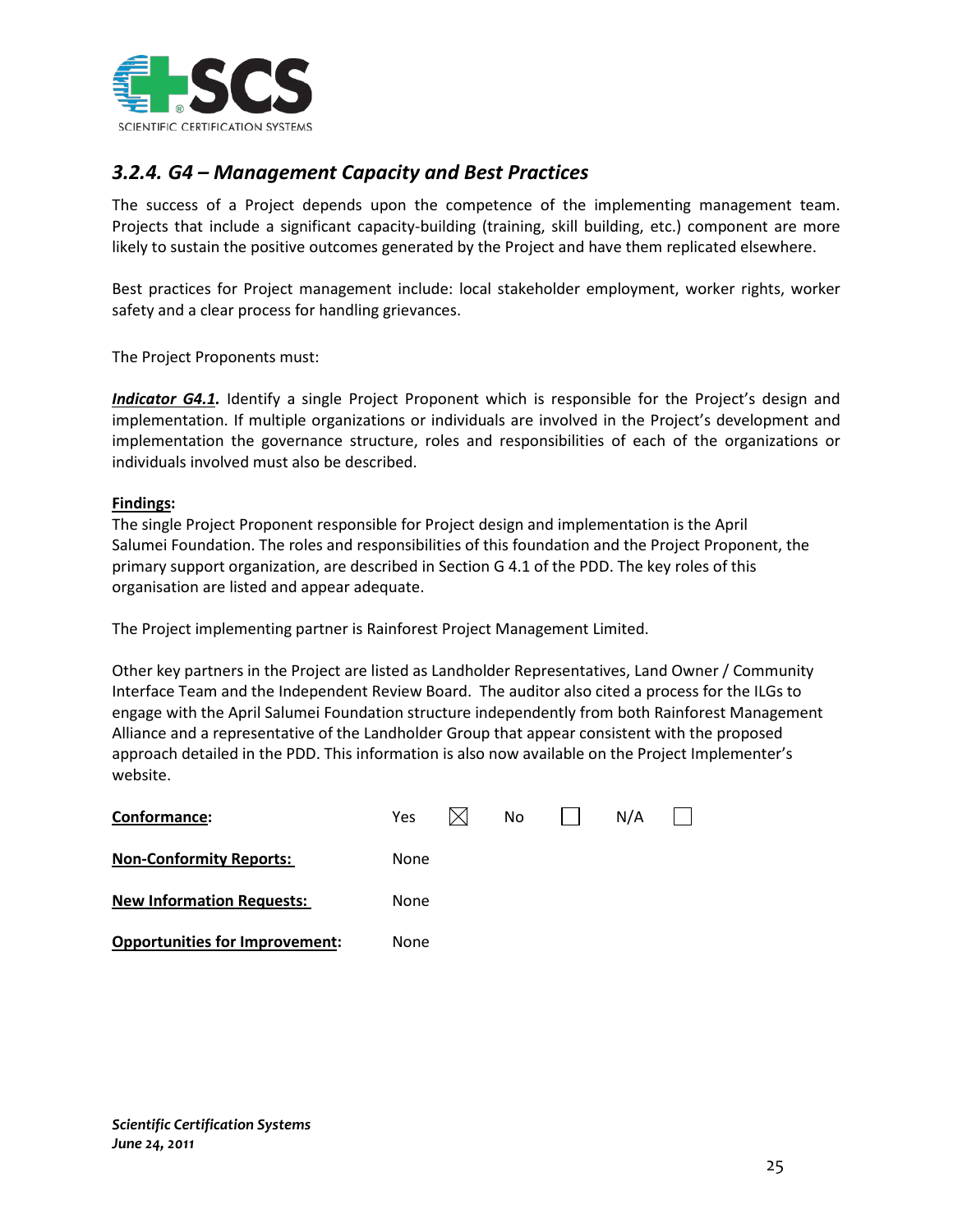

*Indicator G4.2.* Document key technical skills that will be required to implement the Project successfully, including community engagement, biodiversity assessment and carbon measurement and monitoring skills. Document the management team's expertise and prior experience implementing land management Projects at the scale of this Project. If relevant experience is lacking, the proponents must either demonstrate how other organizations will be partnered with to support the Project or have a recruitment strategy to fill the gaps.

# **Findings :**

Specific key technical skills as they relate to Project activities are detailed in the Project flowchart provided under Section G4 Management Capacity and Best Practice and the management team's expertise and their partners are documented in Section G 4.2 of the PDD.

The skills that are covered by these teams include: Project and financial management, community development, scientific research in forestry, biodiversity, geology, GIS, risk management and planning, risk adaptation on climate change and resilience approaches, social, environment and resource law and REDD. These skills will be largely delivered through associations with University of PNG and the PNG Forest Research Institute and utilising Partners with Melanesia for landholder capacity building and conflict resolution.

This was also supported by interview responses during the audit of key people involved in the Project development from the University of PNG and Partners with Melanesia.

| Conformance:                          | <b>Yes</b> |  | No. |  | N/A |  |  |  |
|---------------------------------------|------------|--|-----|--|-----|--|--|--|
| <b>Non-Conformity Reports:</b>        | None       |  |     |  |     |  |  |  |
| <b>New Information Requests:</b>      | None       |  |     |  |     |  |  |  |
| <b>Opportunities for Improvement:</b> | None       |  |     |  |     |  |  |  |

**Indicator G4.3.** Include a plan to provide orientation and training for the Project's employees and relevant people from the communities with an objective of building locally useful skills and knowledge to increase local participation in Project implementation. These capacity building efforts should target a wide range of people in the communities, including minority and underrepresented groups. Identify how training will be passed on to new workers when there is staff turnover, so that local capacity will not be lost.

# **Findings :**

A basic plan for orientation and training for Project's employees is presented in Section G 4.3 of the PDD. The Project describes multiple roles for the implementation of the Project and these roles are generally located in the Project region. Keeping the key roles locally will assist in maintaining capacity when people leave. The Equal Opportunity policy was cited and is adequate to encompass minority groups. The Project Implementer also indicated there will be incentives and fair contractual obligations to encourage training people to remain in the community post receiving this qualification. A 12 month Project plan was cited and budget allocated for training in the first 12 months.

*Scientific Certification Systems June 24, 2011*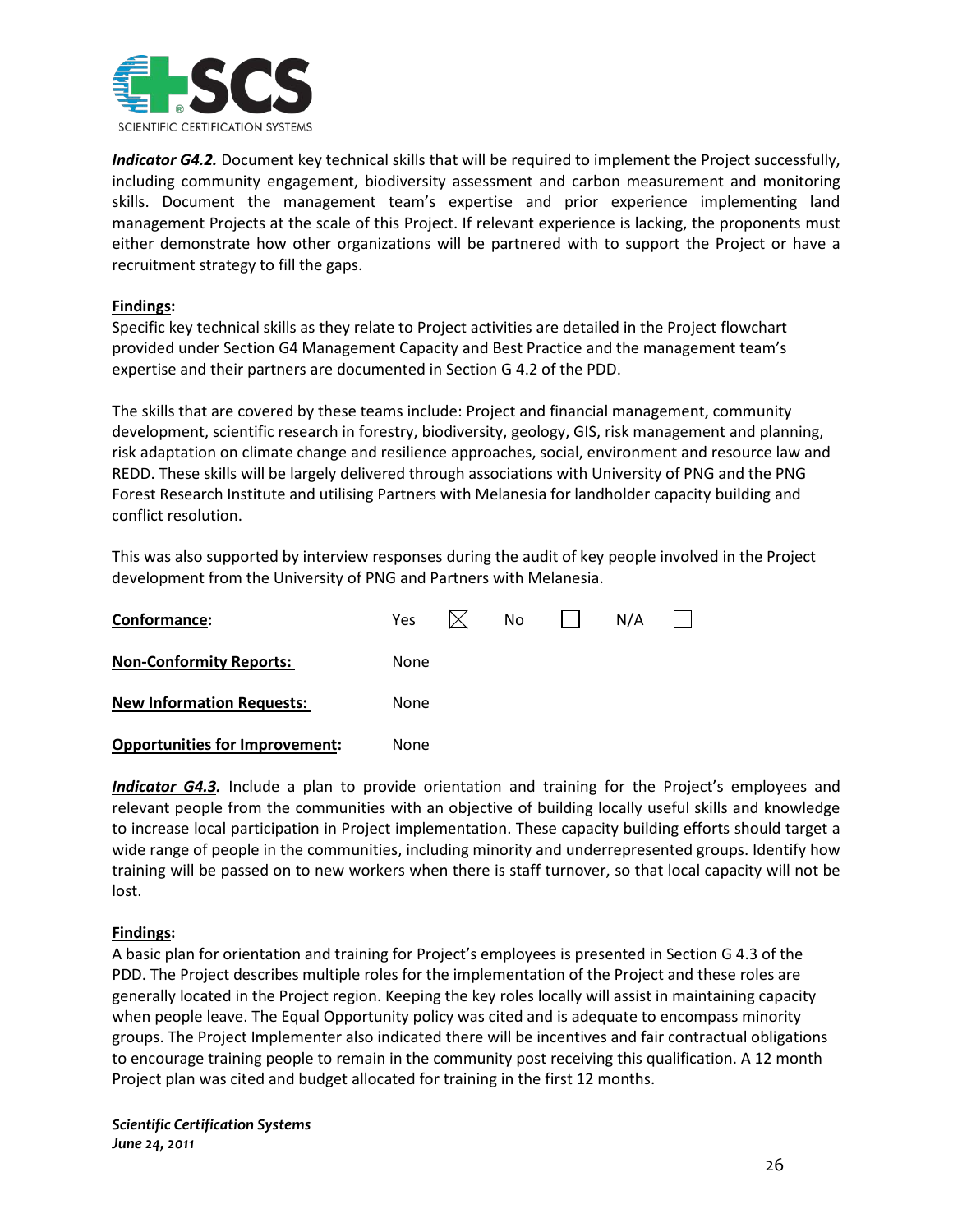

The proponent also has a comprehensive set of HR documentation which the validator comprehensively went through, as listed below:

# **Selection and Appointment Forms**

Employment Application Form Letter of Offer Standard Terms & Conditions of Employment Position Descriptions

# **Employment Forms for New Employees**

New Employee Details Form Employee Bank Details Form Tax File No Declaration Pre-Placement Medical

# **General HR Forms**

Leave Application Form Time Sheets Expense Reimbursement Claim Form Annual Performance and Development Review Form Employee/Client request for Computer Network Access Staff Travel Request Payroll Deduction Authority Personnel File Note Allocation of Keys, Company Equipment and sign off- receipt

# **Induction Forms & Process**

List of Policies & Procedures Sign off Form New Employee Induction and Checklist Staff Handbook & Induction Training Manual

# **Termination Forms and Process**

Employee Termination Checklist Termination Advice & Clearance Form Employee Warning Notice Sample – Employee Termination Letter

| Conformance:                                             | Yes  | No | N/A |  |
|----------------------------------------------------------|------|----|-----|--|
| <b>Non-Conformity Reports:</b>                           | None |    |     |  |
| <b>New Information Requests:</b>                         | None |    |     |  |
| <b>Opportunities for Improvement:</b>                    | None |    |     |  |
| <b>Scientific Certification Systems</b><br>June 24, 2011 |      |    |     |  |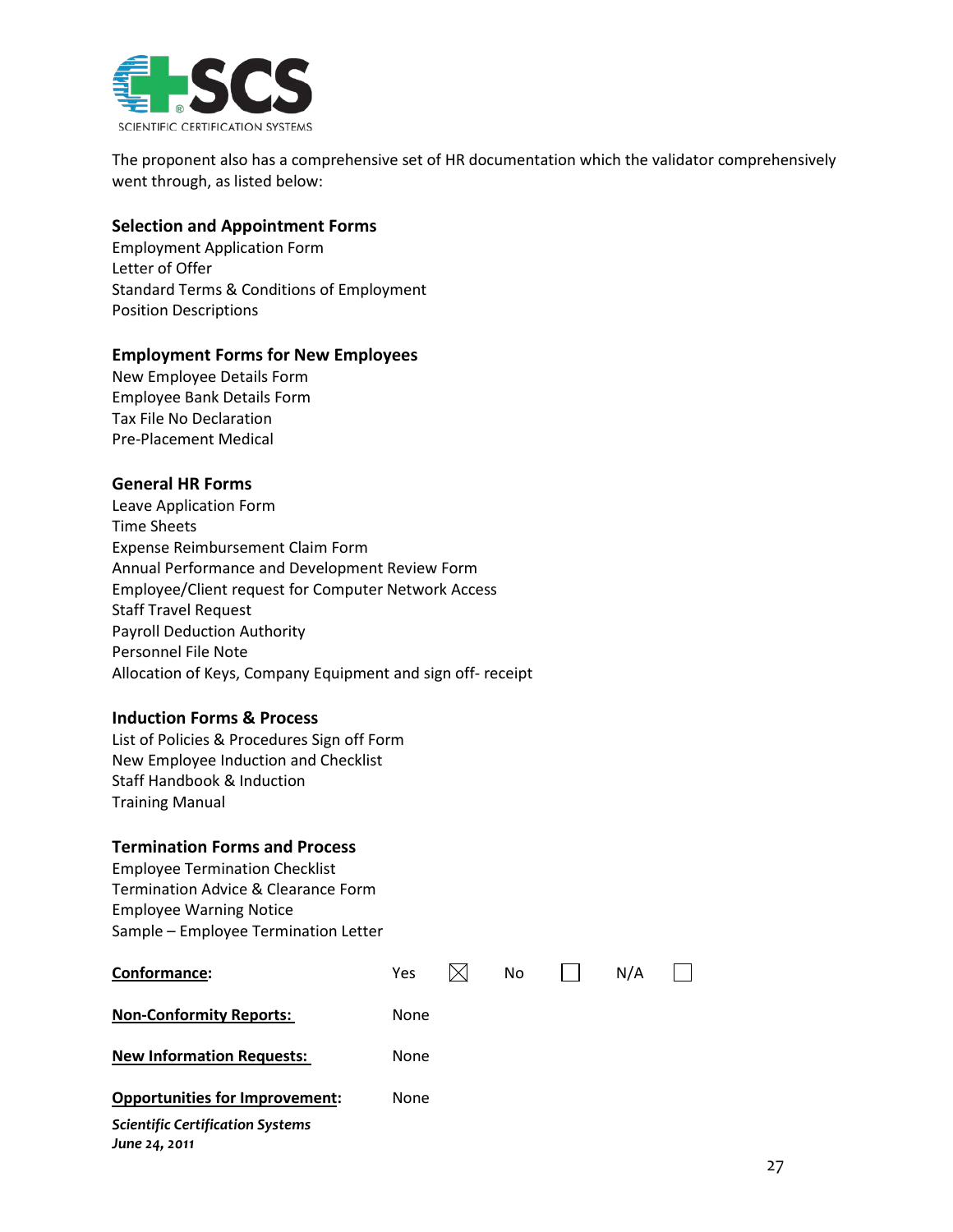

*Indicator G.4.4.* Show that people from the communities will be given an equal opportunity to fill all employment positions (including management) if the job requirements are met. Project Proponents must explain how employees will be selected for positions and where relevant, must indicate how local community members, including women and other potentially underrepresented groups, will be given a fair chance to fill positions for which they can be trained.

# **Findings :**

Section G 4.4 of the PDD indicates a policy to hire people from within the Project area based on skill and qualification. The proponent has an Equal Opportunity Employment policy and has developed Position Descriptions for each of the key positions in the Project. In the PDD there is a commitment to not discriminate by area and that the selection process will be based on the level of skills and qualifications attained. The Project Proponent has an induction manual which describes the employees' responsibilities and benefits under the Project. An employment policy was not available at the time of the audit.

Discussions with the Project Implementer during validation process suggested that the Project Proponent was aware of the requirement for training and capacity building in the region and while there was a strong commitment to recruiting locally the Project would need support from skilled people possibly from outside the area in the early stages of implementation to ensure the success of the Project. The proponent explained that educated people that are known to the locals would be brought in on short term contracts to 'get the Project going' and fill the initial skills gap. One such example was a request made to Eric Mesak who is from the Sepik region and works with the local Minister to take on the Initial Project Superintendant role for the first 6 months. This approach indicated an understanding of the challenges with skills in the area and a commitment to support the Project implementation.

| Conformance:                          | <b>Yes</b>  |  | No |  | N/A |  |  |  |  |
|---------------------------------------|-------------|--|----|--|-----|--|--|--|--|
| <b>Non-Conformity Reports:</b>        | NCR 2010.19 |  |    |  |     |  |  |  |  |
| <b>New Information Requests:</b>      | None        |  |    |  |     |  |  |  |  |
| <b>Opportunities for Improvement:</b> | None        |  |    |  |     |  |  |  |  |

*Indicator G4.5.* Submit a list of all relevant laws and regulations covering worker's rights in the host country.

Describe how the Project will inform workers about their rights. Provide assurance that the Project meets or exceeds all applicable laws and/or regulations covering worker rights and, where relevant, demonstrate how compliance is achieved.

# **Findings :**

*Scientific Certification Systems June 24, 2011* A list of two employment laws and two health and safety laws is provided in Section G 4.5 of the PDD. Each employee will be given a copy of the employee induction booklet and copies will be available at the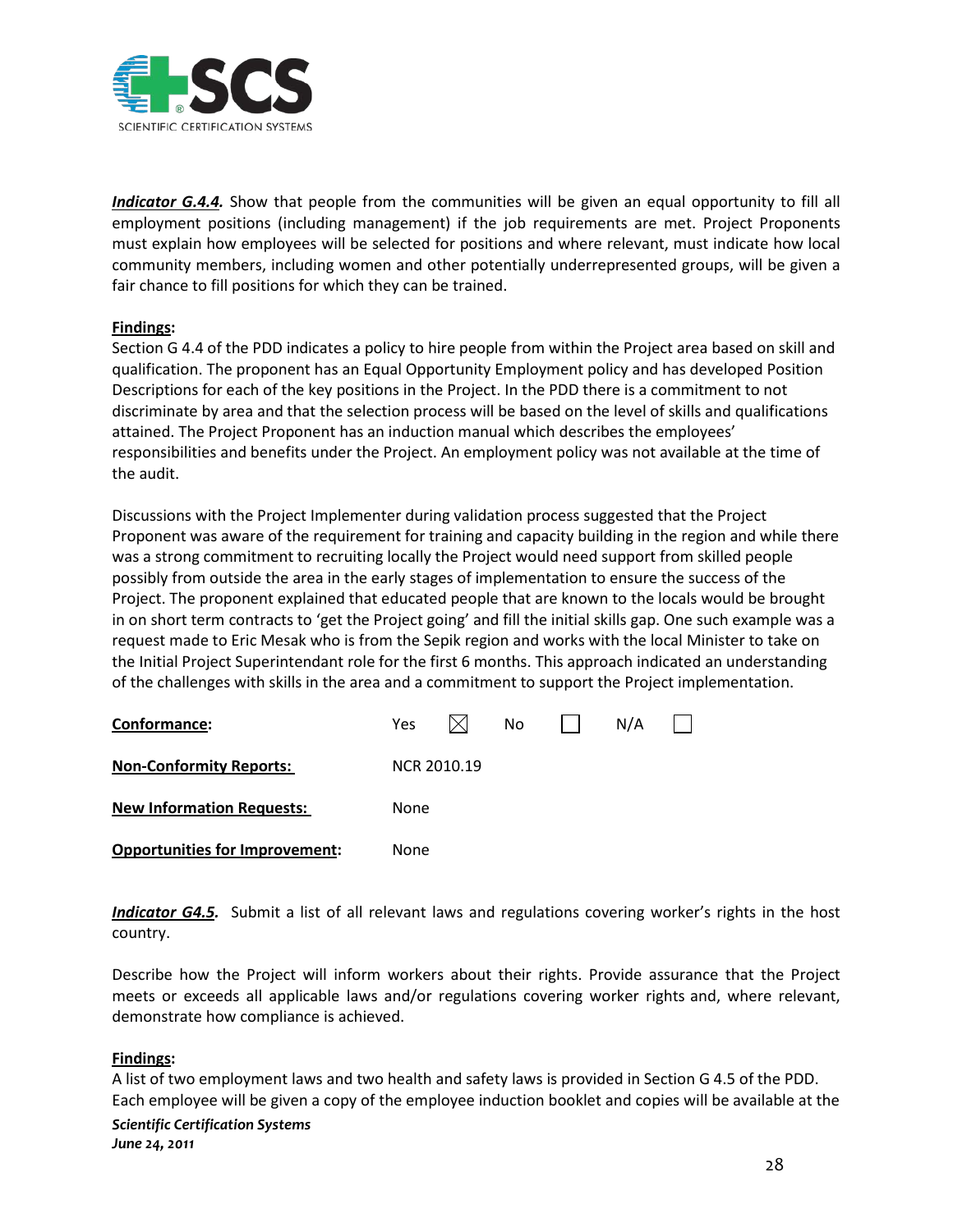

resource centres. An employment contract was cited which states that all applicable law and regulations will be met or exceeded which is signed by both parties. References local and provincial laws for workplace standards which relate to worker's rights in Section 4.6. This list was confirmed complete in discussions with Dr Eric Kwa, Associate Professor, Law School, and University of Papua New Guinea.

| Conformance:                          | Yes  | No | N/A |  |
|---------------------------------------|------|----|-----|--|
| <b>Non-Conformity Reports:</b>        | None |    |     |  |
| <b>New Information Requests:</b>      | None |    |     |  |
| <b>Opportunities for Improvement:</b> | None |    |     |  |

*Indicator G4.6.* Comprehensively assess situations and occupations that pose a substantial risk to worker safety. A plan must be in place to inform workers of risks and to explain how to minimize such risks. Where worker safety cannot be guaranteed, Project Proponents must show how the risks will be minimized using best work practices.

# **Findings :**

The Project Proponent Health Safety and Employment policy clearly describes the approach to explaining risks associated with the working conditions and engages the employees and managers in proactive and adaptive approach to identifying and reporting of workers risks. This is communicated in the induction handbook cited by the validator. It was explained that this booklet will be given to all employees and located in the resource centre. There are inherent Health Safety and Employment risks in Papua New Guinea. The proponent indicated that life jackets will be made available on all boats (as river transport is crucial in the area). Whilst the Project Proponent is committed to meeting the requirements in the country, they are also committed to increasing the level of acceptable workplace practices. This is evident in their policies on drugs, alcohol and beetle nut in the workplace.

| Conformance:                          | Yes        |  | No |  | N/A |  |  |  |  |  |
|---------------------------------------|------------|--|----|--|-----|--|--|--|--|--|
| <b>Non-Conformity Reports:</b>        | None       |  |    |  |     |  |  |  |  |  |
| <b>New Information Requests:</b>      | None       |  |    |  |     |  |  |  |  |  |
| <b>Opportunities for Improvement:</b> | OFI 2010.4 |  |    |  |     |  |  |  |  |  |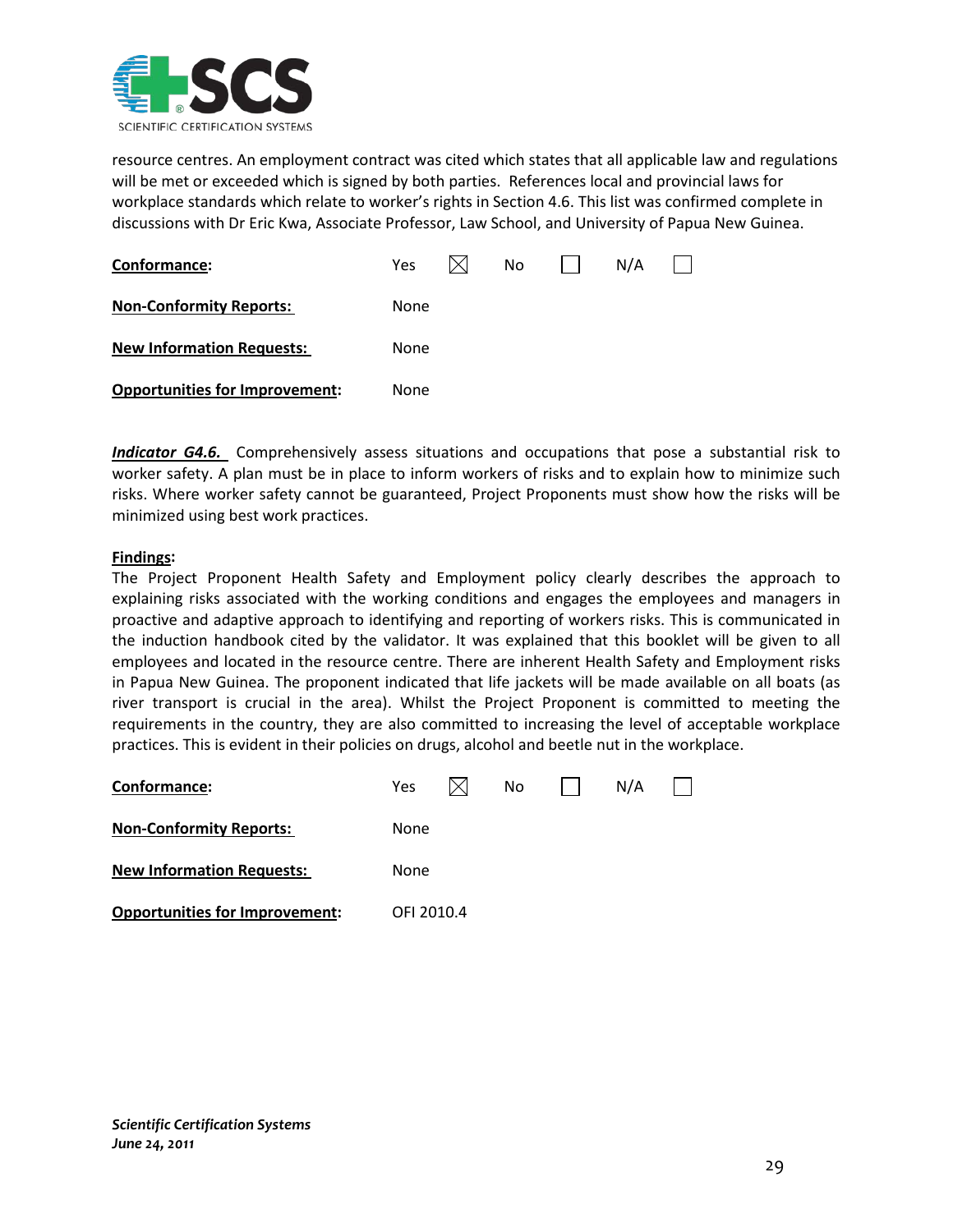

*Indicator G4.7.* Document the financial health of the implementing organization(s) to demonstrate that financial resources budgeted will be adequate to implement the Project.

**Findings :** The Project Proponent provided a 12 month budget for the Project which demonstrated funds allocated for major Project activities including training, administration, etc.

The funds appear to be adequate for the plans of the Project for the first 12 months and are commensurate with the expected revenues from the sale of the modeled Project net benefits.

| Conformance:                          | <b>Yes</b> |  | No. |  | N/A |  |  |  |  |
|---------------------------------------|------------|--|-----|--|-----|--|--|--|--|
| <b>Non-Conformity Reports:</b>        | None       |  |     |  |     |  |  |  |  |
| <b>New Information Requests:</b>      | None       |  |     |  |     |  |  |  |  |
| <b>Opportunities for Improvement:</b> | None       |  |     |  |     |  |  |  |  |

# <span id="page-30-0"></span>*3.2.5. G5 – Legal Status and Property Rights*

The Project must be based on a solid legal framework (e.g., appropriate contracts are in place) and the Project must satisfy applicable planning and regulatory requirements.

During the Project design phase, the Project Proponents should communicate early on with relevant local, regional and national authorities in order to allow adequate time to earn necessary approvals. The Project design should be sufficiently flexible to accommodate potential modifications that may arise as a result of this process.

In the event of unresolved disputes over tenure or use rights to land or resources in the Project zone, the Project should demonstrate how it will help to bring them to resolution so that there are no unresolved disputes by the start of the Project.

Based on information about current property rights provided in **G1**, the Project Proponents must:

*Indicator G5.1.* Submit a list of all relevant national and local laws and regulations in the host country and all applicable international treaties and agreements. Provide assurance that the Project will comply with these and, where relevant, demonstrate how compliance is achieved.

# **Findings :**

*June 24, 2011*

Section 5.1 of the PDD outlines all relevant national and local laws and regulations and gives assurance that it will comply with said laws. There was some evidence of compliance with recent changes to law with the commitment by the proponent to demarcate ILG boundaries, consistent with the recent amendment to the Land Groups Incorporation Act. This approach was further confirmed to be adequate to meet this new (yet to be enacted) requirements of the Act by Dr Eric Kwa, Associate Professor, Law School, University of Papua New Guinea.

| Conformance:                            | Yes  | No. | N/A | $\mathbf{I}$ |
|-----------------------------------------|------|-----|-----|--------------|
| <b>Non-Conformity Reports:</b>          | None |     |     |              |
| <b>Scientific Certification Systems</b> |      |     |     |              |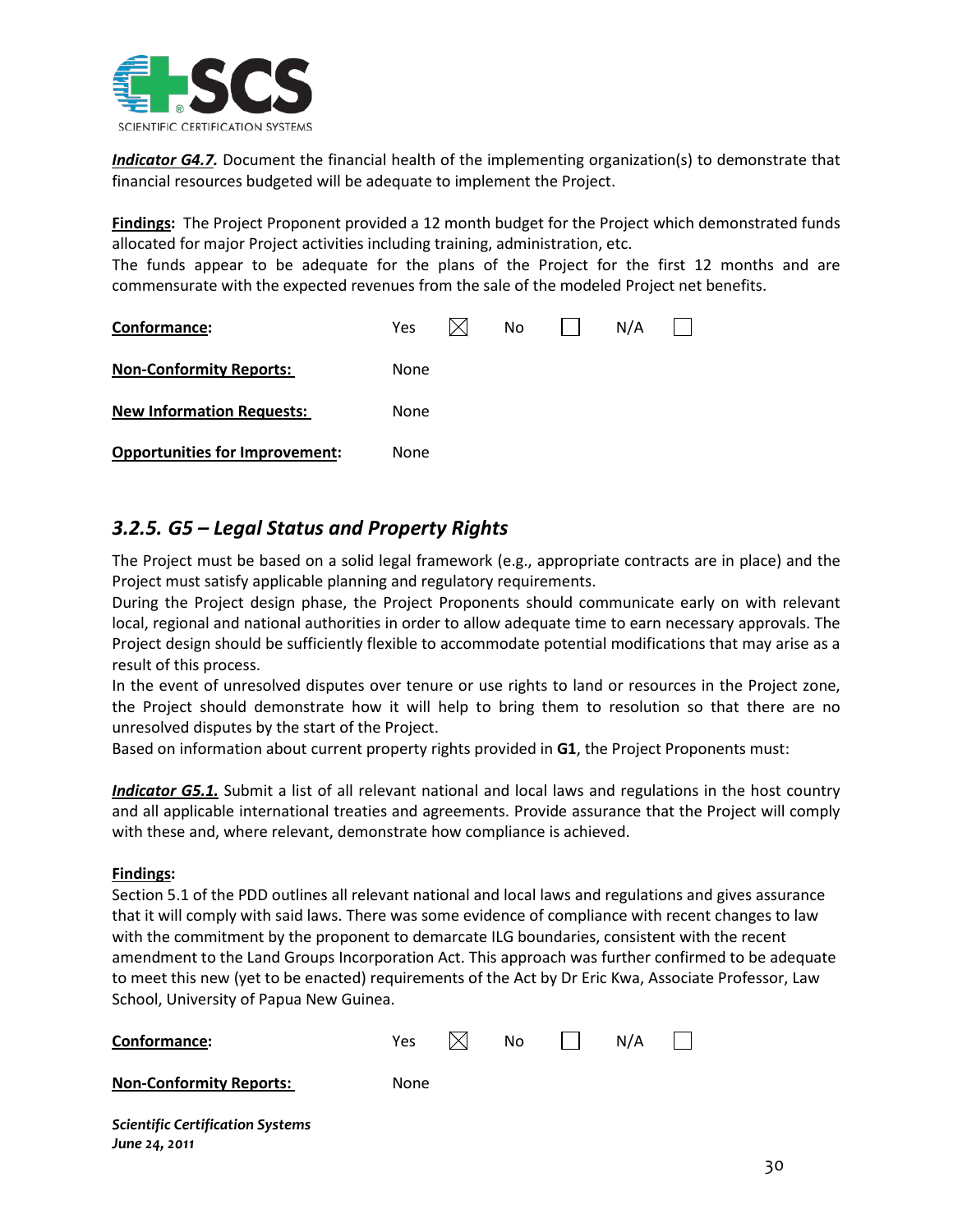

**New Information Requests:** None

# **Opportunities for Improvement:** None

*Indicator G5.2.* Document that the Project has approval from the appropriate authorities, including the established formal and/or traditional authorities customarily required by the communities.

**Findings:** Section 5.2 of the PDD documents the process by which the Project has sort approval from the appropriate authorities. This process includes a consultation process with the landholders, a range of letters from various PNG government departments and the Prime Minster supporting the Project. The Project also has signed documents between the Project developer and Hunstein Range Holdings as well as individual signed agreements with 163 Incorporated Land Groups from the Project Area. Evidence of these agreements was sighted by the validator during the audit.

Given a lack of a formal policy framework in which to operate, and the uncertainty that brings, there has been significant response to the publication of the PDD on the Climate Community and Biodiversity standards website. These responses are from various Government departments, non government organizations, research institutes, commercial organizations and landholders. Those that were formally submitted during the public consultation period are fully addressed by the Project Implementer and the validator in Appendix B.

Whilst on the field audit, a number of consultations were held with various PNG government and administration stakeholders that are critical to the understanding and supporting the current policy framework within which the Project can operate. These included visits to the District Planning Office in Wewak, the Director of the Forest Authority, and Members of the Forestry Authority Board who approve forest resource plans and the Local Minister for East Sepik who approves Projects in the region. Details of the discussion with these stakeholders are listed in Appendix C. Subsequently the proponent provided further clarification regarding the Project approval timeline of events as follows:

# **Government Stages**

- 18<sup>th</sup> November 2008 The Prime Minister wrote to the then Office Climate Change and Environmental Sustainability requesting the April Salumei Forest Management Area become the pilot Project for Papua New Guinea.
- $\bullet$  14<sup>th</sup> May 2009 Letter to the Office Climate Change confirming support for the Project from the Joint District Planning & Budget Priority Committee (JDP&BPC) #01/2009 on the 7<sup>th</sup> May 2009.
- 21 July 2009 Copy of signed Press Release from the Forestry Minister Hon. Belden Namah endorsing the April Salumei Sustainable Forest Management Project as the pilot Project and acknowledging the work from the PNG Forest Research institute and the University of Papua New Guinea.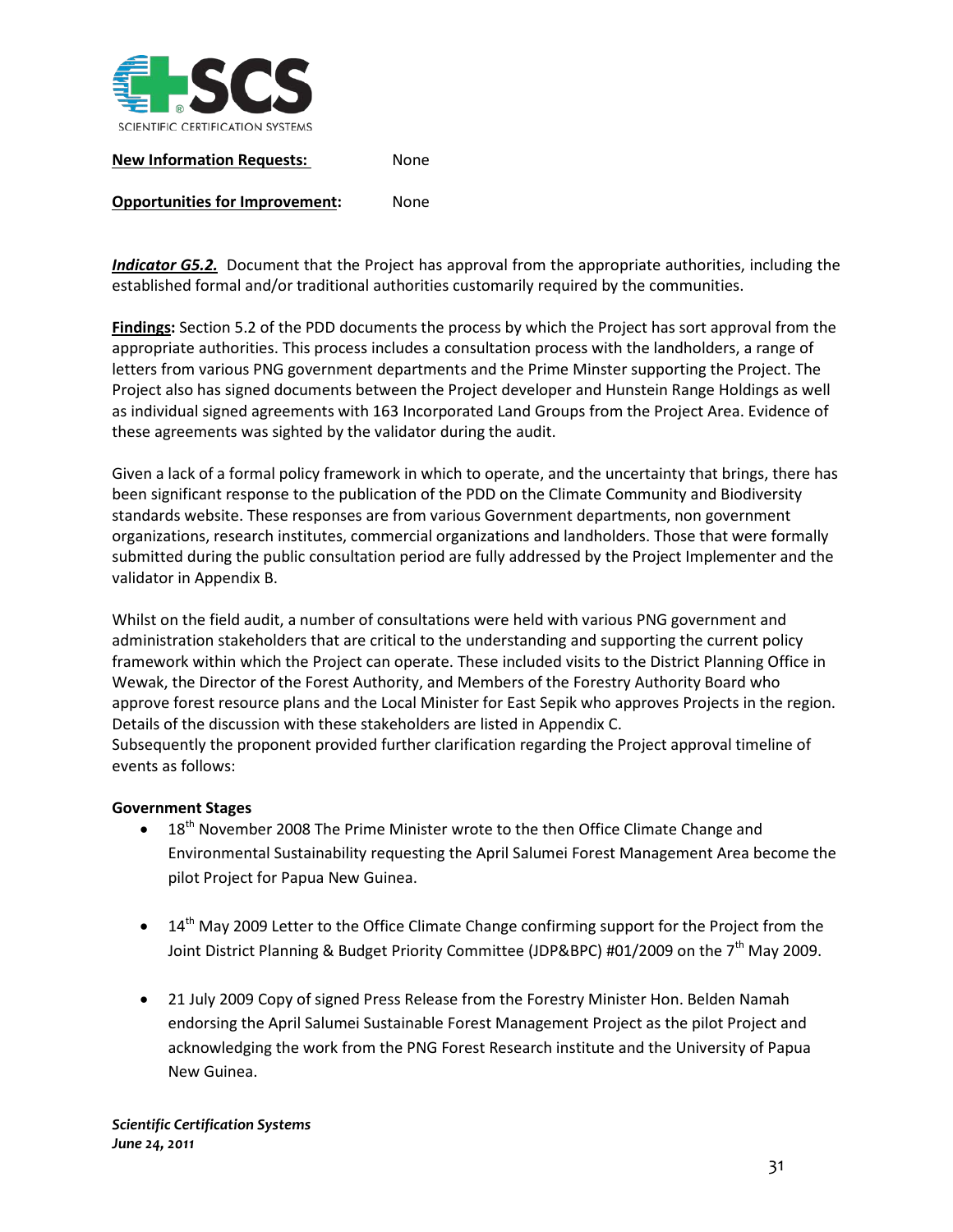

- 21 July 2009 Press Statement from Hon. Tony Aimo, Member for Ambunti Drekikier and Minister for Correctional Services acknowledging the April Salumei as the pilot Project for Papua New Guinea.
- 22 July 2009 Letter from Sumasay Singin OBE, legal Advisor to the Prime Minister to Hon Tony Aimo confirming the continued support of the Project from the Prime Ministers Department.
- 24<sup>th</sup> July 2009 Letter from the Department of Prime Minister, Mr Noel Mobiha, Project Manager for the PNG Satellite Initiative, confirming full support for the Project. The letter also confirms the status as the Pilot REDD Project and the GIS and Remote Sensing capacity being developed through the Prime Ministers department to assist with the Project requirements.

# **Landowner Consent, Awareness and Consultation.**

• April 2009 First Stakeholder Meeting in Wewak.

Follow up meetings

- Wewak, Yarakai Village, Wagu Village and Bukabugi Village. All meetings were conducted in Pidgeon language and have been documented. Comments good and bad have been listed in the Stakeholder Consultation Report.
- 22<sup>nd</sup> May 2009 Agreement signed with Hunstein Range Holdings Limited.
- August 2009 Landowner Company Chairman visit all villages and advice of individual meetings by all Incorporated Land Group (ILG) Chairman in October 2009.
- October 2009 awareness and consent meetings held by individual landowner companies. All meetings have been minuted and a letter confirming the commitment to the Project was signed by the landowner company executive following the support at the meetings.
- November 2009.GAP Analysis by Independent Contractor Forest Carbon & Environmental Services Ltd. This identified there was some confusion by stakeholders who were not ILG Chairman, so a new additional awareness has planned and subsequently conducted.
- October and November 2009. Landowner Company Chairman conducted visits throughout the area to seek approval from individual Incorporated Land Group Chairman. All 163 Incorporated Land Group Chairman has signed confirming their support for the Project and providing a copy of their ILG certificate as proof. All LG certificates were scanned and returned to the ILG chairman. The individual agreements were written and signed in both pigeon and English.
- 24<sup>th</sup> January to 5<sup>th</sup> February 2010 Awareness conducted in the following villages. Bukabugi, Kaguri, Bitara, Nicksek Samsai, Gahom, Yerakai.

*Scientific Certification Systems June 24, 2011*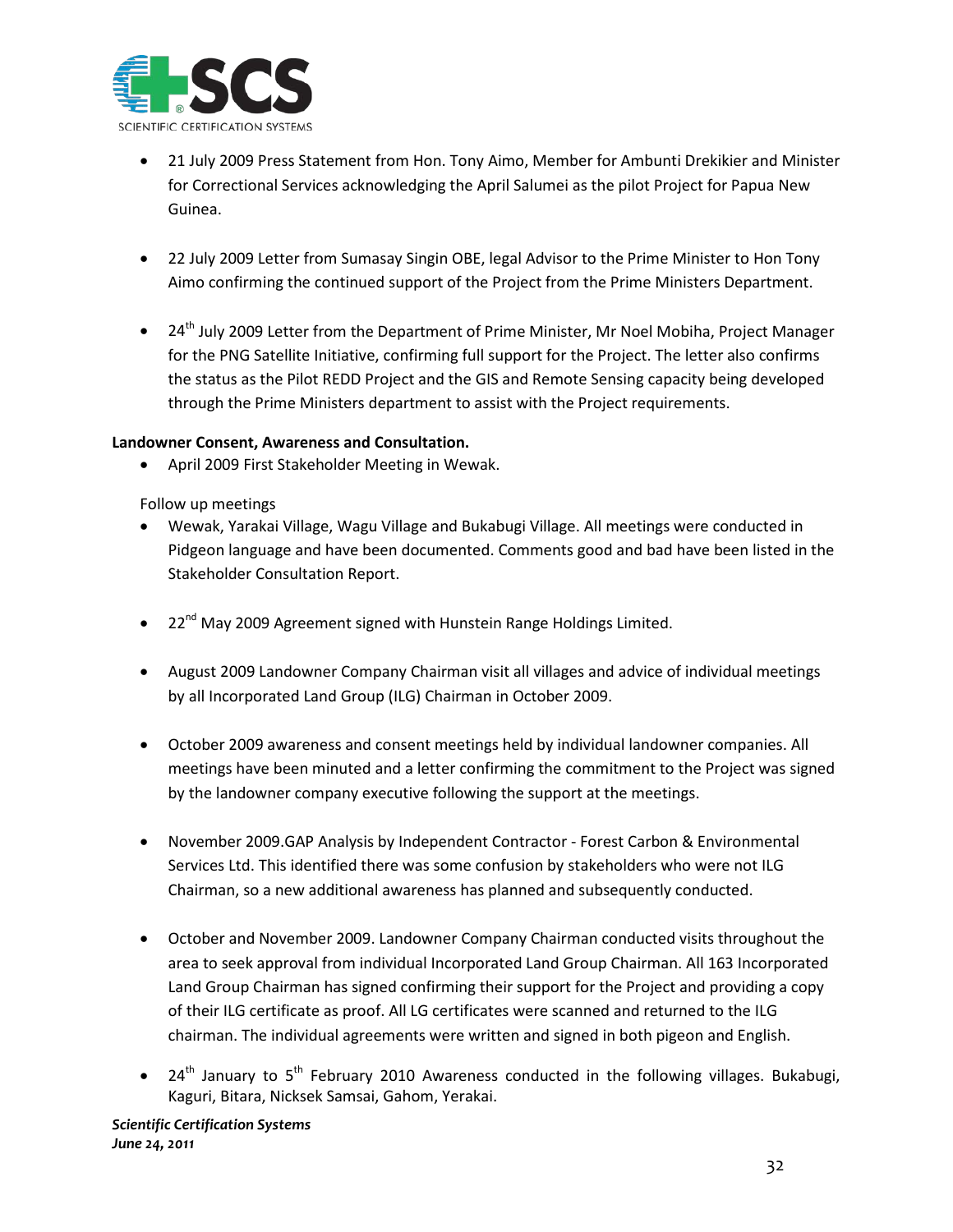

- March 2010 Pre Assessment visit to villages.
- 24<sup>th</sup> June to 2<sup>nd</sup> July Awareness to discuss the PDD. Visited Sio village, Ambunti village, Yembi Yembi village, Pagui village, Wagu village and Yerakai village. Seek comments from stakeholders and input into PDD. Public comment period.
- Documented script and presentation for all awareness sessions.
- Booklet produced and distributed to all ILG's outlining the Project requirements, objectives and priority Projects.

Following the public notice of the public comment period, as endorsed by the Prime Ministers Department, Dr Wari Iamo acting Executive Director Office of Climate Change placed paid advertisements in the national papers of Papua New Guinea. It is the understanding of the validator that at the time of placing the advertisements Dr Wari Iamo was not the Executive Director of the Office of Climate Change.

The validator has also been given a copy of a letter (July 2010) from the Office of Climate Change and Development endorsing the Project and coordinating the launch that Dr Wari Iamo claims the department had no knowledge of.

Furthermore the Project developer received and provided to the validator a letter on the  $9<sup>th</sup>$  August 2010 from the Acting Chief Secretary Manasupe Z. Zurenuoc, OBE, confirming the continued endorsement for the REDD Pilot Project from the Prime Ministers Department and confirming the support of the Forestry Minister and Forestry Authority. A legal opinion from Associate Professor Eric Kwa was also provided in response to the opinion of O'Brien's as published by Dr Wari Iamo.

The following levels of commitment have been presented to the validator including:

- A sample of Individual consent from 163 ILGs chairman, including a copy of each ILG certificate.
- Formal agreement between EarthSky and Hunstein Range Holdings
- Letter from Land owner companies confirming the mandate for support of Hunstein Range Holdings to engage with Earth Sky
- Meetings with the villages, Forest Authority and Board, District Planning, Provincial Planning all indicating support for the Project whilst acknowledging no formal policy framework.
- Letter of Prime Minster support
- Letter of support by the local member, Minister Amio
- Letter of approval from the Minster of Forests

Additionally the community meetings held in the Project zone indicated a high level of understanding and support for the Project from those within the villages. The Project Implementer has reiterated that the Project has worked from a bottom up approach in recent times with consultation occurring primarily in the community, not in Port Moresby and that the customary authorities have been consulted through this process.

*Scientific Certification Systems June 24, 2011*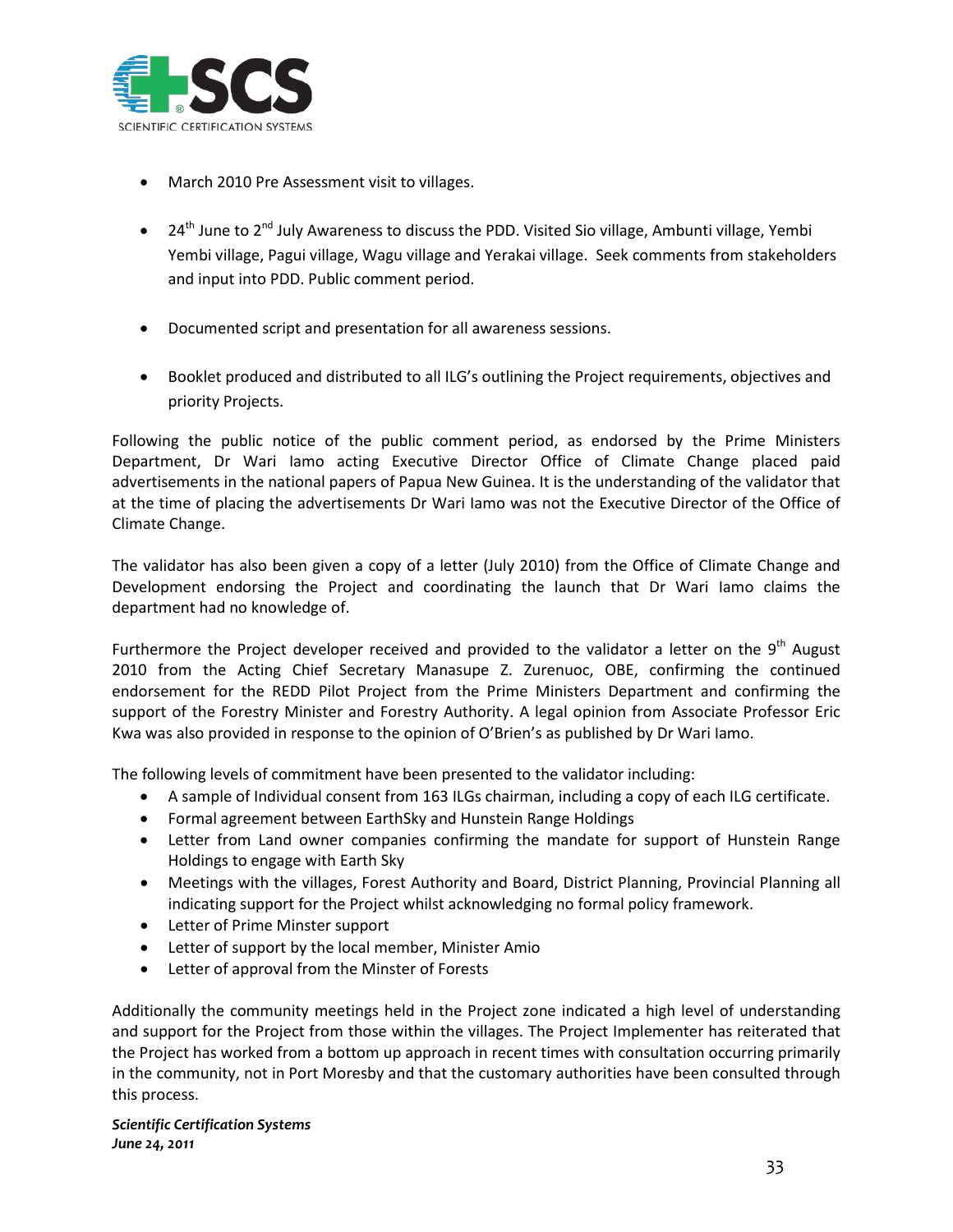

Under the FMA the landowners have transferred the rights to the Project to the Papua new Guinea Forest Authority (PNGFA) and the Forestry Minister has approved the Project which was also confirmed by the Managing Director of the PNGFA Mr Kanawi Pouri Managing Director of the Forest Authority and Professor Simon Saulei, board member of the PNG Forest Authority in separate meetings held on Port Moresby with the validator (please see Appendix C for details).

Based on the evidence collected during the site visit, supplemental documentation and interviews with local authorities, the Project appears to have permission from the appropriate authorities, however the government authorities seems to regularly change their positions which makes it difficult.

A submission for this Project to be approved has been made to the Forestry Authority Board (this was explained by the Managing Director of the Forest Authority as a formality as the Minister for Forests has already approved the Project) and the Managing Director of the Forest Authority has confirmed that the FMA will be rescinded and a conservation forest agreement will be put in its place. While he agreed that this Project is breaking new ground and that the policy framework is inadequate he believed that their where no 'show stoppers' as long as the landholders and the proponent continue to work with the Forest Authority. He also confirmed that this Project was consistent with the forest Authorities framework document "Forestry and Climate Change – Framework for Action 2009 - 2015" which was launched on 16th July 2010 which promotes a "national multi stakeholder approach". The Managing Director expressed that this Framework for Action was setting the National Framework and would hopefully provide confidence in which to operate. Finally the Managing Director was very happy that this area would not be harvested if this Project goes ahead and the people could realize improved living standards not at the expense of the forest area.

| Conformance:                          | Yes  |                                           | No | N/A |  |
|---------------------------------------|------|-------------------------------------------|----|-----|--|
| <b>Non-Conformity Reports:</b>        |      | NCR 2010.20<br>NCR 2010.21<br>NCR 2010.22 |    |     |  |
| <b>New Information Requests:</b>      | None |                                           |    |     |  |
| <b>Opportunities for Improvement:</b> | None |                                           |    |     |  |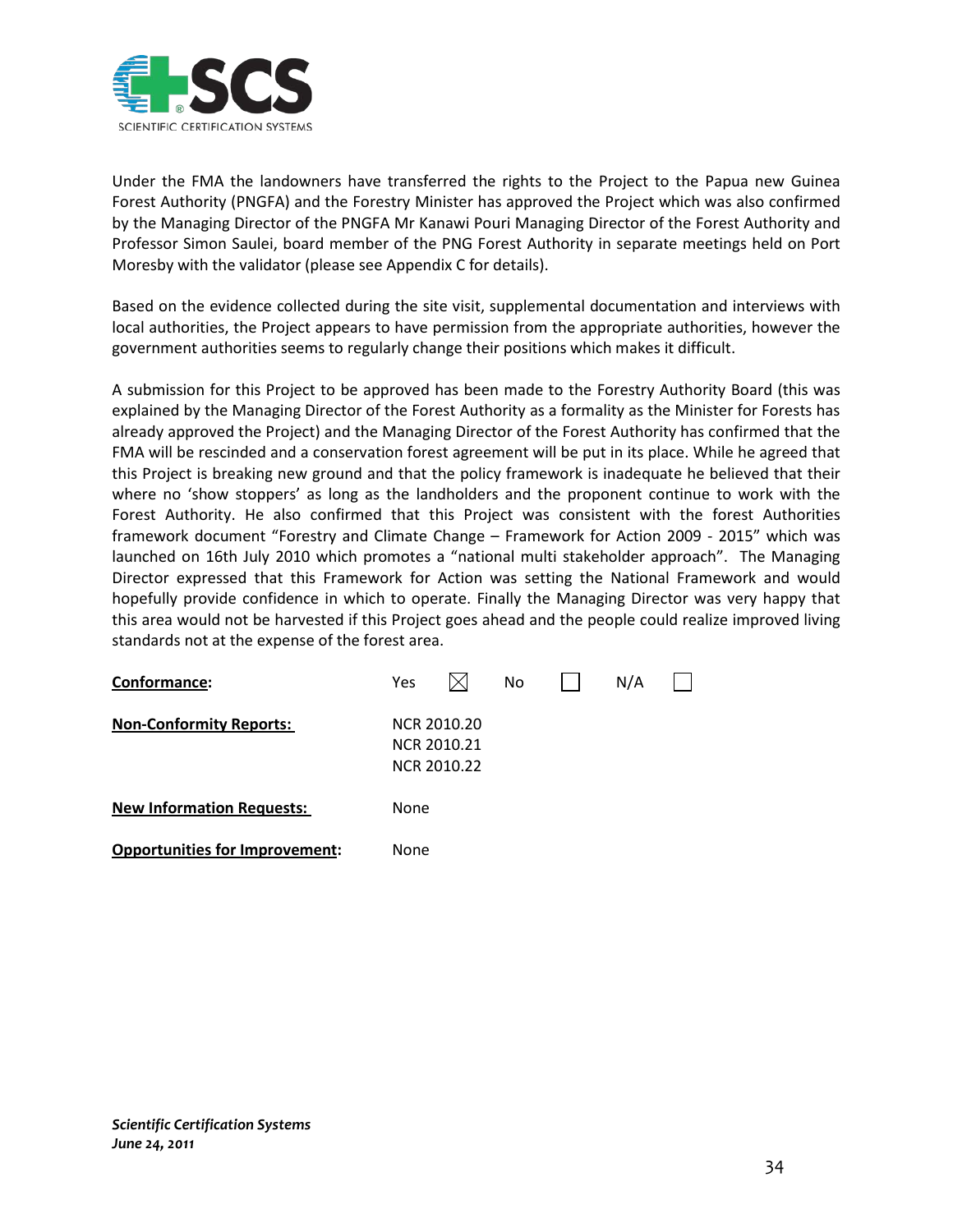

*Indicator G5.3.* Demonstrate with documented consultations and agreements that the Project will not encroach uninvited on private property, community property, or government property and has obtained the free, prior, and informed consent of those whose rights will be affected by the Project.

# **Findings :**

The Project Implementer provided evidence of community consultation meetings and signed agreements between the Project Implementer and the 163 ILGs as well as the 4 landowner companies and the holding company, Hunstein Range Holdings. A letter of approval and meetings with the Forest Authority also confirmed that the Forest Authority supported the Project.

| Conformance:                          | Yes         |  | No |  | N/A |  |  |  |  |
|---------------------------------------|-------------|--|----|--|-----|--|--|--|--|
| <b>Non-Conformity Reports:</b>        | NCR 2010.17 |  |    |  |     |  |  |  |  |
| <b>New Information Requests:</b>      | None        |  |    |  |     |  |  |  |  |
| <b>Opportunities for Improvement:</b> | None        |  |    |  |     |  |  |  |  |

*Indicator G5.4.* Demonstrate that the Project does not require the involuntary relocation of people or of the activities important for the livelihoods and culture of the communities. If any relocation of habitation or activities is undertaken within the terms of an agreement, the Project Proponents must demonstrate that the agreement was made with the free, prior, and informed consent of those concerned and includes provisions for just and fair compensation.

# **Findings :**

The Project clearly states that no relocation of any people will result from the Project in Section G 5.4 of the PDD.

| Conformance:                          | <b>Yes</b> |  | No. |  | N/A |  |
|---------------------------------------|------------|--|-----|--|-----|--|
| <b>Non-Conformity Reports:</b>        | None       |  |     |  |     |  |
| <b>New Information Requests:</b>      | None       |  |     |  |     |  |
| <b>Opportunities for Improvement:</b> | None       |  |     |  |     |  |

*Indicator G5.5.* Identify any illegal activities that could affect the Project's climate, community or biodiversity impacts (e.g., logging) taking place in the Project zone and describe how the Project will help to reduce these activities so that Project benefits are not derived from illegal activities.

# **Findings :**

*Scientific Certification Systems* The PDD covers potential illegal activities that could affect the climate community and biodiversity aspirations of the Project and presents mitigation measures. However not all potential illegal activities

*June 24, 2011*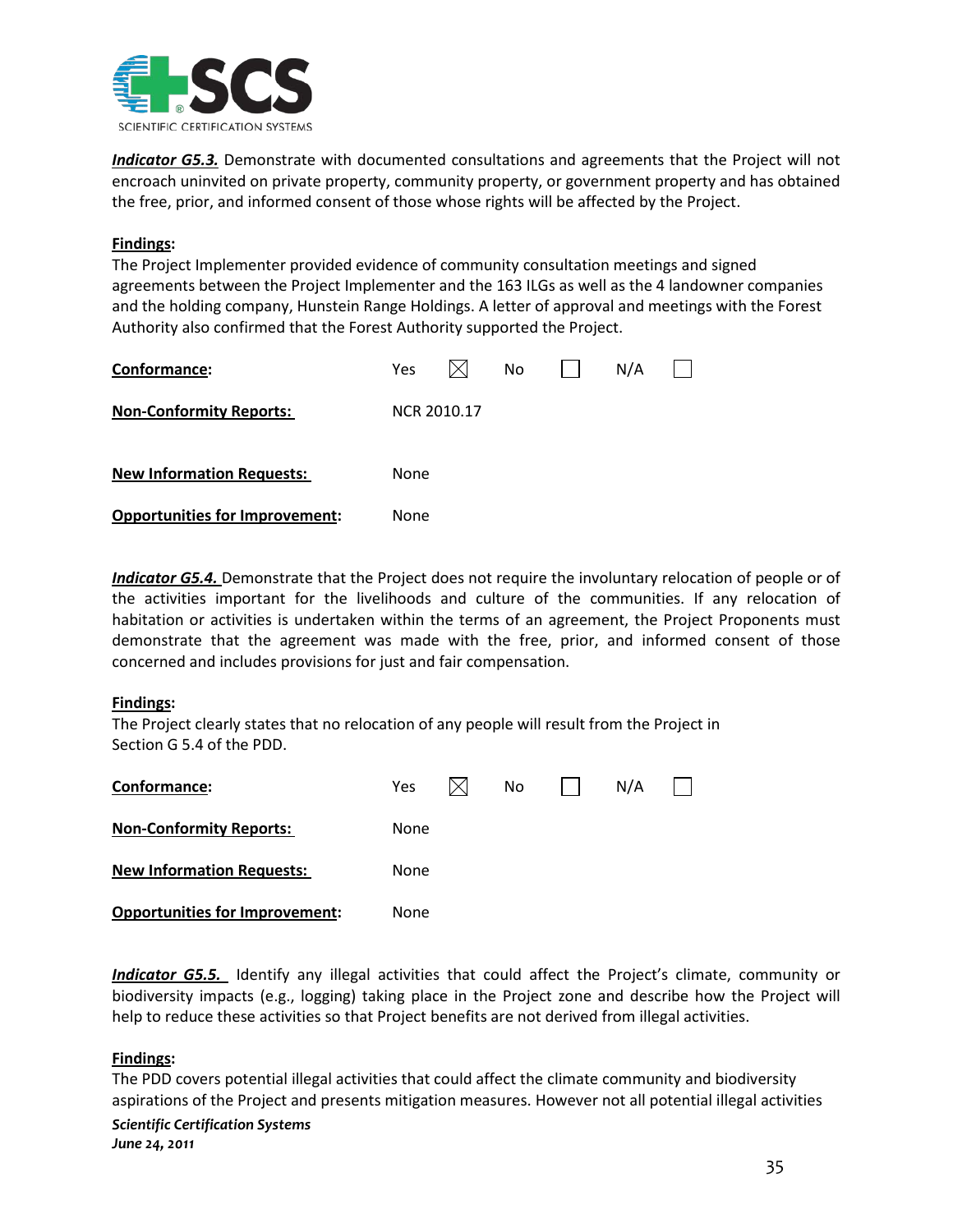

are considered. The Project Proponent describes in the PDD that landholders will be encouraged to develop and formalise their own laws as they relate to illegal activities. The Project Proponent also has employee policies covering Drugs, Alcohol, Beetle Nut and Smoking, a Disciplinary policy and Code of Conduct policy. As cited during the field visit, both the Project Proponent and Project Implementer have good relationships with the local police and the First Secretary of the Ministry of Correctional Services Mr Eric Mesak will be the acting Project Superintendant for the first 6 months of the Project.

| Conformance:                          | Yes         |  | No |  | N/A |  |  |
|---------------------------------------|-------------|--|----|--|-----|--|--|
| <b>Non-Conformity Reports:</b>        | NCR 2010.23 |  |    |  |     |  |  |
| <b>New Information Requests:</b>      | None        |  |    |  |     |  |  |
| <b>Opportunities for Improvement:</b> | None        |  |    |  |     |  |  |

*Indicator G5.6.* Demonstrate that the Project Proponents have clear, uncontested title to the carbon rights, or provide legal documentation demonstrating that the Project is undertaken on behalf of the carbon owners with their full consent. Where local or national conditions preclude clear title to the carbon rights at the time of validation against the Standards, the Project Proponents must provide evidence that their ownership of carbon rights is likely to be established before they enter into any transactions concerning the Project's carbon assets.

#### **Findings :**

*June 24, 2011*

The carbon rights remain with the ILG's who have signed agreements with the Project Implementer to develop the Project. These ILGs require updated in response to a new law that in yet to be enacted. The Project Implementer and the ILGs have committed as part of the Project to update these lists and this activity is listed in the Project plan cited by the validator.

In PNG the ILG are the land owners and their land and resource rights are protected under the Forest Act. This was confirmed by the Managing Director of the Forestry Authority and Dr Eric Kwa, Associate Professor, Law School, University of Papua New Guinea.

The support for the Project at the community level was evident at the villages visited during the field audit. Further discussions with the Forest Authority who have management rights to the land under the Forest Management Agreement indicate that the carbon rights are with the ILGs. During the public comment period there was legal advice put forward by Dr Wari Iamo. This legal advice was responded to by the Projects legal advisor, Associate Professor Dr Eric Kwa.

The validator has considered the advice and other evidence collected throughout the validation process. While it is clear that the lack of specific law on carbon trading in PNG, the Forest Act 1991 and Forest Policy 1990 provide clear forest resource ownership and management rights which is formalised through an FMA with the Forest Authority and the ILGs and that forest conservation is not specifically rejected by the Forestry Act.

| Conformance:                            | Yes | $\boxtimes$ No | $\Box$ N/A $\Box$ |  |
|-----------------------------------------|-----|----------------|-------------------|--|
| <b>Scientific Certification Systems</b> |     |                |                   |  |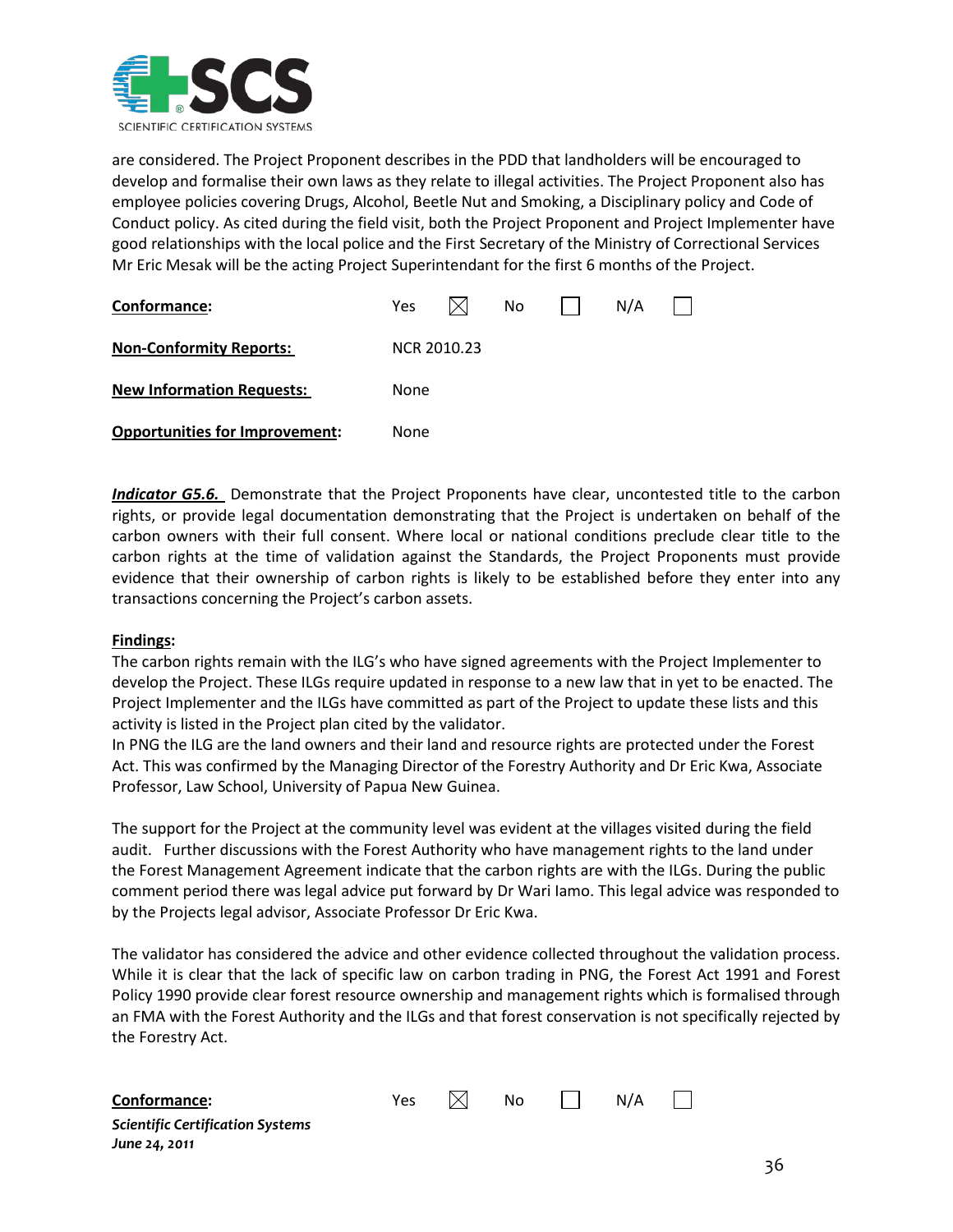

| <b>Non-Conformity Reports:</b>        | None |
|---------------------------------------|------|
| <b>New Information Requests:</b>      | None |
| <b>Opportunities for Improvement:</b> | None |

# **3.3. Climate Section**

# *3.3.1. CL1 – Net Positive Climate Impacts*

The Project must generate net positive impacts on atmospheric concentrations of greenhouse gases (GHGs) over the Project lifetime from land use changes within the Project boundaries.

The Project Proponents must:

**Indicator CL1.1.** Estimate the net change in carbon stocks due to the Project activities using the methods of calculation, formulae and default values of the IPCC 2006 GL for AFOLU or using a more robust and detailed methodology. The net change is equal to carbon stock changes *with* the Project minus carbon stock changes *without* the Project (the latter having been estimated in **G2**). This estimate must be based on clearly defined and defendable assumptions about how Project activities will alter GHG emissions or carbon stocks over the duration of the Project or the Project GHG accounting period.

#### **Findings :**

The net change in carbon stocks due to the Project activities are presented in Section CL 1.1 of the PDD. The approach is based on the with-Project scenario of forest conservation and the without Project scenario of timber harvest. The calculation approach utilises calculation, formula and default values of the IPCC 2006 GL for AFOLU and considers

- The carbon lost due to the degradation of the forest during logging
- GHG emissions from the machinery used in the logging operation
- Carbon stocks lost as a result from the conversion of degraded land to agriculture projects post logging.
- The regeneration of the degraded land that is not converted to agriculture.

The total avoided emissions as a result of the Project are estimated to be 92,516.140 tonnes of CO2e. A confidence/risk deduction of 10% is taken to arrive at the emissions being avoided to 83,264,526 tonnes of  $CO<sub>2</sub>e$ .

| Conformance:                                             | Yes  |             | No | N/A |  |
|----------------------------------------------------------|------|-------------|----|-----|--|
| <b>Non-Conformity Reports:</b>                           |      | NCR 2010.24 |    |     |  |
| <b>New Information Requests:</b>                         | None |             |    |     |  |
| <b>Opportunities for Improvement:</b>                    | None |             |    |     |  |
| <b>Scientific Certification Systems</b><br>June 24, 2011 |      |             |    |     |  |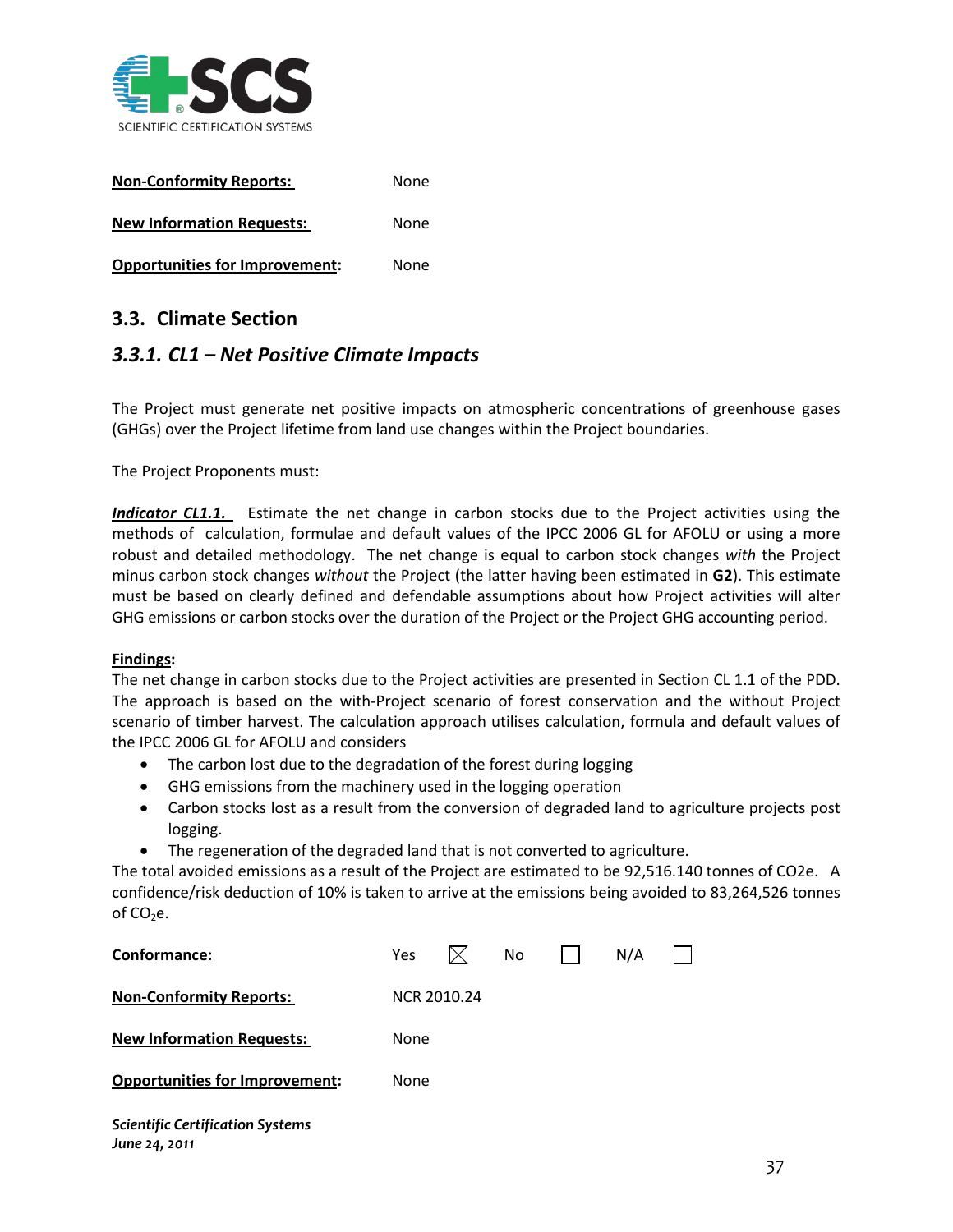

*Indicator CL1.2.* Estimate the net change in the emissions of non-CO2 GHG emissions such as CH4 and N2O in the *with* and *without* Project scenarios if those gases are likely to account for more than a 5% increase or de crease (in terms of CO2-equivalent) of the Project's overall GHG emissions reductions or removals over each monitoring period.

#### **Findings :**

It is not likely that non-CO<sub>2</sub> gases will account for more than 5% of the emissions reductions or removals over any monitoring period. Any emissions from the implementation of project activities must be estimated prior to implementation and serve as an indicator for approval. These emissions will be reported in subsequent verification events.

| Conformance:                          | <b>Yes</b> | No | N/A |  |
|---------------------------------------|------------|----|-----|--|
| <b>Non-Conformity Reports:</b>        | None       |    |     |  |
| <b>New Information Requests:</b>      | None       |    |     |  |
| <b>Opportunities for Improvement:</b> | None       |    |     |  |

*Indicator CL1.3.* Estimate any other GHG emissions resulting from Project activities. Emissions sources include, but are not limited to, emissions from biomass burning during site preparation, emissions from fossil fuel combustion, direct emissions from the use of synthetic fertilizers, and emissions from the decomposition of N-fixing species.

#### **Findings :**

Section CL1.3 states that "in the with Project scenario a small amount of emissions will result from the burning of fuel in the motors of boats to be purchased to facilitate water transport. In addition the Project will establish a "safety pool (10% of the credits)" to ensure any emissions that arise from Project activities, such as agriculture and ecotourism activities financed by the project, will be that create emissions will have to offset them against the pool. Each activity financed by the project will have to estimate the net climate, community and biodiversity impact which will be used as an indicator for approval.

| Conformance:                          | <b>Yes</b>         |  | No l |  | N/A |  |  |
|---------------------------------------|--------------------|--|------|--|-----|--|--|
| <b>Non-Conformity Reports:</b>        | <b>NCR 2010.25</b> |  |      |  |     |  |  |
| <b>New Information Requests:</b>      | None               |  |      |  |     |  |  |
| <b>Opportunities for Improvement:</b> | None               |  |      |  |     |  |  |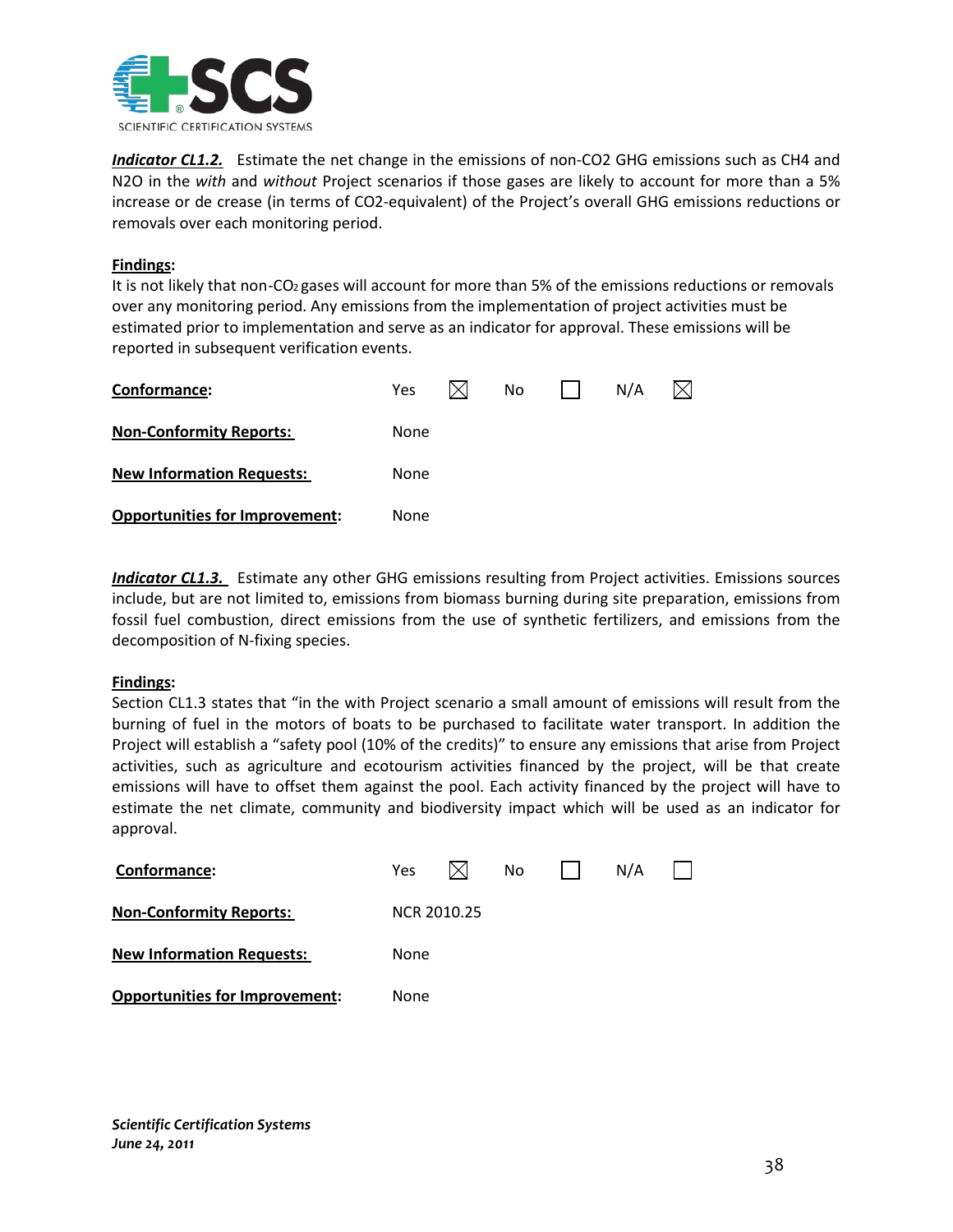

*Indicator CL1.4.* Demonstrate that the net climate impact of the Project is positive. The net climate impact of the Project is the net change in carbon stocks plus net change in non-CO2 GHGs where appropriate minus any other GHG emissions resulting from Project activities minus any likely Projectrelated unmitigated negative offsite climate impacts (see CL2.3).

#### **Findings :**

Overall, the Project Proponent has demonstrated that the net climate impact of the Project will be positive. This is inherently the case because of the definite emissions reductions and removals from avoided deforestation and degradation.

| Conformance:                          | <b>Yes</b> | No. | N/A |  |
|---------------------------------------|------------|-----|-----|--|
| <b>Non-Conformity Reports:</b>        | None       |     |     |  |
| <b>New Information Requests:</b>      | None       |     |     |  |
| <b>Opportunities for Improvement:</b> | None       |     |     |  |

*Indicator CL1.5.* Specify how double counting of GHG emissions reductions or removals will be avoided, particularly for offsets sold on the voluntary market and generated in a country with an emissions cap.

#### **Findings :**

Double counting will be avoided because there is no national level REDD policy at the time of Project validation. Based on evidence collected during the site visit, draft policies may provide an exception for voluntary REDD Projects.

| Conformance:                          | <b>Yes</b> | No | N/A |  |
|---------------------------------------|------------|----|-----|--|
| <b>Non-Conformity Reports:</b>        | None       |    |     |  |
| <b>New Information Requests:</b>      | None       |    |     |  |
| <b>Opportunities for Improvement:</b> | None       |    |     |  |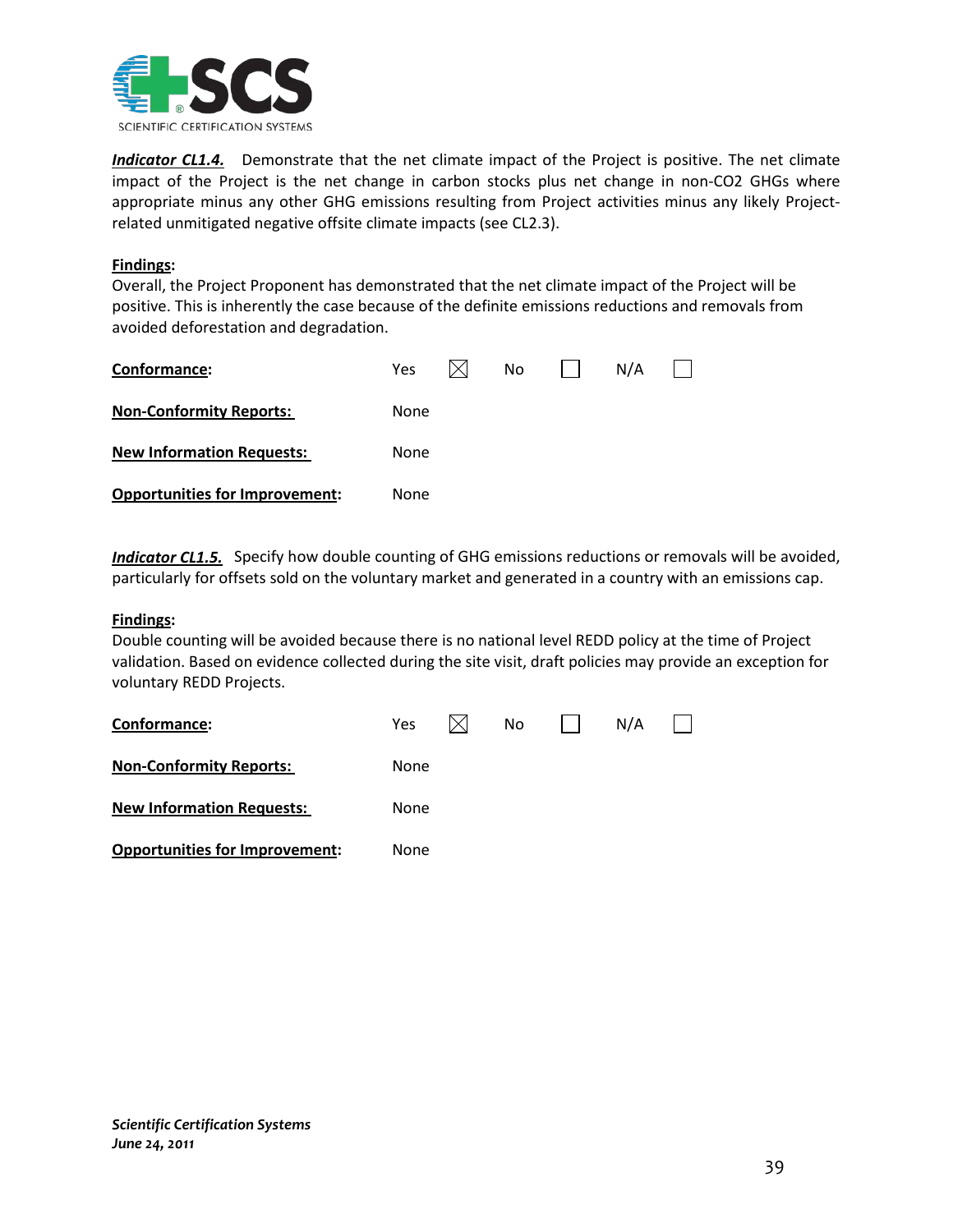

# *3.3.2. CL2 – Offsite Climate Impacts ('Leakage')*

The Project Proponents must quantify and mitigate increased GHG emissions that occur beyond the Project area and are caused by Project activities (commonly referred to as 'leakage').

The Project Proponents must:

**Indicator CL2.1.** Determine the types of leakage38 that are expected and estimate potential offsite increases in GHGs (increases in emissions or decreases in sequestration) due to Project activities. Where relevant, define and justify where leakage is most likely to take place.

#### **Findings :**

As described in Section CL 2.1 of the PDD, there is a moratorium on new FMAs within PNG. This eliminates activity shifting leakage at a national-level. Pre-existing FMAs aremanaged using pre-determined yields. This generally eliminates market shifting leakage. The Project Proponents admit the possibility of market shifting leakage as pre-determined yields may change in the future (see Section CL 3.1 of the PDD).

| Conformance:                          | <b>Yes</b> | No. | N/A |  |
|---------------------------------------|------------|-----|-----|--|
| <b>Non-Conformity Reports:</b>        | None       |     |     |  |
| <b>New Information Requests:</b>      | None       |     |     |  |
| <b>Opportunities for Improvement:</b> | OFI 2010.5 |     |     |  |

*Indicator CL2.2.* Document how any leakage will be mitigated and estimate the extent to which such impacts will be reduced by these mitigation activities.

**Findings:** Leakage is not expected as a result of this Project.

| Conformance:                          | Yes  | No. | N/A |  |
|---------------------------------------|------|-----|-----|--|
| <b>Non-Conformity Reports:</b>        | None |     |     |  |
| <b>New Information Requests:</b>      | None |     |     |  |
| <b>Opportunities for Improvement:</b> | None |     |     |  |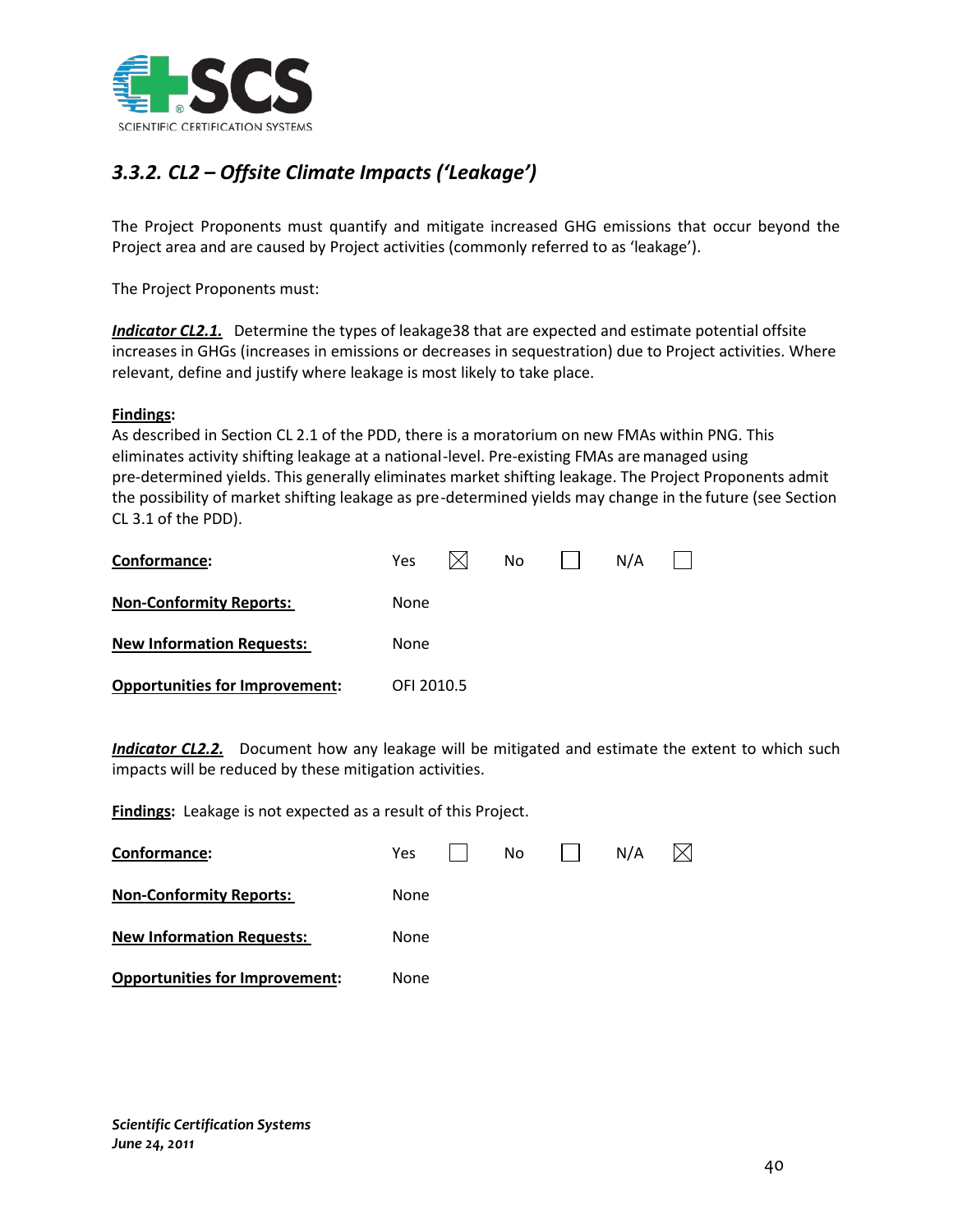

*Indicator CL2.3.* Subtract any likely Project-related unmitigated negative offsite climate impacts from the climate benefits being claimed by the Project and demonstrate that this has been included in the evaluation of net climate impact of the Project (as calculated in **CL1.4**).

**Findings:** Leakage is not expected as a result of this Project.

| Conformance:                          | <b>Yes</b> | No. | N/A |  |
|---------------------------------------|------------|-----|-----|--|
| <b>Non-Conformity Reports:</b>        | None       |     |     |  |
| <b>New Information Requests:</b>      | None       |     |     |  |
| <b>Opportunities for Improvement:</b> | None       |     |     |  |

*Indicator CL2.4.* Non-CO2 gases must be included if they are likely to account for more than a 5% increase or decrease (in terms of CO2-equivalent) of the net change calculations (above) of the Project's overall off-site GHG emissions reductions or removals over each monitoring period.

Findings: See Section CL1.2 of this report. It is likely that non-CO<sub>2</sub> gases will not account for more than 5% of the Project's emissions reductions or removals.

| Conformance:                          | Yes. | No | N/A |  |
|---------------------------------------|------|----|-----|--|
| <b>Non-Conformity Reports:</b>        | None |    |     |  |
| <b>New Information Requests:</b>      | None |    |     |  |
| <b>Opportunities for Improvement:</b> | None |    |     |  |

# *3.3.3. CL3 – Climate Impact Monitoring*

Before a Project begins, the Project Proponents must have an initial monitoring plan in place to quantify and document changes (within and outside the Project boundaries) in Project-related carbon pools, Project emissions, and non-CO2 GHG emissions if appropriate. The monitoring plan must identify the types of measurements, the sampling method, and the frequency of measurement.

Since developing a full monitoring plan can be costly, it is accepted that some of the plan details may not be fully defined at the design stage, when Projects are being validated against the Standards. This is acceptable as long as there is an explicit commitment to develop and implement a monitoring plan.

The Project Proponents must: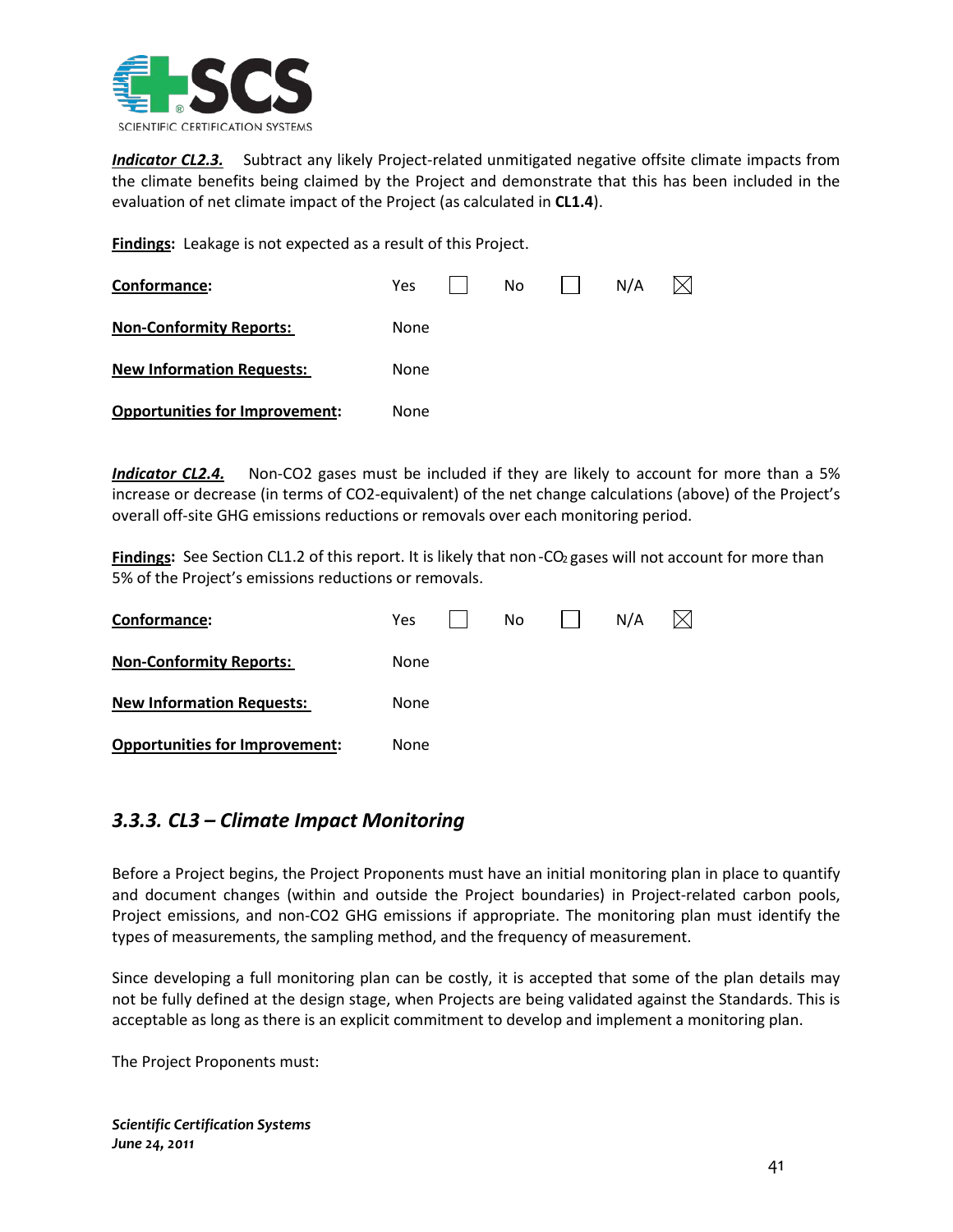

*Indicator CL3.1.* Develop an initial plan for selecting carbon pools and non-CO2 GHGs to be monitored, and determine the frequency of monitoring. Potential pools include aboveground biomass, litter, dead wood, belowground biomass, wood products, soil carbon and peat. Pools to monitor must include any pools expected to decrease as a result of Project activities, including those in the region outside the Project boundaries resulting from all types of leakage identified in CL2. A plan must be in place to continue leakage monitoring for at least five years after all activity displacement or other leakage causing activity has taken place. Individual GHG sources may be considered 'insignificant' and do not have to be accounted for if *together* such omitted decreases in carbon pools and increases in GHG emissions amount to less than 5% of the total CO2-equivalent benefits generated by the Project. Non-CO2 gases must be included if they are likely to account for more than 5% (in terms of CO2-equivalent) of the Project's overall GHG impact over each monitoring period. Direct field measurements using scientifically robust sampling must be used to measure more significant elements of the Project's carbon stocks. Other data must be suitable to the Project site and specific forest type.

#### **Findings :**

An initial plan has been developed in Section CL 3.1 of the PDD. The plan includes measurement of carbon stocks, monitoring of illegal logging, fire and leakage. This appears consistent with the carbon accounting elements described.

| Conformance:                          | <b>Yes</b>  |  | No. |  | N/A |  |  |  |  |
|---------------------------------------|-------------|--|-----|--|-----|--|--|--|--|
| <b>Non-Conformity Reports:</b>        | NCR 2010.26 |  |     |  |     |  |  |  |  |
| <b>New Information Requests:</b>      | None        |  |     |  |     |  |  |  |  |
| <b>Opportunities for Improvement:</b> | None        |  |     |  |     |  |  |  |  |

*Indicator CL3.2.* Commit to developing a full monitoring plan within six months of the Project start date or within twelve months of validation against the Standards and to disseminate this plan and the results of monitoring, ensuring that they are made publicly available on the internet and are communicated to the communities and other stakeholders.

#### **Findings :**

The Project Proponent has committed to develop a full monitoring plan within 12 months of validation. See Section CL 3.2 of the PDD.

| Conformance:                          | Yes         |  | No |  | N/A |  |  |  |  |  |
|---------------------------------------|-------------|--|----|--|-----|--|--|--|--|--|
| <b>Non-Conformity Reports:</b>        | NCR 2010.26 |  |    |  |     |  |  |  |  |  |
| <b>New Information Requests:</b>      | None        |  |    |  |     |  |  |  |  |  |
| <b>Opportunities for Improvement:</b> | None        |  |    |  |     |  |  |  |  |  |
|                                       |             |  |    |  |     |  |  |  |  |  |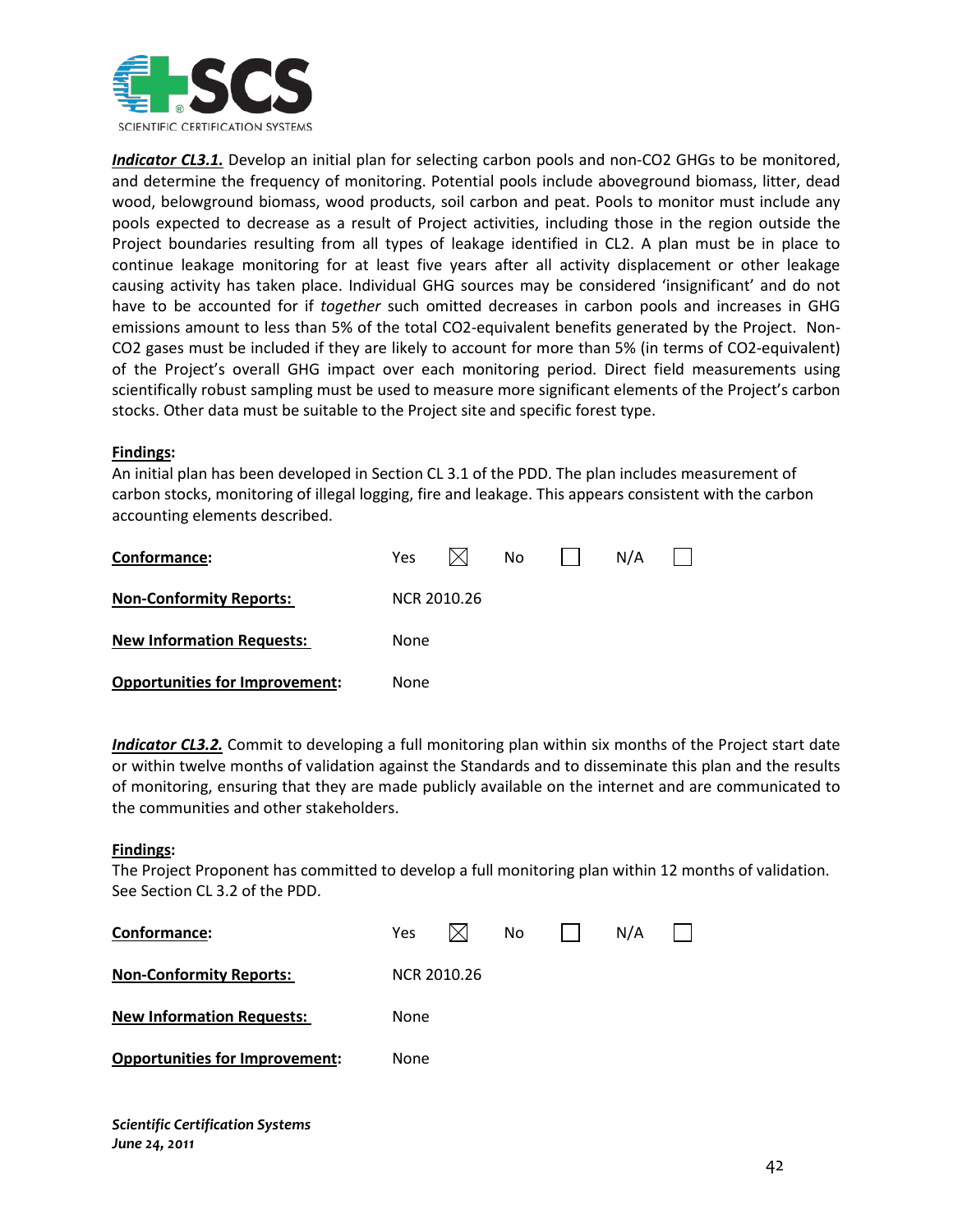

# **3.4. Community Section**

# *3.4.1. CM1 – Net Positive Community Impacts*

The Project must generate net positive impacts on the social and economic well-being of communities and ensure that costs and benefits are equitably shared among community members and constituent groups during the Project lifetime.

Projects must maintain or enhance the High Conservation Values (identified in **G1**) in the Project zone that are of particular importance to the communities' well-being**.**

The Project Proponents must:

*Indicator CM1.1.* Use appropriate methodologies to estimate the impacts on communities, including all constituent socio-economic or cultural groups such as indigenous peoples (defined in **G1**), resulting from planned Project activities. A credible estimate of impacts must include changes in community well-being due to Project activities and an evaluation of the impacts by the affected groups. This estimate must be based on clearly defined and defendable assumptions about how Project activities will alter social and economic well-being, including potential impacts of changes in natural resources and ecosystem services identified as important by the communities (including water and soil resources), over the duration of the Project. The 'with Project' scenario must then be compared with the 'without Project' scenario of social and economic well-being in the absence of the Project (completed in **G2**). The difference (i.e., the community benefit) must be positive for all community groups.

**Findings:** The Project proposes to use the Social Carbon methodology to estimate the impacts on communities as a result of the Project. This approach is presented for the with-Project and the without Project scenario and demonstrated the without Project scenario scored 14 and the with-Project scenario scored 56 indicating a net benefit of net benefit of 40 in the with-Project scenario. This approach was adequate to demonstrate that the Project will lead to positive outcomes for the community groups.

| Conformance:                          | Yes         |  | No |  | N/A |  |  |  |  |
|---------------------------------------|-------------|--|----|--|-----|--|--|--|--|
| <b>Non-Conformity Reports:</b>        | NCR 2010.28 |  |    |  |     |  |  |  |  |
| <b>New Information Requests:</b>      | None        |  |    |  |     |  |  |  |  |
| <b>Opportunities for Improvement:</b> | None        |  |    |  |     |  |  |  |  |

*Indicator CM1.2.* Demonstrate that no High Conservation Values identified in **G1.8.4-6**42 will be negatively affected by the Project.

**Findings:** The population within the April Salumei FMA area is very small and their population densities are very low, their use of the land is inherently sustainable. The wetland and sago areas provide ample resources for sustainable harvesting thus maintaining habitats for the maintenance of populations of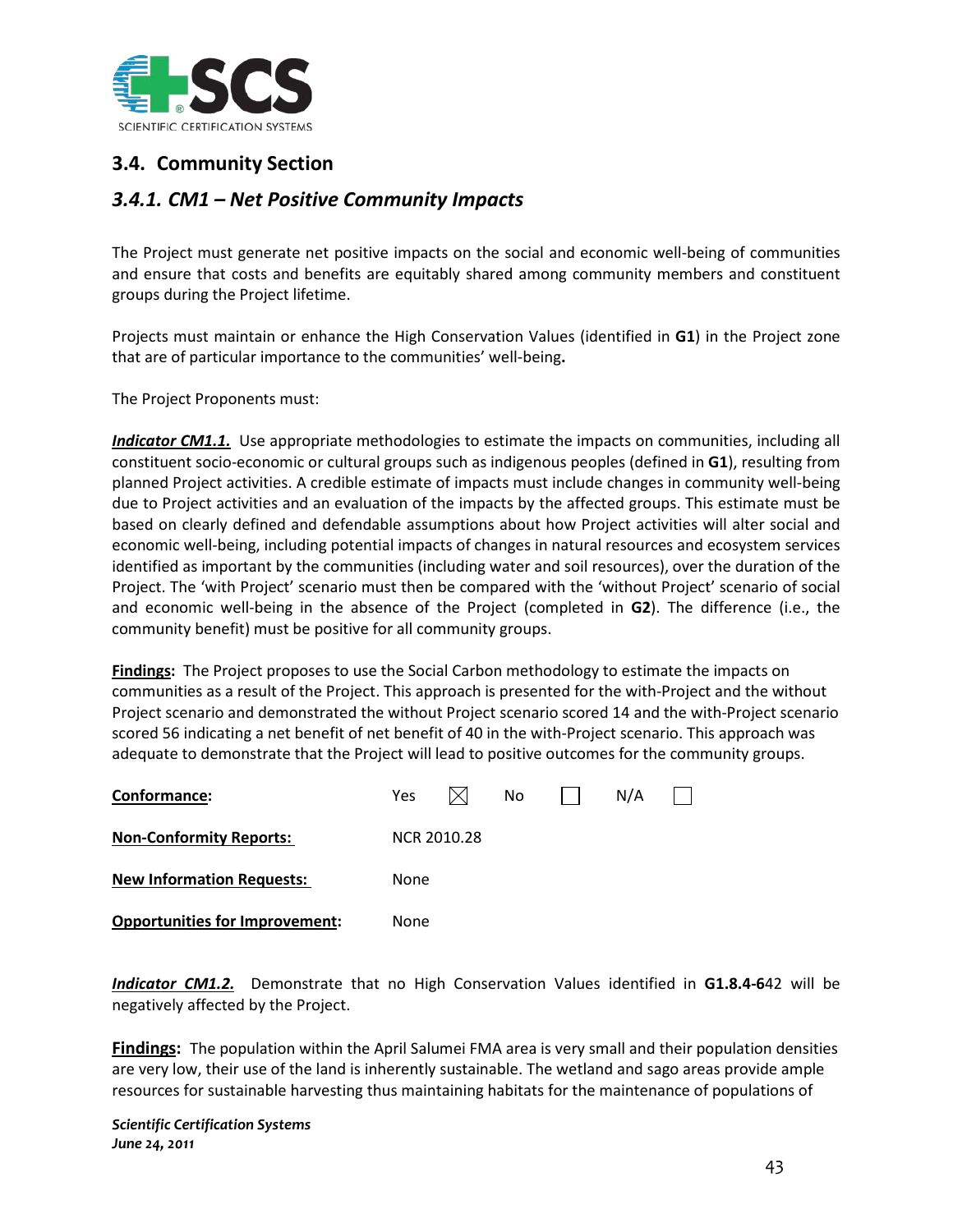

flora and fauna. Community, Biodiversity and Climate stewards will maintain a register of resource harvested within the area to be consistent with the Project design and specification. This will be consistent with the Community Impact Monitoring Plan (CM 3.1). Therefore there is no foreseeable impact by the community on high conservation values.

The Project will encourage the sustainable lifestyles of the communities while enhancing their access to health care and education. There are no foreseeable impacts on HCVs as a result of the Project.

| Conformance:                          | Yes         |  | No |  | N/A |  |  |  |  |
|---------------------------------------|-------------|--|----|--|-----|--|--|--|--|
| <b>Non-Conformity Reports:</b>        | NCR 2010.29 |  |    |  |     |  |  |  |  |
| <b>New Information Requests:</b>      | None        |  |    |  |     |  |  |  |  |
| <b>Opportunities for Improvement:</b> | None        |  |    |  |     |  |  |  |  |

# *3.4.2. CM2 – Offsite Stakeholder Impacts*

The Project Proponents must evaluate and mitigate any possible social and economic impacts that could result in the decreased social and economic well-being of the main stakeholders living outside the Project zone resulting from Project activities. Project activities should at least 'do no harm' to the wellbeing of offsite stakeholders.

The Project Proponents must:

*Indicator CM2.1.* Identify any potential negative offsite stakeholder impacts that the Project activities are likely to cause.

## **Findings :**

Section CM 2.1 of the PDD states that potential negative offsite stakeholder impacts have been addressed in the risk register (Section G3.5) and no additional unmitigated impacts are foreseeable. The risk register identifies the following community risks and mitigation strategies:

| ILG leadership struggle | ILG's have a documented dispute process and a nominated person to<br>deal with such a dispute. Traditional resolutions methods will be<br>encouraged however the Project has a complaints handling and dispute<br>resolution policy that can also be utilised. |
|-------------------------|----------------------------------------------------------------------------------------------------------------------------------------------------------------------------------------------------------------------------------------------------------------|
| Law & order issues.     | Traditional methods have proved adequate in controlling community<br>issues and disputes. The Project is also considering a community<br>policing initiative to train and employ local people in this additional<br>role.                                      |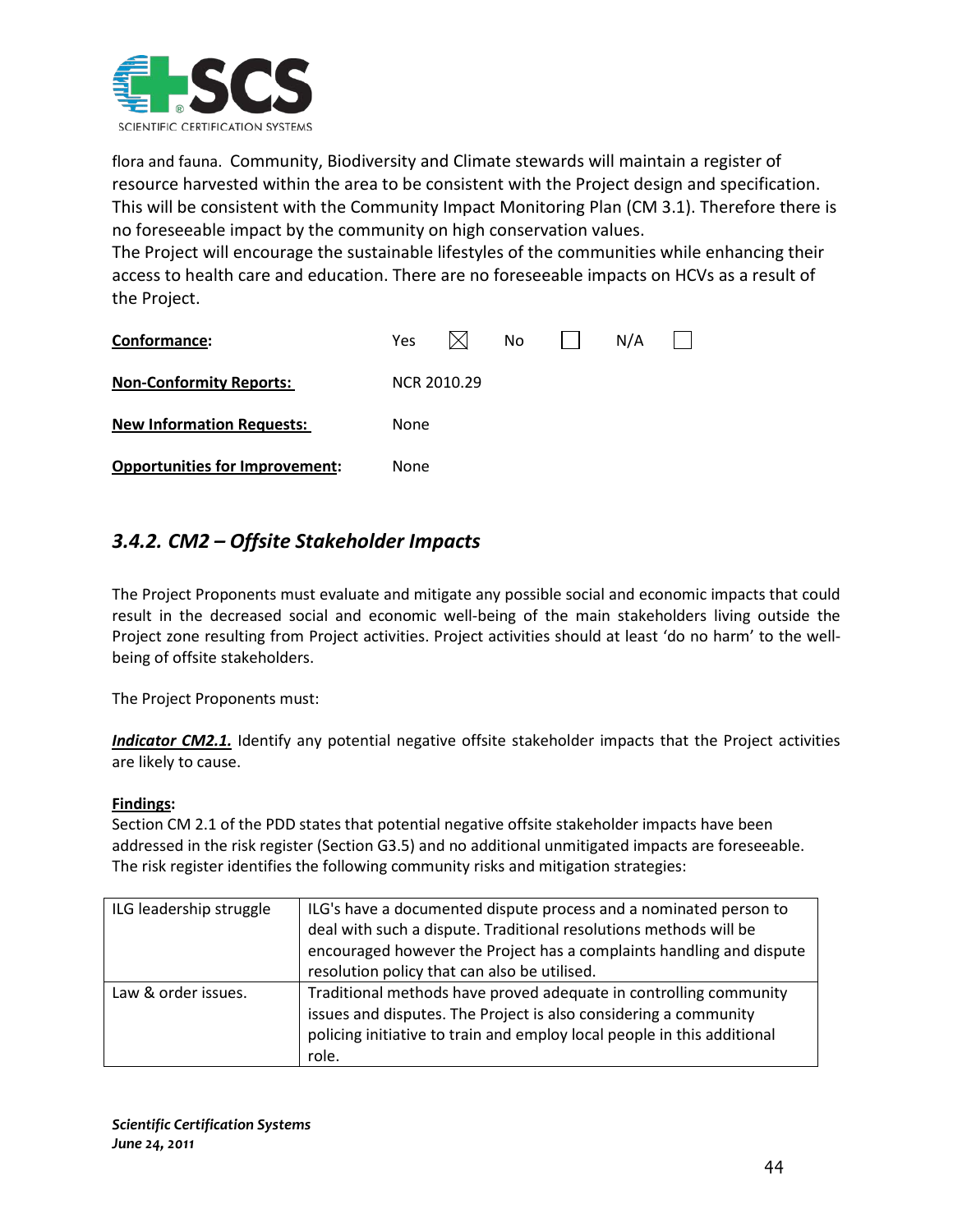

| High expectations by      | The comprehensive awareness plan has discussed this with all                |
|---------------------------|-----------------------------------------------------------------------------|
| landowners for cash and   | stakeholders to manage their expectations. Ongoing consultation and         |
| Projects.                 | adaptive management plan will continue to mitigate this.                    |
| Landowner Groups          | The approval of Projects will be managed to ensure a fair                   |
| competing to get more     | representation between all groups. Health and Education needs will be       |
| for their areas & develop | addressed based on population requirements consistent with the              |
| jealousy and              | Provincial and District Plans and PNG Vision 2050.                          |
| competition.              |                                                                             |
| Wantok system and         | Please refer to the Project employment selection process and Equal          |
| Landowner leaders         | Opportunity Policy to ensure transparency in selection and the best         |
| demand their own to be    | person for the role.                                                        |
| employed.                 |                                                                             |
|                           |                                                                             |
| Lack of understanding of  | The Projects adaptive management plan will ensure ongoing                   |
| the protocols and         | consultation and education of all aspects of the Project as it develops.    |
| standards by the          | Community Stewards will also play an active role in disseminating           |
| landowners.               | information to landowners.                                                  |
| Illegal activities to     | All illegal activities will be reported to relevant authorities immediately |
| encroach into Project     | they are identified in the Project.                                         |
| area.                     |                                                                             |
| Lack of knowledge and     | Business training is planned within six months of the Projects validation   |
| skills in business        | for the landowner leaders.                                                  |
| administration by         |                                                                             |
| landowner leaders.        |                                                                             |

This section also refers to the Project conflict resolution process should anything unforeseeable arise.

| Conformance:                          | Yes         |  | No |  | N/A |  |  |  |  |
|---------------------------------------|-------------|--|----|--|-----|--|--|--|--|
| <b>Non-Conformity Reports:</b>        | NCR 2010.30 |  |    |  |     |  |  |  |  |
| <b>New Information Requests:</b>      | None        |  |    |  |     |  |  |  |  |
| <b>Opportunities for Improvement:</b> | None        |  |    |  |     |  |  |  |  |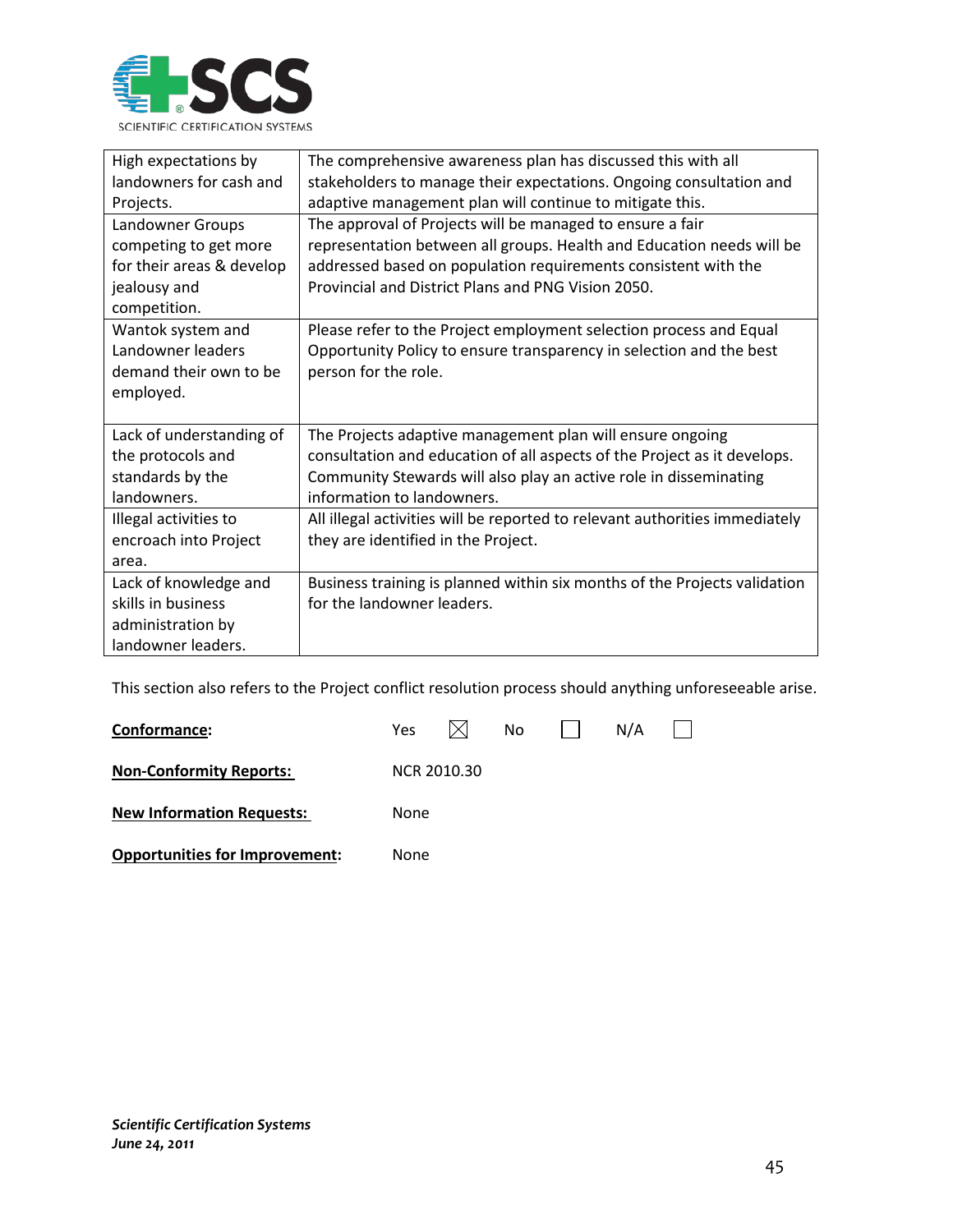

*Indicator CM2.2.* Describe how the Project plans to mitigate these negative offsite social and economic impacts.

**Findings:** The mitigation measures are presented in the risk register above. Section 2.2 also clarifies that the greatest potential impact identified is the identification of the true landowners and the subsequent distribution of benefits to them. This will be mitigated by the mapping of ILG boundaries as discussed in the Project activities. The mapping will also assist with the identification of landowners with a traditional right to settle in the area if the attraction of improved social benefits draws them.

| Conformance:                          | <b>Yes</b>  |  | No. |  | N/A |  |  |  |  |
|---------------------------------------|-------------|--|-----|--|-----|--|--|--|--|
| <b>Non-Conformity Reports:</b>        | NCR 2010.31 |  |     |  |     |  |  |  |  |
| <b>New Information Requests:</b>      | None        |  |     |  |     |  |  |  |  |
| <b>Opportunities for Improvement:</b> | None        |  |     |  |     |  |  |  |  |

*Indicator CM2.3.* Demonstrate that the Project is not likely to result in net negative impacts on the wellbeing of other stakeholder groups.

**Findings :** See Section CM2.1 and CM2.2 of this validation report. Section CM2.3 also states that "All members of the community have rights to utilise the benefits the Project will bring to the community. For example all people can freely move along the road, all children can go to schools or seek health care. No one is precluded from this.

Through the community stewards in application of the monitoring plan, should there be negative impacts identified they will be mitigated."

| Conformance:                          | Yes         |  | No. |  | N/A |  |  |  |  |
|---------------------------------------|-------------|--|-----|--|-----|--|--|--|--|
| <b>Non-Conformity Reports:</b>        | NCR 2010.31 |  |     |  |     |  |  |  |  |
| <b>New Information Requests:</b>      | None        |  |     |  |     |  |  |  |  |
| <b>Opportunities for Improvement:</b> | None        |  |     |  |     |  |  |  |  |

# *3.4.3. CM3 – Community Impact Monitoring*

The Project Proponents must have an initial monitoring plan to quantify and document changes in social and economic well-being resulting from the Project activities (for communities and other stakeholders). The monitoring plan must indicate which communities and other stakeholders will be monitored, and identify the types of measurements, the sampling method, and the frequency of measurement.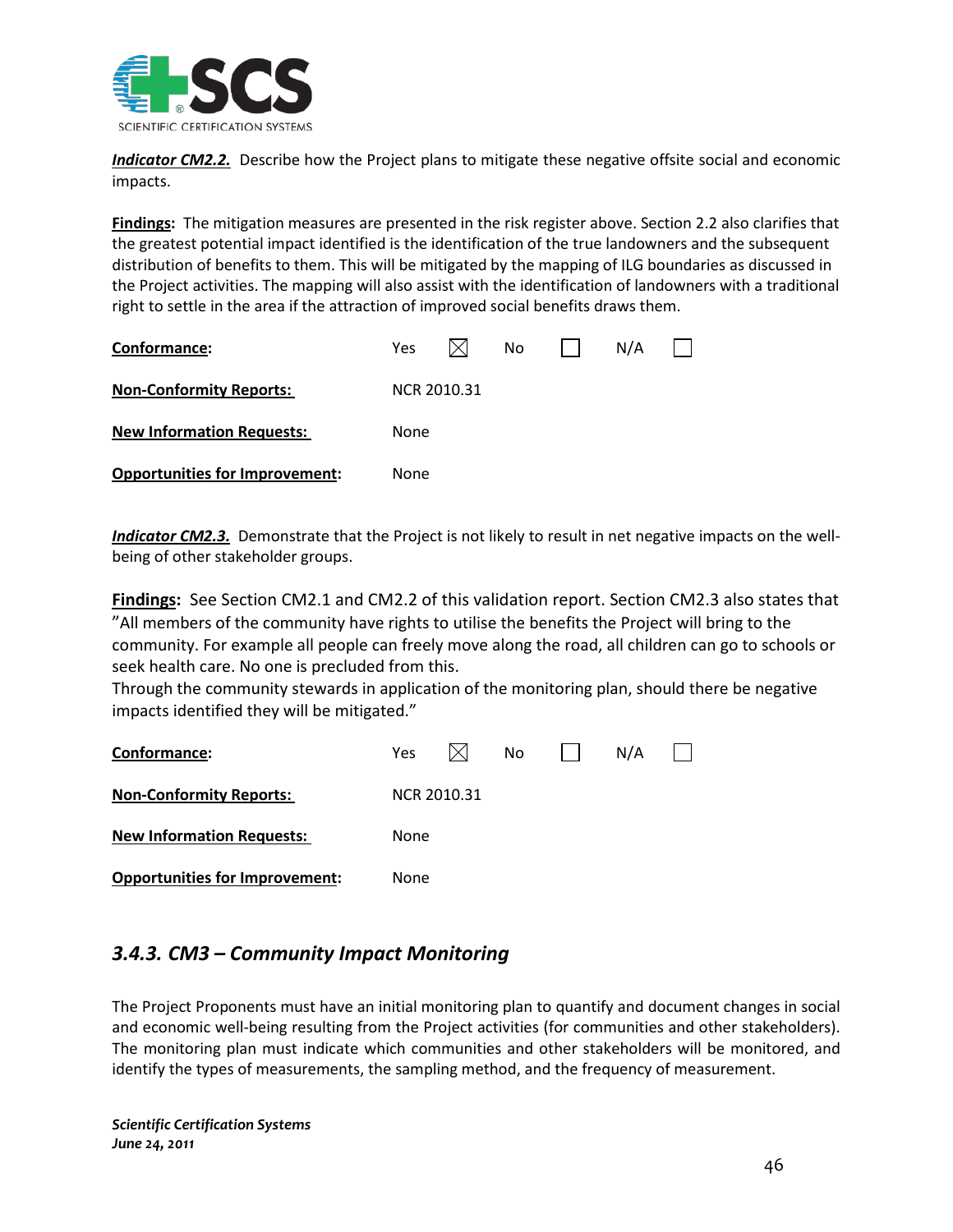

Since developing a full community monitoring plan can be costly, it is accepted that some of the plan details may not be fully defined at the design stage, when Projects are being validated against the Standards. This is acceptable as long as there is an explicit commitment to develop and implement a monitoring plan.

The Project Proponents must:

**Indicator CM3.1.** Develop an initial plan for selecting community variables to be monitored and the frequency of monitoring and reporting to ensure that monitoring variables are directly linked to the Project's community development objectives and to anticipated impacts (positive and negative).

#### **Findings :**

An initial monitoring plan is presented in Section CM 3.1 of the PDD. It includes monitoring variables such as demographic growth, survey results, training activities and women participation metrics.

| Conformance:                          | <b>Yes</b> |  | No |  | N/A |  |  |  |  |
|---------------------------------------|------------|--|----|--|-----|--|--|--|--|
| <b>Non-Conformity Reports:</b>        | None       |  |    |  |     |  |  |  |  |
| <b>New Information Requests:</b>      | None       |  |    |  |     |  |  |  |  |
| <b>Opportunities for Improvement:</b> | None       |  |    |  |     |  |  |  |  |

*Indicator CM3.2.* Develop an initial plan for how they will assess the effectiveness of measures used to maintain or enhance High Conservation Values related to community well-being (G1.8.4-6) present in the Project zone.

**Findings:** Section CM3.2 presents an initial plan for assessing the effectiveness of proposed programs. The plan presents key activities/indicators that will be monitored by the Community Steward who will be living and working in the community. This plan presents timelines for the collection of the information.

| Conformance:                          | Yes.        |  | No. |  | N/A |  |  |  |  |
|---------------------------------------|-------------|--|-----|--|-----|--|--|--|--|
| <b>Non-Conformity Reports:</b>        | NCR 2010.32 |  |     |  |     |  |  |  |  |
| <b>New Information Requests:</b>      | None        |  |     |  |     |  |  |  |  |
| <b>Opportunities for Improvement:</b> | None        |  |     |  |     |  |  |  |  |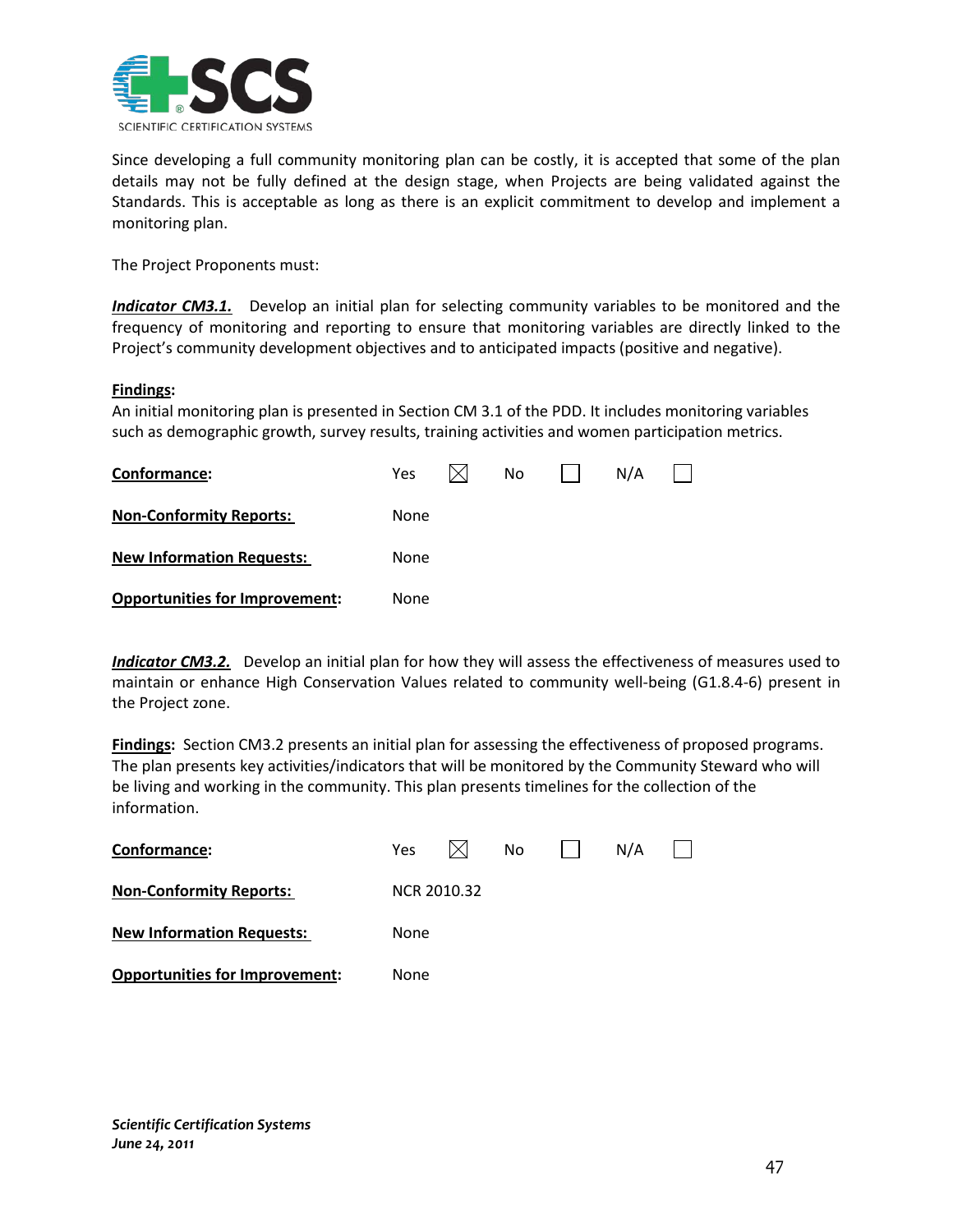

date or within twelve months of validation against the Standards and to disseminate this plan and the results of monitoring, ensuring that they are made publicly available on the internet and are communicated to the communities and other stakeholders.

#### **Findings :**

A commitment to develop a full monitoring plan within 12 months of validation is made in Section CM 3.3 of the PDD.

| Conformance:                          | Yes.        |  | No |  | N/A |  |  |  |  |
|---------------------------------------|-------------|--|----|--|-----|--|--|--|--|
| <b>Non-Conformity Reports:</b>        | NCR 2010.33 |  |    |  |     |  |  |  |  |
| <b>New Information Requests:</b>      | None        |  |    |  |     |  |  |  |  |
| <b>Opportunities for Improvement:</b> | None        |  |    |  |     |  |  |  |  |

# **3.5. Biodiversity Section**

# *3.5.1. B1 – Net Positive Biodiversity Impacts*

The Project must generate net positive impacts on biodiversity within the Project zone and within the Project lifetime, measured against the baseline conditions.

The Project should maintain or enhance any High Conservation Values (identified in **G1**) present in the Project zone that are of importance in conserving globally, regionally or nationally significant biodiversity**.**

Invasive species populations must not increase as a result of the Project, either through direct use or indirectly as a result of Project activities.

Projects may not use genetically modified organisms (GMOs) to generate GHG emissions reductions or removals. GMOs raise unresolved ethical, scientific and socio-economic issues. For example, some GMO attributes may result in invasive genes or species.

The Project Proponents must:

*Indicator B1.1.* Use appropriate methodologies to estimate changes in biodiversity as a result of the Project in the Project zone and in the Project lifetime. This estimate must be based on clearly defined and defendable assumptions. The 'with Project' scenario should then be compared with the baseline 'without Project' biodiversity scenario completed in G2. The difference (i.e., the net biodiversity benefit) must be positive.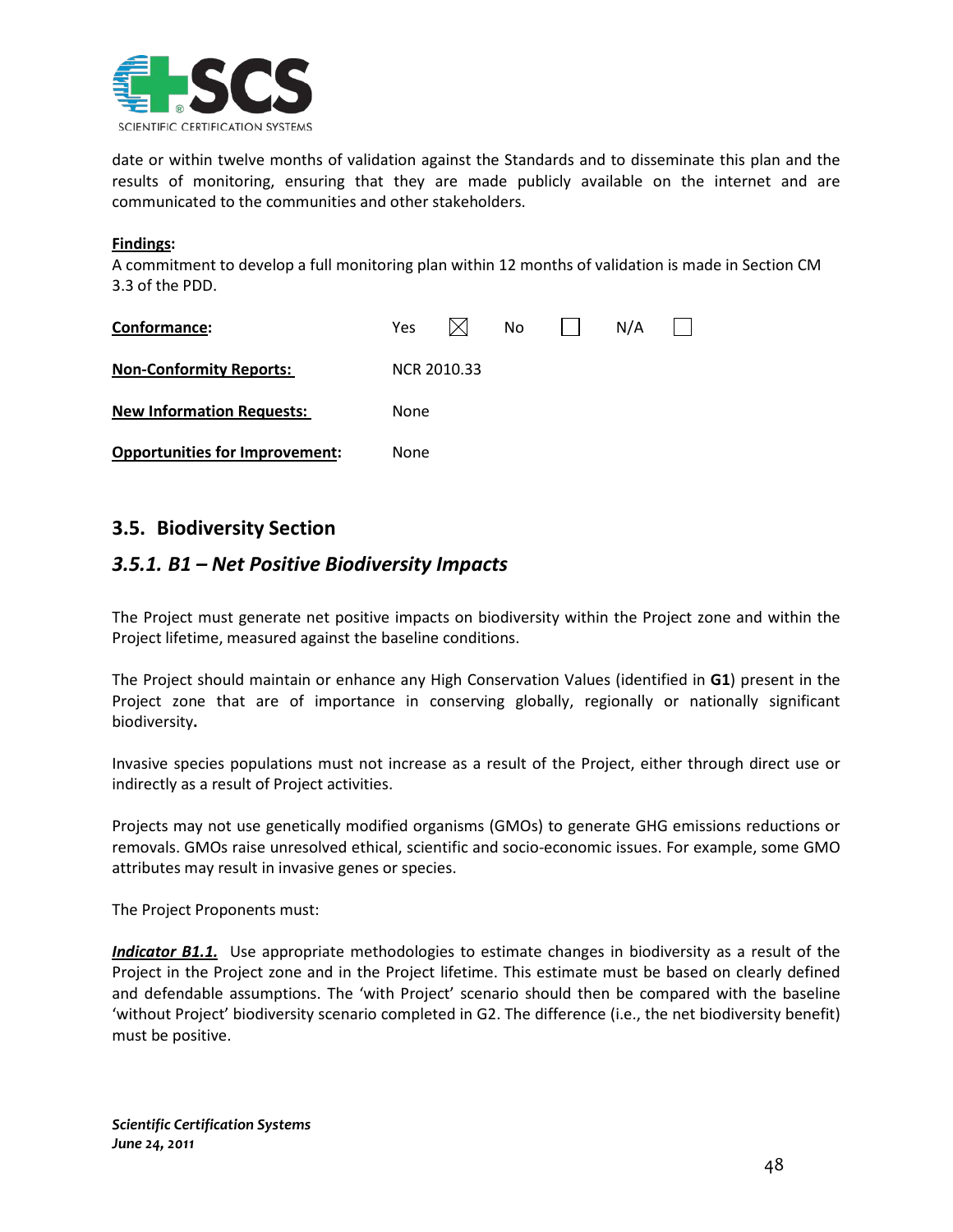

**Findings :** Section B1.1 provides the following extract from a Greenpeace report "Preserving Paradise" (Nov 2008) "Logging is the key driving force in forest change and degradation in PNG and a leading contributor to eventual deforestation and conversion for other uses".

Forest degradation and deforestation will lead to a loss of habitat and changes to the existing ecosystems. These will be avoided with the implementation of the Project. The Projects plans to undertake an initial biodiversity inventory on the available data providing a baseline scenario and continuing that will be a biodiversity impact monitoring plan (B 3.1). Thus, a detailed monitoring plan will be developed to assess threats. Some of these have already been identified in the risk register.

| Conformance:                          | Yes         |  | No |  | N/A |  |  |  |
|---------------------------------------|-------------|--|----|--|-----|--|--|--|
| <b>Non-Conformity Reports:</b>        | NCR 2010.34 |  |    |  |     |  |  |  |
| <b>New Information Requests:</b>      | None        |  |    |  |     |  |  |  |
| <b>Opportunities for Improvement:</b> | None        |  |    |  |     |  |  |  |

*Indicator B1.2.* Demonstrate that no High Conservation Values identified in G1.8.1-3 will be negatively affected by the Project.

**Findings :** Section B 1.2 of the PDD states that no HVC will be negatively affected by the Project. The Project will eliminate the possibility of commercial logging in the FMA, hence no high conservation values will be negatively affected by this Project. In addition, all Project activities will be situated within existing clearing and the removal of vegetation or habitat will be minimal. All HCV areas such as the sago swamp, cultural and spiritual sites (Map 10) will be safeguarded through the allowable community harvesting practices, while the cultural and spiritual sites are highly protected by the local community and that in itself safeguards the HCV areas.

The biodiversity monitoring (B 1.1 & B 3.1) will ensure that these activities are confined with appropriate mitigation measure put into place to safeguard these areas. The only large activity that will impact on the north western portion of the Project area would be the Ambunti – Drekikir road, which will have an EIS as it falls within the jurisdiction of the Department of Environment and Conservation. The EIS safeguards against biodiversity impacts will be guided by the management and mitigation measures contained in the EIS. These measures will also be contained in the Monitoring Plan which the community stewards will be using to ensure all threats to biodiversity are effectively mitigated.

The potential impact of other smaller Project activities such as the community agriculture Projects will be assessed taking into consideration the scale of land clearance that would be undertaken. A risk assessment methodology will be developed that is aligned to the risk register and displays a checklist for the identification of a particular ecosystem that might be impacted upon and the corresponding mitigation measures.

As the Project's main outcome will be conservation, no offsite negative biodiversity impacts are anticipated. However, should any negative impact be identified, the Project Management Team,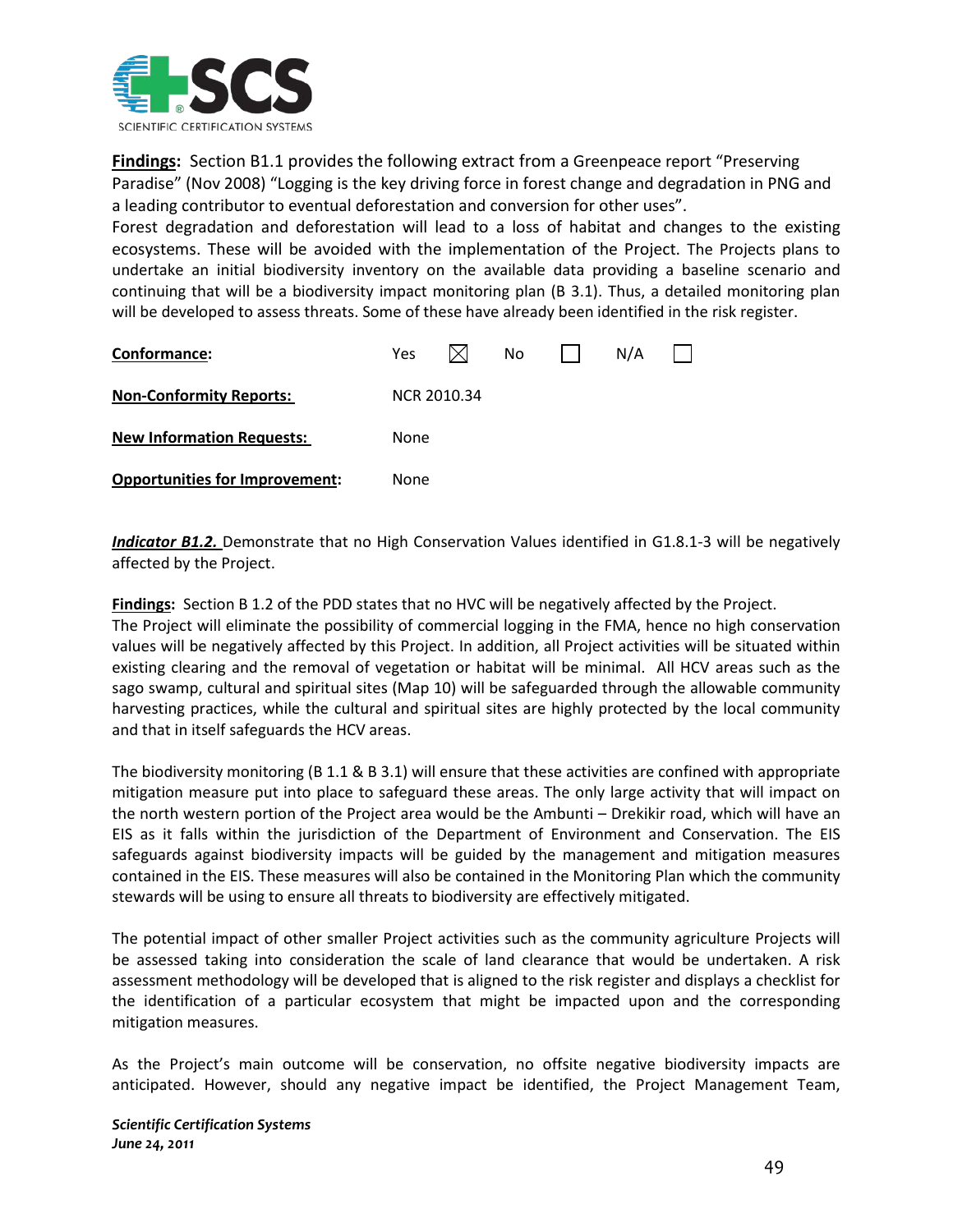

together with the local communities, will address such problems quickly and effectively. Any offsite impacts will mostly be positive, as conservation of a large area of pristine forest habitat will improve the long-term viability of populations' offsite as well.

| Conformance:                          | Yes.        |  | No |  | N/A |  |  |  |  |
|---------------------------------------|-------------|--|----|--|-----|--|--|--|--|
| <b>Non-Conformity Reports:</b>        | NCR 2010.35 |  |    |  |     |  |  |  |  |
| <b>New Information Requests:</b>      | None        |  |    |  |     |  |  |  |  |
| <b>Opportunities for Improvement:</b> | None        |  |    |  |     |  |  |  |  |

*Indicator B1.3.* Identify all species to be used by the Project and show that no known invasive species will be introduced into any area affected by the Project and that the population of any invasive species will not increase as a result of the Project.

**Findings:** Section B1.3 states that no invasive or non native species are planned to be introduced by the Project.

| Conformance:                          | Yes         |  | No |  | N/A |  |  |  |  |
|---------------------------------------|-------------|--|----|--|-----|--|--|--|--|
| <b>Non-Conformity Reports:</b>        | NCR 2010.36 |  |    |  |     |  |  |  |  |
| <b>New Information Requests:</b>      | None        |  |    |  |     |  |  |  |  |
| <b>Opportunities for Improvement:</b> | None        |  |    |  |     |  |  |  |  |

*Indicator B1.4.* Describe possible adverse effects of non-native species used by the Project on the region's environment, including impacts on native species and disease introduction or facilitation. Project Proponents must justify any use of non-native species over native species.

**Findings:** No non-native species are to be used by the Project.

| Conformance:                          | Yes  |  | No |  | N/A |  |  |  |
|---------------------------------------|------|--|----|--|-----|--|--|--|
| <b>Non-Conformity Reports:</b>        | None |  |    |  |     |  |  |  |
| <b>New Information Requests:</b>      | None |  |    |  |     |  |  |  |
| <b>Opportunities for Improvement:</b> | None |  |    |  |     |  |  |  |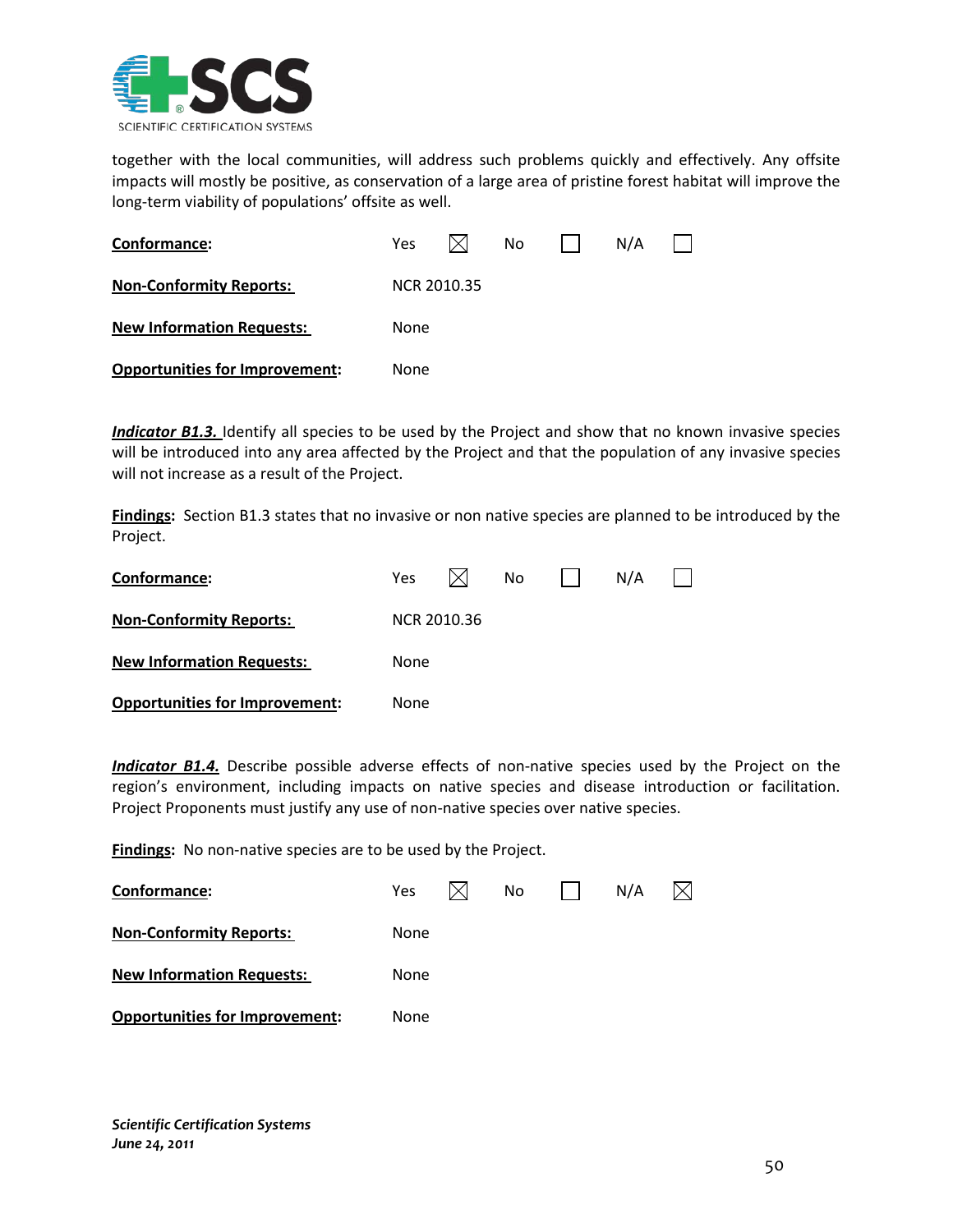

*Indicator B1.5.* Guarantee that no GMOs will be used to generate GHG emissions reductions or removals.

#### **Findings :**

The Project Proponents guarantee that no GMOs will be used to generate GHG emissions reductions or removals in Section B 1.5 of the PDD.

| Conformance:                          | <b>Yes</b> |  | No. |  | N/A |  |  |  |
|---------------------------------------|------------|--|-----|--|-----|--|--|--|
| <b>Non-Conformity Reports:</b>        | None       |  |     |  |     |  |  |  |
| <b>New Information Requests:</b>      | None       |  |     |  |     |  |  |  |
| <b>Opportunities for Improvement:</b> | None       |  |     |  |     |  |  |  |

# *3.5.2. B2 – Offsite Biodiversity Impacts*

The Project Proponents must evaluate and mitigate likely negative impacts on biodiversity outside the Project zone resulting from Project activities.

The Project Proponents must:

*Indicator B2.1.* Identify potential negative offsite biodiversity impacts that the Project is likely to cause.

**Findings:** Section B 2.1 of the PDD states that no offsite negative biodiversity impacts are anticipated in addition to those presented in the risk register (Section G3.5). Those replated to biodiversity are presented in the table below.

| Agricultural pressure causing loss of habitat.                                    | Project has HCV and Environmental policies. Projects<br>submitted for funding are required to complete an EIA<br>to ensure biodiversity is maintained.                                                                        |
|-----------------------------------------------------------------------------------|-------------------------------------------------------------------------------------------------------------------------------------------------------------------------------------------------------------------------------|
| Maintenance of HCV                                                                | The Project is committed to the preservation of HCV's.<br>Please refer to the Project HCV and Environmental<br>awareness policy along with the community monitoring<br>by the 12 planned Biodiversity Stewards or assistants. |
| Hunting of endangered or threatened species.                                      | Awareness and monitoring is conducted by Project<br>stewards on the importance of the endangered species.                                                                                                                     |
| The definition of HCV areas are not clearly<br>understood well by the landowners. | Ongoing awareness is conducted by Project biodiversity<br>stewards in line with policy guidelines on HCV and<br>Projects adaptive management plan. An ongoing<br>monitoring process is established.                           |
| GMO plants & products introduction and<br>cultivation.                            | No GMO plants or products will be introduced into the<br>PIA.                                                                                                                                                                 |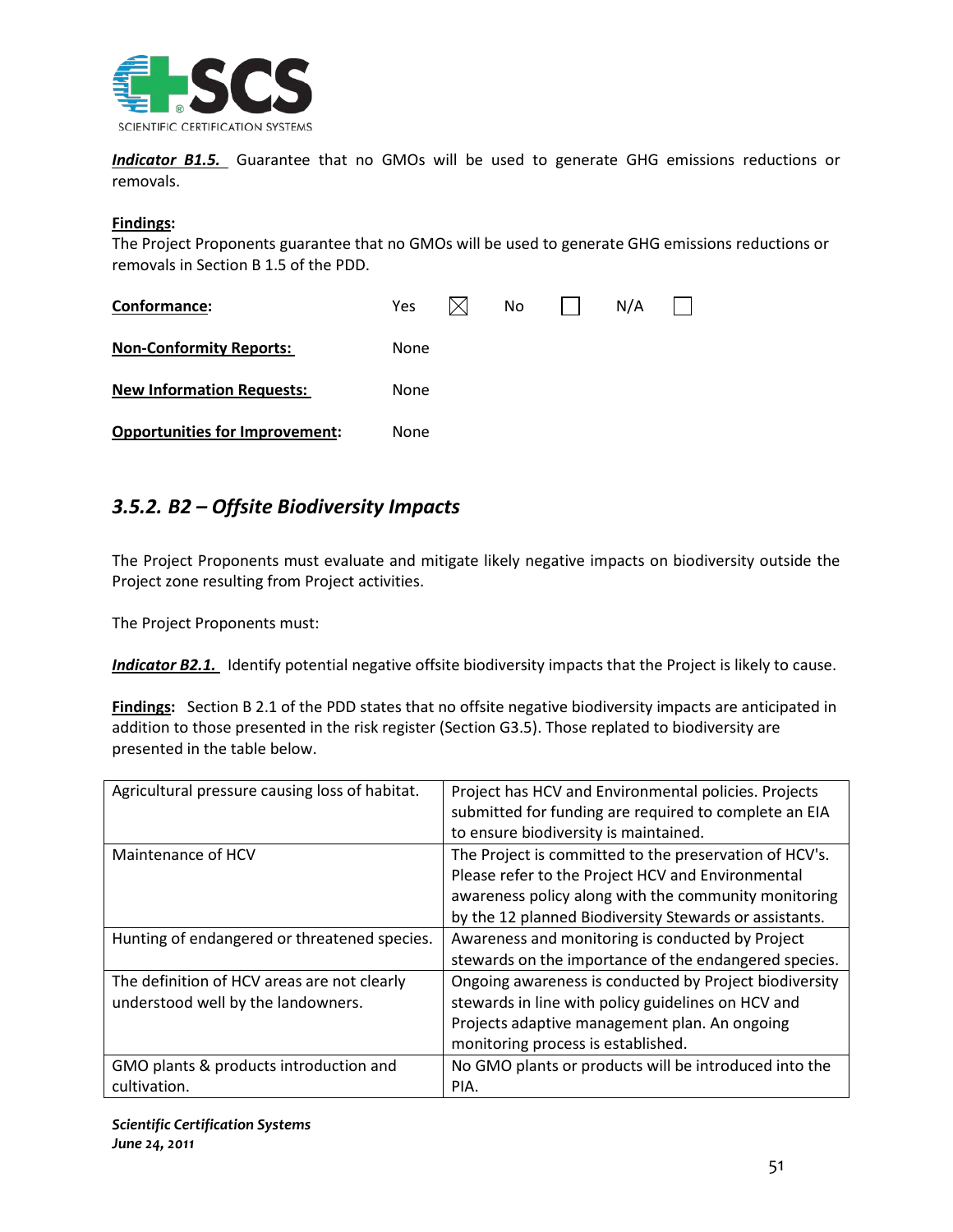

| Invasive species. | <sup>1</sup> Ongoing awareness and education to stakeholders will |
|-------------------|-------------------------------------------------------------------|
|                   | mitigate possible impact from invasive species.                   |
|                   | Biodiversity monitors will notify the Project                     |
|                   | superintendent immediately the find invasive species.             |

The PD states that as the Project's main outcome will be conservation, no offsite negative biodiversity impacts are anticipated that has not been identified in the Projects risk register. However, should any negative impact be identified, the Project Management Team, together with the local communities, will address such problems quickly and effectively.

Safeguards against biodiversity impacts will be guided by the management and mitigation measures contained in the Environmental Impact Statement that will be submitted to the Department of Environment and Conservation. These measures will also be contained in the Monitoring Plan which the community stewards will be using to ensure all threats to biodiversity are effectively mitigated.

| Conformance:                          | Yes  |                    | No. | N/A |  |
|---------------------------------------|------|--------------------|-----|-----|--|
| <b>Non-Conformity Reports:</b>        |      | <b>NCR 2010.37</b> |     |     |  |
| <b>New Information Requests:</b>      | None |                    |     |     |  |
| <b>Opportunities for Improvement:</b> | None |                    |     |     |  |

**Indicator B2.2.** Document how the Project plans to mitigate these negative offsite biodiversity impacts.

**Findings:** The plans to mitigate these potential negative offsite biodiversity impacts are listed in the risk register. These approaches are considered adequate.

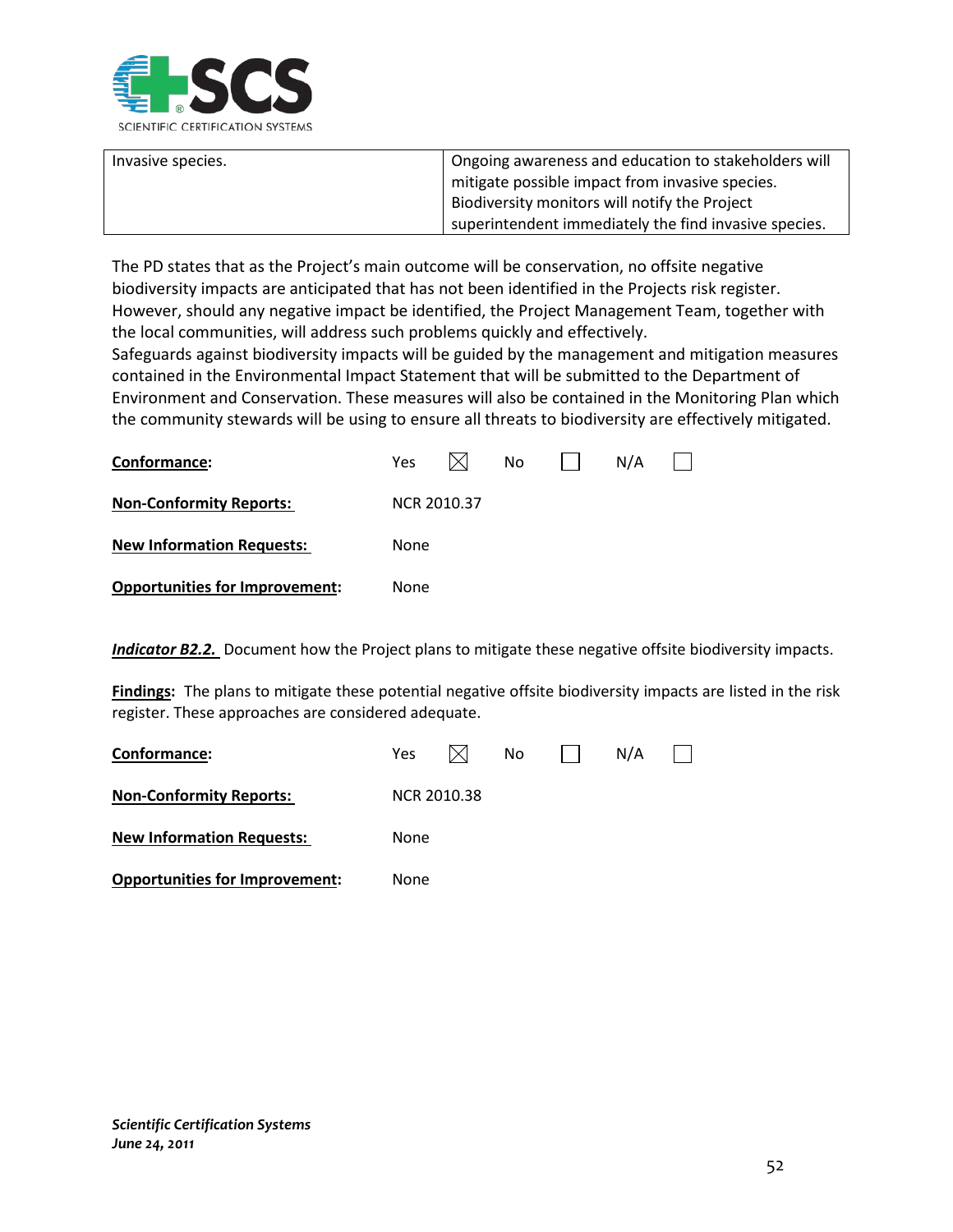

*Indicator B2.3.* Evaluate likely unmitigated negative offsite biodiversity impacts against the biodiversity benefits of the Project within the Project boundaries. Justify and demonstrate that the net effect of the Project on biodiversity is positive.

**Findings:** Section B2.3 of the PDD states that the Project does not anticipate any negative offsite biodiversity impacts.

| Conformance:                          | Yes         |  | No. |  | N/A |  |  |  |
|---------------------------------------|-------------|--|-----|--|-----|--|--|--|
| <b>Non-Conformity Reports:</b>        | NCR 2010.39 |  |     |  |     |  |  |  |
| <b>New Information Requests:</b>      | None        |  |     |  |     |  |  |  |
| <b>Opportunities for Improvement:</b> | None        |  |     |  |     |  |  |  |

# *3.5.3. B3 – Biodiversity Impact Monitoring*

The Project Proponents must have an initial monitoring plan to quantify and document the changes in biodiversity resulting from the Project activities (within and outside the Project boundaries). The monitoring plan must identify the types of measurements, the sampling method, and the frequency of measurement.

Since developing a full biodiversity-monitoring plan can be costly, it is accepted that some of the plan details may not be fully defined at the design stage, when Projects are being validated against the Standards. This is acceptable as long as there is an explicit commitment to develop and implement a monitoring plan.

The Project Proponents must:

*Indicator B3.1.* Develop an initial plan for selecting biodiversity variables to be monitored and the frequency of monitoring and reporting to ensure that monitoring variables are directly linked to the Project's biodiversity objectives and to anticipated impacts (positive and negative).

**Findings :** An initial plan for monitoring biodiversity variables is presented in Section B 3.1 of the PDD. Variables include species counts and illegal hunting complaints.

| Conformance:                          | Yes        |  | No. |  | N/A |  |  |  |  |
|---------------------------------------|------------|--|-----|--|-----|--|--|--|--|
| <b>Non-Conformity Reports:</b>        | None       |  |     |  |     |  |  |  |  |
| <b>New Information Requests:</b>      | None       |  |     |  |     |  |  |  |  |
| <b>Opportunities for Improvement:</b> | OFI 2010.6 |  |     |  |     |  |  |  |  |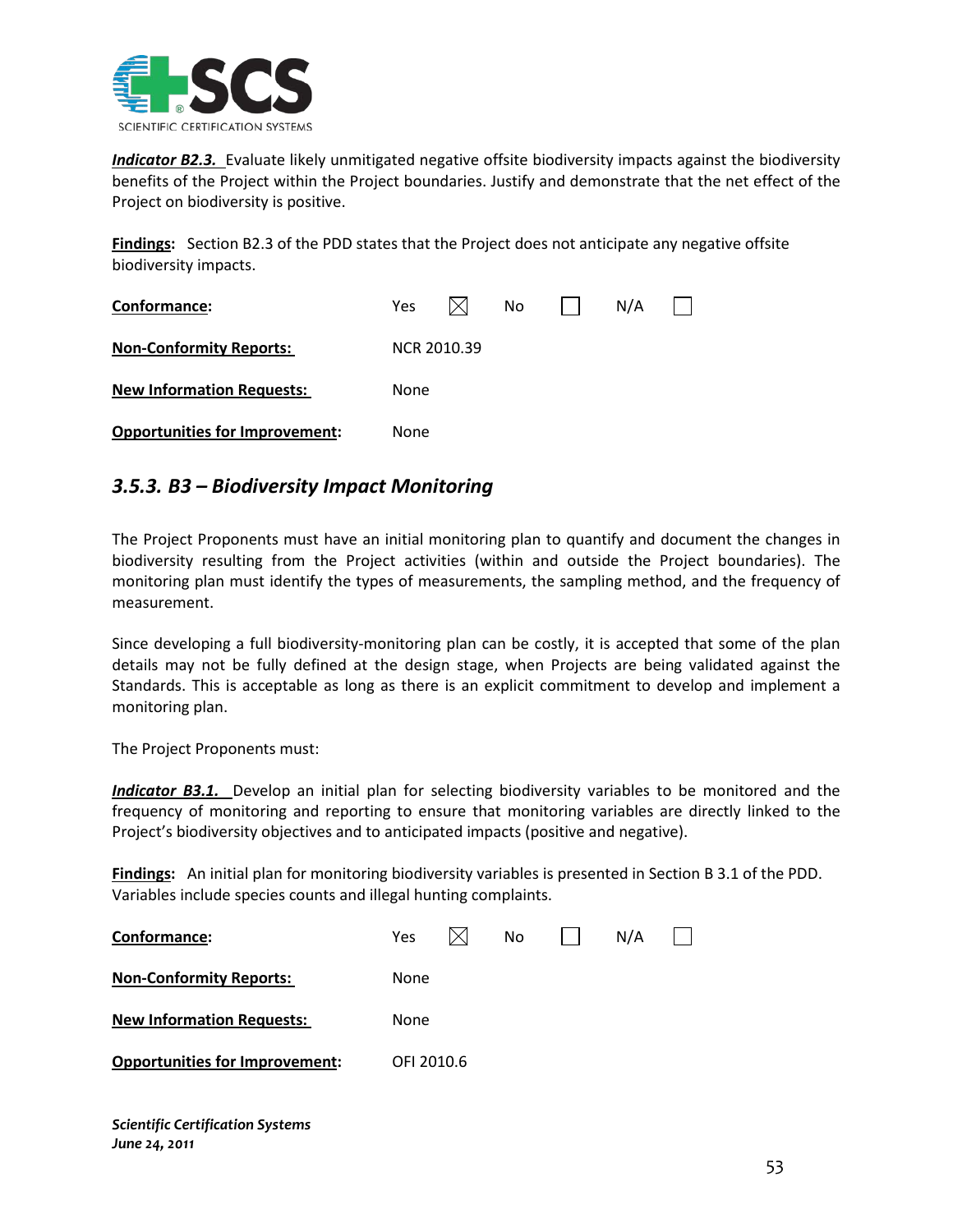

*Indicator B3.2.* Develop an initial plan for assessing the effectiveness of measures used to maintain or enhance High Conservation Values related to globally, regionally or nationally significant biodiversity (**G1.8.1-3)** present in the Project zone.

#### **Findings :**

An initial plan for assessing the effectiveness of measures used to maintain or enhance HCV is in Section B 3.2 of the PDD.

| Conformance:                          | <b>Yes</b>  |  | No |  | N/A |  |  |  |
|---------------------------------------|-------------|--|----|--|-----|--|--|--|
| <b>Non-Conformity Reports:</b>        | NCR 2010.40 |  |    |  |     |  |  |  |
| <b>New Information Requests:</b>      | None        |  |    |  |     |  |  |  |
| <b>Opportunities for Improvement:</b> | None        |  |    |  |     |  |  |  |

*Indicator B3.3.* Commit to developing a full monitoring plan within six months of the Project start date or within twelve months of validation against the Standards and to disseminate this plan and the results of monitoring, ensuring that they are made publicly available on the internet and are communicated to the communities and other stakeholders.

#### **Findings :**

The Project Proponents commit to developing a full monitoring plan within 12 months of validation is specified in Section B 3.2 of the PDD.

| Conformance:                          | <b>Yes</b>  |  | No |  | N/A |  |  |  |  |
|---------------------------------------|-------------|--|----|--|-----|--|--|--|--|
| <b>Non-Conformity Reports:</b>        | NCR 2010.41 |  |    |  |     |  |  |  |  |
| <b>New Information Requests:</b>      | None        |  |    |  |     |  |  |  |  |
| <b>Opportunities for Improvement:</b> | None        |  |    |  |     |  |  |  |  |

# *3.5.4. GL3 – Exceptional Biodiversity Benefits*

All Projects conforming to the Standards must demonstrate net positive impacts on biodiversity within their Project zone. This Gold Level Exceptional Biodiversity Benefits criterion identifies Projects that conserve biodiversity at sites of global significance for biodiversity conservation. Sites meeting this optional criterion must be based on the Key Biodiversity Area (KBA) framework of vulnerability and irreplaceability. These criteria are defined in terms of species and population threat levels, since these are the most clearly defined elements of biodiversity. These scientifically based criteria are drawn from existing best practices that have been used, to date, to identify important sites for biodiversity in over 173 countries.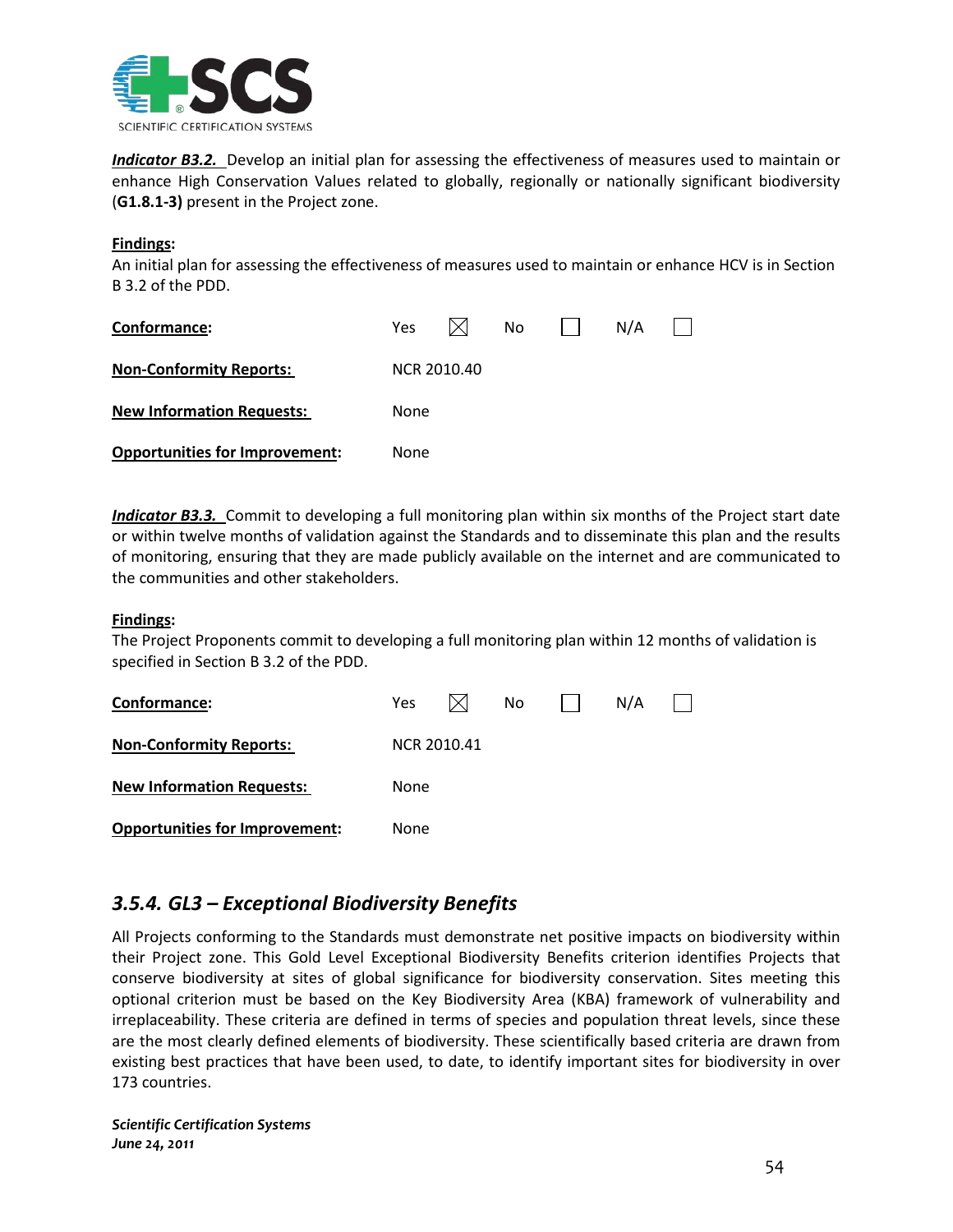

Project Proponents must demonstrate that the Project zone includes a site of high biodiversity conservation priority by meeting either the vulnerability *or* irreplaceability criteria defined below:

### *Indicator GL3.1.*  Vulnerability

Regular occurrence of a globally threatened species (according to the IUCN Red List) at the site: 1.1. Critically Endangered (CR) and Endangered (EN) species - presence of at least a single individual; or 1.2. Vulnerable species (VU) - presence of at least 30 individuals or 10 pairs.

**Findings:** See Section GL 3.1 of the PDD. Reference is made to the Bird of Paradise which is a critically endangered species.

| Conformance:                          | <b>Yes</b> |  | No. |  | N/A |  |
|---------------------------------------|------------|--|-----|--|-----|--|
| <b>Non-Conformity Reports:</b>        | None       |  |     |  |     |  |
| <b>New Information Requests:</b>      | None       |  |     |  |     |  |
| <b>Opportunities for Improvement:</b> | None       |  |     |  |     |  |

# **4.0 CCB Validation Conclusion**

Following completion of SCS's duly-accredited validation process, it is our opinion that the April Salumei Sustainable Forest Management Project conforms to the CCBA Climate, Community and Biodiversity Project Design Standards (Second Edition) at the Gold Level (see Appendix A) having met the Biodiversity Gold level criteria.

ayymael

Name: Carly Green Name: Todd Frank Title: Lead Auditor Title: Program Manager, GHG Verification Company: Environmental Accounting Services Company: Scientific Certification Systems Date: May 30, 2011 Date: June 24, 2011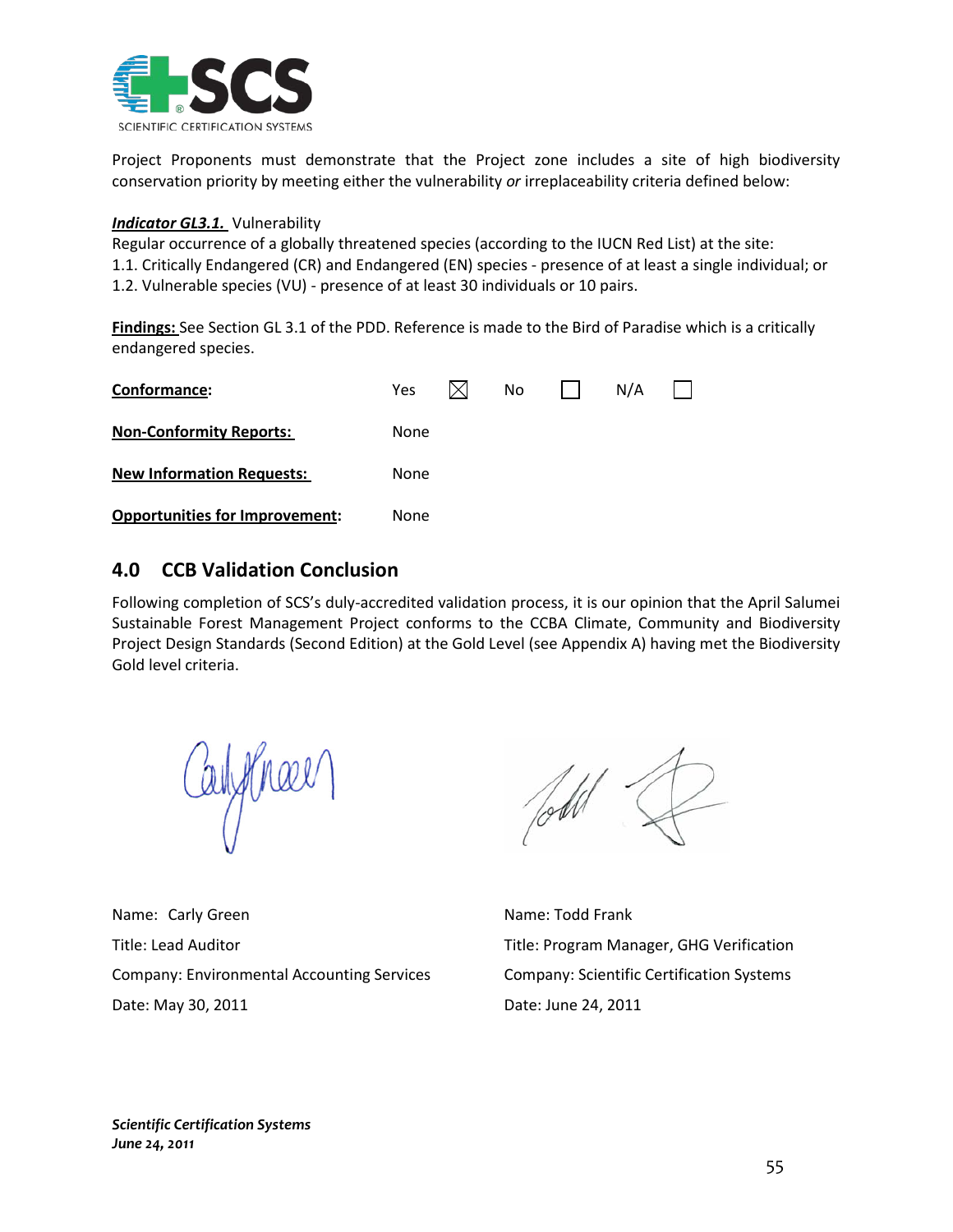

# **5.0 Corrective Action Requests**

Please see section 3.1 of this report for descriptions of the types of corrective action requests. Corrective Action Requests are dealt with against the indicator at which they occur in the audit report.

### **Non-Conformity Reports:**

#### **NCR Number 2010.1 of 41 Dated 4th August 2010**

**Finding:** The source of the identified strata should be described and its compliance with the PNG National definition of a forest. Furthermore it should be explained why the total forest areas listed are not equal to the Project area defined in G 1.1.

**Proponent Response** - PNG in 2009 for UNFCCC REDD requirements agreed and adopted the forest definition of land spanning more than 0.5 hectares with trees higher than 3 metres and a canopy cover of more than 10 percent or trees able to reach these thresholds in situ. It does not include land that is predominantly under agricultural or urban land use (FAO/FRA, 2005).

For forest management purposes the forest and vegetation types classification in PNG are defined according to the features of structure and floristic of vegetation, as well as environmental factors such as topography, drainage and altitude which were used by Paijams (1975, 1976) and Saunders (1993).

The forest types are described by the crown classes based on the average crown diameter of canopy structure. The three main crown classes are:

- Large-crowned: > 15 m
- Medium-crowned: 8-15 m
- Small-crowned: < 8 m

The main forest types are:

- 1. Large to medium-crowned forest on plains and fans
- 2. Open forest on plains and fans
- 3. Small-crowned forest on plains and fans Large-crowned lowland hill forest
- 4. Medium-crowned lowland hill forest
- 5. Small-crowned lowland hill forest
- 6. Lower montane small-crowned forest
- 7. Coniferous lower montane forest
- 8. Dry evergreen forest
- 9. Mangrove forest
- 10. *Terminalia brassii* forest

The forest and vegetation types of the Project area (April Salumei) described in G1.2 are based on these main forest types as determined by Papua New Guinea Forest Authority and used in the PNG Resource Information System (PNGRIS) for forest resource assessment.

Table 1 (page 32) provided the estimations of the carbon content from the forest types of the Project area using the equivalent IPCC LU/LC and FAO ecological zones biomass carbon conversion factor since PNG does not have specific species and forest type carbon factor.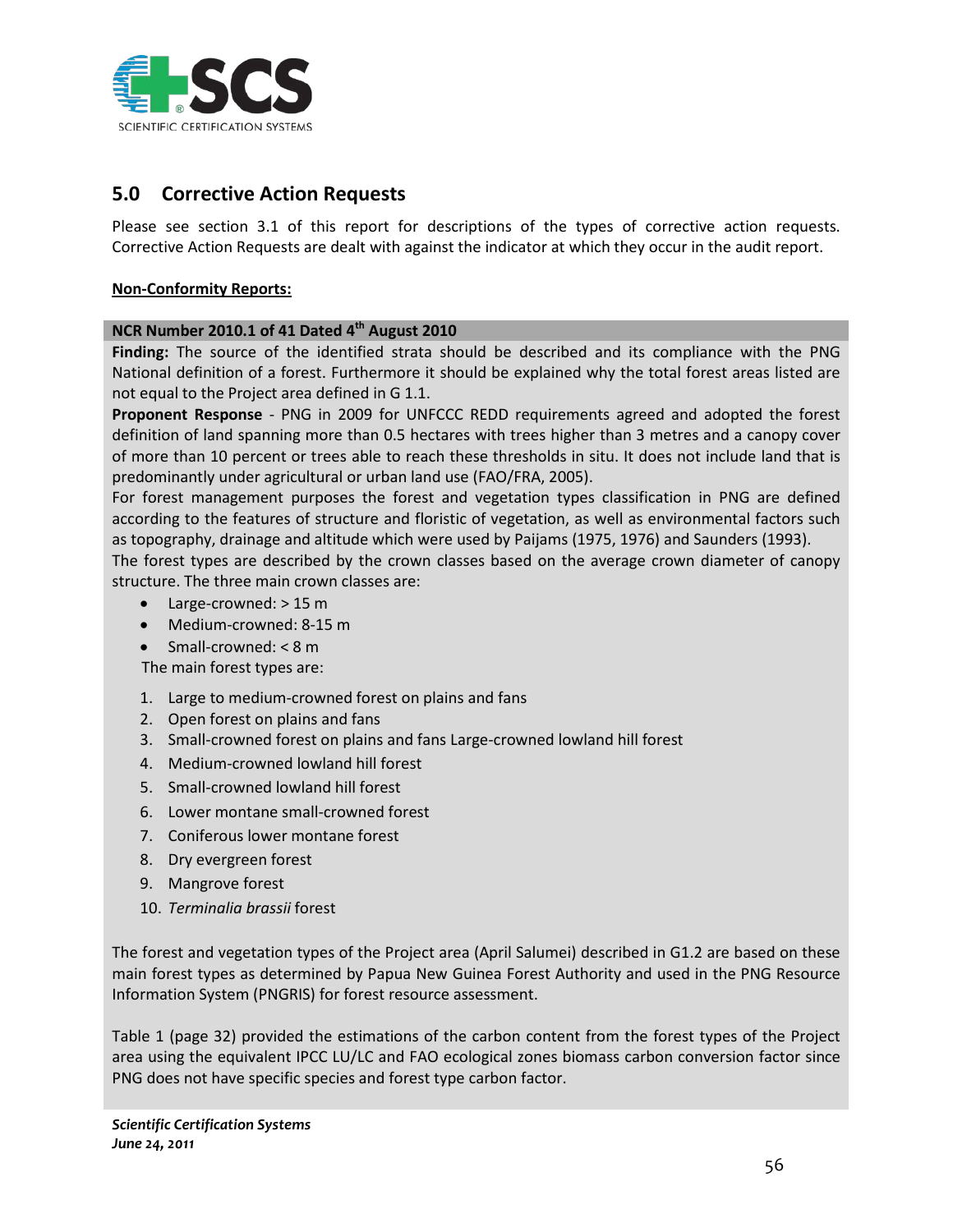

**Validator Response:** The Project Implementor explained that the difference in areas was based on the exclusion of areas classified as non-forest land (i.e. grassland) in the Project area (see also G1.4 findings). Subsequently the Project area was corrected and revisions made to the PDD are adequate to address the discrepancy in the areas reported.

Forest classification terminology was clarified through response combined with discussions with the Director of the Forest Research Institute, Professor Simon Saulei.

#### **NCR Number 2010.2 of 41 Dated 4th August 2010**

**Finding:** The Project zone boundary should ensure that it encompasses the boundaries of the four land holder companies.

**Proponent Response** - The Project boundary has been extended in the South to the foothill of the mountains. Traditionally the Sepik River is a major identifiable boundary so we have extended the northern boundary.

These two extensions will eliminate the possibility of an individual Incorporated Landowner Group (ILG) land boundary extending past the Project boundary.

The following text has been added to Section G1.3 of the PDD

*Additional consideration has been given for traditional boundaries that extend outside the Project area and into the Project zone. This occurs in the northern section of the Project zone where traditional boundaries have utilized the Sepik River and in the Southern Boundary which has used the mountain ranges as a physical identifier for traditional boundaries.* 

Additionally Map 5 has been updated in the PDD.

**Validator Response:** The area was corrected and revisions made to the PDD appear adequate to provide a buffer area that will ensure the Project boundary extends to the delineated boundaries of the ILG's once that process has been completed in accordance with the Project plan. As the Project area boundary is delineated by the FMA boundary, the carbon accounting boundary is fixed.

#### **NCR Number 2010.3 of 41 Dated 4th August 2010**

**Finding:** Ensure that the carbon pools used in the estimation approach in the CL section are consistent with this section.

**Proponent Response -** The carbon pools selected are above ground biomass and below ground biomass. These are now consistent throughout the document.

**Validator Response:** The revisions made to the PDD are adequate.

### **NCR Number 2010.4 of 41 Dated 4th August 2010**

**Finding:** Please include details of all communities or explain/justify why all communities where not listed in this section.

**Proponent Response -** The Project developer disagrees there have been any communities missed. **Validator Response:** Following a further follow up telephone conversation with the Project Implementor regarding the clarity of the table presented in Section G1.5 the validator understands more about the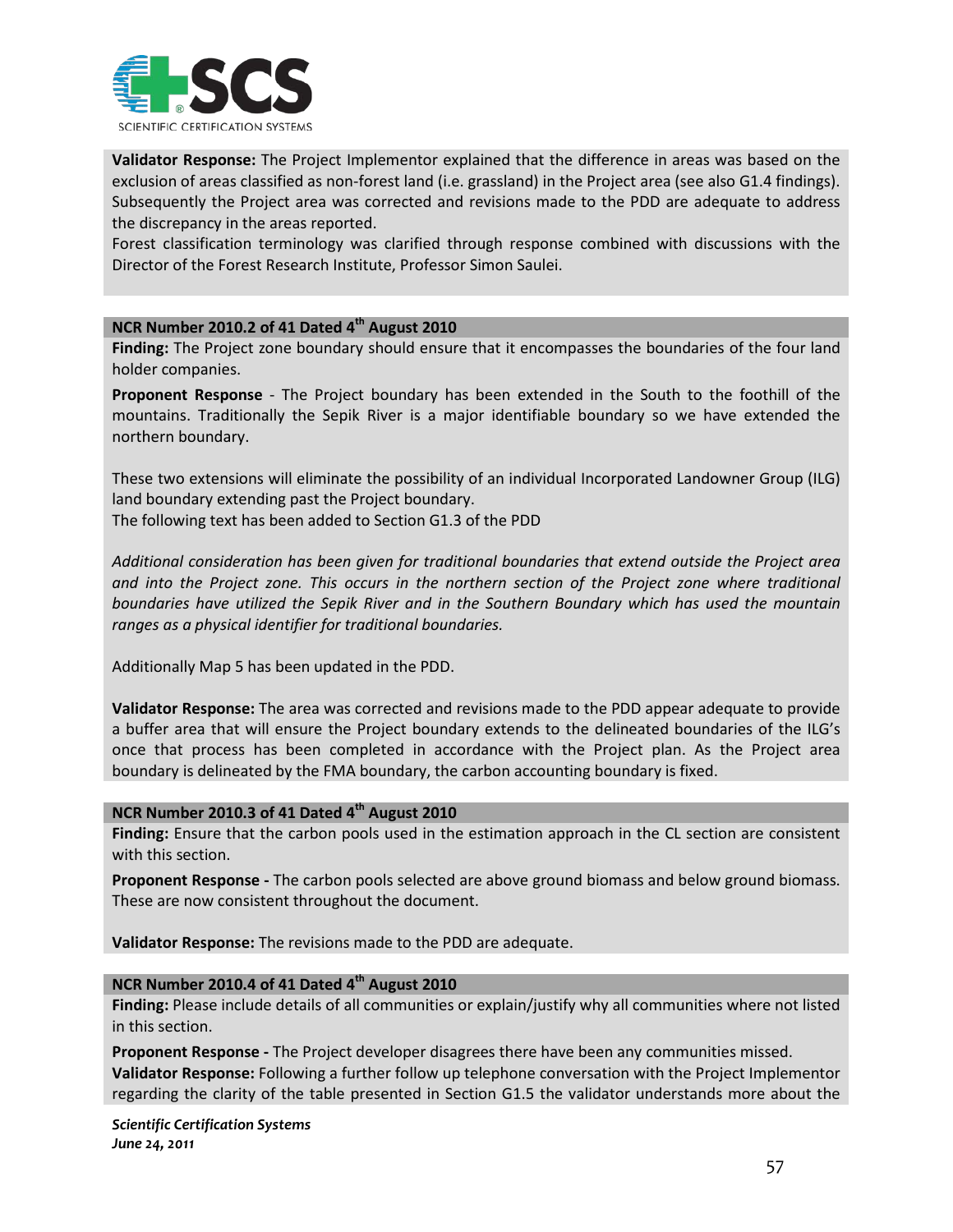

source and status of the table in question in this Section. The availability of the census data for this area is problematic and the validator understands that the future roles of the community stewards will ensure that community information is improved. The validator believes the response to be adequate.

#### **NCR Number 2010.5 of 41 Dated 4th August 2010**

**Finding:** Please describe any potential/ongoing disputes with Hunstein Range Holdings.

**Proponent Response -** There is no ongoing disputes with Hunstein Range Holdings.

The Project developer is aware some landowners within the Project do not feel Hunstein Range Holdings are representative of them given their involvement with the previous timber harvesting Project.

This has been identified during the awareness process and discussed with the validator and the board of Hunstein range Holdings. In order to prevent a potential dispute arising Hunstein Range Holdings has offered to hold elections within 6 months of the Projects being validated.

The Project developer has accepted this and agreed to contract the electoral commission to oversee these elections.

Each landowner company (Nom, Sio, Niksek Samsai and Sio Wario) have agree to also hold elections and two members from each of these landowner companies will comprise the board of Hunstein Range Holdings.

**Validator Response:** The response and the inclusion in the risk register are adequate. The validator held telephone conversations with Jackson Yagi, Director of Hunstein Range Holdings and he confirmed he is in support of elections for office bearers of the HRH company and expressed his support for the Project structure.

#### **NCR Number 2010.6 of 41 Dated 4th August 2010**

**Finding:** All HCV values should be identified/considered using appropriate approaches.

**Proponent Response –** Please refer to section G1.8. This section has been re-written for the PDD. The previous section did not adequately discuss the Sepik River and associated wetlands.

**Validator Response:** The revisions made to the PDD are adequate. The new version of the PDD dated August 2010 recognizes the importance of the Sepik river and its tributaries as significant landscape and in provision of basis needs of the local community.

## **NCR Number 2010.7 of 41 Dated 4th August 2010**

**Finding:** Provide alternative land uses in accordance with the 2006 GPG for AFOLU and justify that the enactment of the FMA is the most likely.

**Proponent Response –** Section G 2.1 has been re-written. It draws on evidence from the Development Option Study that explores possible other land used following logging in the area.

Currently there is little land use other than subsistence agriculture. Further development is limited by the income of local people to commence other activities.

**Validator Response:** The revisions made to the PDD are adequate.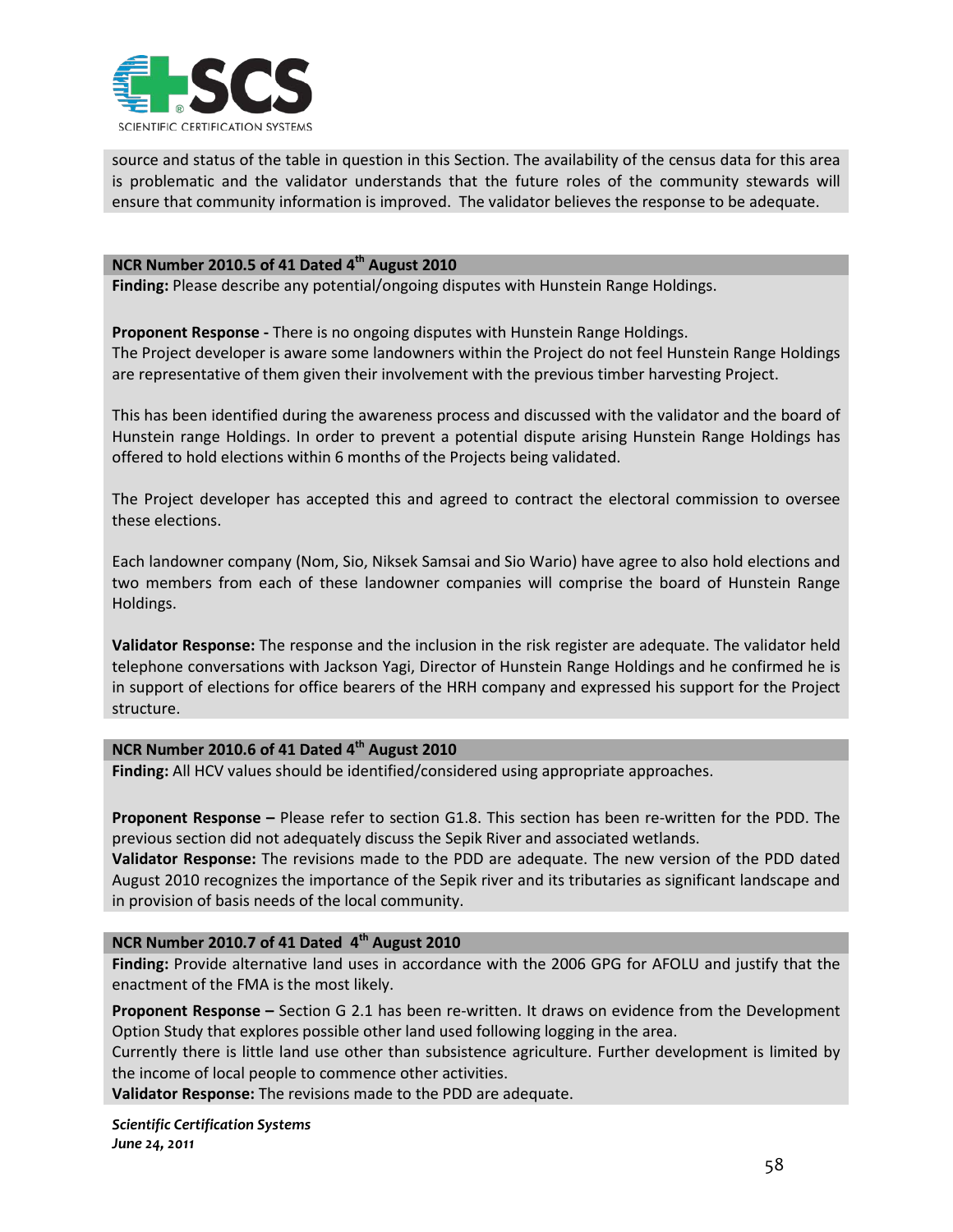

# **NCR Number 2010.8 of 41 Dated 4th August 2010**

**Finding:** The without Project scenario should be based on available references and should represent the justified without Project scenario accurately, conservatively and transparently. See also NCR 2010.3 which relates to consistency.

**Proponent Response –** Section G2.3 has been rewritten. Please refer to the PDD.

**Validator Response:** The revisions made to the PDD are adequate for a Tier 1 approach and take into consideration Development Option Plan specific to the Project FMA area.

### **NCR Number 2010.9 of 41 Dated 4th August 2010**

**Finding:** Once the 'without Project' scenario is defined please elaborate on the community impacts of the 'without Project scenario.

**Proponent Response –** The Development Option Study (DOS) discusses possible development following the commercial logging of the area. Whilst it can be assumed the impacts of the development of agricultural leases could be positive with increased revenue to the area there are potentially a lot of negative impacts on the community.

- 1. Displacement of people could occur if lands where villages are situated are cleared for agriculture.
- 2. Depending on the distribution method for income you may see specific landowners become quite wealthy and other landowners receive little or no income. This is a common occurrence with mining royalties in PNG.
- 3. There is the potential of large scale degradation of wetlands that communities are dependent on for food production.
- 4. The introduction of invasive and exotic species may also damage these wetlands further.

**Validator Response:** The revisions made to the PDD are adequate for the without Project described.

#### **NCR Number 2010.10 of 41 Dated 4th August 2010**

**Finding:** Once the 'without Project' scenario is defined please elaborate on biodiversity impacts of the 'without Project scenario

**Proponent Response –** As described in the DOS large scale clearing of the land would obviously have the same effects as those mentioned above however in potentially greater impact. Additional considerations include,

- 1. Loss of habitat.
- 2. Lower water quality due to silting caused by run-off.
- 3. Competition caused by the introduction of invasive species.
- 4. Potentially greater hunting pressure as increased population looks for food.

**Validator Response:** The revisions made to the PDD are adequate as they discuss changes in the context of the Development Options Plan for the area.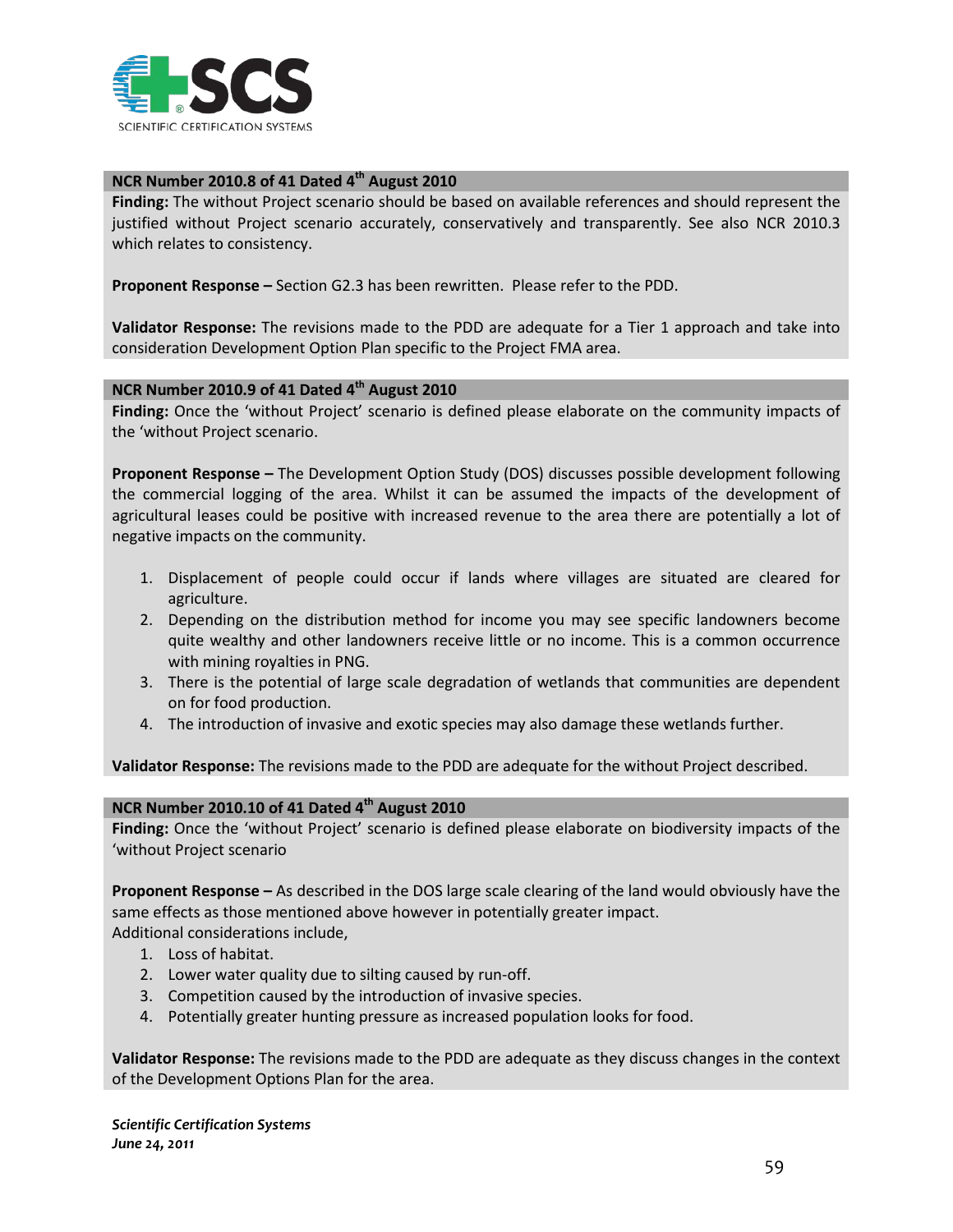

#### **NCR Number 2010.11 of 41 Dated 4th August 2010**

**Finding:** Please provide a map of the potential Project activities.

**Proponent Response -** New map has been created and added to Section G 3.3

**Validator Response:** The revisions made to the PDD are adequate. A map depicting the planned activities for the first 12 months are located within the Project zone.

#### **NCR Number 2010.12 of 41 Dated 4th August 2010**

**Finding:** Please justify the Project start date.

**Proponent Response -** Project start date has been revised to 22 May 2009 as this is when the agreement was signed with Hunstein Range Holdings.

**Validator Response:** The revisions made to the PDD appear to be adequate.

### **NCR Number 2010.13 of 41 Dated 4th August 2010**

**Finding:** Please provide a commitment to developing a full Project plan prior to the first verification.

**Proponent Response -** The Project developer will commit to developing a full Project plan prior to the first verification.

**Validator Response:** The revisions made to the PDD are adequate.

## **NCR Number 2010.14 of 41 Dated 4th August 2010**

**Finding:** An all encompassing risk assessment must be developed using appropriate methodologies.

**Proponent Response -** Please refer to the updated Risk Register in section G3.5.

**Validator Response:** The revisions made to the PDD are adequate.

### **NCR Number 2010.15 of 41 Dated 4th August 2010**

**Finding:** Please describe the process in more detail by which Project stakeholders can apply for funding for Projects.

**Proponent Response -** Please refer to the Projects policy documents.

3.1 "Project Funding – Principles and Policy".

Please note this document also relates to the following policies,

- 1. Environmental Awareness
- 2. HVC Policy
- 3. Health and Safety
- 4. Equal Opportunity
- 5. Complaint Handling and Dispute Resolution

Section G4 also outlines the process by which the Project will operate including an independent review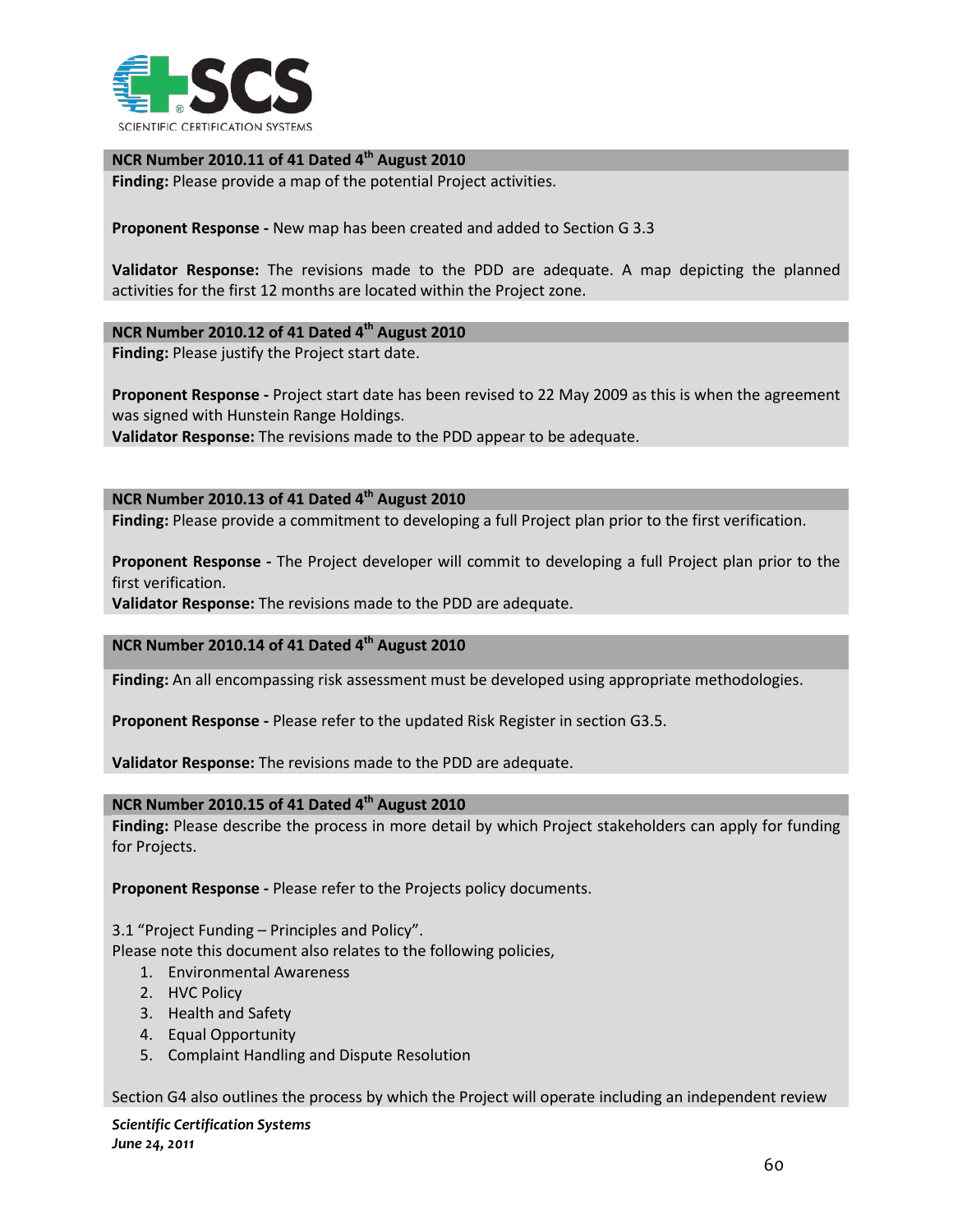

board for funding applications.

As well as the tender process required for specific jobs such as construction over a certain dollar value.

**Validator Response:** The supplied policies and revisions made to the PDD are adequate.

## **NCR Number 2010.16 of 41 Dated 4th August 2010**

**Finding:** Please develop a plan for the ongoing community and stakeholder consultation and adaptive management approaches.

**Proponent Response – The following was added to Section**

Adaptive Management Plan – Summary

Meeting Schedule

- 1. Government Stakeholders
- Provincial Government 6 Monthly update provided for the
- District Government– Quarterly meeting of the Joint District Budget Planning Committee. Projects are also required to be approved through this process.
- Local Government– Quarterly meeting with the LLG and Hunstein Range Holdings.
- 2. Local Stakeholders
- Community Stewards Monthly report and revision of the report with the Project Superintendent.
- Project Superintendent Monthly Report to the Project Manager
- Project Manager Quarterly review with all Superintendents.
- Annual Performance Reviews All Superintendents will undergo an annual performance review to ensure objectives are being met.

Note: Should a community steward record an illegal event the Project superintendent will act immediately and address the issue and report to the Project manager.

Additional distribution of information

- Newsletter to be produced and distributed quarterly to all landowners. This will also be displayed at the resource centers once established.
- 6 Monthly update of Projects to be published in the National press.
- Radio Monthly update on the local NBC network.

All meeting minutes are documented and sent to the Project Manager.

Meeting outcomes are reviewed during the quarterly review with the Project superintendent.

A document control and review process will be followed to ensure actions and outcomes from these meetings are followed up.

**Validator Response:** The description of the ongoing consultation and adaptive management process appear adequately integrated into the management process of the Project.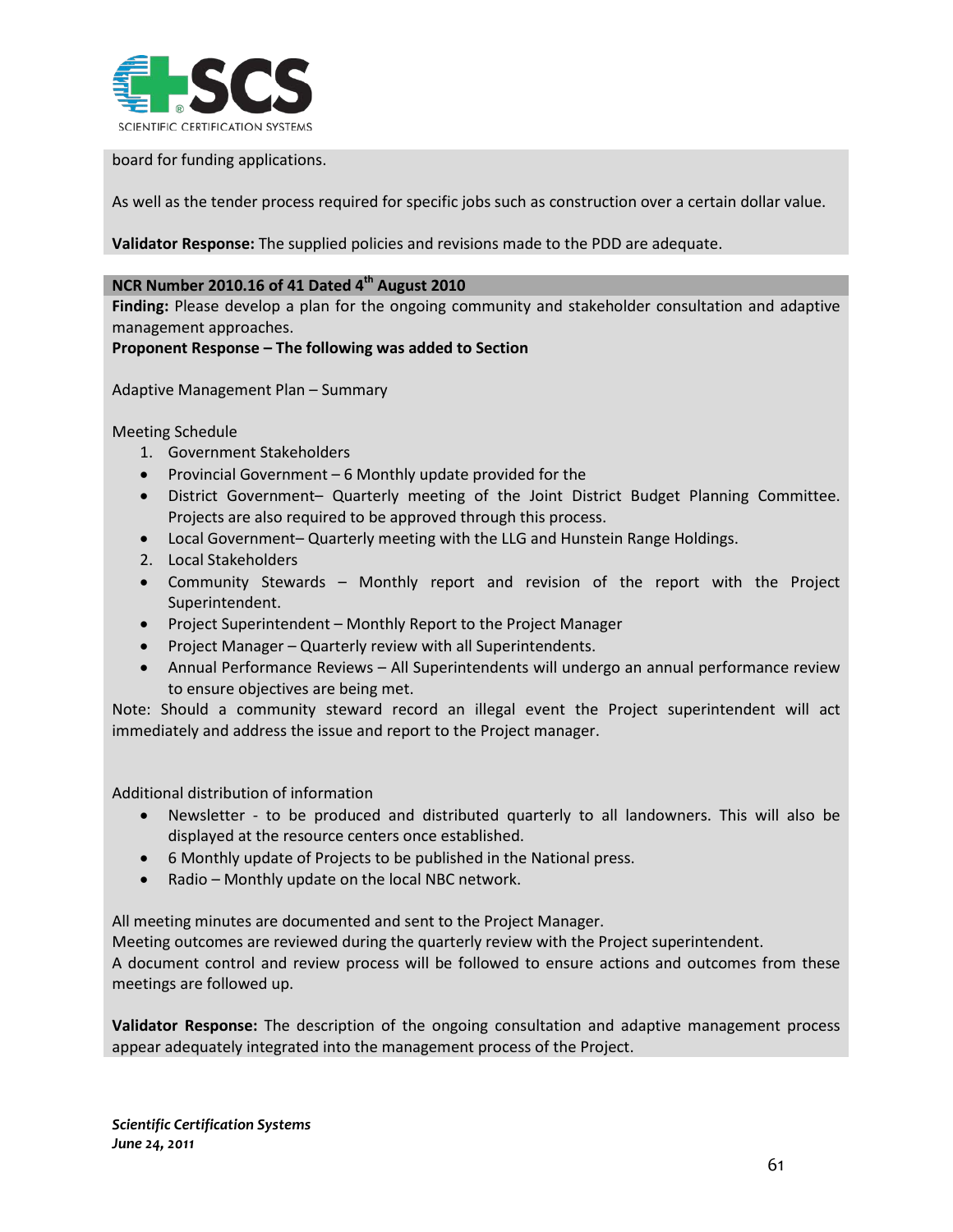

# **NCR Number 2010.17 of 41 Dated 4th August 2010**

**Finding:** Please provide the final community consultation documents.

**Proponent Response -** These documents have been sent to the validator directly. They have been provided to the validator.

They are also referenced in "Additional documentation to support the April Salumei Sustainable Forest Management Project".

**Validator Response:** The documents supplied included

April Salumei Awareness – Awareness and trip notes January-February 2010

Landowner Chairman Awareness – May 2010

PDD – Review and discussions on PDD held in Villages and District – June 2010

These documents included photos and copies of brochures issued to the local people to describe the Project and details of the discussions held. This appears to document how the stakeholders have been engaged.

#### **NCR Number 2010.18 of 41 Dated 4th August 2010**

**Finding:** Please ensure that the Complaints Handling and Dispute Resolution Policy are accurately described in Section G 3.10 including how the grievance process will be publicized to communities and other stakeholders.

**Proponent Response -** The complaints handling and dispute resolution Policy has been provided to the Validator.

Whilst the Project promotes the resolution of any dispute through traditional methods the policy is there to be utilized if resolution is not possible.

All community stewards will continue to inform the community and other stakeholders of the Complaints Handling and Dispute Resolution Policy. A hard copy of all policies is available at the Resource Centers.

All community stewards will continue to inform the community and other stakeholders of the Complaints Handling and Dispute Resolution Policy. A hard copy of all policies is available at the Resource Centers.

**Validator Response:** The supplied policies and revisions made to the PDD are adequate.

#### **NCR Number 2010.19 of 41 Dated 4th August 2010**

**Finding:** Develop an employment policy that outlines the process and requirements for recruitment and employing staff.

**Proponent Response -** A copy of the Recruitment of Staff and Hiring Policy has been given to the validator.

**Validator Response:** The supplied policies and revisions made to the PDD are adequate.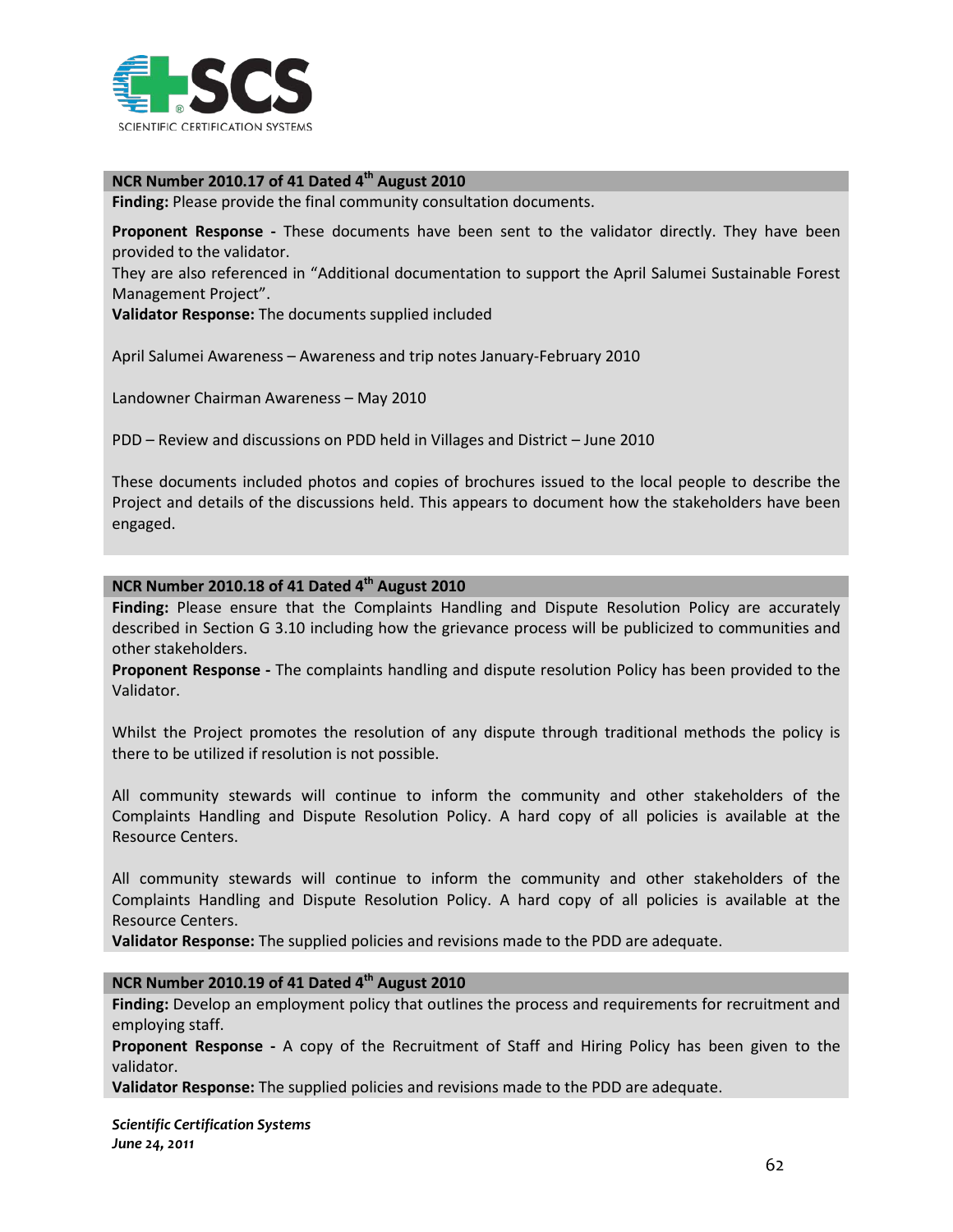

## **NCR Number 2010.20 of 41 Dated 4th August 2010**

**Finding:** Please provide signed copies of all land owner companies which suggest supporting the Project. Please provide legal details of relationship between Earthsky and Rainforest Project Management Limited. Please provide evidence of any potential relationship with Kirk Roberts or Nupan in relation to the April Salumei area.

#### **Proponent Response –**

The Project has provided the Validator copies of all Landowner Companies endorsement of the Project and the copies of the meeting minutes that were held.

Earth Sky is the Project originator and holds the rights to the Project. Earthsky have appointed Rainforest Project Management Limited to develop and manage the Project on their behalf.

There is no evidence to show there is no relationship with Kirk Roberts of Nupan because none exists. I have prepared a statutory declaration to this effect. Attached. Scanned and signed copy to be sent separately.

**Validator Response:** The supplied documents are adequate. In addition the proponent provided legal advice regarding a previous misrepresentation of Earthsky in PNG by an Australian company registered of the same name.

### **NCR Number 2010.21 of 41 Dated 4th August 2010**

**Finding:** Please provide a response to WWF public comments which refer to the advertisement posted by Dr Wari Iamo in the Post-Courier on 14/7/10, in particular to the statement that the Government of PNG does not support voluntary carbon Projects at the current time. Please explain why the Project design bases its approval on supporting letters from a government institution (the Office for Climate Change and Environmental Sustainability) which was dissolved in 2009 showing evidence that the approval issued by this department has not been rescinded.

#### **Proponent Response –**

The views of Dr Iamo are different to the views and evidence provided by the Project.

The Project is not relying on approval from the Office Climate Change and Environmental Sustainability, although they did endorse the Project.

The Project is based on the approval from,

- The Landowners. This is evidenced by the consent, individually signed by 163 Incorporated Land Groups, their respective landowner companies and the umbrella company Hunstein Range Holdings Limited.
- Prime Minister. As evidenced by his letter, and interviews with members of the Prime Ministers Department during the validation visit.
- The consent of the Forest Minister. The area is currently an FMA and consequently the PNGFA have the right to the area for 50 years from the date the FMA was signed 250 December 1996.

Note. Whilst the Project will be submitted to the board the validator has met with two members of the board who have advised of their support for the Project including the Managing Director of PNGFA the approval for the Project is not required as it has the approval from the minister.

*Scientific Certification Systems* Once the approval is granted from the board it is submitted to the minister who has the ultimate authority to approve or not approve the Project. The minister has already given his approval so the board's approval is not necessary due to the powers of the minister. The Project also has district

*June 24, 2011*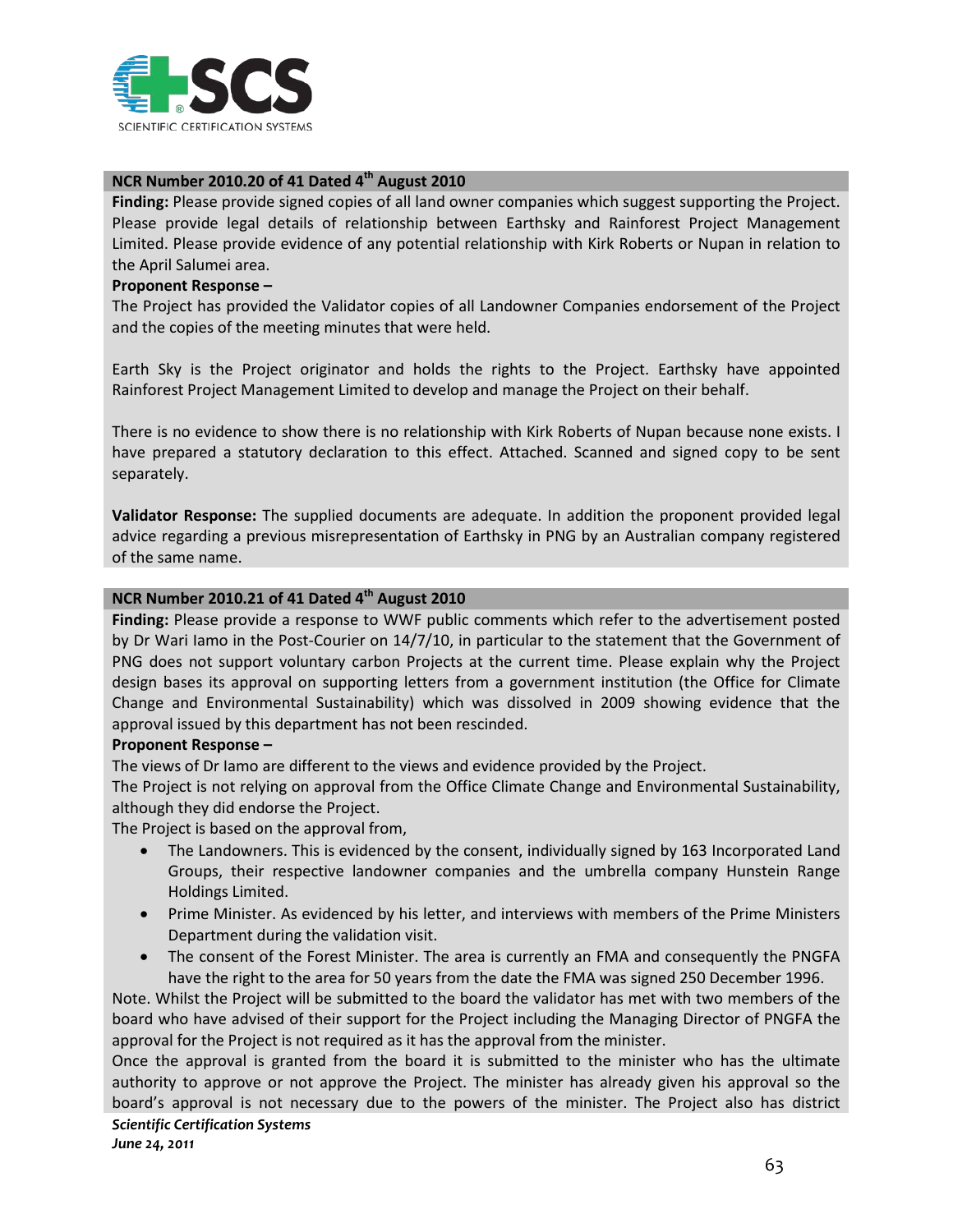

approval through the Joint District Budget and Planning Committee.

**Validator Response:** The response is adequate.

#### **NCR Number 2010.22 of 41 Dated 4th August 2010**

**Finding:** Please provide evidence that the Forest Authority Board have approved the April Salumei Sustainable Forest Management Project.

**Proponent Response -** As discussed in the NCR 2010.21, 08/04/2010 the approval of the board is not necessary to complete the process.

The minister has the power to accept the recommendation of the board or not.

Whilst the minister will normally follow the position of the board he has the authority to overrule a decision.

As evidenced by the Forestry Ministers signed press release (copy to validator) the Forestry Minister has already approved the Project.

Furthermore the Prime Minister has approved the Project who can direct the minister to approve a Project through the National Executive Council.

**Validator Response:** Discussions with the Managing Director of the Forestry Authority confirmed that this was a formality as the Minister has already approved it.

## **NCR Number 2010.23 of 41 Dated 4th August 2010**

**Finding:** Identify illegal threats that could affect the Project the area and describe how the Project will help reduce these activities.

**Proponent Response -** Section has been revised to include.

Illegal threats include,

- Drugs
- Illegal Logging
- Small Scale mining
- Trade of endangered species

The Project includes a formal community monitoring plan that will identify illegal activities such as commercial logging. All Illegal activities would be reported to the relevant authorities.

The remoteness and tranquillity of the Project area allows for illegal activities to readily visible as it would need to transect Ambunti before it gets into the area.

Landowners will be encouraged to develop and formalize their laws in relation to illegal activities and a Community Auxiliary Policing model will be considered.

**Validator Response:** The supplied policies and revisions made to the PDD are adequate.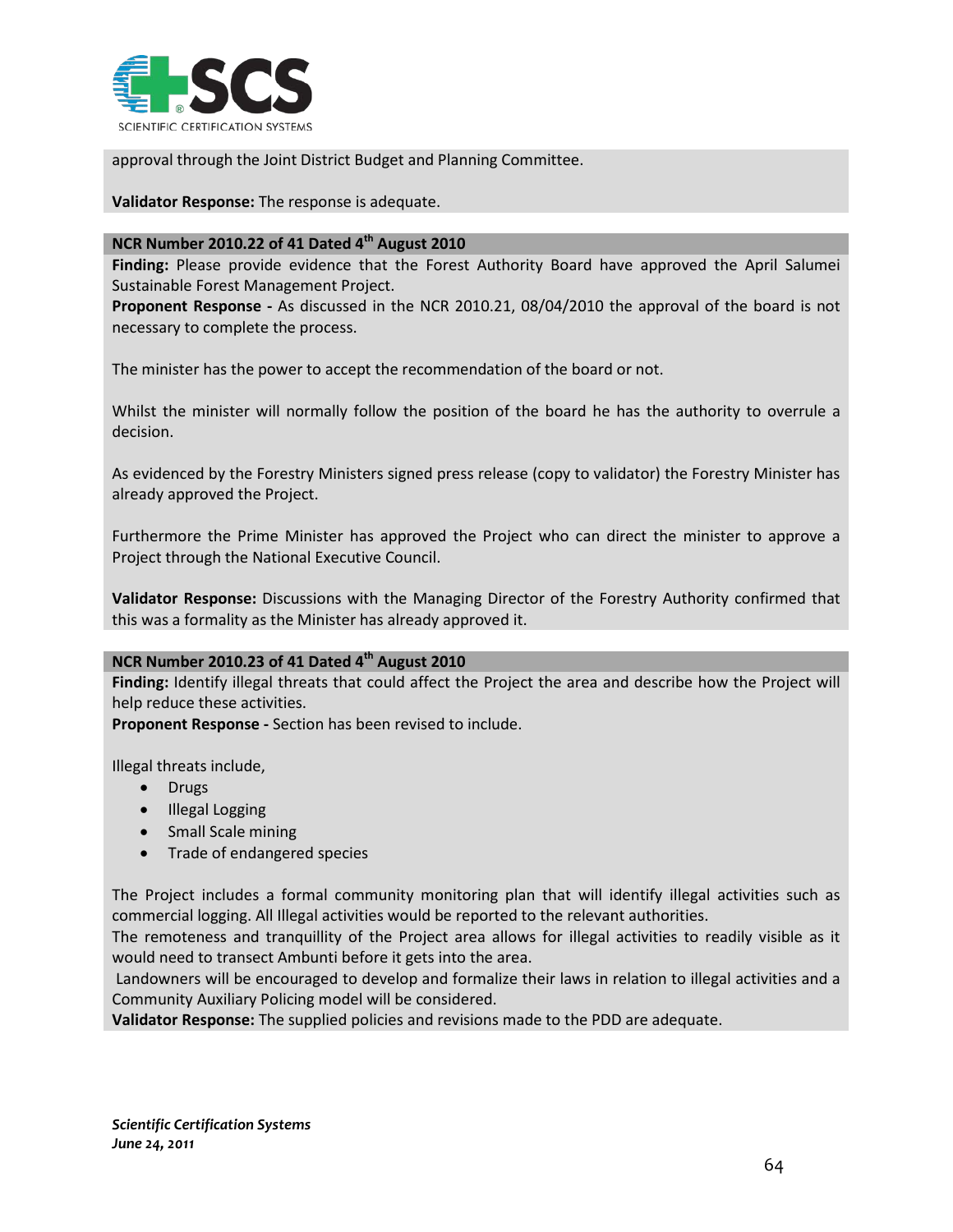

### **NCR Number 2010.24 of 41 Dated 4th August 2010**

**Finding:** In accordance with changes made in response to NCR 2010.8 review the net change in carbon stocks due to the Project activities.

**Proponent Response -** Will be the same as G2.3. Document has been updated. Please refer to the PDD.

**Validator Response:** The consideration of the without Project scenario and the revisions to the PDD and calculation spreadsheet adequate.

### **NCR Number 2010.25 of 41 Dated 4th August 2010**

**Finding:** Other GHG emissions from additional activities need to be discussed.

#### **Proponent Response –**

PDD has been updated. Section CL1.3 below.

In the with-Project scenario a small amount of emissions will result from the burning of fuel in the motors of boats to be purchased to facilitate water transport. However in the without Project scenario this would be more than offset in our opinion by the emission from the agricultural practices which would follow conversion of the forest, With the potential for agricultural Projects to be developed potential fertilizer use and annual emissions from burning of the agricultural waste.

Please refer to the Project Funding Guidelines and Policy where all Projects need to complete an emissions analysis.

A safety pool (10%) has been established to ensure any Project activity that creates emissions will have to offset them against the pool or take separate issues to do the same.

As previously mentioned, no other GHG emissions aside from  $CO<sub>2</sub>$  will be considered within the Project activities.

**Validator Response:** Initiating the buffer is a risk approach and the procedure for selecting infrastructure and enterprises to fund requires a greenhouse gas assessment. This approach seems adequate.

# **NCR Number 2010.26 of 41 Dated 4th August 2010**

**Finding:** Where appropriate specify timeframes on the monitoring (e.g. 5 years for leakage). Review the monitoring frequency to be consistent with verification and ensure the pools are consistent with those that are estimated in the with-Project scenario.

**Proponent Response –** Initially the monitoring plan will be undertaken annually. This will assist with building local capacity in the region and allow for a detailed and robust understanding of the forest.

Monitoring for verification will be undertaken every 5 years. That is years 5, 10, 15, 20 and 25 following validation.

**Validator Response:** The revisions made to the PDD are adequate.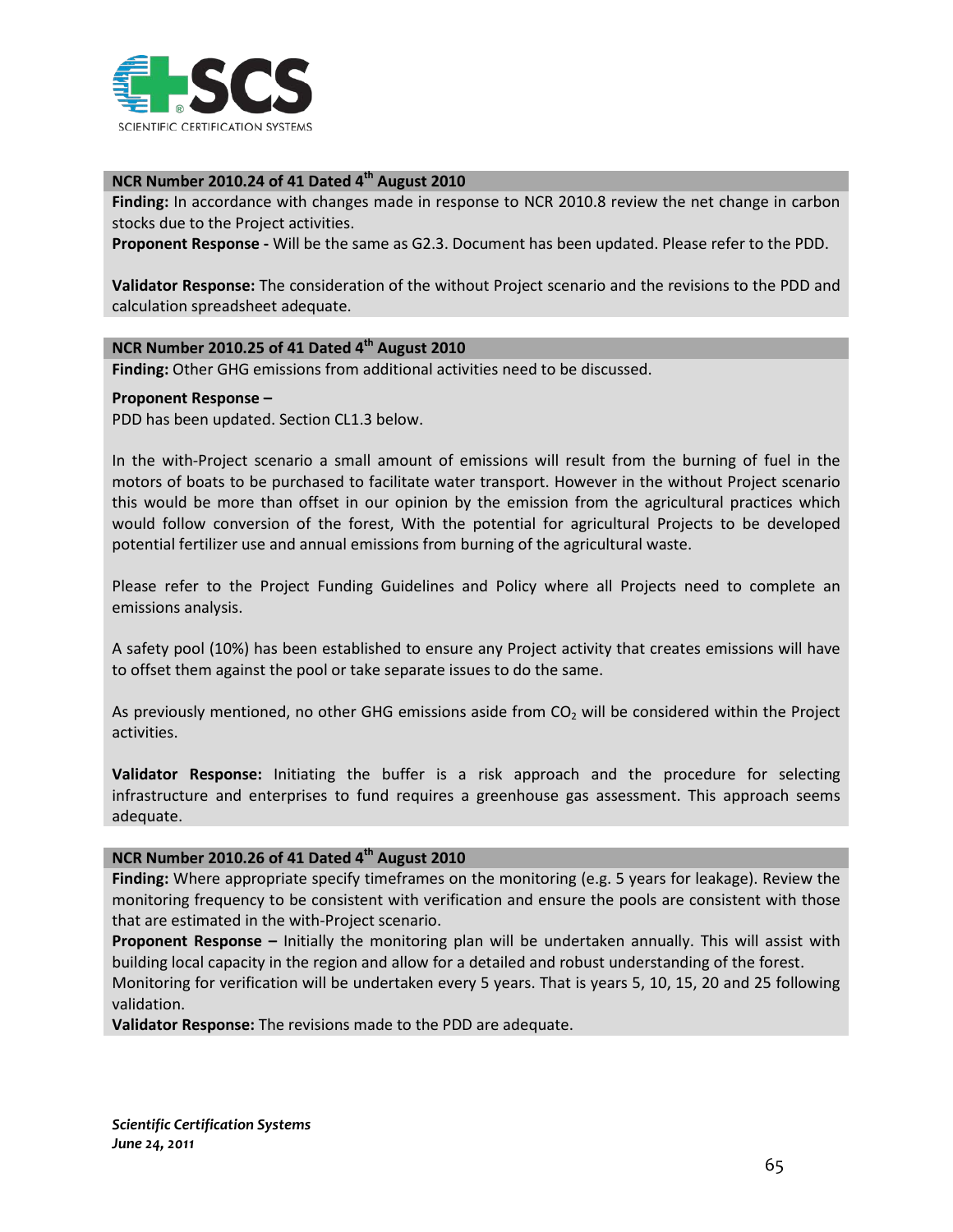

**NCR Number 2010.27 of 41 Dated 4th August 2010**

**Finding:** Please clarify when the full monitoring plan will be developed.

**Proponent Response –** As taken from the PDD CL3.2.

The Project will commit to developing a full monitoring plan within twelve months of validation against the CCB Standards and to disseminate this plan and the results of monitoring, ensuring that they are made publicly available on the internet and are communicated to the communities and other stakeholders.

**Validator Response:** The revisions made to the PDD are adequate. This plan should be validated within 12 months of Project validation.

### **NCR Number 2010.28 of 41 Dated 4th August 2010**

**Finding:** Please use an appropriate methodology for the identification of impacts on the community as a result of the Project.

**Proponent Response –** The community benefits (G 2.3) derived from the Project's development objectives and goals (G 3.1) are set to improve livelihood within the community and an appropriate methodology to use is Social Carbon (methodology) where the basic structure is framed within the Sustainable Livelihood Approach (SLA) originally developed by Robert Chambers and Gordon Conway, and subsequently modified by Scoones: "A livelihood is sustainable when it can cope with and recover from stresses and shocks and maintain or enhance its capabilities and assets both now and in the future, while not undermining the natural resource base."

Please refer to section CM 1.1 for the completed section.

**Validator Response:** The revisions made to the PDD are adequate.

#### **NCR Number 2010.29 of 41 Dated 4th August 2010**

**Finding:** Demonstrate how no HCV will be negatively affected.

**Proponent Response –** The proceeds from the carbon credits will provide for activities that adhere to the maintenance of the HCVF and the biodiversity it contains (G 1.8)

The population within the April Salumei FMA area is very small and their population densities are very low, their use of the land is inherently sustainable. The wetland and sago areas provide ample resources for sustainable harvesting thus maintaining habitats for the maintenance of populations of flora and fauna.

Community, Biodiversity and Climate stewards will maintain a register of resource harvested within the area to be consistent with the Project design and specification. This will be consistent with the Community Impact Monitoring Plan (CM 3.1). Therefore there is no foreseeable impact by the community on high conservation values.

All significant development in the Project area will be subjected to the Environmental Act 2000 will require an EIA that will ensure the HCV not to be negatively affected. Activities will be screened and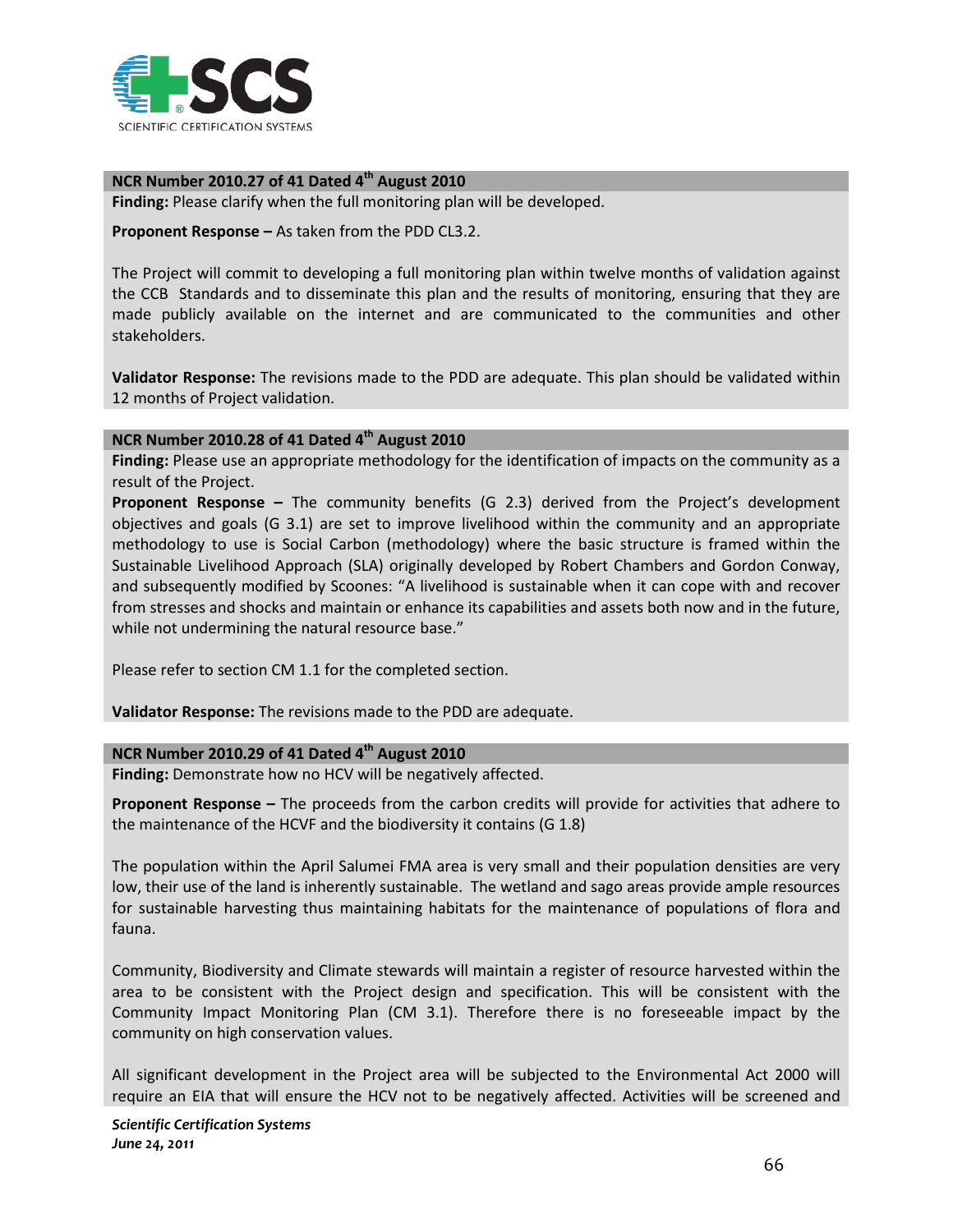

depending on its impacts warrants either meeting guidelines or code of conduct or through the submission of an Environmental Impact Statement (EIS). The process for the submission of preparatory documents leading to the assessment process of the EIS is available from the Department of Environment and Conservation.

For the road Project (and others over a specific scale) an important component is the Environmental Impact Assessment. Additionally these Projects will also require normal approval through the Joint District Budget and Planning Committee where the district government also has safeguards. Management and monitoring requirements must be documented and implemented before and during construction as well as in the operational phase. The determination of assigning road status and responsibility will be discussed by the Project management team and the tiers of government. Overall, the impacts of high conservation values will be minimal as effectively mitigation measure will be in place.

The relatively small population in the April Salumei FMA area the relative population densities which are also very low will allow for the ongoing sustainability of the HCV area.

Therefore there is no foreseeable impact by the community on high conservation values that has not been identified in the Projects risk register with appropriate actions to mitigate these risks where necessary.

**Validator Response:** The response and revisions made to the PDD are adequate.

# **NCR Number 2010.30 of 41 Dated 4th August 2010**

**Finding:** Please update this section following completion of NCR 2010.29.

**Proponent Response –** Please refer to the Projects Risk Register in G3.5.

The greatest potential impact identified is the identification of the true landowners and the subsequent distribution of benefits to them. This will be mitigated by the mapping of ILG boundaries as discussed in the Project activities. The mapping will also assist with the identification of landowners with a traditional right to settle in the area if the attraction of improved social benefits draws them.

Any surrounding communities have the right to voice Project impact concerns to the Project administrators and community leaders. See G3.1 and Complaint Handling and Dispute Resolution Policy. The community stewards will provide a non confronting opportunity for any negative impact to be communicated. These complaints will be dealt with at the local level using traditional methods or may be discussed with the Project Superintendent for resolution.

Please refer to our Complaint Handling and Dispute Resolution Policy.

The Project is also considering the establishment of Community Auxiliary Policing that would assist with any potential impacts.

**Validator Response:** The revisions made to the risk register and the PDD are adequate.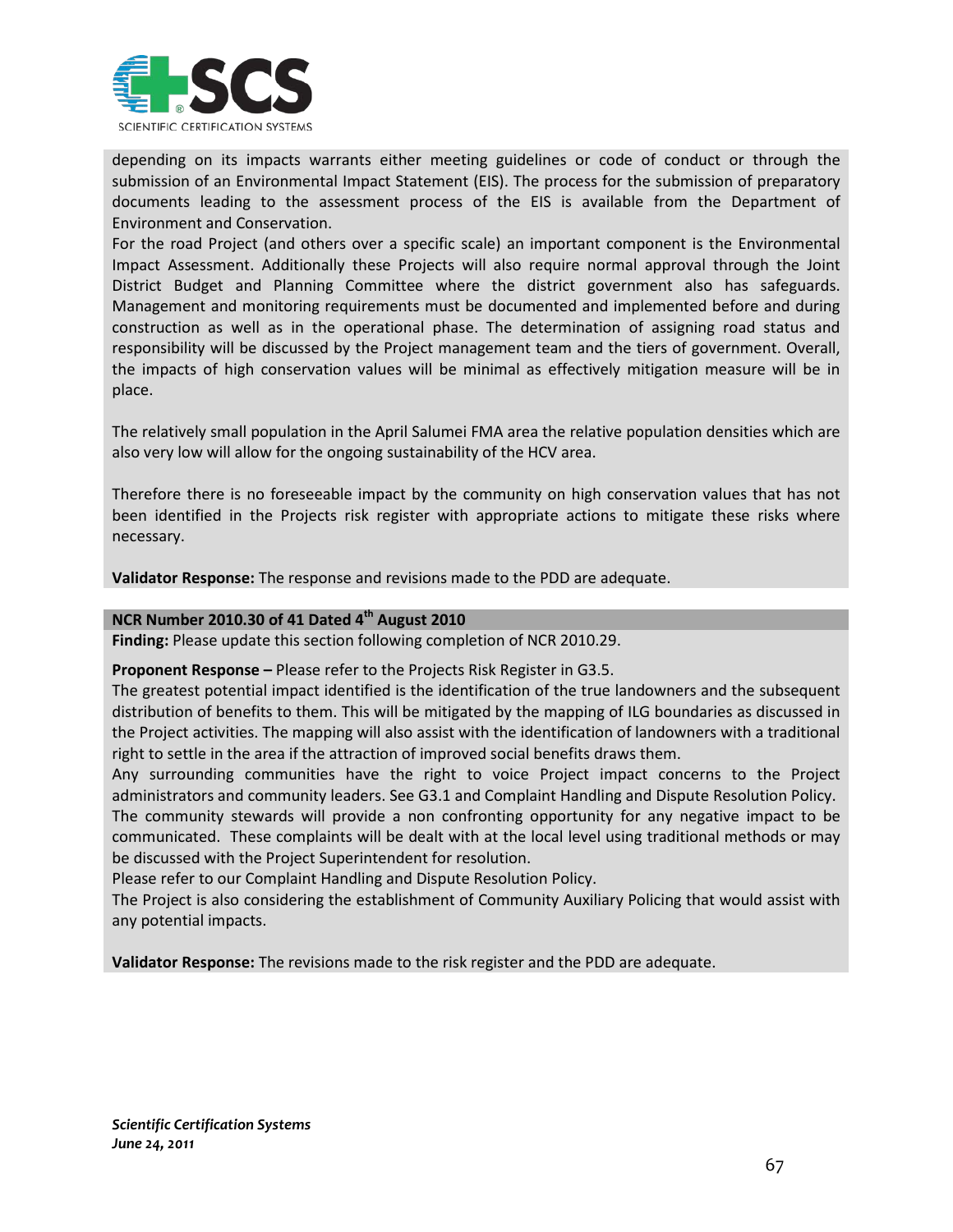

## **NCR Number 2010.31 of 41 Dated 4th August 2010**

**Finding:** Demonstrate that the Project is not likely to result in net negative impacts on the well-being of other stakeholder groups.

**Proponent Response –** There are no identified unmitigated offsite community impacts are anticipated by this Project.

All members of the community have rights to utilize the benefits the Project will bring to the community. For example all people can freely move along the road, all children can go to schools or seek health care. No one is precluded from this.

Through the community stewards in application of the monitoring plan, should there be negative impacts identified they will be mitigated.

**Validator Response:** The revisions made to the risk register and the PDD are adequate.

## **NCR Number 2010.32 of 41 Dated 4th August 2010**

**Finding:** Develop an initial plan for how the effectiveness of measures used to maintain or enhance High Conservation Values related to community well-being (G1.8.4-6) present in the Project zone will be assessed.

**Proponent Response –** Please refer to the companies High Conservation Value Policy and Environmental Policy and the Biodiversity Steward Monitoring plan.

**Validator Response:** The policies provided and revisions made to the PDD are adequate.

#### **NCR Number 2010.33 of 41 Dated 4th August 2010**

**Finding:** Please clarify when the full monitoring plan will be developed and make a commitment to justifying the methodology to be selected and the approaches to identifying communities and elements to be monitored.

**Proponent Response –** RPM commits to developing a full monitoring plan within twelve months of validation against the CCB Standards and to disseminate this plan and the results of monitoring, ensuring that they are made publicly available on the internet and are communicated to the communities and other stakeholders.

**Validator Response:** The policies provided and revisions made to the PDD are adequate. This plan should be validated within 12 months of Project validation.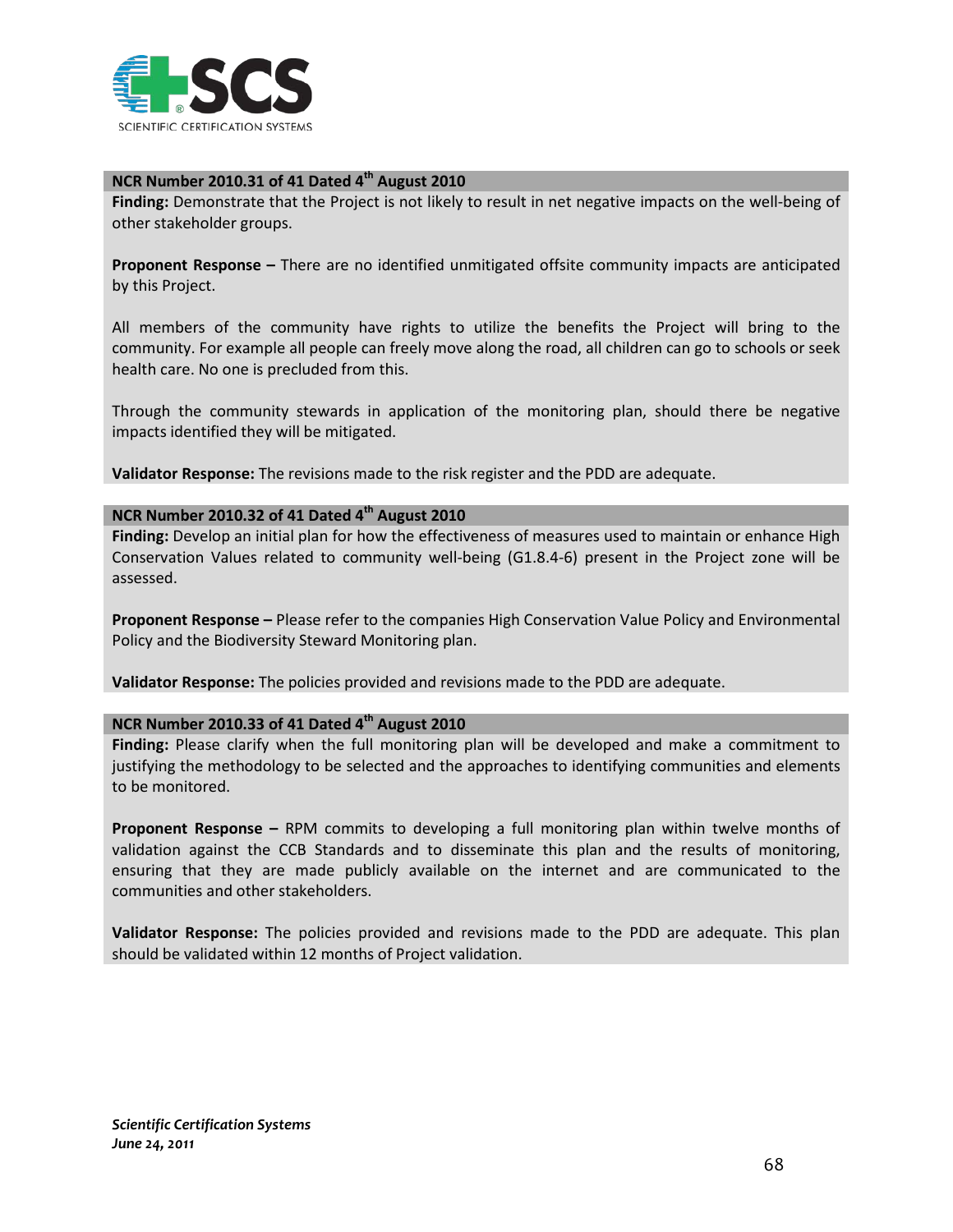

## **NCR Number 2010.34 of 41 Dated 4th August 2010**

**Finding:** Use appropriate methodologies to estimate changes in biodiversity as a result of the Project in the Project zone and in the Project lifetime.

**Proponent Response –** Methodology for biodiversity impact have been championed by various authors and institutions including the World Bank and World Conservation Monitoring Centre[1](#page-69-0). Numerous conservation organizations such as WWF and TNC have adopted these methods for their field data collection. Within the proposed area, there has been limited biodiversity inventory, where there is sparse information around. However, the ecoregion (G 1.8) does account for the overall biodiversity of the area providing for its extensive coverage.

The Projects plans to undertake an initial biodiversity inventory on the available data providing a baseline scenario and continuing that will be a biodiversity impact monitoring plan (B 3.1). Thus, a detailed monitoring plan will be developed to assess threats. Some of these have already been identified in the risk register.

As stated in G3.1 the major goal of the April Salumei Sustainable Forest Management Project is to prevent the commercial logging of the Project area. The establishment of the Project will remove the potential for commercial logging and the area will remain in its current natural state. The preservation of this area would see no negative impacts to the biodiversity of the area.

The following is an extract from the Greenpeace report "Preserving Paradise" (Nov 2008) "Logging is the key driving force in forest change and degradation in PNG and a leading contributor to eventual deforestation and conversion for other uses".

It is this degradation and deforestation that will obviously cause loss of habitat and changes to the existing ecosystems. These will be avoided with the implementation of the Project.

As sustainable landowner Projects are developed they will be consistent with the Projects policies to ensure Genetically Modified Organisms are not used and to restrict the increase on invasive and non native species

**Validator Response:** The revisions made to the PDD are adequate.

### **NCR Number 2010.35 of 41 Dated 4th August 2010**

**Finding:** Demonstrate that no High Conservation Values identified in G1.8.1-3 will be negatively affected by the Project.

**Proponent Response –** Section B1.2 has been revised as follows.

The Project will eliminate the possibility of commercial logging in the FMA; hence no high conservation values will be negatively affected by this Project. In addition, all Project activities will be situated within existing clearing and the removal of vegetation or habitat will be minimal. All HCV areas such as the sago swamp, cultural and spiritual sites (Map 10) will be safeguarded through the allowable community

<span id="page-69-0"></span>*Scientific Certification Systems* <sup>1</sup> [http://www.unep-wcmc.org/collaborations/BCBMAN/PDF/PA\\_Guidelines\\_BMA\\_D.pdf.Accessed](http://www.unep-wcmc.org/collaborations/BCBMAN/PDF/PA_Guidelines_BMA_D.pdf.Accessed) 23/7/10.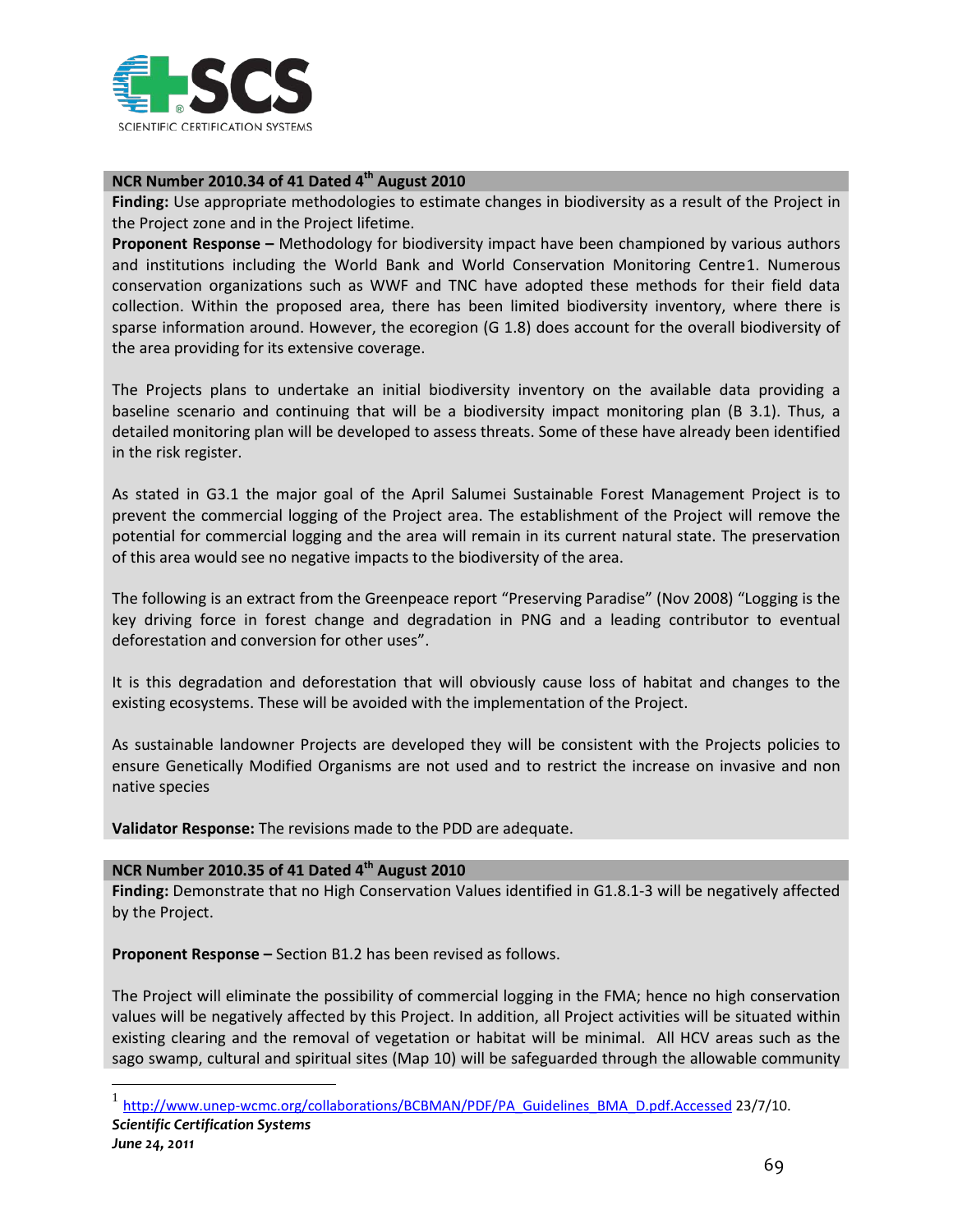

harvesting practices, while the cultural and spiritual sites are highly protected by the local community and that in itself safeguards the HCV areas.

The biodiversity monitoring (B 1.1 & B 3.1) will ensure that these activities are confined with appropriate mitigation measure put into place to safeguard these areas. The only large activity that will impact on the north western portion of the Project area would be the Ambunti – Drekikir road, which will have an EIS as it falls within the jurisdiction of the Department of Environment and Conservation. The EIS safeguards against biodiversity impacts will be guided by the management and mitigation measures contained in the EIS. These measures will also be contained in the Monitoring Plan which the community stewards will be using to ensure all threats to biodiversity are effectively mitigated.

The potential impact of other smaller Project activities such as the community agriculture Projects will be assessed taking into consideration the scale of land clearance that would be undertaken. A risk assessment methodology will be developed that is aligned to the risk register and displays a checklist for the identification of a particular ecosystem that might be impacted upon and the corresponding mitigation measures.

As the Project's main outcome will be conservation, no offsite negative biodiversity impacts are anticipated. However, should any negative impact be identified, the Project Management Team, together with the local communities, will address such problems quickly and effectively. Any offsite impacts will mostly be positive, as conservation of a large area of pristine forest habitat will improve the long-term viability of populations' offsite as well.

In summary, this Project will have overall positive impacts on the high conservation values of forests. The fact that it will eliminate logging and all of its negative impacts will protect and conserve the natural habitats and the flora and fauna they harbor, particularly the endemic species. Any degree of habitat degradation or fragmentation could result in a significant loss of endemic species or distinct species populations. Please refer to our High Conservation Values Policy and our Environmental Awareness Policy for further details. These policies will ensure no HCV's are negatively affected.

The preservation of this area and the identification of HCV areas in G1.8 would in fact provide protection to the reserves of flora and fauna, maintaining local biodiversity and HCV.

The protection of HCV's is fundamental to the Project's success and risks to the HCV areas have been identified in the Projects Risk Register.

Please refer to our High Conservation Values Policy and our Environmental Awareness Policy for further details.

Additionally proposed Projects are required to conduct an environmental Impact Assessment to ensure Project activities do not compromise HCV's.

**Validator Response:** The revisions made to the PDD are adequate.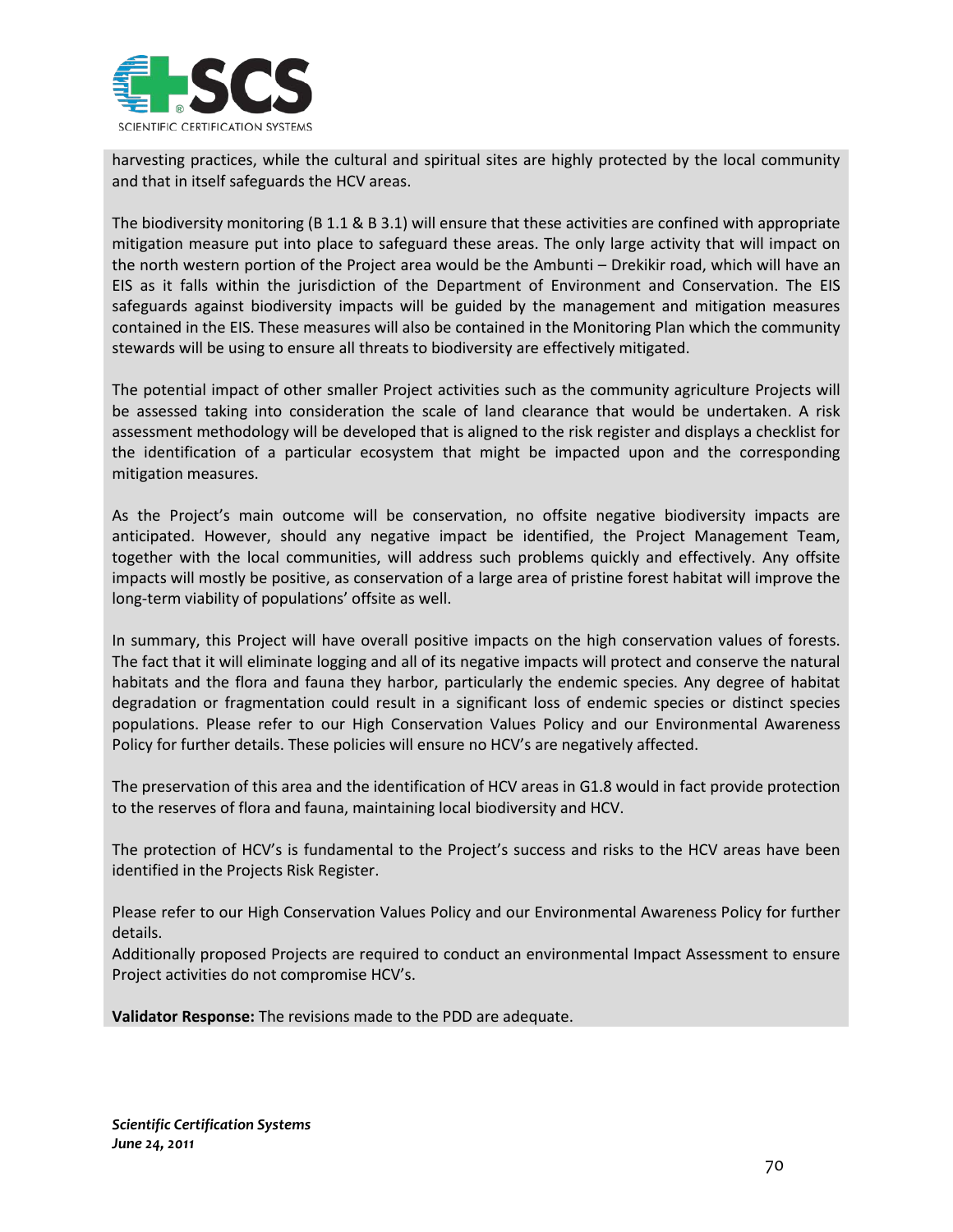

#### **NCR Number 2010.38 of 41 Dated 4th August 2010**

**Finding:** There remains some confusion about the types of agriculture activities that will be implemented amongst Project stakeholders. Please identify a process whereby the use of exotic species by this Project is communicated to the landholders.

**Proponent Response –** B1.3 has been revised to read as follows.

No invasive and non native species are planned to be introduced to the April Salumei FMA area. The Project aims to conserve and protect native flora and fauna.

Ongoing consultation with all stakeholders will be undertaken to ensure continued understanding of the Project requirements under the CCB Standard to increase capacity will be conducted on a quarterly basis. The Projects Adaptive management Plan outlines quarterly meetings with the landowners. There is radio information planned and a newsletter. Further to this the training of the Community Stewards and the dissemination of information through them back to the communities will assist with this.

**Validator Response:** The revisions made to the PDD are adequate. The validator is satisfied that the standards requirements have been communicated to the Projects agricultural advisor as it relates to exotic species and agricultural enterprises.

## **NCR Number 2010.37 of 41 Dated 4th August 2010**

**Finding:** Identify potential negative offsite biodiversity impacts that the Project is likely to cause.

**Proponent Response –** Please refer to the Projects Risk Register in G3.5. **Validator Response:** The revisions made to the PDD are adequate.

#### **NCR Number 2010.40 of 41 Dated 4th August 2010**

**Finding:** In light of addressing NCR 2010.30, document how the Project plans to mitigate these negative offsite biodiversity impacts.

**Proponent Response –** Mitigation factors are listed in the Projects Risk Register. See G3.5. **Validator Response:** The revisions made to the PDD are adequate.

#### **NCR Number 2010.39 of 41 Dated 4th August 2010**

**Finding:** In light of addressing NCR 2010.39 and NCR 2010.40, Evaluate likely unmitigated negative offsite biodiversity impacts against the biodiversity benefits of the Project within the Project boundaries. Justify and demonstrate that the net effect of the Project on biodiversity is positive.

**Proponent Response –** Section B2.3 has been updated as follows.

The Project does not anticipate any negative offsite biodiversity impacts. In fact, offsite biodiversity impacts from the Project are anticipated as being positive as the conservation area will provide a larger habitat for species and thereby improve their long term viability in the region.

The protection of the forest area is in fact expected to provide positive impacts to the region's water supply in contracts to the without Project scenario.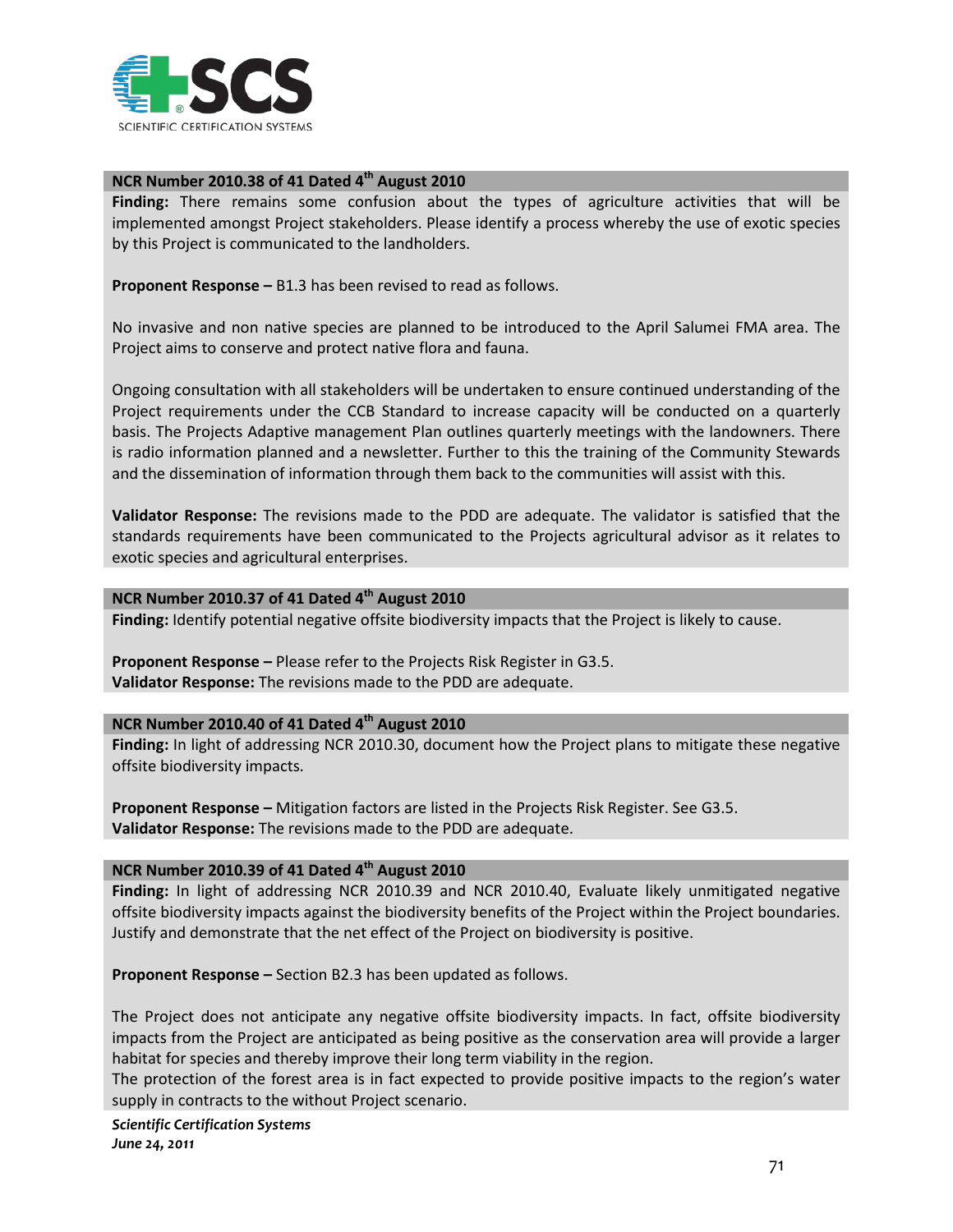

As the Project has demonstrated how it does not cause leakage there are few if any potential offsite biodiversity impacts.

Project policies and the mitigation plans outlined in the Risk Register (G3.5) will ensure no negative offsite biodiversity impacts.

In considering the biodiversity impacts in the "with-Project" and "without Project" scenario it is obvious there is a positive effect from the Project on biodiversity.

**Validator Response:** The revisions made to the PDD are adequate.

## **NCR Number 2010.40 of 41 Dated 4th August 2010**

**Finding:** This section required updated to reflect the outcomes of addressing NCR 2010.6.

**Proponent Response –** Monitoring of HCV areas has been added to the proposed plan on page 172.

The monitoring plan already mentions "will include particular attention to species with High Conservation Values (HCV) and occurrence of invasive species and native species generally".

The monitoring plan already refers to monitoring of water access and water quality.

**Validator Response:** The revisions made to the PDD are adequate.

#### **NCR 2010.41 of 41 Dated 4th August 2010**

**Finding:** Please clarify when the full monitoring plan will be developed.

**Proponent Response –** The Project will within twelve months of the validation of the Project have an initial monitoring plan to quantify and document the changes in biodiversity resulting from the Project activities (both in and outside the Project boundaries). The monitoring plan will identify the types of measurements, the sampling method, and the frequency of measurement.

**Validator Response:** The revisions made to the PDD are adequate. This plan should be validated within 12 months of Project validation.

#### **New Information Requests:**

#### **NIR Number 2010.1 Dated 1st December 2010**

**Finding:** Please provide evidence that the Wildlife Management Area (WMA) has been revoked as a part of the legal process and that the area is now under threat from timber harvest.

**Proponent Response –** Attached are the court documents from the landowners. (Court Papers 2)

The documents were lodged with the courts and there was an order given to proceed to trial.

This was on the basis the area was an FMA which has been established. As an FMA the rights to the area vest with the National Forest Authority (NFA).

Neither the NFA nor the Landowners have consented to the WMA as evidenced by the documents and subsequent court order.

You have also discussed the FMA with the Managing Director of the NFA (Kanawi Pouri) and he confirmed its status. There is clear and definite evidence the FMA existed in February 1996 and this has never been challenged.

The WMA was gazetted in November 1997 and the landowners commenced legal proceedings against

*Scientific Certification Systems June 24, 2011*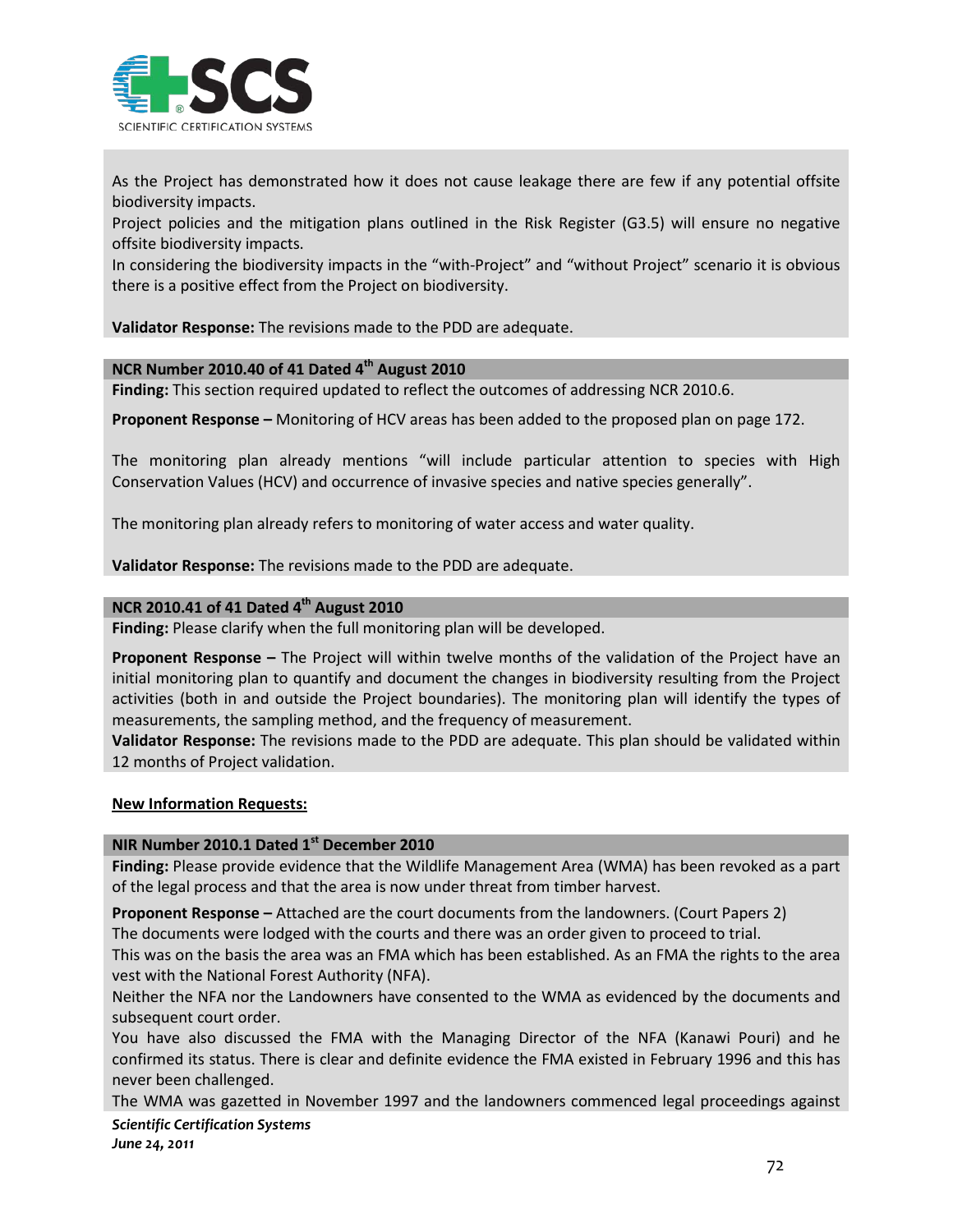

the WMA in December 1997. (See April Salome Court papers Oct 2008)

There was then an out of court settlement suggested by the courts and the government became involved and suggested the area become the pilot Project.

I was advised the matter had settled in court but I cannot find evidence of this.

Given this is slightly different to the documented information in the PDD I will need to revise the PDD to reflect this and update the NCR.

Additionally the WMA was "allocated" to a part of the FMA that was not included in the carbon accounting area.

**Validator Response:** The WMA area has been excluded from the carbon accounting area and therefore does not pose an issue for the climate benefits of this Project. The documents supplied by the Project Implementer indicate that the WMA is still in place and any reference to the WMA in the PD to the contrary has been rectified.

#### **Opportunities for Improvement:**

#### **OFI Number 2010.1 of 6 Dated 4th August 2010**

**Finding:** All of the acronyms listed in the section (and throughout the document) could be spelt out once and provided in a list at the front of the document

**Proponent Response –** A list of Acronyms was added to the PDD **Validator Response:** The response is adequate.

#### **OFI Number 2010.2 of 6 Dated 4th August 2010**

**Finding:** Agriculture Projects should be listed under a specific heading for clarity.

**Proponent Response:** None

**Validator Response:** This is not critical to the validation of this Project.

#### **OFI Number 2010.3 of 6 Dated 4th August 2010**

**Finding:** The conflict resolution process could be diagrammatically represented to assist with communication to stakeholders.

**Proponent Response –** Not responded to

**Validator Response:** Not critical to addressing this indicator but would assist in communication of process, particularly due to low literacy levels.

## **OFI Number 2010.4 of 6 Dated 4th August 2010**

**Finding:** To avoid confusion and to be consistent, it is suggested to move listed Acts to Section G 4.5.

**Proponent Response –** This has been completed

**Validator Response:** Revisions made to the PDD are adequate.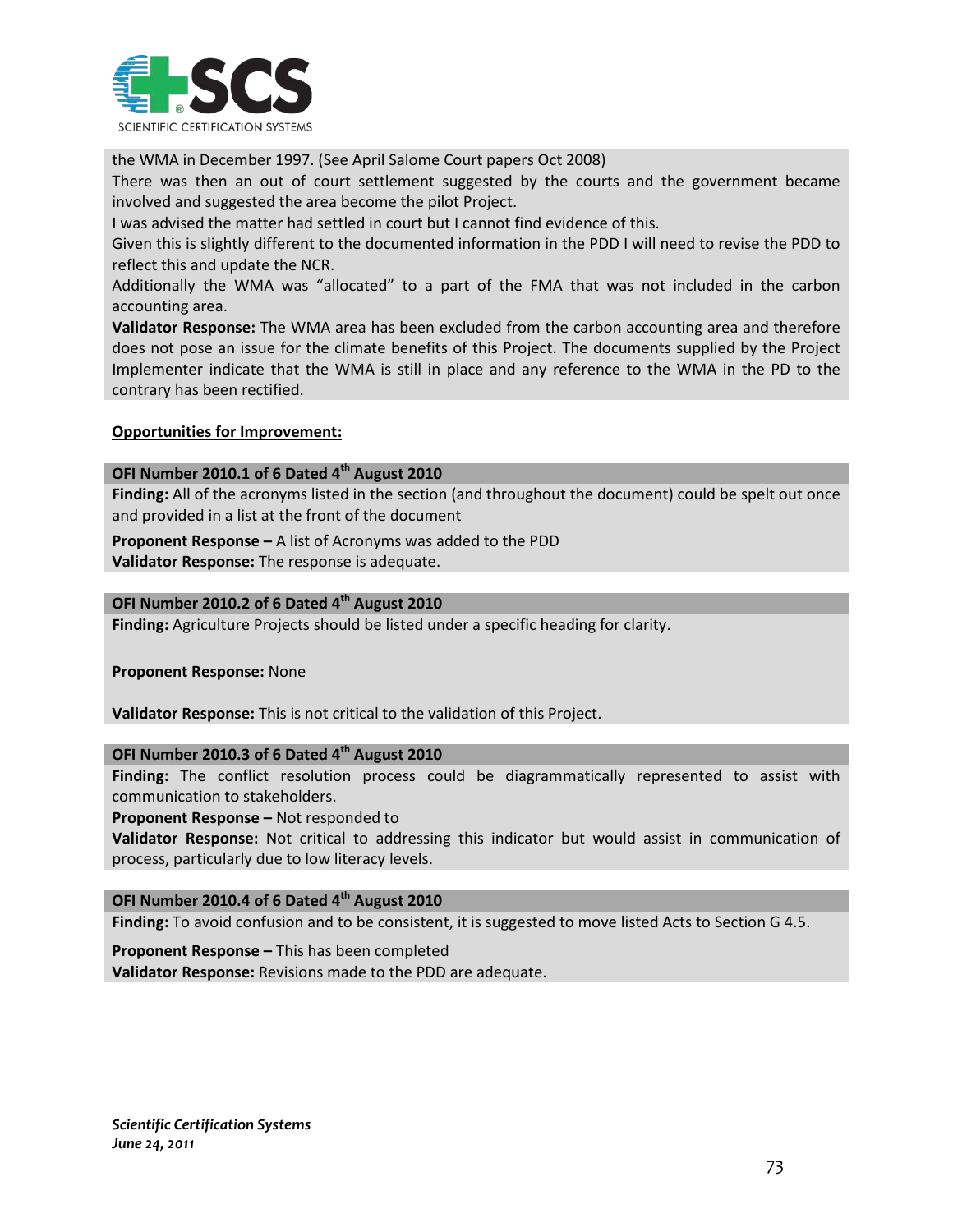

## **OFI Number 2010.5 of 6 Dated 4th August 2010**

**Finding:** An explanation of the National Forest Planning process would clarify some of the risk of market leakage

**Proponent Response –** No Response

**Validator Response:** This should be submitted at the time of the monitoring plans in 12 months.

## **OFI Number 2010.6 of 6 Dated 4th August 2010**

**Finding:** The table presented on page 137 is incomplete. Please specify who is responsible for the intended monitoring

**Proponent Response –** None

**Validator Response:** - This OFI should be responded to when the monitoring plan has been submitted 12 months after validation of the Project.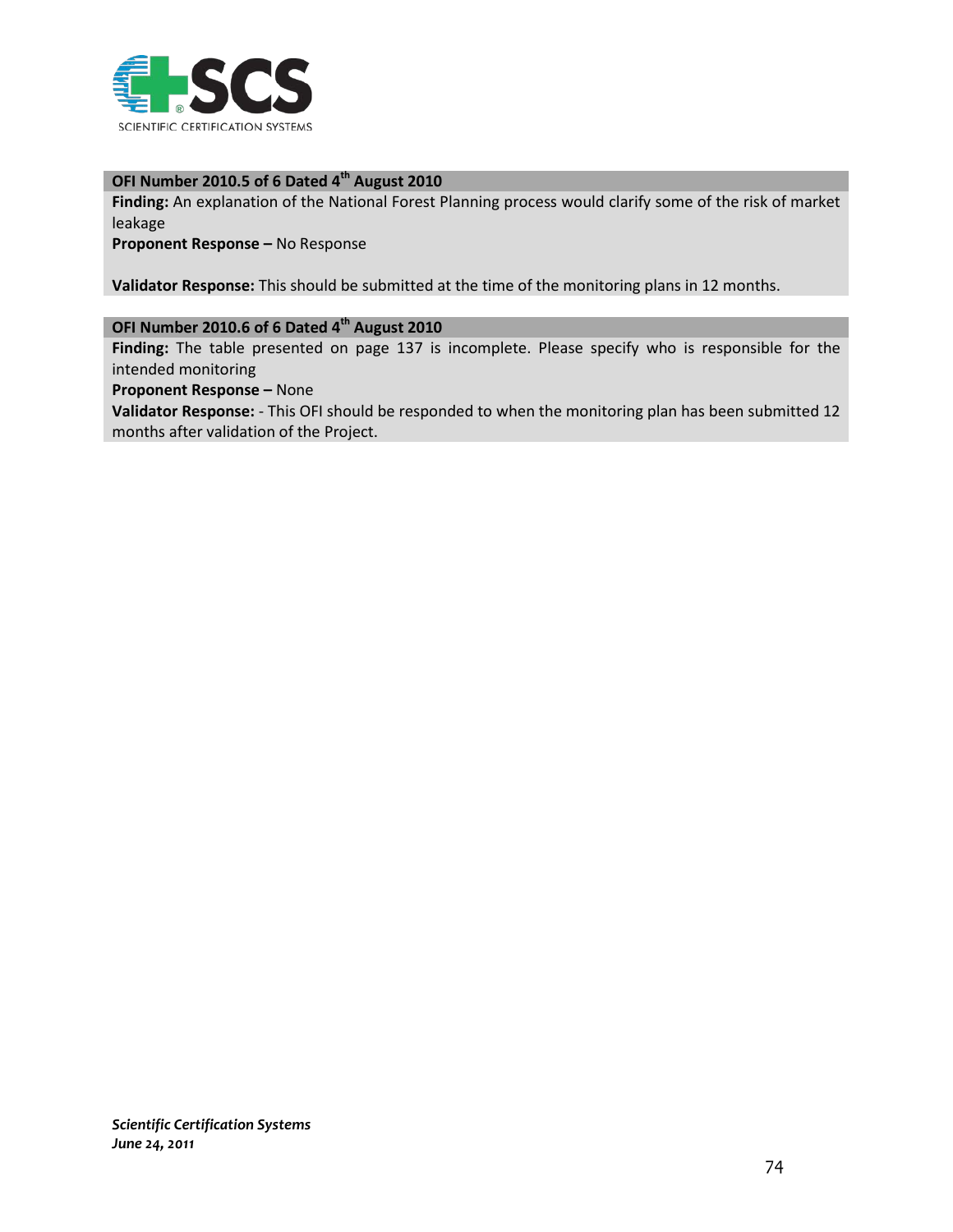|  | <b>CCBA Project Validation Report Appendix A</b>                        | Page A-1 |
|--|-------------------------------------------------------------------------|----------|
|  | CCBA Compliance Checklist – April Salumei, East Sepik, Papua New Guinea |          |

**General Section Conformance**

| G1.<br>G2.<br>G3.<br>G4.<br>G5.                | Original Conditions in the Project Area (Required)<br><b>Baseline Projections (Required)</b><br>Project Design and Goals (Required)<br>Management Capacity and Best Practices (Required)<br>Legal Status and Property Rights (Required) | Yes<br>Yes<br>Yes<br>Yes<br>Yes | No<br>No<br>No<br>No<br>No |  |
|------------------------------------------------|-----------------------------------------------------------------------------------------------------------------------------------------------------------------------------------------------------------------------------------------|---------------------------------|----------------------------|--|
|                                                | <b>Climate Section</b>                                                                                                                                                                                                                  |                                 |                            |  |
| CL1.<br>CL <sub>2</sub> .<br>CL <sub>3</sub> . | Net Positive Climate Impacts (Required)<br>Offsite Climate Impacts ("Leakage") (Required)<br><b>Climate Impact Monitoring (Required)</b>                                                                                                | Yes<br>Yes<br>Yes               | No<br>No<br>No             |  |
|                                                | <b>Community Section</b>                                                                                                                                                                                                                |                                 |                            |  |
| CM1.<br>CM <sub>2</sub> .<br>CM3.              | Net Positive Community Impacts (Required)<br><b>Offsite Community Impacts (Required)</b><br><b>Community Impact Monitoring (Required)</b>                                                                                               | Yes<br>Yes<br>Yes               | No<br>No<br>No             |  |
|                                                | <b>Biodiversity Section</b>                                                                                                                                                                                                             |                                 |                            |  |
| B1.<br>B2.<br>B3.                              | Net Positive Biodiversity Impacts (Required)<br><b>Offsite Biodiversity Impacts (Required)</b><br><b>Biodiversity Impact Monitoring (Required)</b>                                                                                      | Yes<br>Yes<br>Yes               | No<br>No<br>No             |  |
|                                                | <b>Gold Section</b>                                                                                                                                                                                                                     |                                 |                            |  |
| GL1.<br>GL <sub>2</sub> .<br>GL3.              | <b>Climate Change Adaptation Benefits (Optional)</b><br><b>Exceptional Community Benefits (Optional)</b><br><b>Exceptional Biodiversity Benefits (Optional)</b>                                                                         | Yes<br>Yes<br>Yes               | No<br>No<br>No             |  |

## **CCBA Validation Level Attained:**

**APPROVED** (all requirements met) **GOLD** (all requirements and also at least one optional Gold Level criterion met

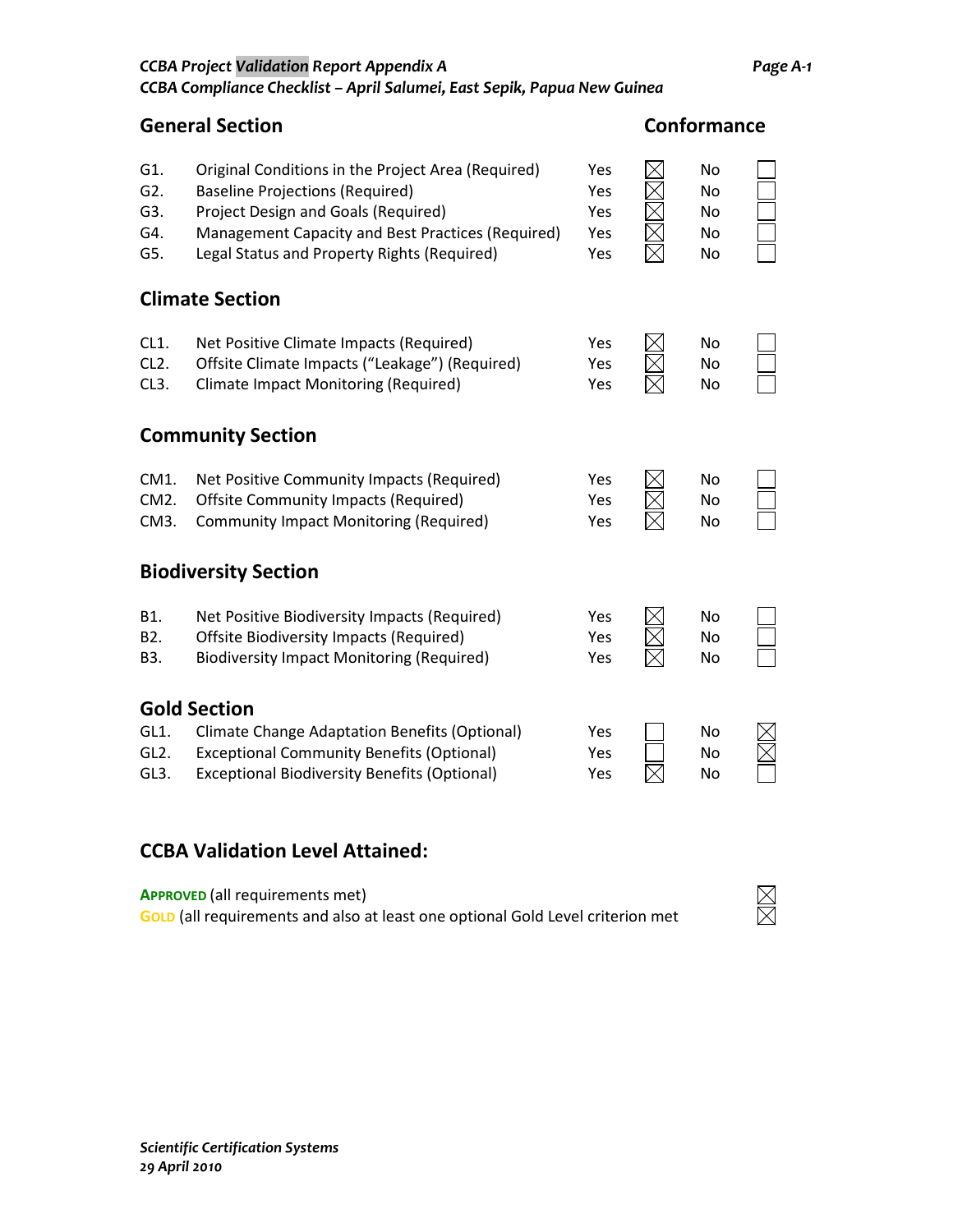#### **Responses to Comments submitted during the CCBA Public Comment Period**

Below are both the validator and the proponents responses to the comments submitted during the public comment period. The responses are provided separately.

#### **Validator Response Comment 1: PNG DNA**

This letter was a letter of support for the Project and therefore required no direct response from the validator.

#### **Validator Response Comment 2: Validator Response: WWF**

The comments from WWF refer to conditions within the communities from 2009. The validator did see evidence of community consultations that were held late 2009 and the first half of 2010. The community meetings conducted by the validation team were well attended and the understanding of the potential positive and negative outcomes of the Project was understood by a wide range of people in the community. The validator found that key elements of the PD were understood by the village stakeholders who attended the meetings and that there was agreement they wanted to protect their forest and in term receive improved services consistent with those presented in the PD.

Other key elements in WWF submitted comment related to community and biodiversity monitoring. The discrepancies were highlighted in the process of the validation and NCRs issued in some cases. The proponent adequately responded to meet the requirements of the standard. The completion of the risk register is a key addition to the PD that documents many of the risks that WWF also identified and directs the reader to ways in which the proponent aims to mitigate/manage such risks.

Whilst the validator recognizes that detailed biodiversity studies have not been undertaken in the specific Project area, the existing documentation presented to the validator demonstrates the area has biodiversity significance. In addition the allocation of the WMA and the sensitive way in which the FMA management plan was developed for the area combined with interviews with Professors at the University of Papua New Guinea indicated that the biodiversity in the region is represented by the literature cited in the PD. The tree and animal species cited by the validator anecdotally also supported the importance of this regions biodiversity.

The validator is confident that the involvement of the University of Papua New Guinea and the Forest Research Institute in the development of all elements of the PD will lead to representative descriptions of the area and monitoring plans that meet the requirements of the standard.

To the comment querying the approval of the Project, the validator held a range of discussions including with the Forest Authority Managing Director where it was communicated that the Project was indeed approved by the Minister and that as it was consistent with the recently published framework on climate change and carbon trading from the Forest Authority, he said the Authority was in support for such a Project in the April Salumei area and could see no barrier for its passage through the board when it was put forward for approval.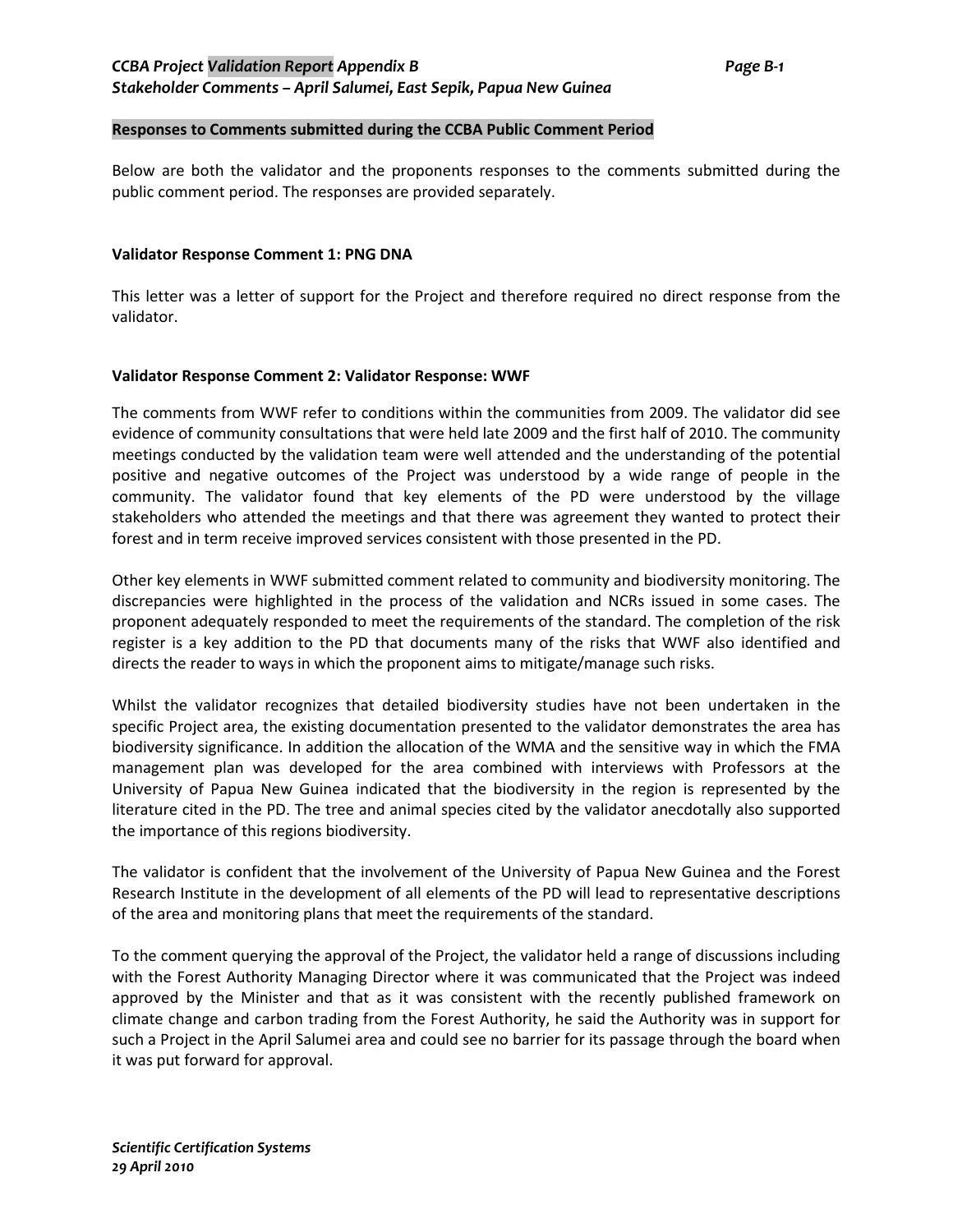## *CCBA Project Validation Report Appendix B Page B-2 Stakeholder Comments – April Salumei, East Sepik, Papua New Guinea*

The validator made several attempts to speak with Matt Leggett directly regarding his comments. Brief email correspondence was made and these are attached to this report.

In addition the proponent made contact with Matt Leggett and offered WWF a position on the independent review board so that the organizations experience in the region is recognized and utilized. Discussions with WWF have been initiated by Rainforest Project Management Limited about their long term involvement in the Project.

The validator conducted a follow up phone interview with Matt Leggett on the  $1<sup>st</sup>$  November 2020. Matt expressed WWF support for such Projects in PNG and expressed their desire to have these types of Projects operational in PNG, however expressed frustration at the lack of a national policy framework or particular ministry with control over the approvals of these Projects at the moment. He can understand the frustration of Project developers in the region and unfortunately in some cases potentially apparent proper channels for approval have been bypassed but due to the lack of clear policy framework it is difficult to determine what the proper channels are.

Matt confirmed that he had been in contact with Stephen Hooper of RMA and was encouraging the proponent to engage with the new Department of Climate Change. He also communicated that he and Stephen Hooper will continue to communicate on the Project and he will support Stephen if possible to engage in the Department of Climate Change discussions.

Matt brought up the issue that the WMA was still in place and that this could potentially impact on the Project area. However the Project recognizes the WMA area as it is excluded from the carbon accounting area.

#### **Validator Response Comment 3: Dr Martin Goldman**

The key themes that run through Dr Goldman comments relate to consent by landholders, the quality of the carbon accounting and frustration that it appears he has not been involved in the development of the Project.

These will be dealt with separately here.

Consent of landholders  $-$  As in the previous discussion of WWF comments, the validator did see evidence on the field trip of detailed understanding and support for the Project. Documents were also viewed that indicate many levels of acceptance of the Project. The validator also understands from discussions with Hunstein Range Holdings and the ILGs that new elections will be held, overseen by the electoral commission, to ensure proper representation of the landowners at this level. The validator is aware of issues with the land boundaries and believes that Rainforest Project Management Limited is managing this with the intension to map all boundaries being one of the first activities of the Project. Community leaders also supported this mapping approach in the community meetings.

In addition to this the validator cited consent agreements signed by the ILG in both Pidgin and in English. The process of gaining consent was explained to the validator and is recorded in community consultation documents provided. This process involved ILG's in their local dialect by the chairman of the respective landowner companies. Copies of meeting minutes held by the landowner chairman where the consent was discussed and agreed to by the ILG's were also cited.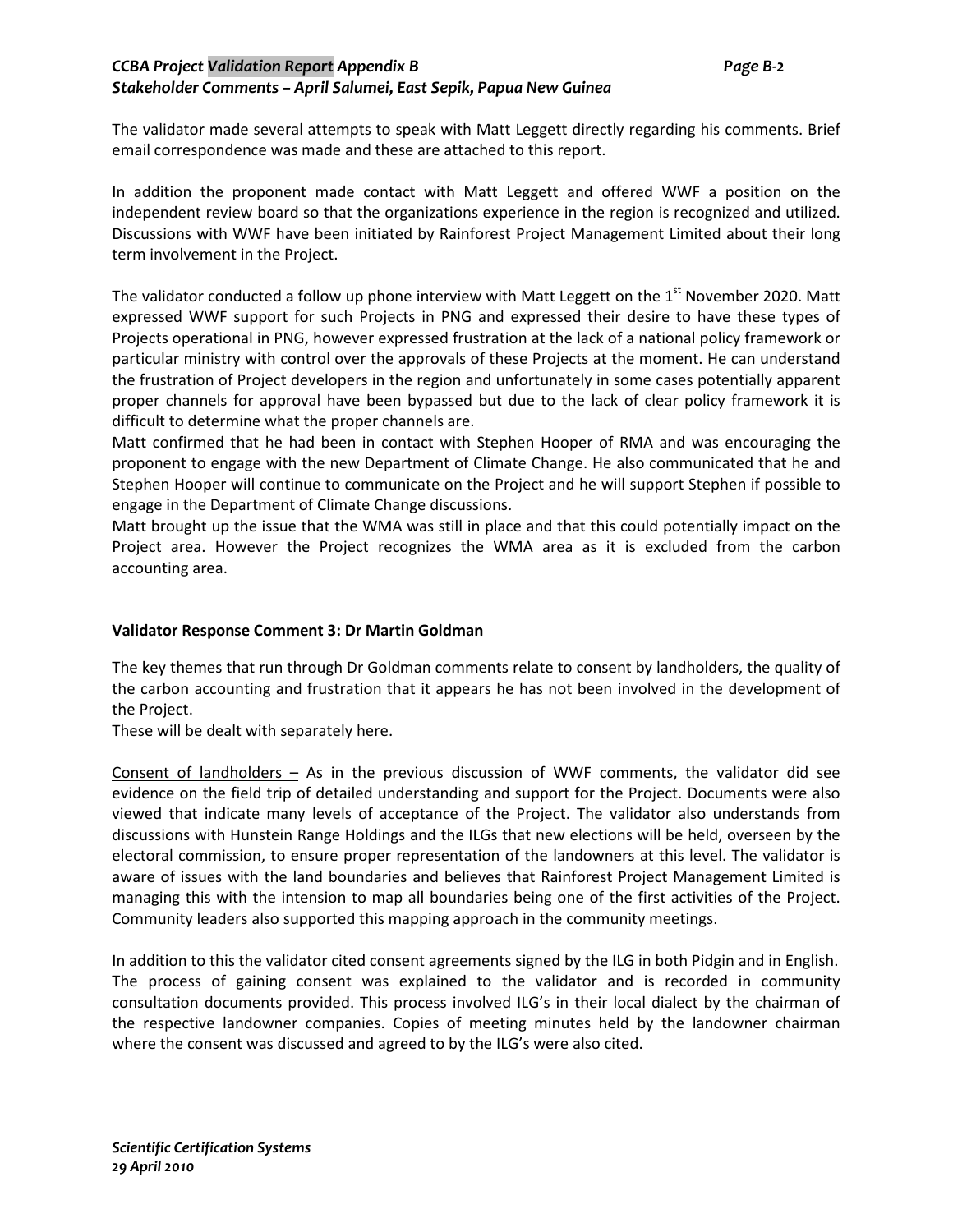## *CCBA Project Validation Report Appendix B Page B-3 Stakeholder Comments – April Salumei, East Sepik, Papua New Guinea*

Dr Golman also refers to Mr Philip Wablasu in representing a landowner company April Salumei Resources Limited. The validator cited a position paper outlining the concerns that Dr Goldman raises and expresses support for the Project.

Hunstein Range Holdings successful case in the PNG Supreme Court where the Wildlife Management Area (issued by the Department of Environment and Conservation) was found to be unlawful and was rescinded on the basis that that the rights of the landowners had not been consulted in granting the Wildlife Management Area, indicates that this entity represents, in the eyes of the law, the landholders of the area.

The validator believes that the commitment to swiftly conduct elections within Hunstein Range Holdings will go a long way to resolving the outstanding issues with this representative company.

Rainforest Project Management Limited's approach to only deal with landowners who live in the villages for awareness and consent has been one risk mitigation approach used, as there are a number of people who live outside the area and claim to be landowners and are in fact not. This approach may have lead to omissions of people living in Port Moresby or elsewhere.

Quality of carbon accounting  $-$  Many of these issues were bought to the proponent's attention and addressed through NCRs in the validation process. The validator understands that capacity building is required in this area in PNG and was pleased to see the strong relationship the proponent now has with the University of Papua New Guinea and the Forest Resource Institute.

Involvement in the Project - The main Project information meetings are now taking place in the villages which may be one of the reasons why Dr Goldman feels he personally has been left out as he does not live in the region, spending time in Australia and Port Moresby. However, Rainforest Project Management Limited has partnered with the Dr Goldman's direct boss, Prof. Simon Saulei from the PNG Forest Research Institute and his colleague Dr Gowae from UPNG in the last 6 months, so the validator believes it is reasonable to assume that on a professional level Dr Goldman would have been aware of the Project and could have made contact with Rainforest Project Management Limited to express his direct interest in being involved.

The validation team believes that there may be some degree of professional jealousy amongst groups in UNPNG and FRI which Rainforest Project Management Limited is also aware of and is trying to manage. The validator expressed the potential value that Dr Goldman's experience in the area could bring to the Project and is aware that Rainforest Project Management Limited made contact with Dr Golman directly.

#### **Validator Response Comment 4: Green Light Trust**

The validator agrees that early evidence and the 2009 approach to community/stakeholder awareness in the region appeared inadequate. This was also bought up in the pre-assessment of the Project conducted by SCS in March/April 2010.

Rainforest Project Management Limited conducted additional Project awareness campaigns in the region following a gap analysis that was conducted in November 2009. Documented evidence of community awareness programs carried out since November 2009 were provided by Rainforest Project Management Limited prior and following the field visit that was conducted in July 2010.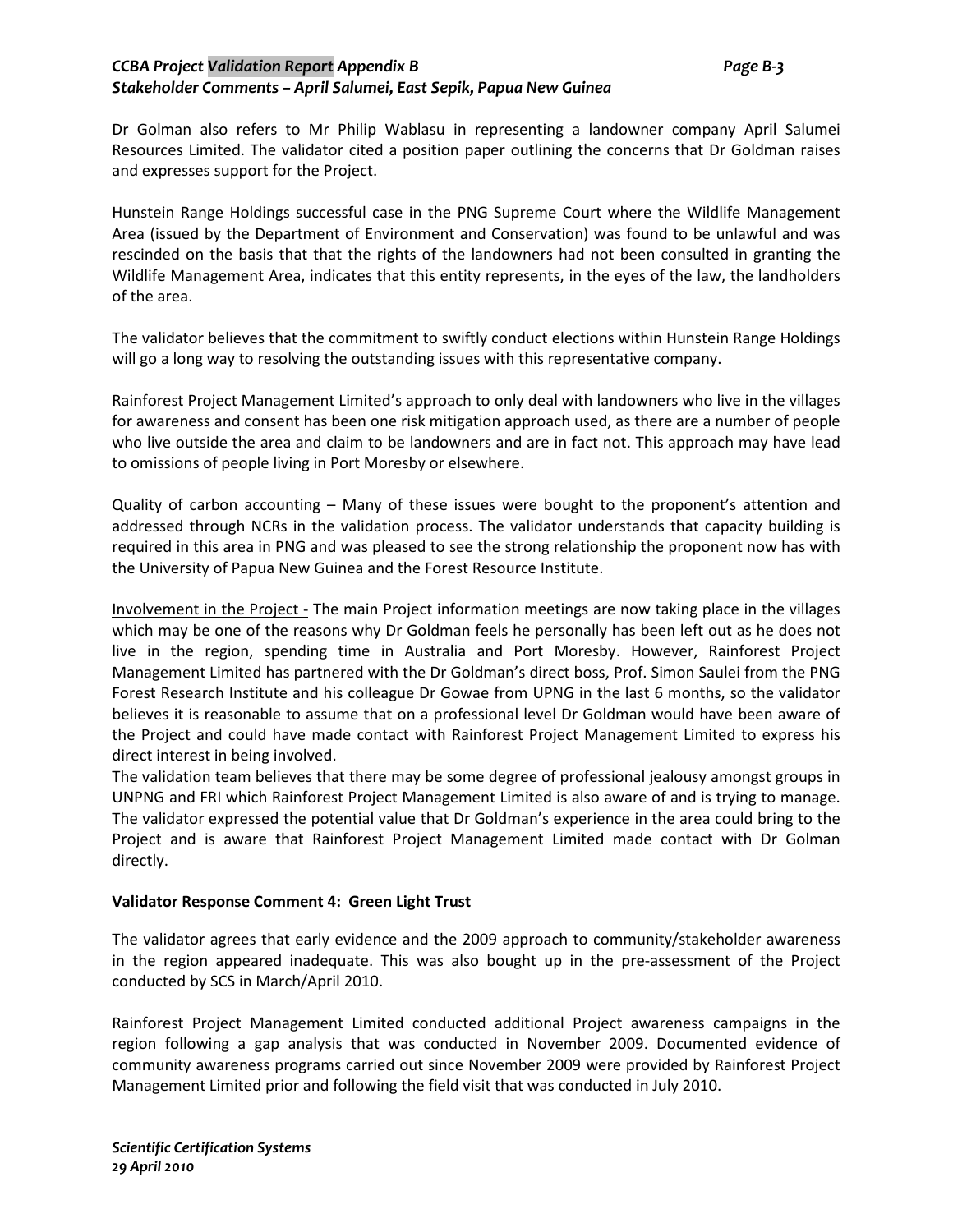## *CCBA Project Validation Report Appendix B Page B-4 Stakeholder Comments – April Salumei, East Sepik, Papua New Guinea*

During the Project validation field visit in July 2010 three villages were selected and visited by the validator, these included Wagu, the village which Greenlight Trust has a long standing relationship with. Well over 1000 people came to discuss the Project at the three village meetings. Approximately 250 were directly involved in the meeting at Wagu. The people present could answer detailed questions about the Projects design, benefits and potential negatives.

The validation meeting in Wagu occurred whilst a village leader, Kaku Yafei, (as was described to the validator during their stay at his guest house in Wagu) was on this cultural exchange in the UK, and the validator was made aware of this at the time of the visit. The validator was made aware later that Kaku (or Mathew as he is also known) was visiting Greenlight Trust with some others locals from Wagu village.

At the meetings the summary brochure, which described the Project and was provided to the validator, was seen in some people's hands and those people at the meetings confirmed that Philip Moyer (of Rainforest Management Alliance) had been in the village to discuss the Project on previous occasions that year.

The validator agrees that the current CCB process of submitting comments to the public comment period is inadequate for these types of Projects and understands the CCBA are working towards adapted approaches for these scenarios. During the audit the validator gave people the opportunity to express feelings about the Project in both the formal meetings and in less formal situations, particularly in Wagu where it was difficult to speak with the women.

The validator confirmed that the agreements signed between the ILGs and Earthsky were dated in November 2009, after the initial community consultation process.

The validator believes that the issues relating to Hunstein Range Holdings are legitimate and that the Project design has sufficient safeguards to ensure that the benefits from the sale of carbon reach the communities. Rainforest Project Management Limited also gave the validator the impression that they are fully aware of ILGs wanting to avoid the 'middle man' which they continually referred to as both Hunstein Range Holdings and the Government when asked during the community meetings with the validator. The design of the management structure was purposely developed to mitigate this risk. This structure ensures that the money will not to be held by HRH and new elections of board members to be conducted. Phone calls with Jackson Yagi, Chairman of HRH, confirmed he is aware and supportive of this approach.

Rainforest Project Management Limited has demonstrated policies and commitment to develop and support skills locally so that the people from the area are employed by the Project. This was also strongly expressed as being desired in the villages. The validator saw strong commitment and enthusiasm to this approach whilst on the field audit from both staff of Rainforest Project Management Limited and the local indigenous people.

The query of the number of stewards bought up by Green Light is a legitimate one and clarification by the proponent was sort. One steward and associated assistants will be employed for each of the four Landholder Companies. If the villages are large there may need to be 2 stewards (say for community) employed. The structure was asked to be made clearer in the PD and the proponent incorporated the revision of the recruitment structure into its adaptive management plan as requested.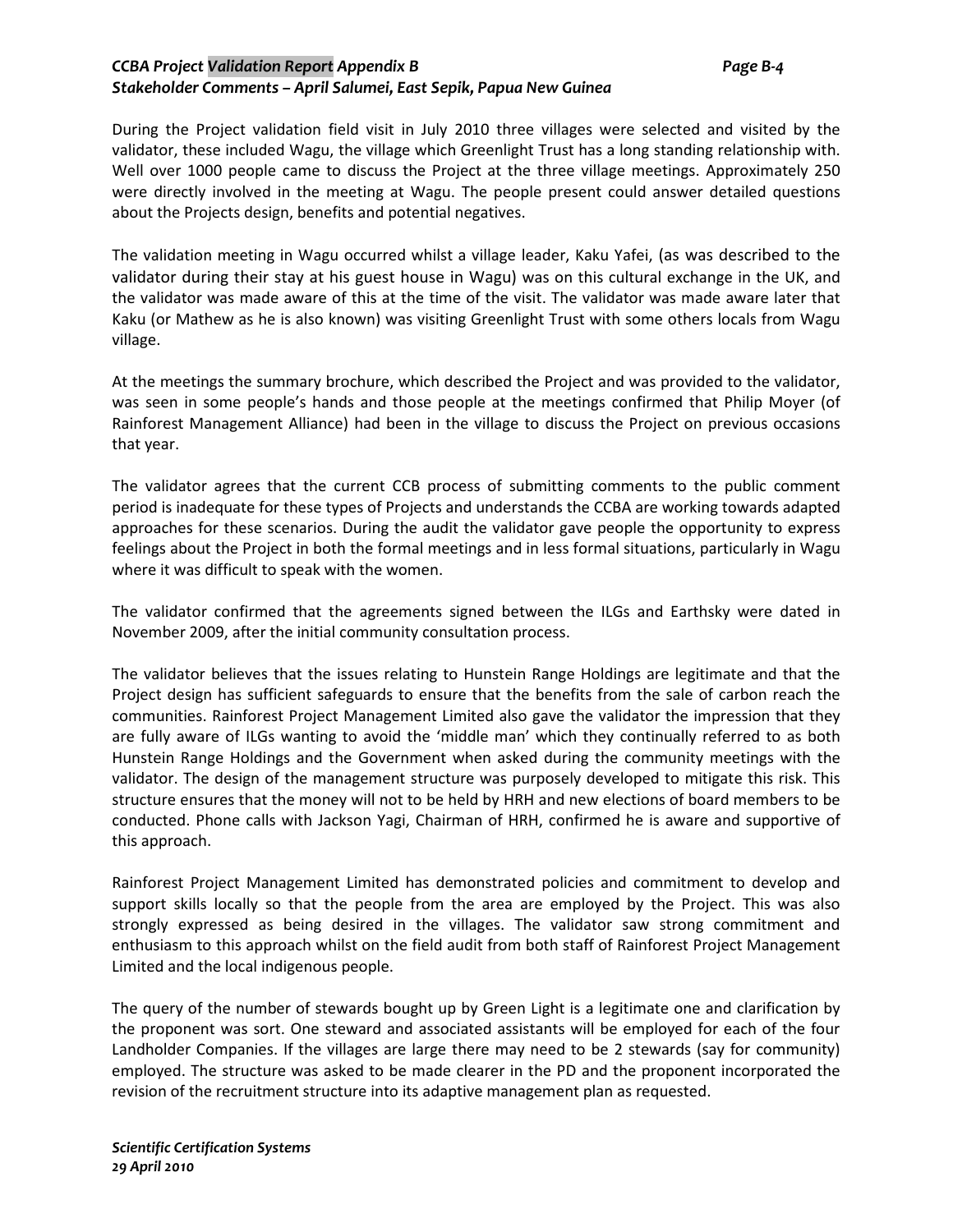#### *CCBA Project Validation Report Appendix B Page B-5 Stakeholder Comments – April Salumei, East Sepik, Papua New Guinea*

The issues of capacity building and assisting local landholders to access funds were covered extensively in the validation. Rainforest Project Management Limited has specific Project delivery plans which include such capacity building throughout the Project and most importantly scheduled intensively from the first year of the Project.

The completed monitoring plans are to be submitted within 12 months of validation in accordance with the requirements of the standard.

In addition to posting the comments during the public consultation period, Greenlight Trust also contacted SCS and the validator directly through email and telephone calls to express their concerns relating to Free and Prior Informed Consent. They were particularly concerned about Kaku Yafei, who lives in Wagu village, who they have a strong relationship with. Kaku (Mathew) reported to them he had not seen the PDD and that he was getting pressure by local (particularly a land owner company chairman named Frank) to stop making bad comments about the Project.

Subsequently, the validator followed up directly by phone on the  $29<sup>th</sup>$  September 2010 with Kaku (Mathew) Yafei. The conversation is recorded in more detail in the summary of stakeholder consultations below.

Generally, Kaku (Matthew) was concerned as he had not seen the PD and said he did not know staff from Rainforest Project Management Limited when he was visiting Greenlight in the UK.

The community consultation documents provided indicate a number of trips to Wagu village since 2009 and include names collected from these meetings from Wagu. Philip Moyer also claims to have stayed in the guest house owned by Mathew on a number of occasions. The validator stayed at Mathew's guest house and got the impression from him and others in the village that he had stayed there before.

Greenlight Trust believed that Kaku was an ILG chairman but it was established that this was not the case and could partly explain why the information was not being passed on to him. As the gap analysis conducted in November 2009 indicated that the information may not have been filtering down from the ILG chairman's adequately. It also seems that the relationship between Frank (the recently elected landowner company chairman) and Kaku is strained as according to the proponent; Kaku was Frank's opponent in recent ILG chairman elections that had taken place.

Through the discussions held as a result of these posted comments, it became clearer that one of Kaka's main concerns (as well as Greenlight Trust) was with the structure and involvement of Hunstein Range Holdings in the distribution of funds. Rainforest Project Management Limited has correctly pointed out, that Hunstein Range Holdings are the current legal entity that has been recognized through the PNGFA and the PNG Supreme Court as having the resource rights to the FMA and are therefore a significant Project stakeholder. The Project design has tried to manage an apparent historical conflict between Hunstein Range Holdings and the ILGs over misrepresentation, by not giving a major role for Hunstein Range Holdings but instead giving a strategic role to the elected landowner Company Chairman within the April Salumei Foundation framework. Plans for democratic elections for all landowner companies and their representatives is documented in the PDD and these elected officials will comprise the new board of Hunstein Range Holdings and be representatives on the April Salumei Foundation.

Kaku now understands this process better (see outline of phone call detailed in stakeholder discussions below) and now has support for the creation of a new ILG that represents his clan. He was very happy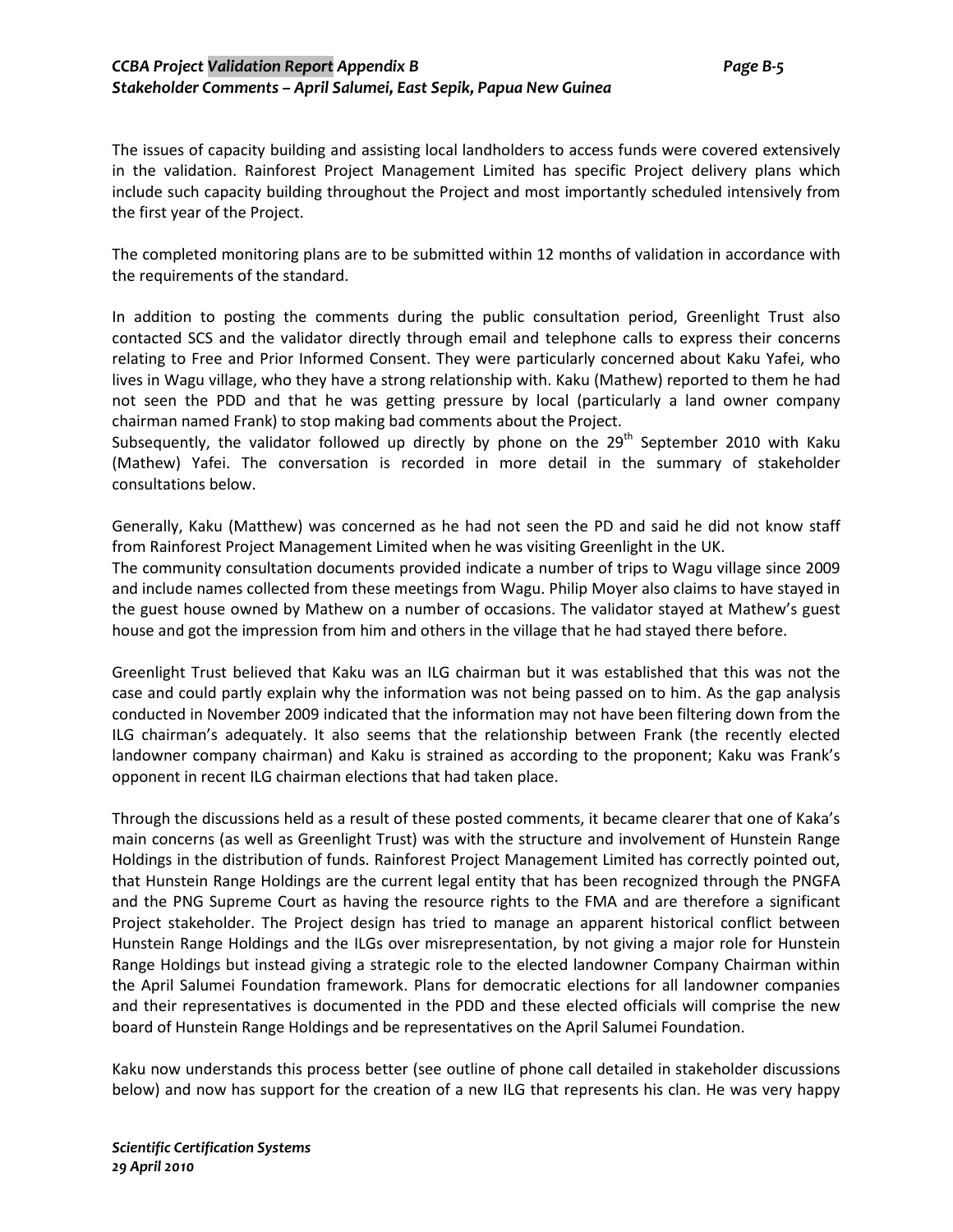## *CCBA Project Validation Report Appendix B Page B-6 Stakeholder Comments – April Salumei, East Sepik, Papua New Guinea*

about having an ILG that represents his clan and supported the Project in principle as long as Rainforest Project Management Limited was held accountable for the Project claims it is making. Rainforest Project Management Limited told the validator that they supported the registration of an ILG as did other ILGs in Wagu and that the conflict resolution process within the village had achieved a good outcome.

The validator connected both Greenlight Trust and Rainforest Management Alliance and understands they are in communication regarding the Project. Several unsuccessful attempts by SCS were made to have a phone conversation with Alan Knight, a patron of Greenlight Trust, at the request of Green Light Trust over an approximate 6 week period.

#### **Validator Response Comment 5: Carbon Planet**

The specific issues relating to Net Harvestable Area have been addressed in the audit. The validator held discussions with the Forest Authority over the enactment of the FMA and established that the threat to the area from logging was a credible one.

The issues about a credible without Project reference scenario and REDD or IFM was addressed as part of the validation and the proponent subsequently addressed this adequately in the revised PD and carbon calculations. There is also a commitment to move toward a higher Tier accounting as data is collected through Project monitoring. The Project has committed to developing this monitoring plan within 12 months of validation.

#### **Validator Response Comment 6: Dr Wari Iamo**

It is understood that at the time of the publication of the new article Dr Wari Iamo's temporary appointment as Executive Director of the Office of Climate Change and Development had expired. Dr The validator has also been given a copy of a letter (July 2010) from the office of Climate Change and Development endorsing the Project and requesting (financial) assistance to coordinate the Project launch which did not happen.

Following the publicity form Dr Wari Iamo the Project developer provided a letter to the validator dated the 9<sup>th</sup> August 2010 from the Acting Chief Secretary Manasupe Z. Zurenuoc, OBE, confirming the continued endorsement for the REDD Pilot Project from the Prime Ministers Department and confirming the support of the Forestry Minister and Forestry Authority.

A legal opinion from Associate Professor Eric Kwa was also provided in response to the opinion of O'Brien's as published by Dr Wari Iamo. The O'Brien's legal advice correctly states that there is no specific law relating to trading carbon. The two main points that appear to be in conflict with the Forestry Act 1991 and the current way in which the Forest Authority and landowners operate are: 1) The identification of forest resource owners and 2) The capacity of Incorporated Land Groups to transfer rights. This is the way in which all Forest Management Agreements are enacted in PNG and was further explained and confirmed in meetings with the Managing Director of the Forest Authority.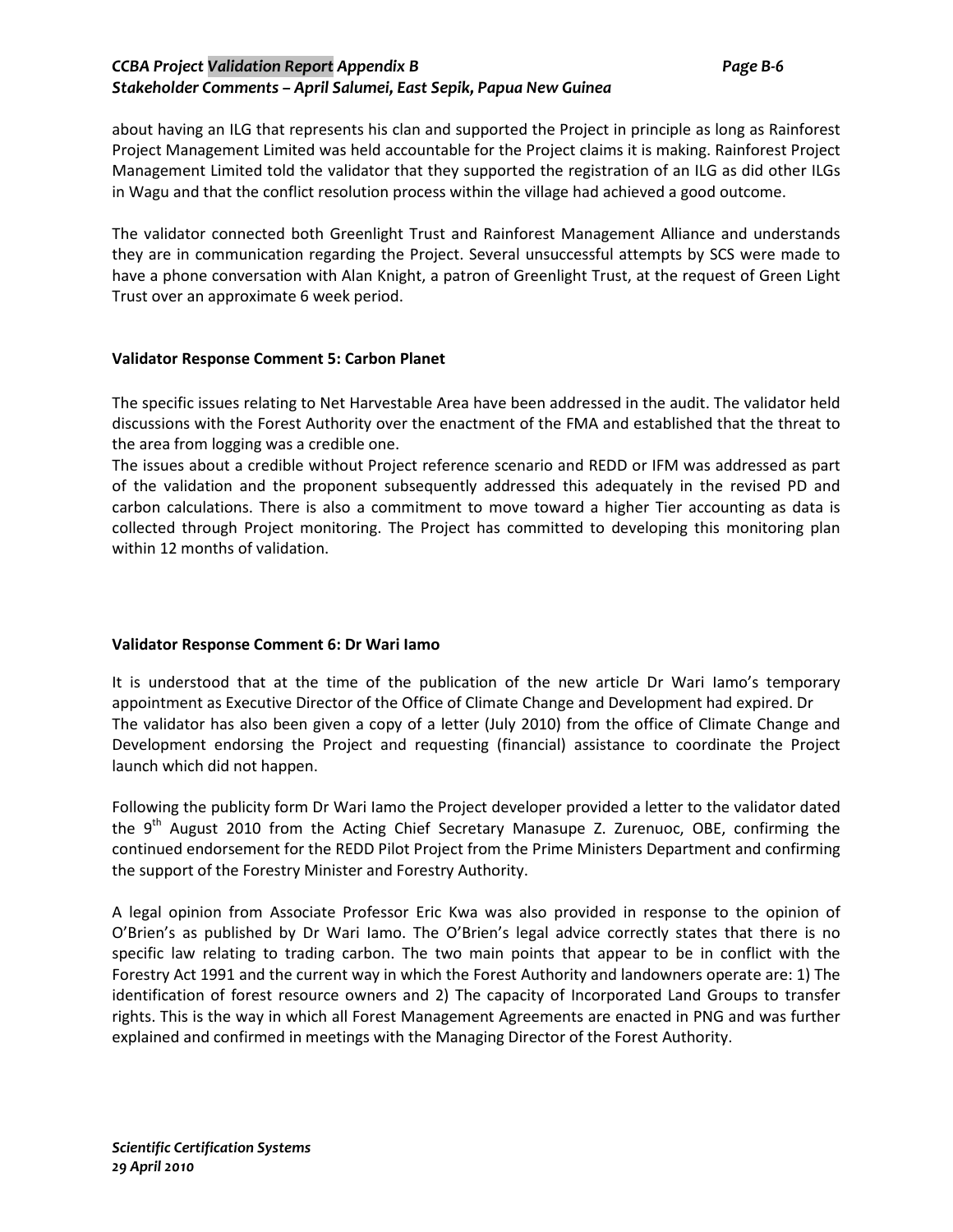## *CCBA Project Validation Report Appendix C Page C-1 Project Documents and Supporting Material Reviewed – April Salumei, East Sepik, Papua New Guinea*

**Rainforest Project Management Limited Response to the Public Comments.**

## **A General response to Public Comments - April Salumei Sustainable Forest Management Project.**

Thank you to all for the comments received on the April Salumei Sustainable Forest Management Project in the East Sepik Province of Papua New Guinea.

Comments on the Project are always welcome and will only assist to strengthen it which will in turn benefit the landowners

In this summary I would like to generally discuss the key concerns raised the during the submission process which fall into the following categories:

- 1. Awareness and Consent by the Landowners.
- 2. Structure and Representation of Hunstein Range Holdings
- 3. Government endorsement.
- 4. Alleged relationship with Nupan.

## **1. Awareness and Consent by Landowners.**

Initially the Project contracted a third party, namely, South Pole Carbon Asset Management Ltd to develop the Project Design Document. The Awareness Program commenced in mid 2009. During this initial round of stakeholder consultations a number of concerns were raised by the landowners. These have been fully documented and discussed at length with the validator. Contrary to some comments we have received both positive and negative comments from the landowners all of these landowner comments have been documented. A video was also compiled that showing discussions that have taken place. This consultation process provided an important and strategic part of the design and planning of the Project. In fact, the concerns raised by the landowners have helped shape the Project.

Following these consultations there was a GAP analysis undertaken in November of 2009 by Ted Manu who at the time took leave from the WWF to undertake the review. We believed it was necessary to initiate an independent review to identify the level of understanding landowners actually had relative to the Project. It was noted during this review that the some Project requirements needed to be further communicated to the local stakeholders.

A decision was made at this point to cease with the contracting of these services and commence with a capacity building and training program that would allow us to conduct our own awareness programs directly with the communities.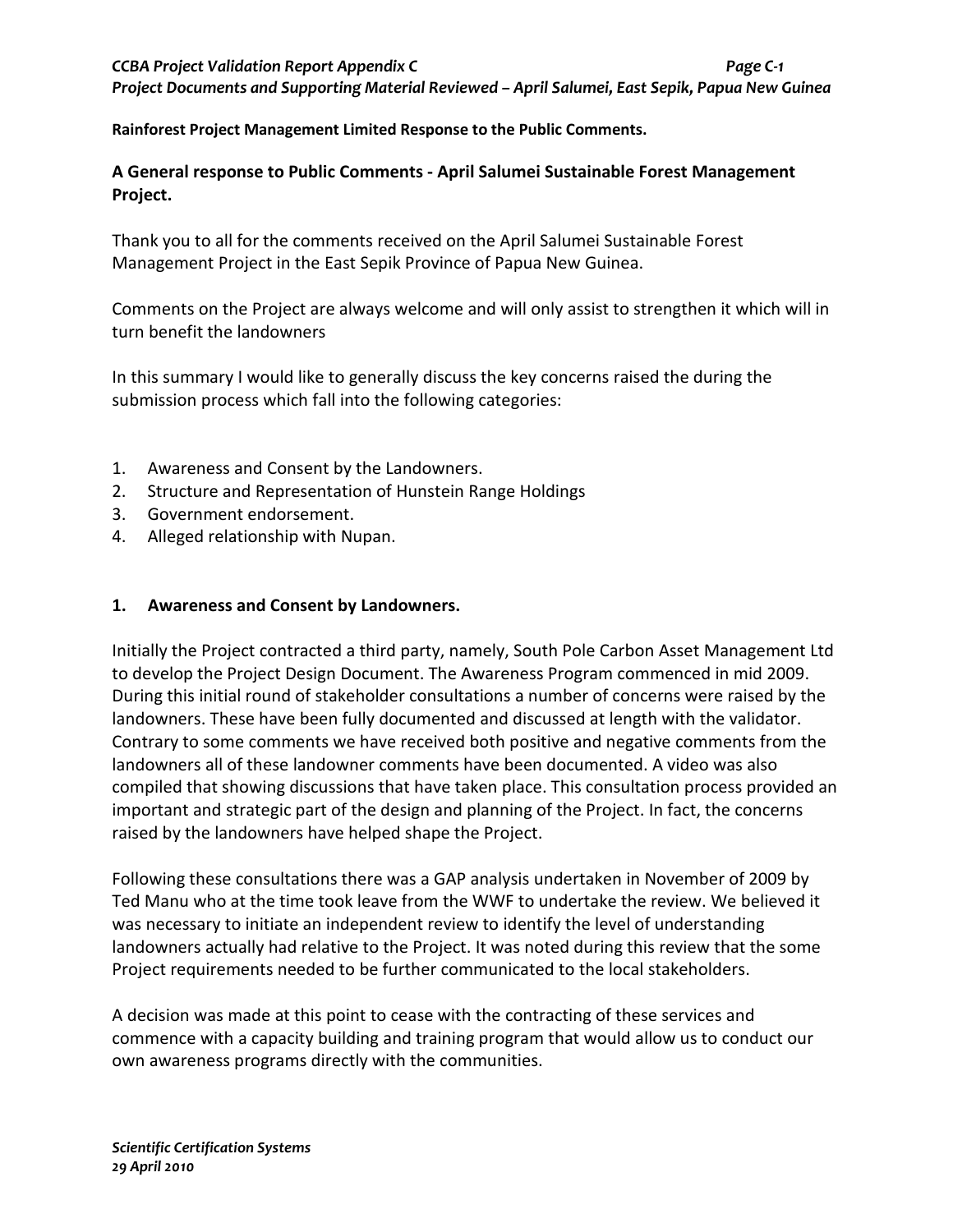One of the challenges with the April Salumei Sustainable Forest Management Project has been the top down approach to the Project in its infancy. The Landowner Company Hunstein Range Holdings Limited (HRH) liaised directly with the government with regard to the decision by the Grand Chief Sir Michael Somare to endorse the Project as the Pilot REDD Project for Papua New Guinea.

To address this and other deficiencies identified in the GAP analysis and subsequent review, three strategic decisions were reached.

1. To undertake a complete review of Landowner awareness carried out by our own people.

2. Develop a relationship with the University of Papua New Guinea to utilize the local technical forestry experts which in turn would provide the human resources with the development of other similar forestry Projects in PNG.

3. To realign the Project with a bottom up approach thereby ensuring that the landowners drive the development of the Project so to ensure the long term commitment and fulfillment of the Project objectives.

These decisions changed the direction of the Project.

To achieve the first point we recruited Philip Moya. Philip was previously with Oil Search in the role of a Community Development Officer and prior to this had spent over 20 years at a local, district and provincial government level. Philip has a great understanding of the everyday issues at the landowner level. During his 4 years with Oil Search he refined his communication skills and developed a thorough understanding relating to the issues Landowners face with resource distribution.

Key outcomes and decisions from Philips employment have been:

1. All meetings have been held in the local villages. No meetings have been undertaken with landowners in Port Moresby.

2. All communications have been with the individual landowner group company chairman not just with the executive of Hunstein Range Holdings.

3. These communications have been followed up with a comprehensive field visits to disseminate information directly.

4. A formal and documented awareness program has been developed and delivered on three separate occasions in the villages of April Salumei. From January 2010 to June 2010.

5. An information booklet in Pigeon and English has been produced and distributed throughout the Project.

6. A review of stakeholder engagement identified the need to meet with local, district and provincial government stakeholders which has been completed.

The development of the relationship with the University of Papua New Guinea has seen the utilization of local experts to assist and as the Project has progressed the relevant skills capacity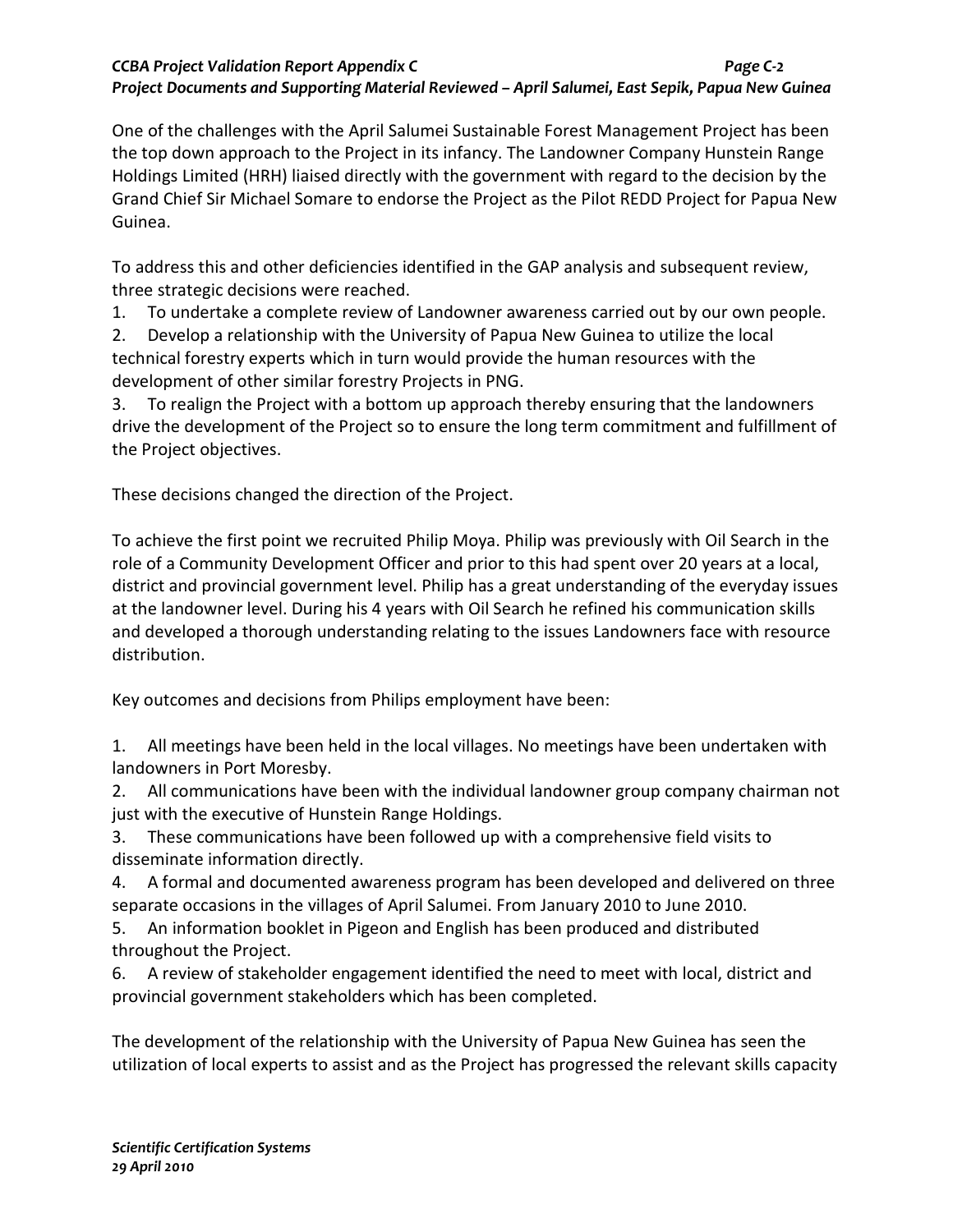of these individuals has increased. An unexpected bonus of this relationship is the network this has afforded the Project.

The head of the Environmental Science faculty Professor Chalapan Kaluwin is a leader in the Pacific region in the field of climate change and has written numerous papers and reports in this field.

Dr John Duguman (previously employed by WWF in the East Sepik) has added valuable field experience and Dr Gae Gawoe (previously with the Department of Environment and Conservation, currently the Chairman of the NGO, Partners with Melanesia and with over 20 years as a forester) has also brought a unique insight to the industry.

Also from this network the Papua New Guinea Forestry Research Institute, Director, Professor Simon Saulei joined the review team and played a key role in establishing the link with PNGFA.

The individual awareness documents and trip notes have been provided to and fully discussed with the validator, these include:

- 1. Initial meetings notes (as referenced earlier) including public notices and invitations.
- 2. Meeting notes and videos.
- 3. Surveys to all attendees.
- 4. Summary documents.
- 5. GAP analysis Nov 2009.

6. Documents from Rainforest Project Management who conducted a field trip to promote awareness in November 2009.

7. Landowner Group Chairman Awareness program - January 2010.

- 8. Pre validation and field trip in March 2010.
- 9. Further training of Landowner Group Chairman and field visits in April and May 2010.

10. Development and distribution in the villages of awareness booklet for the landowners.

11. Awareness and consultation with regard to the PDD in the villages in June 2010.

I would suggest the value of work undertaken in the 7 months from Nov 2009 to June 2010 was reflected in a thorough understanding of the Project by the local people witnessed by the Validator in her recent field trip.

On the issue of consent, the heads of all 163 Incorporated Land Groups (ILG's) have signed individual consents for the Project.

These have been completed by the authorized representatives of the Landowner Group Companies who are represented by the umbrella company Hunstein Range Holdings Limited.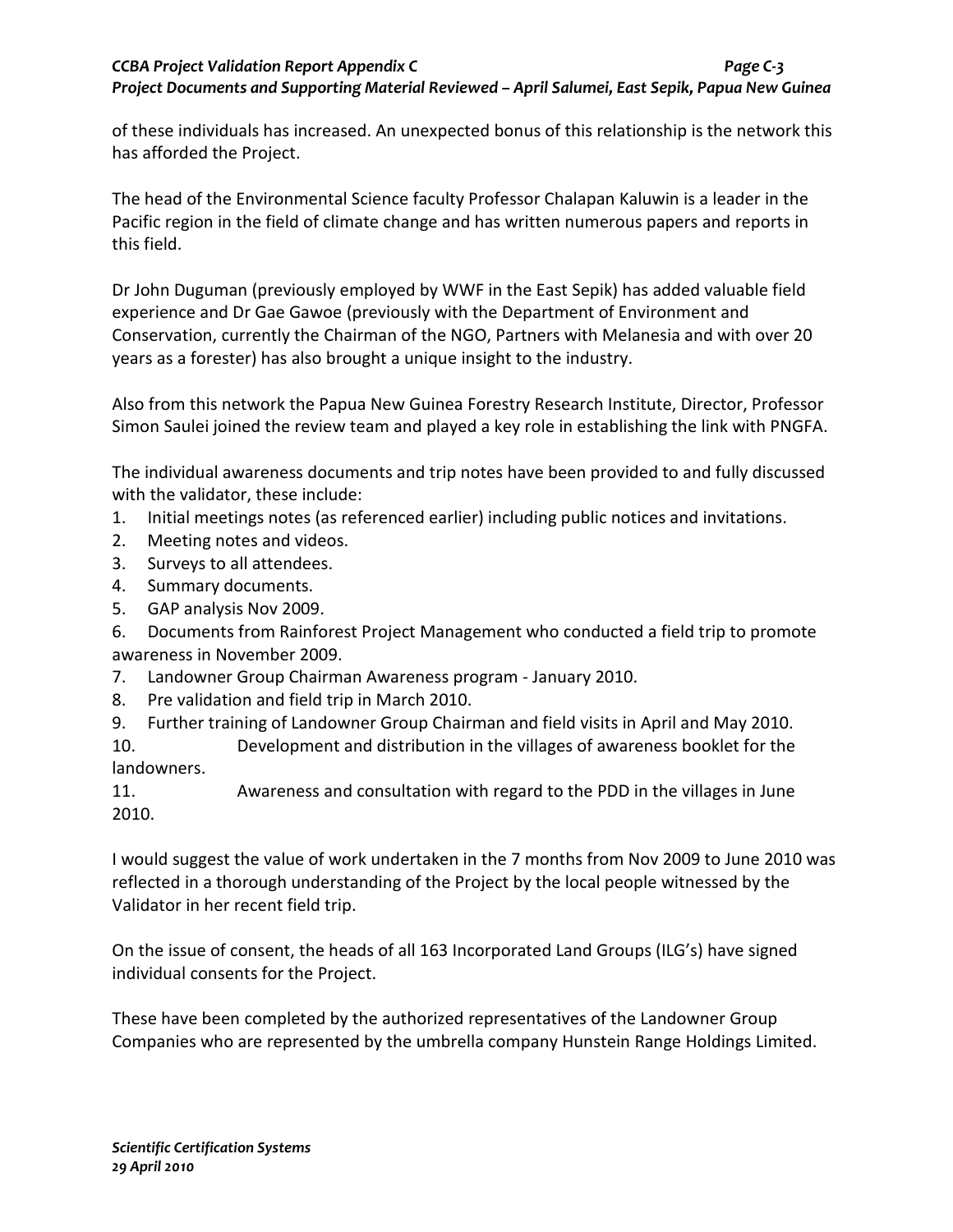## **2. Structure and Representation of Hunstein Range Holdings.**

Hunstein Range Holdings (HRH) is an umbrella company set up principally for the development of the Forestry Management Agreement (FMA). Furthermore, they have been acknowledged by the Supreme Court of Papua New Guinea as the lawful representative of the FMA as evidenced by their successful court action in removing the WMA.

However as the Project developer we are well aware of the views of some community members in relation to the past performance of HRH.

These views have been documented and videoed in the initial awareness consultations and have been taken into account when designing the Project.

As the Project developer it is a key responsibility to take the views of the people into account when developing the Project and to consult with them in respect to the comments made during the awareness program.

We have also been respectful of HRH as they are legally recognized by the court of Papua New Guinea as the representatives of the landowners within the FMA and are the representative body that instigated discussions with the then Office of Climate Change and Environmental Sustainability and the Prime Ministers Department.

To achieve this we have developed the Project to involve HRH. A representative of HRH will sit on the board of the April Salumei Foundation to provide landowner representation. They will also meet quarterly with the Project Superintendent as part of our Adaptive Management Plan to provide additional feedback on the Projects progress and development.

It has been acknowledged throughout the field trips there is however an underlying suspicion with specific members of HRH. This is particularly relevant when misuse of funds is discussed.

Rainforest Project Management believes it is not our position as an outsider to become involved in local level politics. We are well aware of the views of a number of landowners and stakeholders however the structure and make up of representative companies must be determined by the people living in the villages on a daily basis.

We are pleased to confirm the board of HRH has formally acknowledged the need to have fresh elections. These elections will be conducted within 6 months of the Projects validation and is outlined in the Project timetable.

Rainforest Project Management will assist to ensure transparency by securing the services of the electoral commission and the local police to conduct the elections.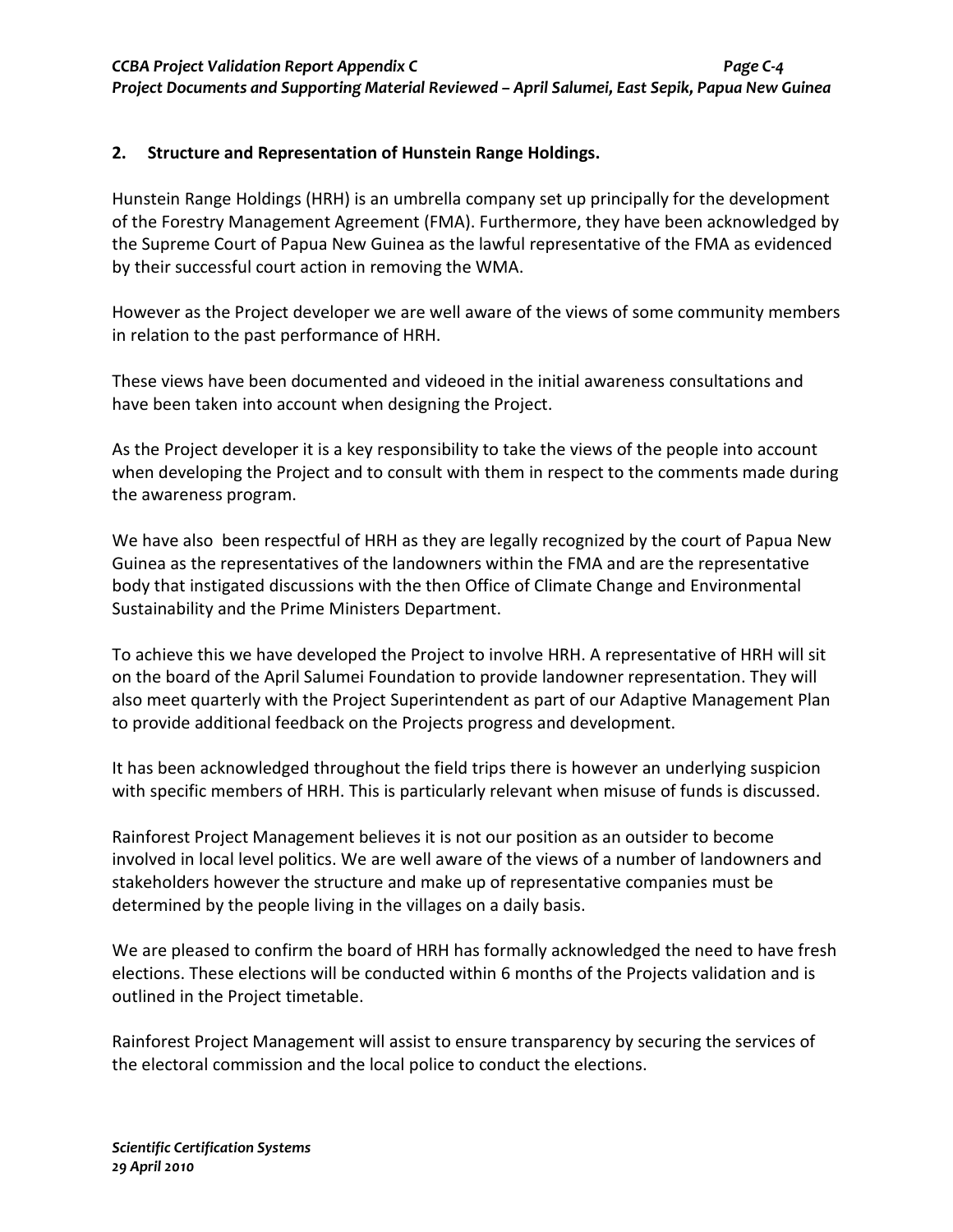## *CCBA Project Validation Report Appendix C Page C-5 Project Documents and Supporting Material Reviewed – April Salumei, East Sepik, Papua New Guinea*

In the first instance and the landowner group companies will hold their own elections. From these elections two members from each landowner group company will hold positions on the board of HRH. It is worthy to note the current directors have agreed to dissolve the current directors to allow this to happen.

Every man and woman will be eligible to vote in these elections as they are in general PNG elections.

Further to this we have recently (approx 15 September 2010) been advised by the secretary of Hunstein Range Holdings the board has agreed to endorse the registration of another landowner company. With the development of this Project landowners have sought their own identity and landowner company to better represent them.

The new company will be known as Benomo Investments Limited and will comprise landowners previously in the Nicksek Samsai landowner company. This new company will reflect three major linguistic groups from this area.

We are please to highlight this has been concluded without any interference or influence from Rainforest Project Management and demonstrates the Landowners and the chosen leaders using traditional methods to reach a consensus and agreement. The Project will fund the costs for the creation of the new company.

## **3. Government endorsement**

Please understand the Project is currently subject to a Forestry Management Agreement. This agreement transfers the rights to the timber resource to the Papua New Guinea Forest Authority (PNGFA) for a period of 50 years commencing on 20 December 1996.

In real terms this means the Papua new Guinea Forest Authority can action the logging concession if they see fit to. There is no further input or approval required from the landowners as they have transferred their rights to the PNGFA.

These rights were central to the Supreme Court action which removed the WMA and acknowledged the existence of the legally binding FMA in 2007.

In November 2008 the Prime Minister and Grand Chief Sir Michael Somare wrote to the then Office Climate Change and Environmental Sustainability directing them to instigate April Salumei as Papua New Guinea's pilot REDD Project and to identify a developer.

The Prime Ministers legal advisor Mr Sumsay Signin OBE has also provided a letter confirming endorsement of the Project.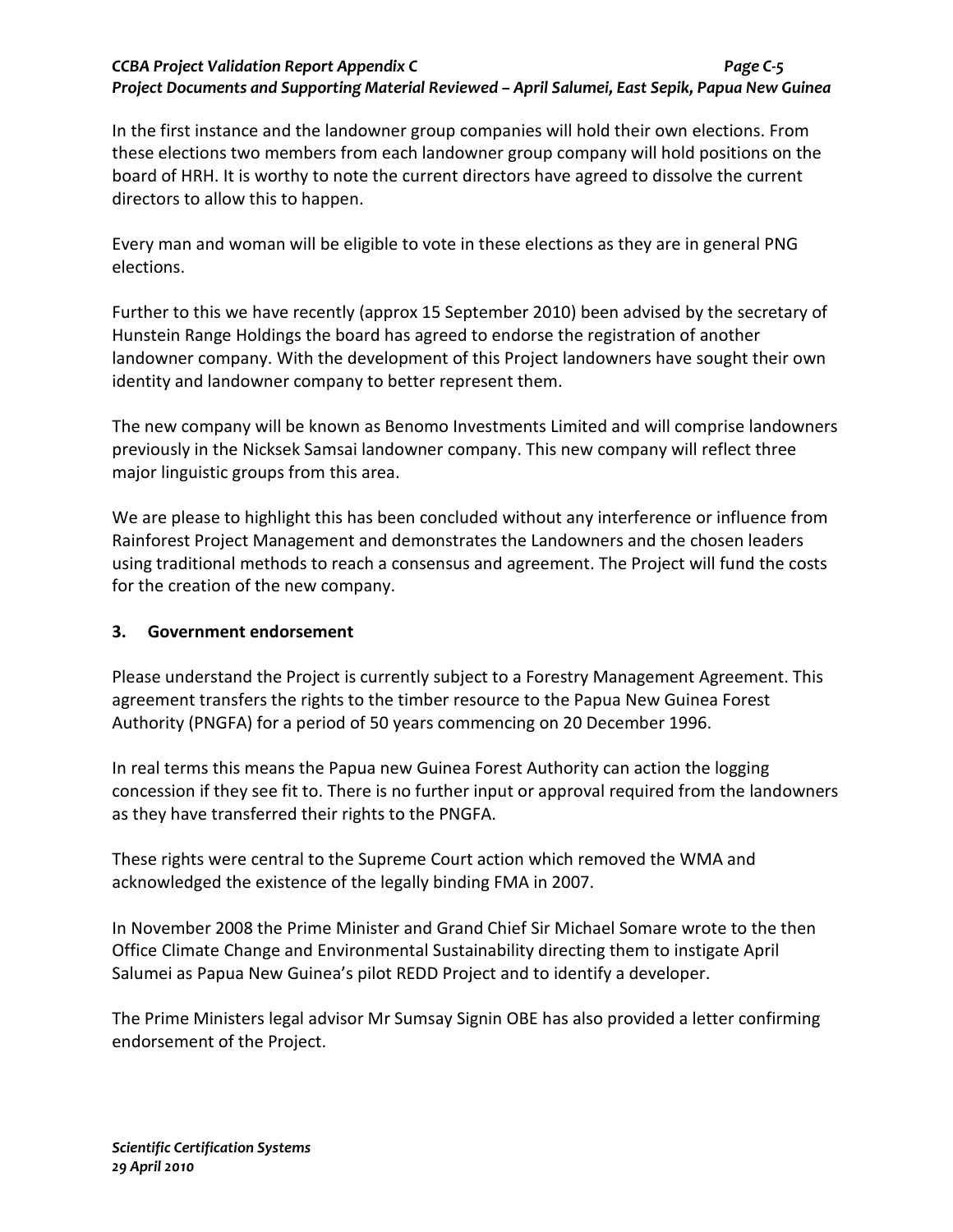## *CCBA Project Validation Report Appendix C Page C-6 Project Documents and Supporting Material Reviewed – April Salumei, East Sepik, Papua New Guinea*

The Joint District Budget and Planning Committee (the district approval) has provided a copy of their meeting minutes approving the Project.

The Minister for Forests has provided his support for the Project and this has been submitted to the validator. Furthermore, a meeting was arranged with the Managing Director Mr Kanawi Pouri where he discussed the Project at length with the Validator and acknowledged PNGFA's support for the April Salumei as the countries "Pilot Project".

The development of this Project is consistent with PNGFA 2009 to 2015 Forestry and Climate Change Framework for Action published in 2010.

In August 2010 a letter confirming endorsing the Project was also received from the acting Chief Secretary, Mr Manasupe Zurenuoc OBE following the comments of Dr Wari Iamo.

## **4. Alleged relationship with Nupan.**

It has been alleged during the public comment period that this Project has an association with Nupan (PNG) Trading Cooperation Limited (Nupan) and Kirk Roberts.

There has never been any relationship whatsoever with Nupan or any representative of Nupan.

I have prepared a Statutory Declaration to confirm these facts .

## **Summary**

The Project has approval from the following;

1. The 163 ILG's in the Project area. This includes the April River area that did not support the FMA or the WMA agreements.

- 2. Prime Minister Grand Chief Sir Michael Somare.
- 3. Office of the Prime Minister
- 4. The Joint District Budget and Planning Committee
- 5. Minister for Forests
- 6. National Forest Authority

Copies of these documents have given to the Validator.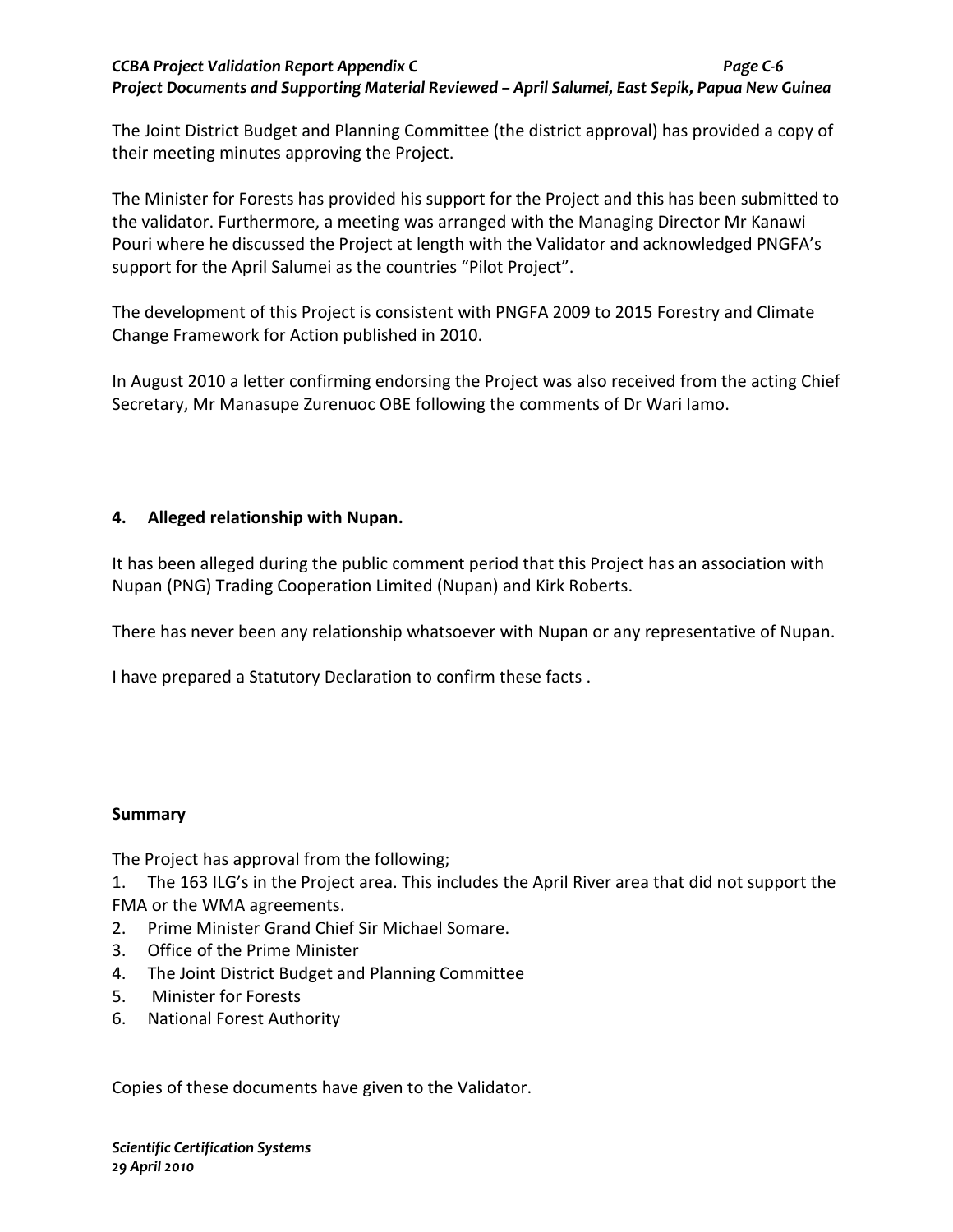## *CCBA Project Validation Report Appendix C Page C-7 Project Documents and Supporting Material Reviewed – April Salumei, East Sepik, Papua New Guinea*

As discussed, the area is currently subject to a Forest Management Agreement (FMA). This means the Papua New Guinea Forest Authority (PNGFA) has secured the rights from the landowners to manage the area for a period of 50 years. The ILG`s have through the signing of the FMA transferred their rights to the PNGFA. To address this we have gained the consent of both the landowners as the owners of the land and the forest resource and the PNGFA as the holders of the rights to the Project.

The Project will hold elections of all landowner group companies and the umbrella company within 6 months of the Project validation to appoint new board members of HRH.

The Project has also committed to carry out a comprehensive survey of all Incorporated Land Groups within the Project area. This will be the first of its size ever undertaken in PNG and will include the GPS mapping of boundaries and a comprehensive genealogy study.

It has also been agreed by the landowners and documented in the PDD all funds emanating from the Project will be distributed equally amongst all landowners. That is every man and woman over 16 years of age will share equally. This we believe is a fair system. Payments will be made directly to the Incorporated Land Groups and not through Hunstein Range Holdings.

Furthermore an independent Project review board has been created to ensure transparency and equity in the development and funding of landowner Projects.

I would like to extend an invitation to a WWF representative to sit on this board. Currently Ken Mondiai from Partners with Melanesians has agreed to become one of the board members.

Yours Sincerely

Stephen Hooper Chief Executive officer Rainforest Project Management Limited

## **1. Comment 2 - WWF.**

Generally these comments relate to the conditions as they were in the middle of 2009. We largely agree that these comments were representative of the status then. This was, however, 12 months ago and a lot of work has been completed since in remedy. Please refer to my comments in red for the ease in understanding.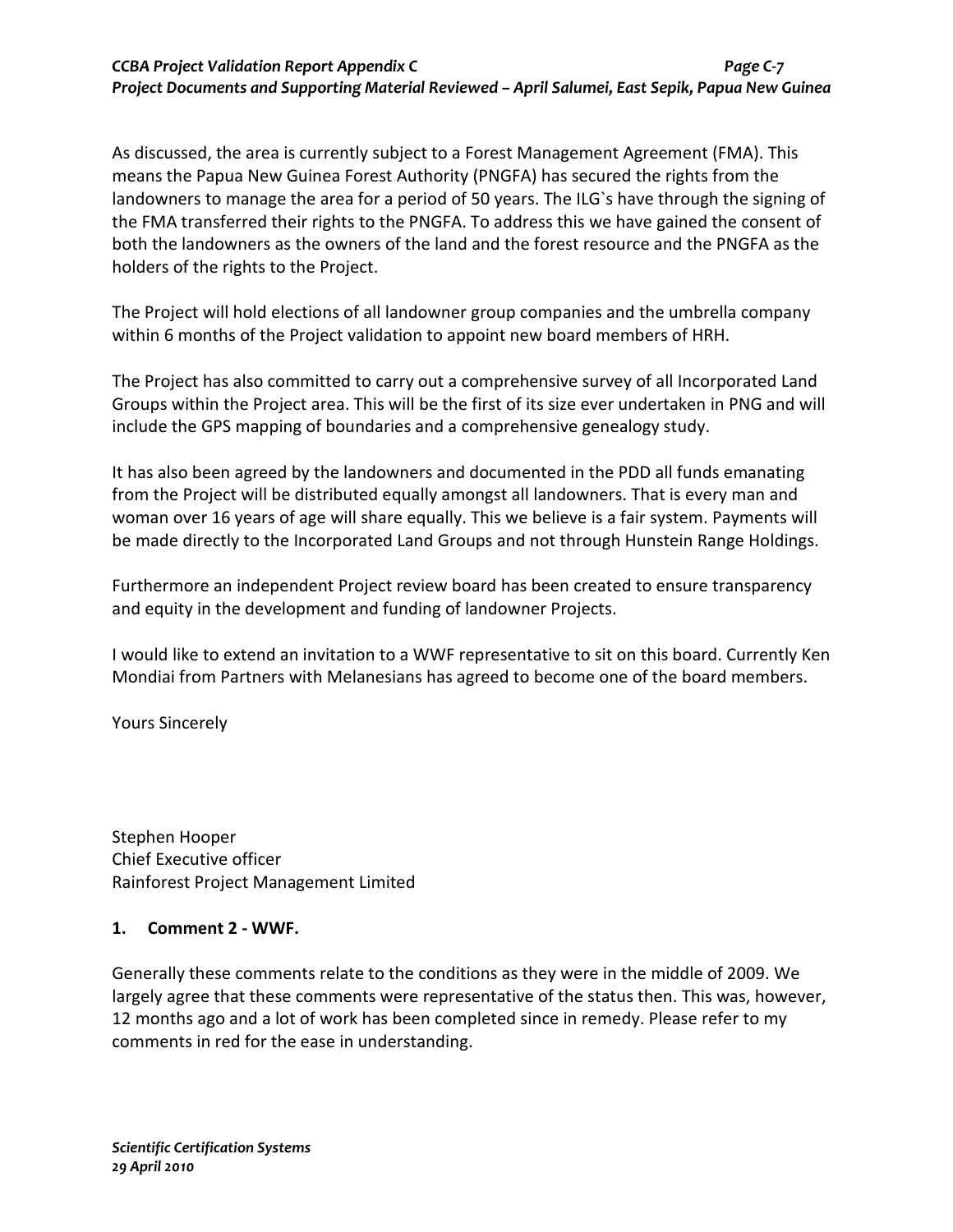## **Detailed Analysis – April-Salumei Sustainable Forest Management Project**

| <b>CCB Project Design Standards</b> | <b>Statements from the Project Concerns</b> |  |
|-------------------------------------|---------------------------------------------|--|
| <b>Requirements</b>                 | <b>Design Document</b>                      |  |
| <b>CM1. Net Positive Community</b>  |                                             |  |

*Impacts Concept* 

| The Project must generate net                          | PDD states "during an                         | There have been 5                                              |
|--------------------------------------------------------|-----------------------------------------------|----------------------------------------------------------------|
| positive impacts on the social                         | extensive awareness and                       | individual trips to the Project                                |
| and economic well-being of                             | consultation program a                        | area since January 2010. Your                                  |
| communities and ensure that                            | number of activities were                     | findings are dated June 2009. I                                |
| costs and benefits are equitably implemented to invite |                                               | agree with your comments in                                    |
| shared among community                                 | comments and input from                       | June of last year but we believe                               |
| members and constituent                                | stakeholders." (p95)                          | the understanding is vastly                                    |
| groups during the Project                              |                                               | different now. This was                                        |
| lifetime.                                              |                                               | witnessed by the validator                                     |
|                                                        | "Tack Realty (2004) stated                    | during the field trip.                                         |
|                                                        | that 30 Incorporated                          |                                                                |
|                                                        | Landowner Groups (ILGs) from .                | Not evidenced in the PDD.                                      |
|                                                        | the April River Local Level                   | Concerns remain as to the                                      |
|                                                        | Government refused to sign                    | standard of FPIC and                                           |
|                                                        | during the structuring of the                 | consultations carried out within                               |
|                                                        | FMA. Those thirty ILGs have                   | the community. See supporting                                  |
|                                                        | now signed the agreement as                   | document data (p16-19)                                         |
|                                                        | an individual ILG and have                    |                                                                |
|                                                        | given consent to Niksek                       |                                                                |
|                                                        | Samsai to act on their behalf                 | This is not evidenced                                          |
|                                                        | in respect to the Project".                   | within the design document.                                    |
|                                                        | (p95)                                         | Recent consultations and                                       |
|                                                        |                                               | community testimony suggest                                    |
|                                                        | "The April - Salumei Forest                   | that this may be inaccurate.                                   |
|                                                        | Management Area (FMA) has                     | These landowners consented in                                  |
|                                                        |                                               | 163 Incorporated Land Groups February to the Project. In fact, |
|                                                        | (ILG)s that come under an                     | they have been the first to hold                               |
|                                                        | umbrella landowner company, elections for new |                                                                |
|                                                        | Hunstein Range Holdings Ltd"                  | representatives. This has all                                  |
|                                                        |                                               | taken place in 2010 and was not                                |

· This statement is not fully

the case in 2009.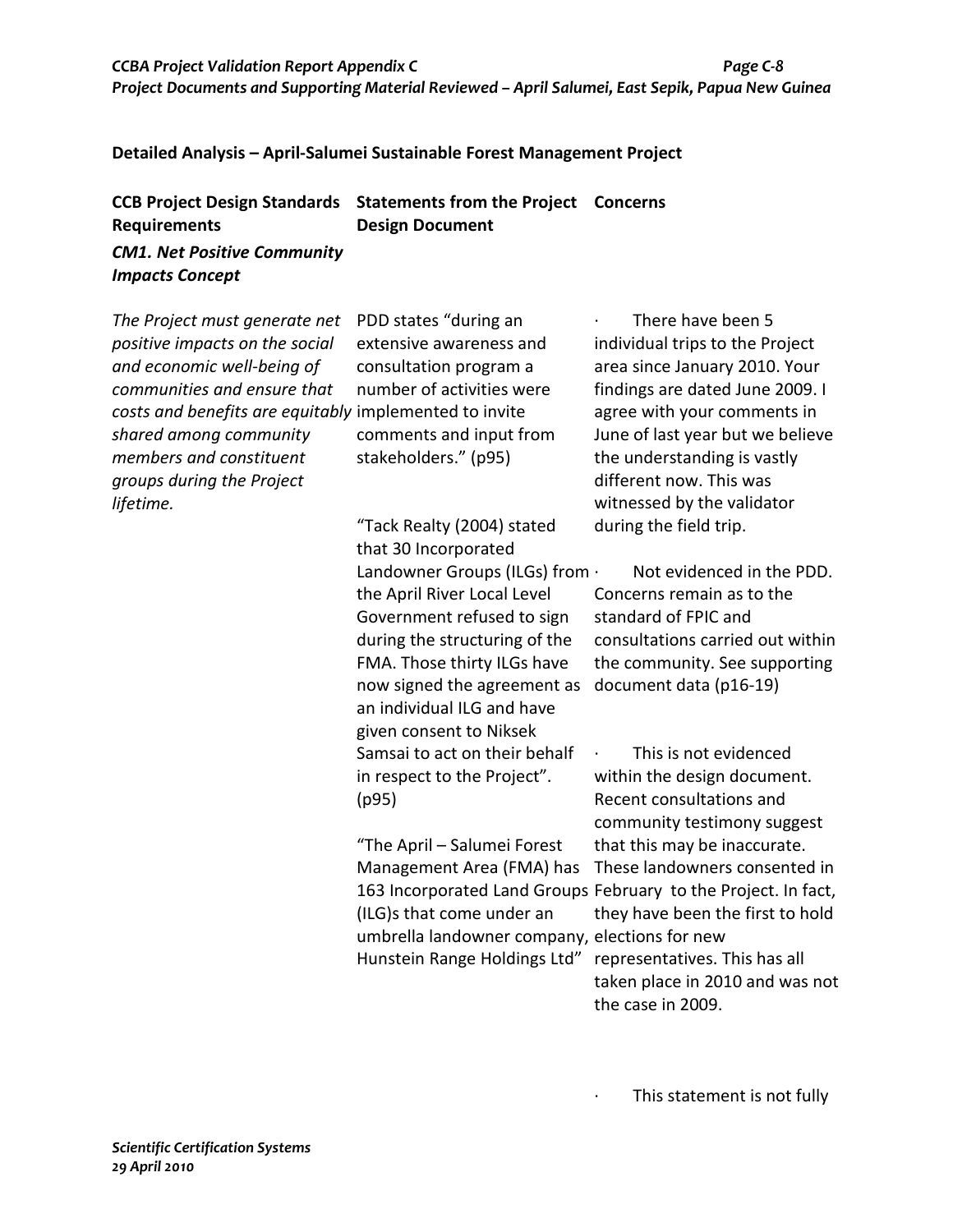supported by recent testimony and evidence from previous consultations in 2009. See supporting document (p20)

## *CM2. Offsite Stakeholder Impacts Concept*

*The Project Proponents must evaluate and mitigate any possible social and economic impacts that could result in the*  by surrounding communities, *decreased social and economic*  these concerns will be *well-being of the main*  stakeholders living outside the stakeholder consultations and equitable distribution of *Project zone resulting from Project activities. Project activities should at least 'do no harm' to the well-being of offsite stakeholders.* 

"There are no foreseeable negative offsite stakeholder impacts. If however there is addressed through community discussions" (p128)

"CM2.3 Unmitigated Offsite Impacts **-** There are no identified negative community impacts are anticipated by this  $\cdot$ Project. Through the community stewards in application of the monitoring taken to offset negative plan, should there be negative impacts, both direct and impacts identified they will be indirect. mitigated." (p129)

any discontent being vocalized development has the capacity Not sufficiently justified within the Project design. In the PNG context, any Project to escalate existing community tensions. The Project design should address the question of benefits, as the 'resource curse' is always a risk.

> Our plans for equitable distribution have been addressed in General Comments.

This not realistic. More detailed explanation is needed of actual actions that will be

· Agreed and has been completed and will be in the updated PDD. Please refer to the Project Risk Register.

# *CM3. Community Impact*

*Monitoring Concept* 

*The Project Proponents must have an initial monitoring plan*  activities outlined in p130 of *to quantify and document changes in social and economic well-being resulting from the Project activities (for* 

Key intended monitoring the PDD.

· Monitoring plans are insufficiently evidenced or explained in the PDD. There is no identification of communities in which monitoring will take place. No

*Scientific Certification Systems 29 April 2010*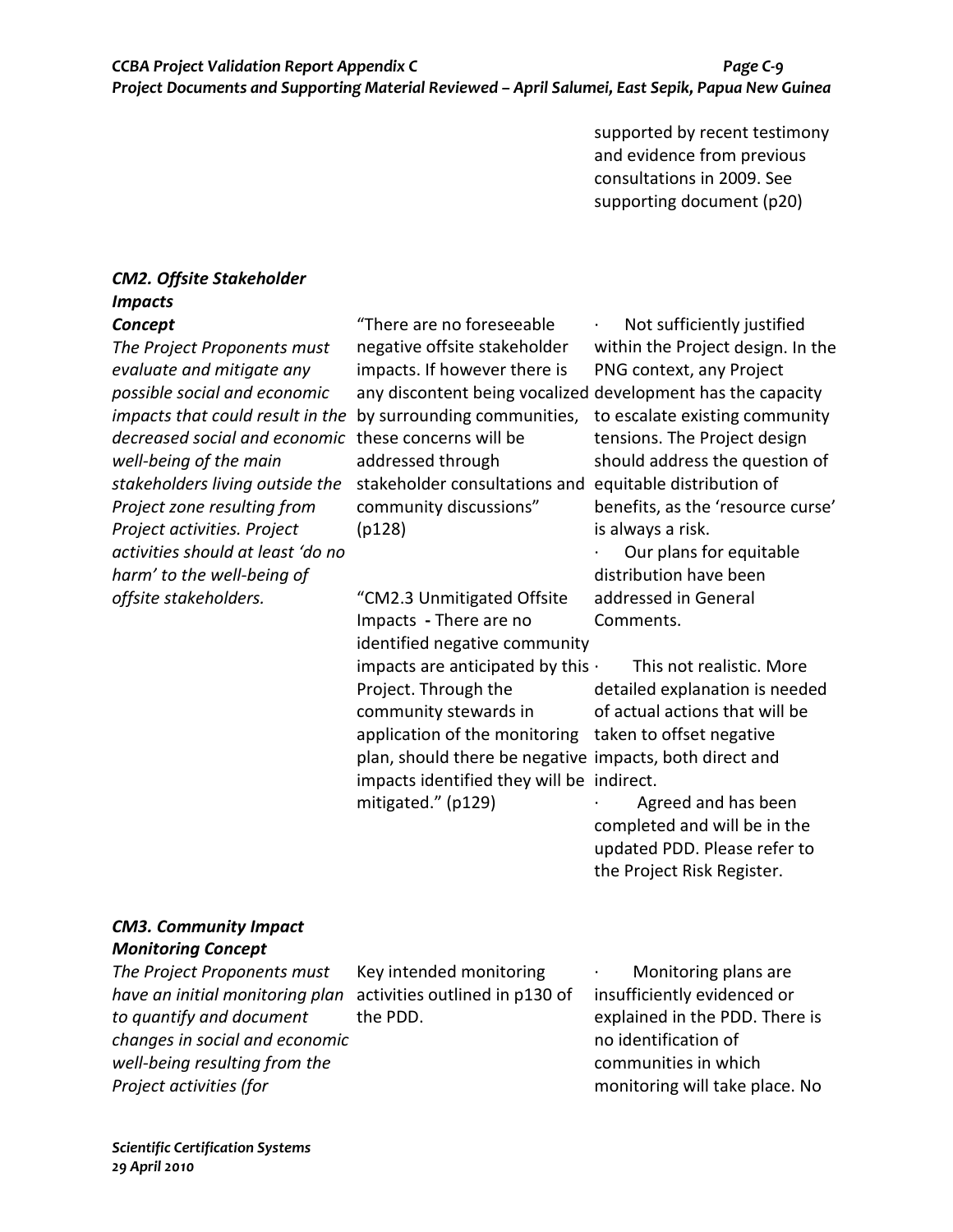## *CCBA Project Validation Report Appendix C Page C-10 Project Documents and Supporting Material Reviewed – April Salumei, East Sepik, Papua New Guinea*

*communities and other stakeholders). The monitoring plan must indicate which communities and other stakeholders will be monitored, and identify the types of measurements, the sampling method, and the frequency of measurement.* 

## *G5. Legal Status and Property Rights*

*"The Project must be based on a solid legal framework (e.g., appropriate contracts are in place) and the Project must satisfy applicable planning and*  Prime Minister's Office, *regulatory requirements.* 

*During the Project design phase, the Project Proponents should communicate early on with relevant local, regional and national authorities in order to allow adequate time to earn necessary approvals.* 

*In the event of unresolved disputes over tenure or use rights to land or resources in the Project zone, the Project should demonstrate how it will help to bring them to resolution so that there are no unresolved disputes by the start of the Project".* 

New Guinea the Project has received approvals from all relevant bodies including, Forestry Ministry and the Department for the Environment and Conservation" (p92)

methodology is described and no justification for choice of methodology is given.

The Project developer has outlined the community component of the proposed monitoring and committed to developing a full monitoring plan within 12 months of the validation. This is consistent with the requirements of the standards and we welcome the assistance of WWF to do this. ·

"As the pilot Project for Papua PNG has stated that voluntary · No approval has been granted-the Government of carbon Projects are not supported at the current time[2].

> · Please refer to the letter of approval from the Prime Minister and the Prime Minister's office under which the Office Climate Change and Development operates.

· The Project design bases its approval on supporting letters from a government institution (the Office for Climate Change and Environmental Sustainability) which was dissolved in 2009. It is the understanding of WWF WMPO that all approvals issued by this department have since been rescinded.

· Incorrect assumption. The Project does not base its approval on a letter from the Office Climate Change and Environmental Sustainability.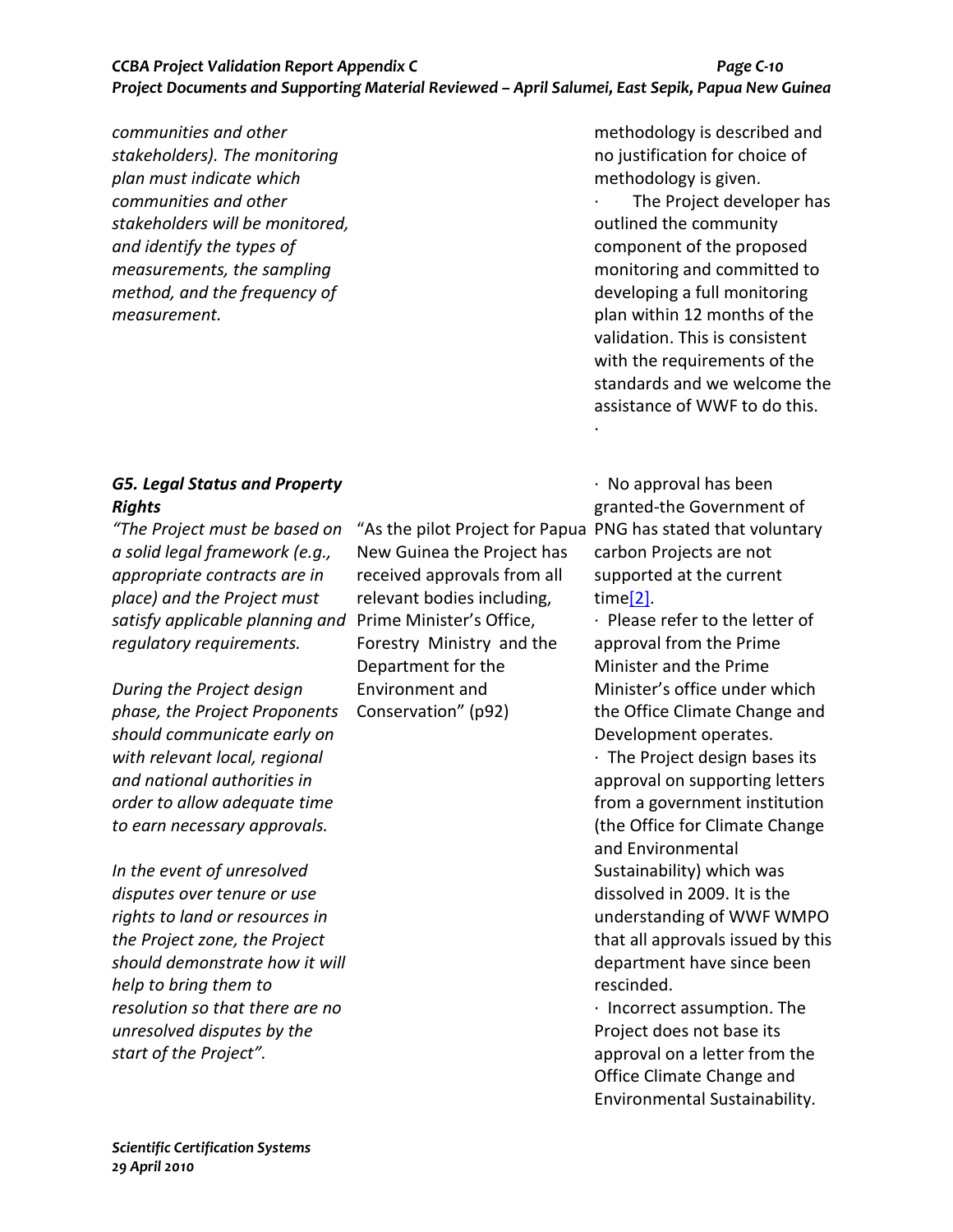Please refer to the PDD. · Research in late 2009[3] demonstrated significant unresolved disputes remain in region. There is no evidence provided that these tensions have been resolved, or evidence of proposed procedures to resolve existing disputes · See mapping of all ILG boundaries as part of the Project activities to resolve any potential disputes. · To the knowledge of WWF WMPO, the Papua New Guinea Forestry Authority has not yet given permission to any developer for REDD Projects to operate within Forest Management Areas. · Incorrect this has been given

and the validator has met with the Managing Director of the PNGFA on the recent validation trip.

## *General Comments*

Generic statements have been PDD which are not accurate. While WWF's forests team believes that the April Salumei species of birds, mammals, almost certainly qualifies as a High Conservation Value Forest, the PDD does not adequately establish this, leaving the way open for this to be challenged by opponents, include species of and undermining credibility. In *Barringtonia asiatica,*  order to sustain the statement *Pandanus tectorius'* in the PDD that this is High Conservation Value Forest,

made about biodiversity in the p.41 - 'flagship species of the of the flagship species area includes the birds of paradise, and various endemic is presented that presence of reptiles and invertebrates'

p.22 – 'beech woodland may

There is no specific listing (especially plants). No evidence flagship species has been confirmed. In particular, if they are endemic they should be clearly listed.

· Noted and will be reviewed by the technical team.

There is no beech woodland in the April Salumei area and so no species of *Barringtonia asiatica,* which is

*Scientific Certification Systems 29 April 2010*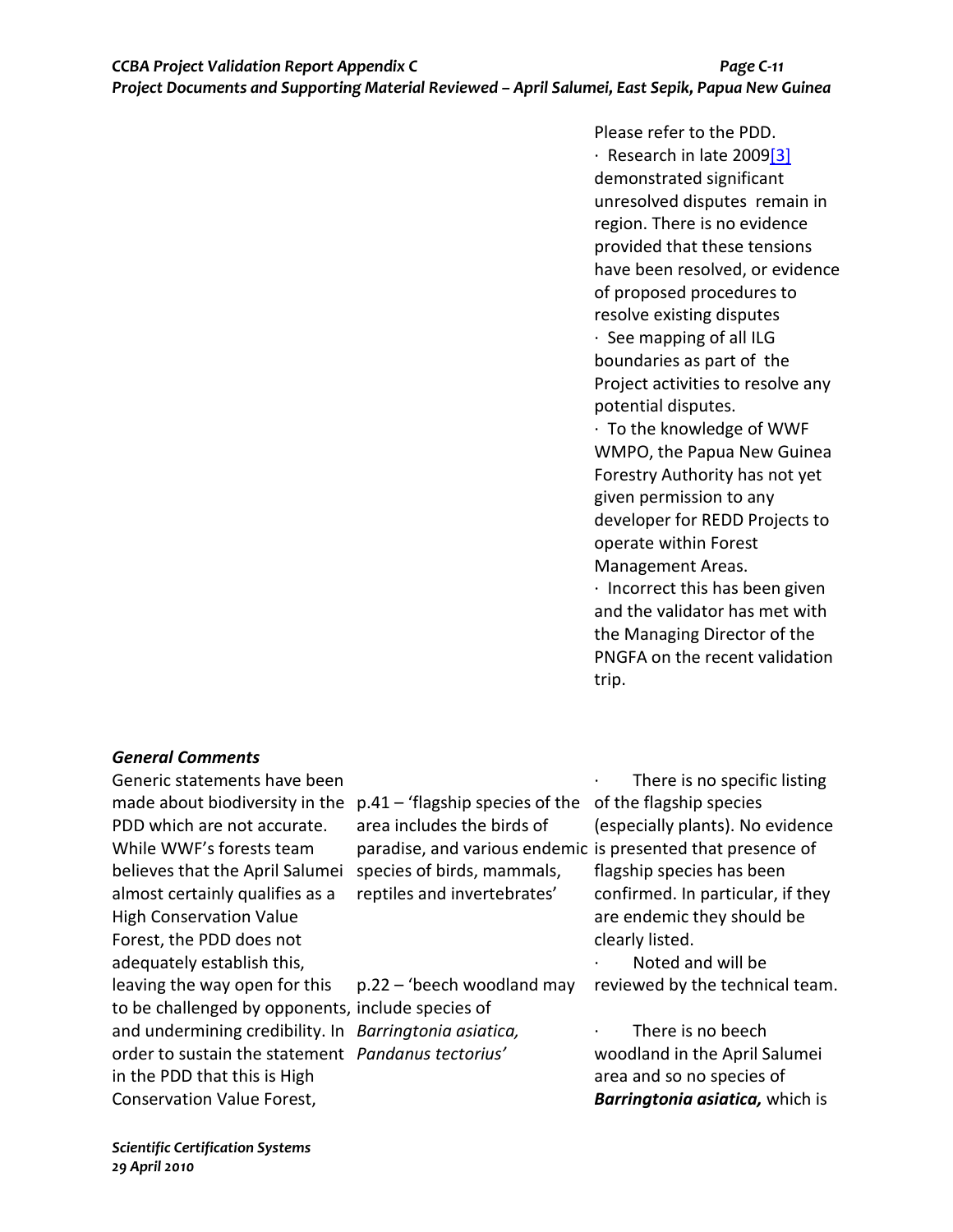| more survey work, or a more<br>thorough desk review, is | $p.46 - 'the area clearly$<br>qualifies as a HCVF                                      | a coastal species.                                                |
|---------------------------------------------------------|----------------------------------------------------------------------------------------|-------------------------------------------------------------------|
| needed.                                                 | characterized by high<br>biodiversity and endemism,<br>and also by the fact that it is | Noted and will be<br>$\bullet$<br>reviewed by the technical team. |
|                                                         | home to a number of species                                                            | Apart from 6 CITES/IUCN                                           |
|                                                         | of fauna and flora that are                                                            | fauna species, there is no plant                                  |
|                                                         | listed in either IUCN red list or                                                      | species (flora) listed under                                      |
|                                                         | in CITES I, II & III'                                                                  | CITES/IUCN stated in the                                          |
|                                                         |                                                                                        | species listing in the PDD. None                                  |
|                                                         |                                                                                        | of the plant species in the area                                  |
|                                                         |                                                                                        | are rare or endemic to this area                                  |
|                                                         |                                                                                        | as stated in the text. There are                                  |
|                                                         |                                                                                        | numerous mistakes in species                                      |
|                                                         |                                                                                        | names, or incorrect names used                                    |
|                                                         |                                                                                        | - for example Areca                                               |
|                                                         |                                                                                        | calyptrocalyx – names of 2                                        |
|                                                         |                                                                                        | completely different genera $-$ it                                |
|                                                         |                                                                                        | should be Areca macrocalyx                                        |

· Noted and will be reviewed by the technical team.

species Kavivi listed in the table.

which is name for this local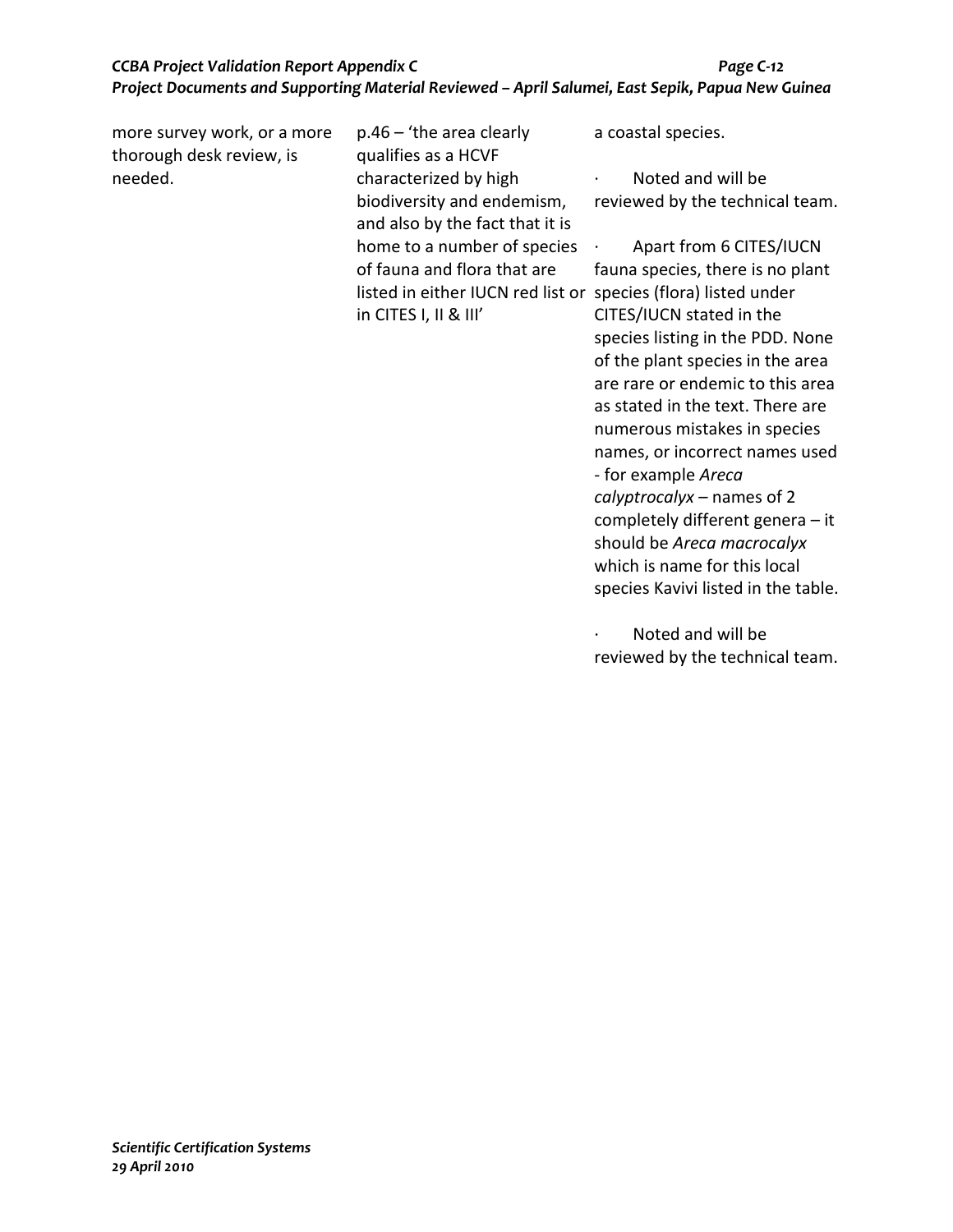*Project Documents and Supporting Material Reviewed – April Salumei, East Sepik, Papua New Guinea*

#### **Project Documents**

- 1. Project Design Document, April Salumei, East Sepik, Papua New Guinea, June 2010
	- a. Project Design Document, April Salumei, East Sepik, Papua New Guinea, October 2010
- 2. April Salumei Foundation Indicative Cash Flow Yr 1. xls
- 3. Carbon Calculations V2 small.pdf
- 4. Carbon Calculations April Salumei.xls
- 5. April Salumei PNG REDD Pilot Project. Ambunti East Sepik Provence. Rainforest Management Alliance May 2010. pdf
- 6. April Salumei Awareness Filed Trip 24 June 2 July 2010\_Rainforest Management Alliance.doc
- 7. April Salumei Awareness Visit 24 January 5 February 2010 \_ESP.doc
- 8. GAP Analysis and Community Consultation at April-Salome Ambunti Drekikia District East Sepik Province, PNG, Views and Opinions from Community Consultations. Warren Jano, Forest Carbon & Environmental Services Ltd, November 2009.doc
- 9. April Salome Sustainable Forest Management Project, First Stakeholder Consultation Report, Chem-Clean Limited and South Pole Carbon Assets Management Limited. Not dated but consultation took place in May 2009.
- 10. 001 ASFMA Awareness Preliminary Report REC 14-01-10.doc
- 11. 002 Nom Investment Ltd Meeting Jan 10.pdf
- 12. 003 Salume Investment Ltd Awareness Jan 10.pdf
- 13. 004 SWIL Awareness Jan 10.pdf
- 14. 005 Community Views\_April\_Salome\_Nov\_2009.doc
- 15. 006 Awareness Preparation Document.doc
- 16. 007 Stakeholder Consultation Design REDD PNG1\_tk\_2.doc
- 17. 008 Public notice.pdf
- 18. 009 April Salumei Awareness Visit Earthsky Jan 2010.doc
- 19. 010 April Salome\_SC\_Minutes\_of\_Meeting May 2009.doc
- 20. 011 090504\_April-Salome-SC-Wewak-VoiceRecording.mp3
- 21. 012 AprilSalome\_SC\_Attendance\_list.pdf
- 22. 013 AprilSalome\_SC\_Participation list\_Sepik\_River.doc
- 23. 014 AprilSalome\_SC\_program.pdf
- 24. 015 AprilSalome\_SC\_Sustainable\_Matrix\_example.pdf
- 25. 016 090804\_SHC\_report\_REDD\_PNG.pdf
- 26. 017 Community Views\_April\_Salome\_Nov\_2009 (2).doc
- 27. 018 NSIL Letter of Allegiance- Earthsky-15-08-09.doc
- 28. 019 SWIL Certificate of Allegiance SW Earthsky-15-08-09.doc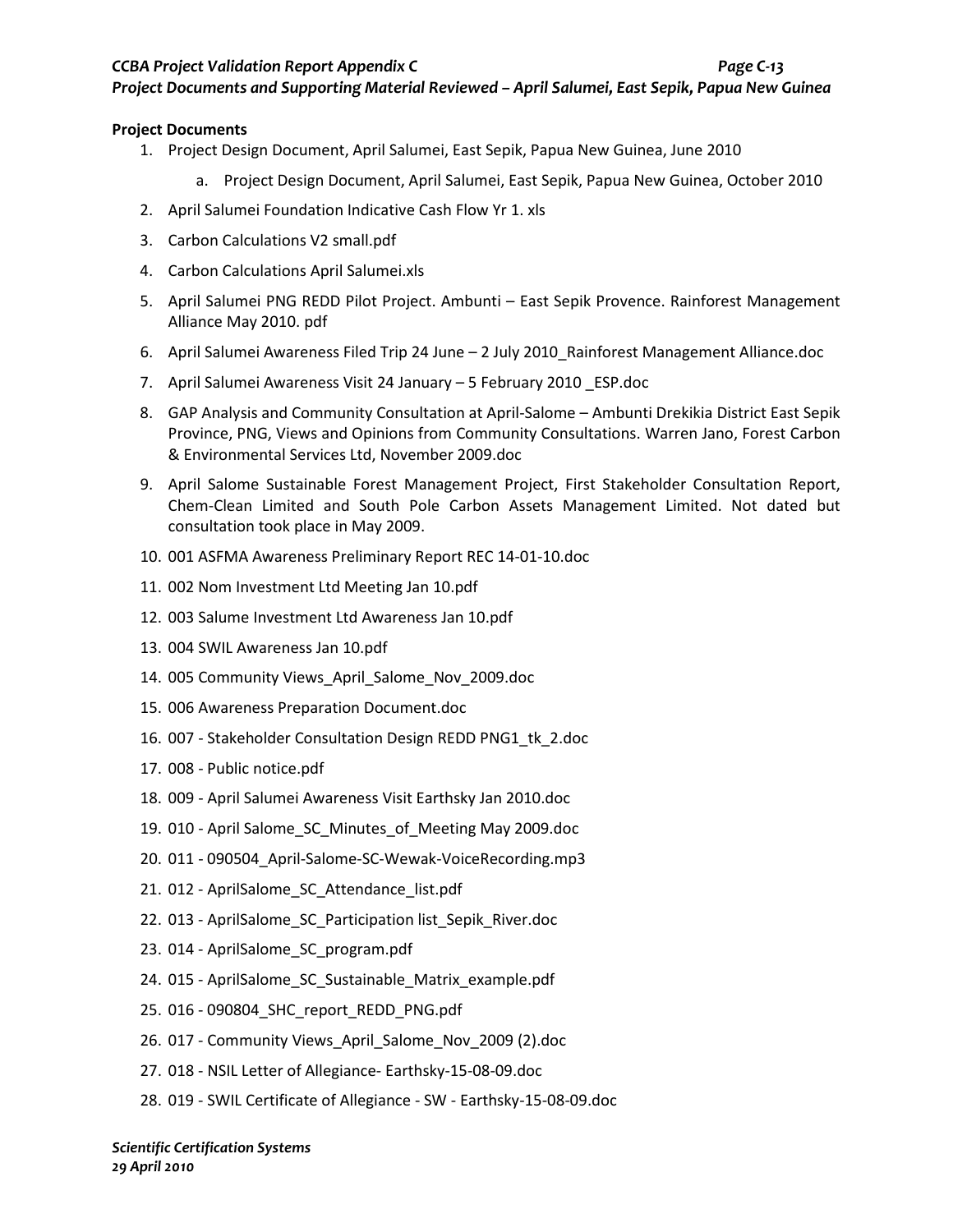*Project Documents and Supporting Material Reviewed – April Salumei, East Sepik, Papua New Guinea*

- 29. 020 NIL Letter of Allegiance-Earthsky-25-8-09.doc
- 30. 021 HRHL ILG Structure 220509.pdf
- 31. 022 HRHL Earthsky Master Agreement.pdf
- 32. 023 ILG Agreement Pidgin.doc
- 33. 024- ILG\_Template English.doc
- 34. 025 Office of PM Support Legal Advisor.pdf
- 35. 026 PM letter of support FMA incl early consideration.tif
- 36. 027 Forestry Min Noterised Press release.pdf
- 37. 028 Dept of PM & NEC Support.pdf
- 38. PM support for April Salome REDD 181109.pdf
- 39. Reply to SCS NCR 2010.1 and NCR 2010.2.doc
- 40. Screen shot of reference docs..doc

41.

- 1. April Salumei Sustainable Forest Management Project Timeline.xls
- 2. Position Description Biodiversity Steward.doc
- 3. Position Description Climate Steward.doc
- 4. Position Description Community Steward.doc
- 5. Position Description Superintendent Education.doc
- 6. Position Description Superintendent Health.doc
- 7. Position Description Superintendent Community and Enterprise.doc
- 8. Position Description Project Superintendent.doc
- 9. Application for Leave.doc
- 10. Bank Details Form.doc
- 11. Confidentiality Agreement.doc
- 12. Consulting Agreement-Contractor.doc
- 13. Copt of Timesheet Template.doc
- 14. Deduction details form.doc
- 15. New Employee Details.doc
- 16. New Employee Induction and Checklist.doc
- 17. RMA Staff Induction and Handbook Master (2).doc
- 18. RMA Letter of Employment Template.doc
- 19. RMA Schedule 1.doc
- 20. RMA Standard TC of Employment.doc

*Scientific Certification Systems 29 April 2010*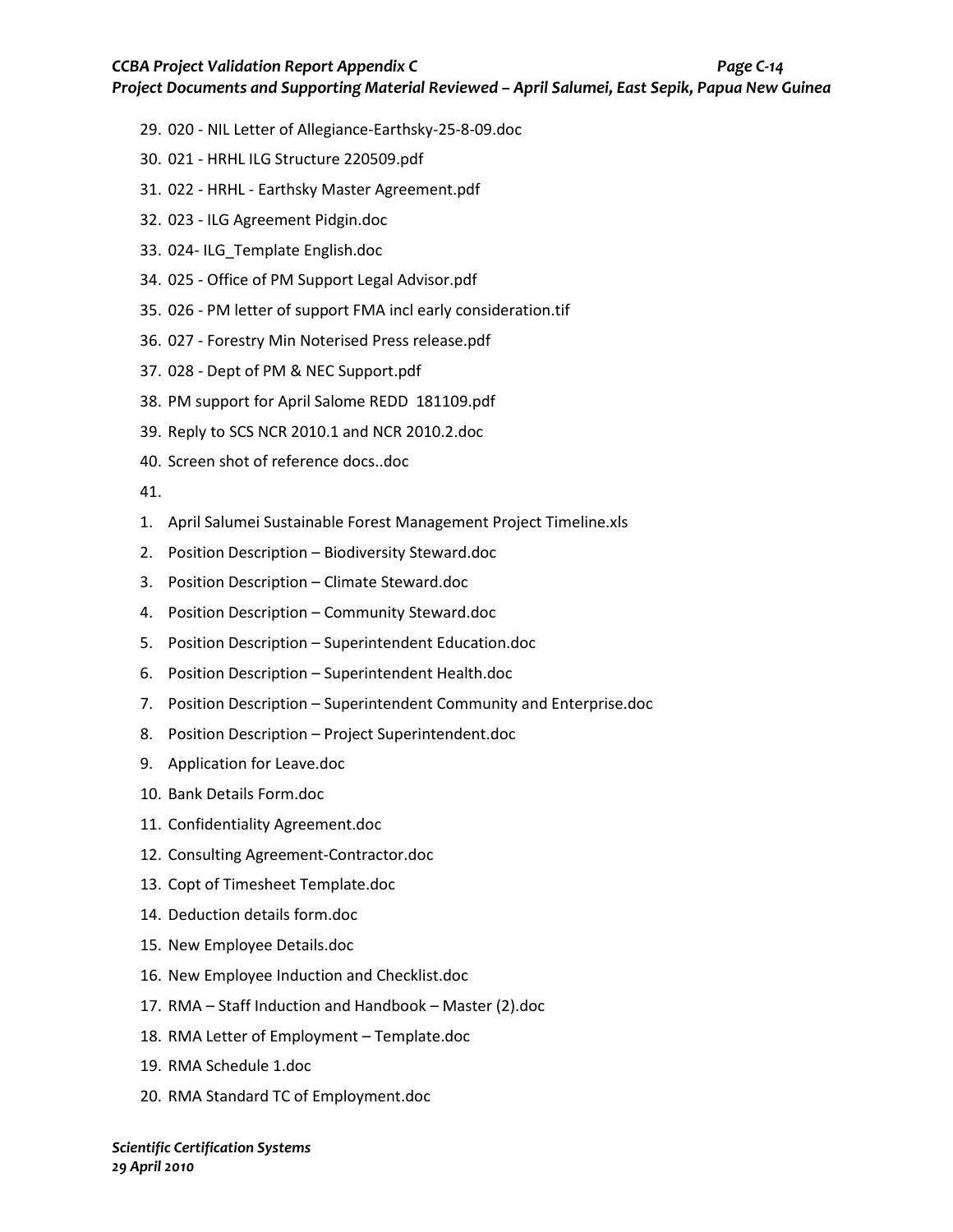- 21. System Access for new employees.doc
- 22. TFN and ID Form.doc
- 23. Timesheet.doc
- 24. Conflict of Interest Policy.doc
- 25. Code of Conduct Policy.doc
- 26. Transparency Policy.doc
- 27. Complaints Handling and Dispute Resolution Policy.doc
- 28. Environmental Awareness.doc
- 29. High Conservation Value Policy.doc
- 30. Policy and Funding Guidelines.doc
- 31. Equal Employment Opportunity Policy.doc
- 32. Health and Safety.doc
- 33. Drugs, Alcohol, Beetle Nut and Smoking.doc
- 34. Emergency Procedures & Evacuation.doc
- 35. Harassment Poliy.doc
- 36. Hours of Work Policy.doc
- 37. Leave of Absence Policy.doc
- 38. Performance, Development and Training Policy.doc
- 39. Disciplinary Policy.doc
- 40. Dress Code Policy.doc
- 41. Fit for Work Policy.doc
- 42. Reporting Policy.doc
- 43. Purchasing Policy.doc
- 44. Records and Books of Account Policy.doc
- 45. Company Property and Equipment Policy.doc
- 46. Computer, Network, Internet and Email Policy.doc
- 47. Work Vehicle Policy.doc
- 48. Visitors Policy.doc
- 49. PD-Biodiversity Steward.doc
- 50. PD-Climate Steward.doc
- 51. PD-Community Steward.doc
- 52. PD-Superintendent- Education.doc

*Scientific Certification Systems 29 April 2010*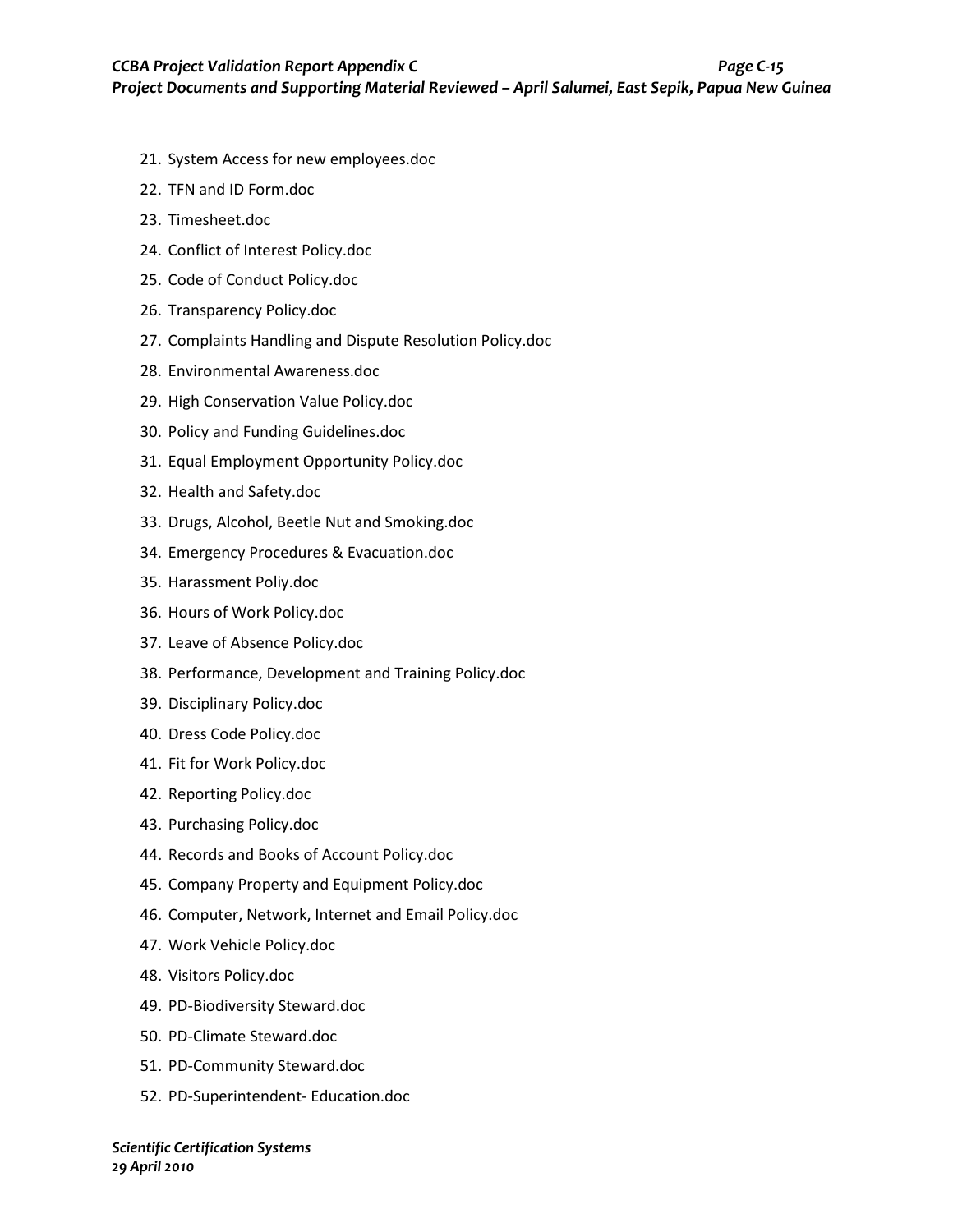*Project Documents and Supporting Material Reviewed – April Salumei, East Sepik, Papua New Guinea*

- 53. PD-Superintendent- Health.doc
- 54. PD-Superintendent-Community and Enterprise .doc
- 55. Project Superintendent.doc
- 56. Application for Leave.doc
- 57. Bank Details Form.doc
- 58. Choice of Super Form.doc
- 59. Confidentiality Agreement.doc
- 60. Consulting Agreement Contractor.doc
- 61. Copy of Timesheet template.xlsx
- 62. Deduction Details Form.doc
- 63. List of HR documentation.doc
- 64. New Employee Details.doc
- 65. New Employee Induction & Checklist.doc
- 66. RMA Staff Induction and Handbook Master (2).doc
- 67. RPM Letter of Employment-Template.doc
- 68. RPM Schedule 1.doc
- 69. RPM Standard T C of Employment.doc
- 70. System Access for new employees.doc
- 71. Template.doc
- 72. TFN & ID Form.doc
- 73. Timesheet.doc
- 74. Support for the April Salumei Sustainable Forest Management Project REDD Pilot Project/09<sup>th</sup> August 2010/Manasupe Z. Zurenuoc, OBE – Acting Chief Secretary of Department of Prime Minister & National Executive Council
- 75. Timeline of approvals, awareness and consent.doc
- 76. The State of the Forests of Papua New Guinea/The Honourable Belden Namah MP Minister for Forests
- 77. RMA Staff Induction and Handbook Master (2).doc
- 78. General Comments on Public Comments/Stephen Hooper Chief Executive officer of Rainforest Project Management Ltd
- 79. Review Of The Proposed Carbon Sequestration And Deafforestation Reduction Schemes In Papua New Guinea And Specific Consideration Of The Kamula Dosa And April Salumei Sustainable Forest Management Projects/Gabriel Dusava – Department of Prime Minister & NEC
- 80. Reply to requests from SCS and CCB in response from Green Light Foundation comments/Stephen Hooper – Chief Executive officer – Rainforest Project Management Ltd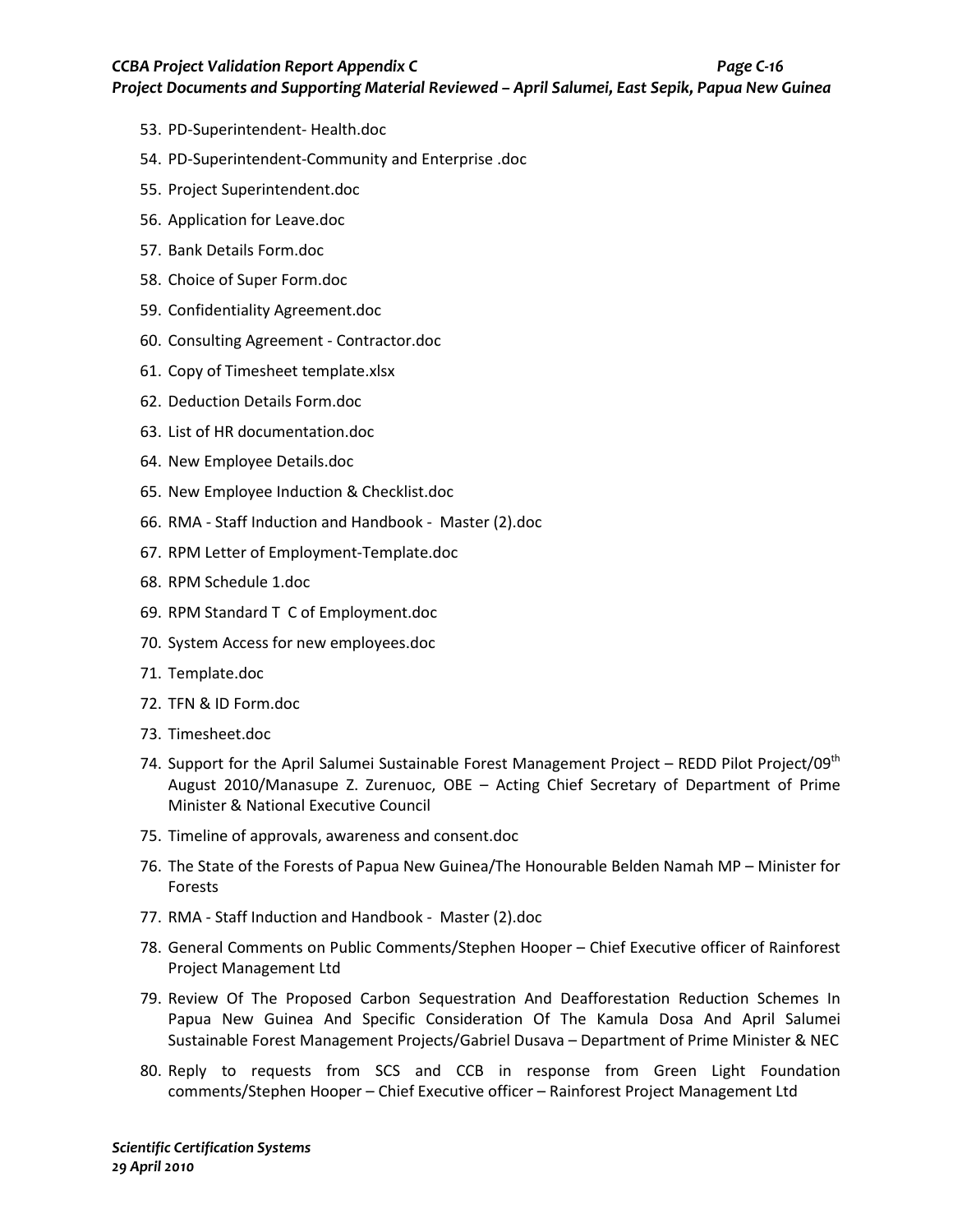#### *CCBA Project Validation Report Appendix C Page C-17*

*Project Documents and Supporting Material Reviewed – April Salumei, East Sepik, Papua New Guinea*

- 81. RainforestManagementAllianceSupporting Docs.zip
- 82. Request For Assistance For The Launching Of The April-Salumei National REDD Pilot Project/09<sup>th</sup> June 2010/John Mosoro – Officer In Charge & Acting Director Carbon Trade of Office of Climate Change & Development
- 83. Ltr from Mathew Yafei.pdf
- 84. Ltr from HRH Ltd. Representing board members and & Lancos.pdf
- 85. Logging, Legality and Livelihoods in Papua New Guinea.pdf
- 86. Greenpeace Report Preserving Paradise.pdf
- 87. Foxetal2008.doc
- 88. FieldtripLocations.pdf
- 89. EATHSKY 1.pdf
- 90. AprilSalome\_publicationNEW.pdf
- 91. April salumei Showing boundary.pdf
- 92. Hunstein Range Holdings Limited Claim Against The State And Court Orders WS # 563 OF 2007/13<sup>th</sup> October 2008/Jackson Yagi – Chairman – Hunstein Range Holdings Ltd
- 93. April Salumei Draft Indicative Cash Flows Yr 1 (2).xls
- 94. Review Of The Carbon Sequestration And Deforestation Reduction Schemes In Papua New Guinea And Specific Consideration Of The Kumala Doa And April Salumei Sustainable Forest Management Projects/11<sup>th</sup> August 2010/Associate Professor Dr Eric Kwa - Legal Advisor – The University Of PAPUA NEW GUINEA
- 95. April Salumei Awareness Visit.doc
- 96. APRIL SALUMEI AWARENESS FIELD TRIP 24 JUNE 2010.doc
- 97. Court Papers 2.pdf
- 98. April Salumei PDD submitted for approval December 2010.pdf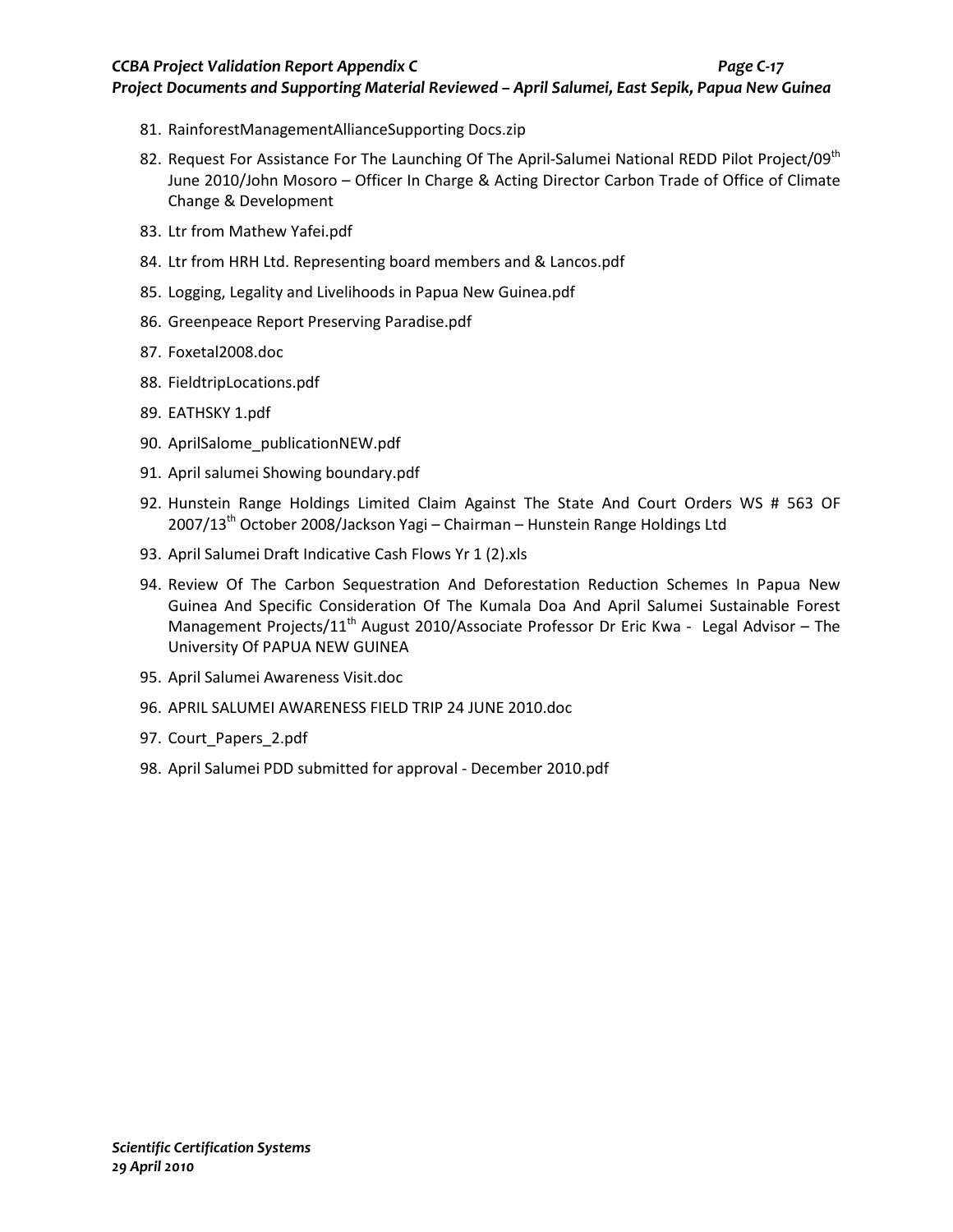*Project Documents and Supporting Material Reviewed – April Salumei, East Sepik, Papua New Guinea*

## **Supporting Documents**

- 1. Support for the April Salumei Sustainable Forest Management Project REDD Pilot Project. Letter from Manasupe Z. Zurenuoc, OBE, Department of Prime Minister and National Executive Council, Office of the Chief Secretary, Dated 9<sup>th</sup> August 2010.
- 2. Review of the proposed carbon sequestration and deafforestation reduction schemes in Papua New Guinea and specific consideration of the Kamula Doso and April Salumei Sustainable Forest Management Projects. Email to Stephen Hooper on the  $5<sup>th</sup>$  August 2010 from Gabriel Dusava, PNG VISION 2050 Development Centre, Department of Prime Minister & NEC Ground Floor, MORAUTA HOUSE, WAIGANI.
- 3. Review of the carbon sequestration and deforestation reduction schemes in Papua New Guinea and specific consideration of the Kumala Doso and April Salumei Sustainable Forest Management Projects. Letter to Stephen Hooper dated 11 August 2010 fro Dr Eric Kwa, Law School, and University of Papua New Guinea.
- 4. Forestry and Climate Change Framework for Action 2009 2015. Ministry of Forests November 2009
- 5. Position Paper, April Development Corporation LTD (Former Landowner Company) For and on behalf of the April River Land Owners (Formally part of the April Salome TRP) Wosera Gawi District, East Sepik Province, Dated: April 2009
- 6. Partners with Melanesians Involvement in the Development of Aprolationei FMA Pilot REDD Project. Letter from Ken Mondiai, Executive Director, to Stephen Hooper Rainforest Management Alliance Limited. Dated 21 June 2010.
- 7. Certificate of Recognition of Incorporated Land Group Baksem2.pdf
- 8. ILG Confirmation Agreement Baksem2.pdf
- 9. Certificate of Recognition of Incorporated Land Group Dobis.pdf
- 10. ILG Confirmation Agreement Dobis.pdf
- 11. Certificate of Recognition of Incorporated Land Group Latuam.pdf
- 12. ILG Confirmation Agreement Latuam.pdf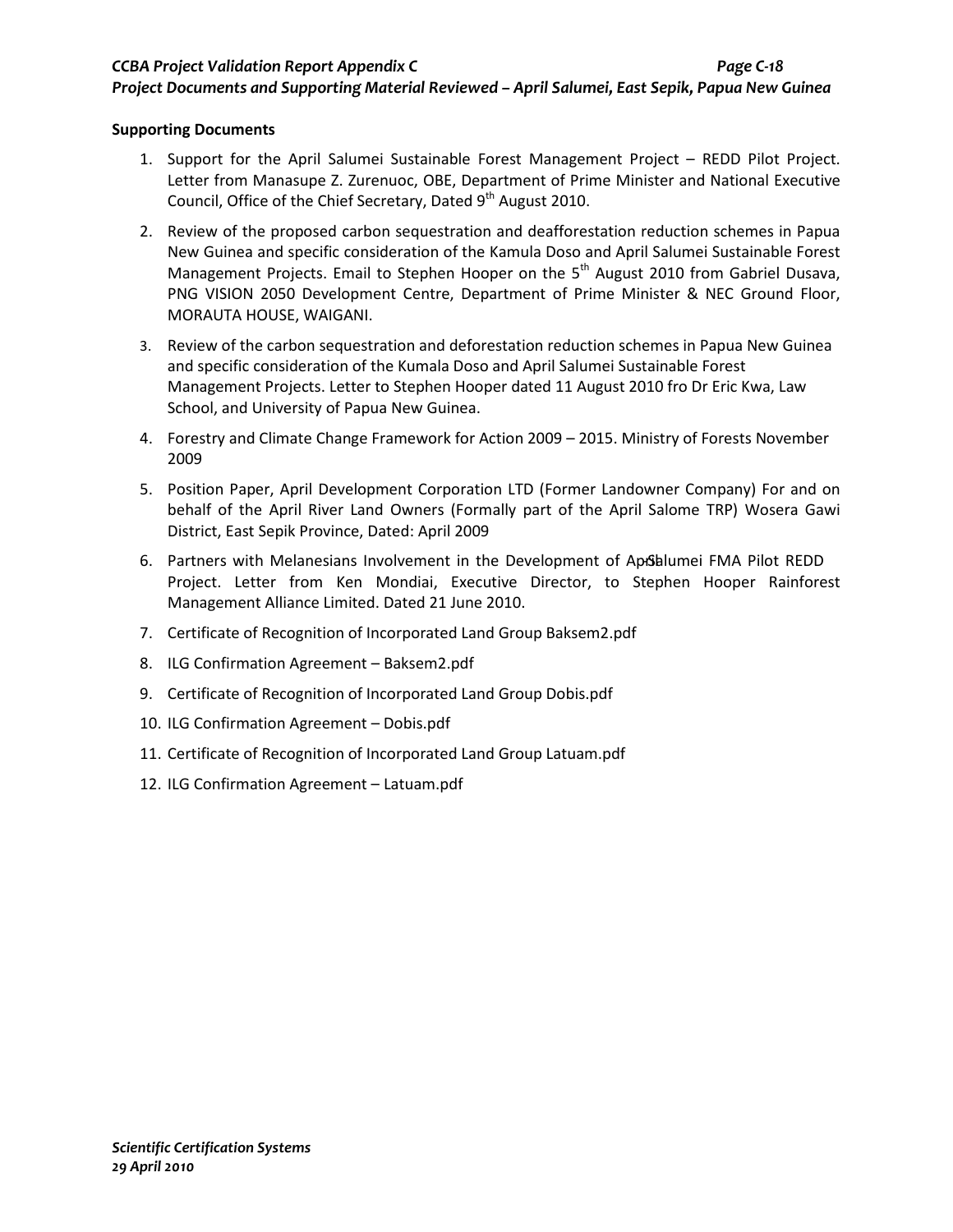## **A SUMMARY OF THE STAKEHOLDER MEETINGS PERFORMED AS PART OF THE VALIDATION OF APRIL SALUMEI SUSTAINABLE FOREST MANAGEMENT PROJECT**

Israel Bewang

## **1.0 General Remarks**

This summary report of April/Salumei Project presents the findings of a full validation conducted by Scientific Certification Systems (SCS) of the conformance to the Climate, Community and Biodiversity Project Design Standards (2nd Edition). SCS was contracted by Rainforest Project Management (RPM) to perform this full validation after the addressing the NIR and NCRs of the pre-assessment report.

The villages visited over this full validation visit included Sankriman, Wagu and "The Farm" (Yarakai) in the Ambundi Drekikir District of East Sepik province in PNG. Other government and Project partners were visited in Wewak and Port Moresby respectively.

The trip was under heavy police escort to protect the validation team which indicates the commitment by the government to provide security for the Project personnel. The trip was a spectacular one in a sense that it brought hope for all stakeholders including the government, diverse landowners and the company representatives.

People consulted included government and company representatives and well over a thousand landowners who were well organized and prepared for the job. The general impression one could have was that everybody supported the Project. However there were issues which might be revealed later on including views of people who did not speak like some women and issues concerning procedures followed in developing the ILGs and the validity of the FMA documents.

Consultation process tried as much to speak to all the stakeholders and get views of most of the people who are directly and indirectly affected by the Project activity. All the important areas highlighted in the CCBS standards were covered during the stakeholders' consultation meetings.

There was general support for the Project from the local level government to the highest levels as Ministers, including the Prime Minister. Almost all the stakeholders interviewed supported the Project a few people stated that they have issues which will be posted on the CCBA website.

## **Community Meetings**

#### Summary

At each location the reception was spectacular from the beginning at arrival with traditional dances and traditional gifts (woven bags, flowers) being given to the validation team. Generally, as it was presented to the validation team, the land is owned by 163 Incorporated Land groups (ILG's) who have all given consent to the Project. There is general consensus that the area is under FMA and carbon development will replace a usual logging operation and all stakeholders spoken to shared the same view and supported that.

The summary of the responses were that generally the people are aware of the Project and are willing to participate. Illiteracy limited peoples understanding and communication of how the Project would be developed which lead to basic non detailed answers in some cases. The validator got the impression that the Project had been described in simple terms, adequately enough to get the key messages across. The indigenous landowner's understanding from the interviews was that the Project is generally about carbon and how it would be traded, it is about protection of the forest that people live in. They stated that the Project will protect the natural environment and the people who are living in it when people participate to reduce deforestation and forest degradation and reduce the impact of climate change. Apart from that they will get payments and services such as health and education and improved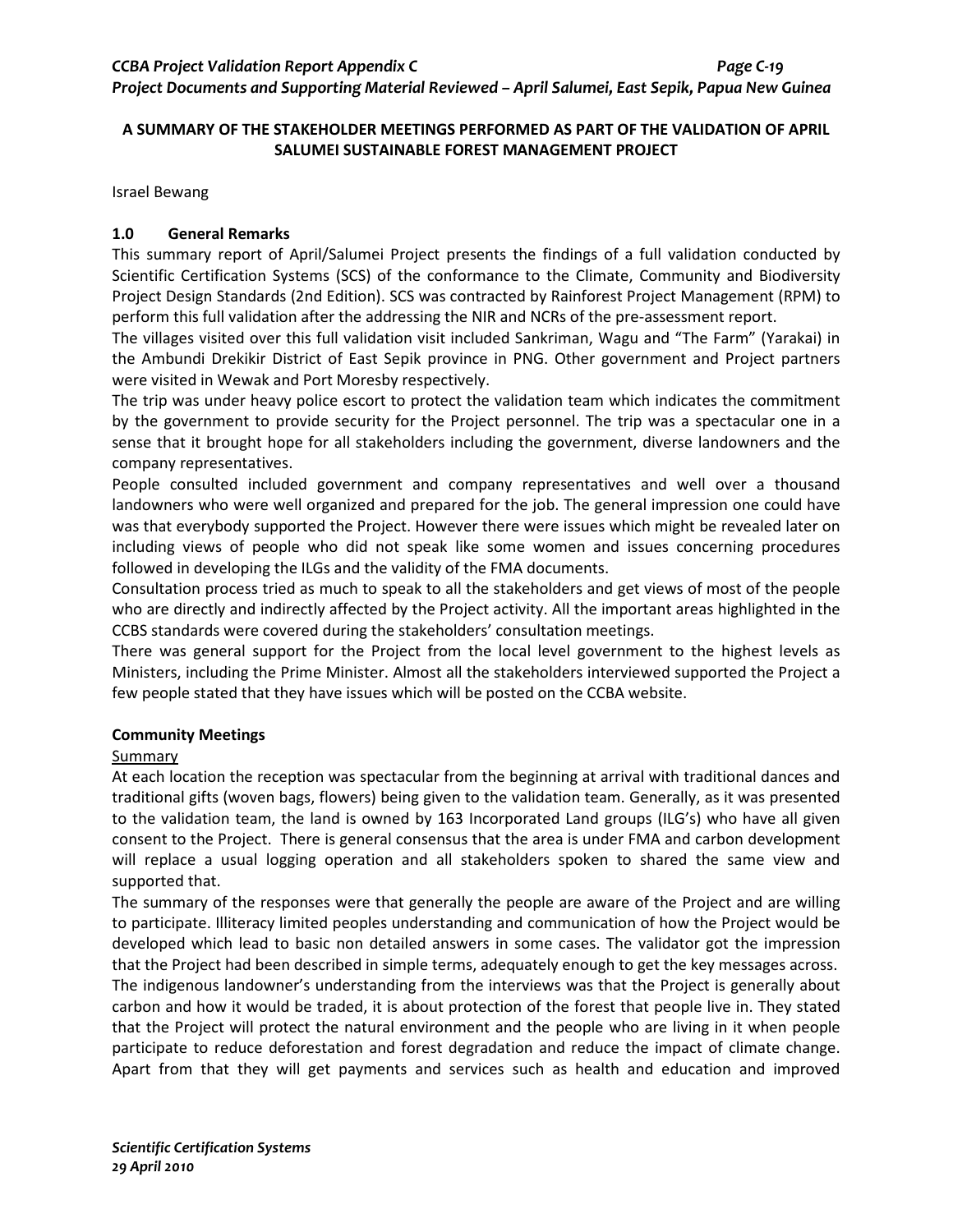communication and transport for conserving their forests and that may be the major driving force for people to support the Project.

Concerning gender issues, it was evident that the Project will affect and will be affected by the cultural norms on male and female roles in the village level. The training element of the Project will be important in this respect to bring gender equality to the Project. The importance of the human resource and Project policies and community monitoring described by the Project will be important to ensure both genders; disadvantaged and landless inhabitants participate and benefit from the Project.

The community stated that the benefits of the sale of carbon stock will be equally shared. The unfair distribution of benefits according to the sizes of land at least to the ILG levels, the payment for services by individuals will probably lead to conflicts. The communities were aware of this and understood the conflict resolution process and discussed many ways in which they proposed to deal with the potential issues that increases in money will bring to their communities.

## General stating questions that were asked in the Community Meetings

All the sections of the CCBS Version 2 were covered and the following main questions were asked to the villages visited;

- What is the Project about?
- Who are the stakeholders?
- How will the benefits from the Project be distributed?
- How do the people want the Projects to be implemented?
- What types of things do you hope the Project will bring to the area?
- Can you explain any negative things about the Project?
- Can you explain your role in the Project?
- What do you hope the Project will bring to your area?
- Have you seen the PDD or any documentation about the Project?
- Has the PD been explained to you?
- How do you currently use the forest resource?
- Do you see any likely conflicts arising from the Project?
- How would you resolve any conflicts?

## **Meeting 1: Changriman Village Date: 12th July 2010 Time: 9.50am – 11.20am**

Estimated number of people – 450

The village people performed a welcome ceremony with men, women and children all dressed up, singing and dancing. There was a formal welcome from the head of the village head and prayer from the minster.

Men, women and children were standing together and willing to answer questions. The main issues discussed were:

*Scientific Certification Systems 29 April 2010*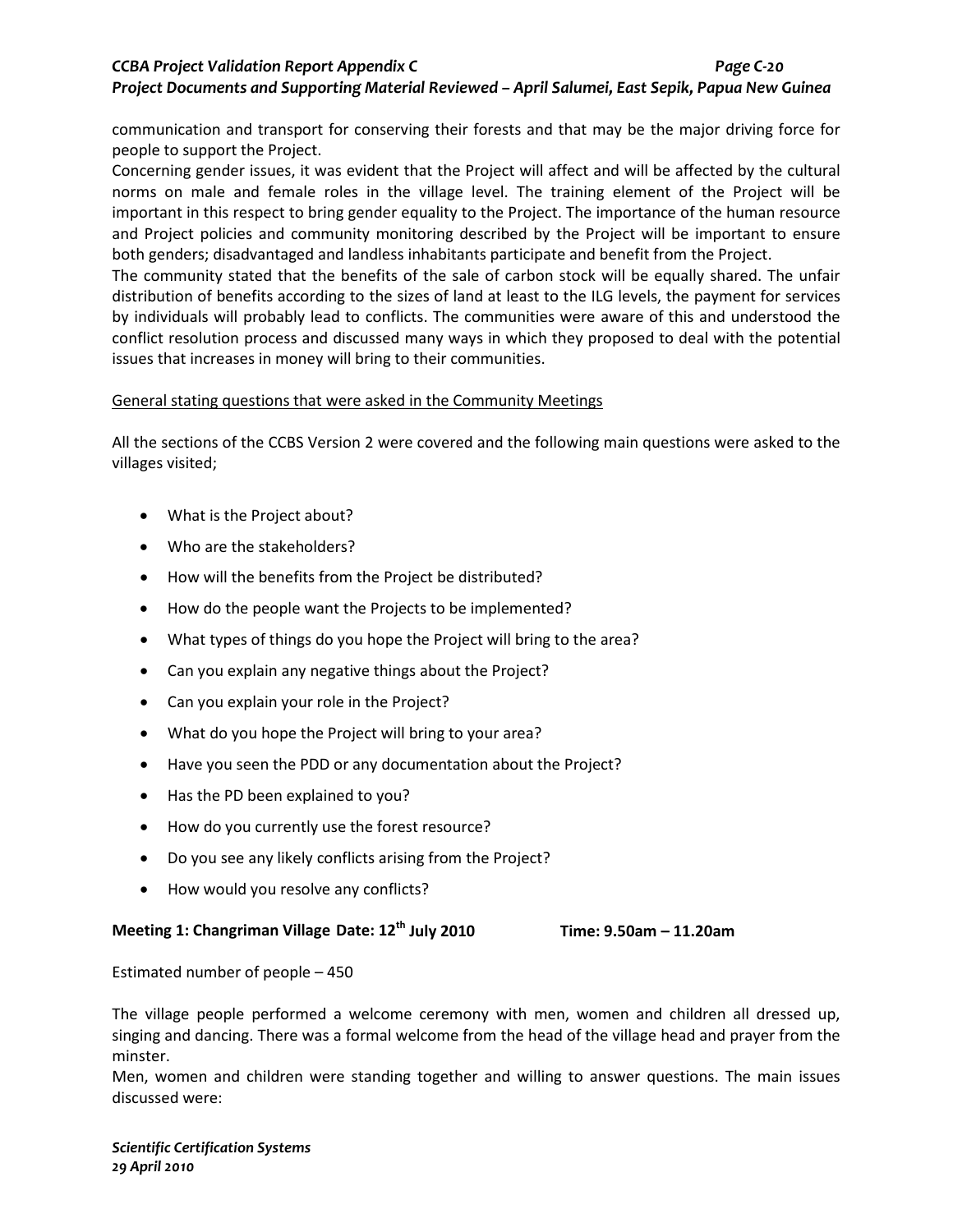## *CCBA Project Validation Report Appendix C Page C-21 Project Documents and Supporting Material Reviewed – April Salumei, East Sepik, Papua New Guinea*

The Project is a REDD program. It is about carbon and better wind and the air. It is about protecting the forest.

The community would like better education and health services. Better water transportation and money for school fees and other commodities. They also talked about solar power, communication and a road link from Ambunti so they could have access to markets for crops and fish.

They understood that the benefits would flow through the genealogy and that accountability and transparency were very important to them. They did not want a middle man taking their money.

They recognize that capacity building is required and they are accepting and wanting that as they understand there will be a long-term commitment to the Project.

The group understood that the Project partners were Hunstein Range Holdings, Rainforest Management Alliance and District and National Government.

Some people at the meeting were holding the PD summary document.

**Meeting 2: Wagu Village Date: 12th July 2010 Time: 9.50am – 11.20am**

Estimated number of people - 250

The village people performed a welcome ceremony with men, women and children all dressed up, singing and dancing. There was a formal welcome from the ward member for Wagu and the Chairman of the ILG.

The ILG chairman gave a speech about co-operation, unity and people to be one. He also stated that the long term benefits of the Project should be sustained. There was more segregation in this community with the men dominating the answers and the women and children separated from the main discussion.

The following villages were said to be represented: Gahom, Buka Buki, Kagiru, Bitata, Igai, Wagu. Deputy Chairman of Sio Wario Investments and Niksek Samsai were present.

## The main issues discussed are summarized below:

*A village elder said:* The Project is a REDD program. It is about conservation and natural resources, biodiversity and quality of air. It is about preserving the forest for the future generations and to do Projects that are of benefit to the people. It is about sustainability, ancestral continuation.

*A young male said:* The types of Projects that will come include water supply, health, housing, transport, outboard motors and cars, education and lifted standards of living.

*An elder said:* there will be support in developing businesses. That is must come from the bottom up, must be planned by the people and must be want they want.

A middle aged man said: Projects should be selected in line with the standard. That the developer's views provide a link to the standard. He stated that he understood the process of activity to get Project approved.

*A village elder said:* The types of activities that the Project would bring included housing, sustainable mining, crocodile farming, coca which will lead to income sources from small activities.

*A young male said:* He will seek assistance to develop certain Projects to ensure that they are in line with the conservation objectives of the Project.

*The Chairman said:* He understood the process by which funds would flow to the people. He confirmed that any finds would flow equally between the landholder groups.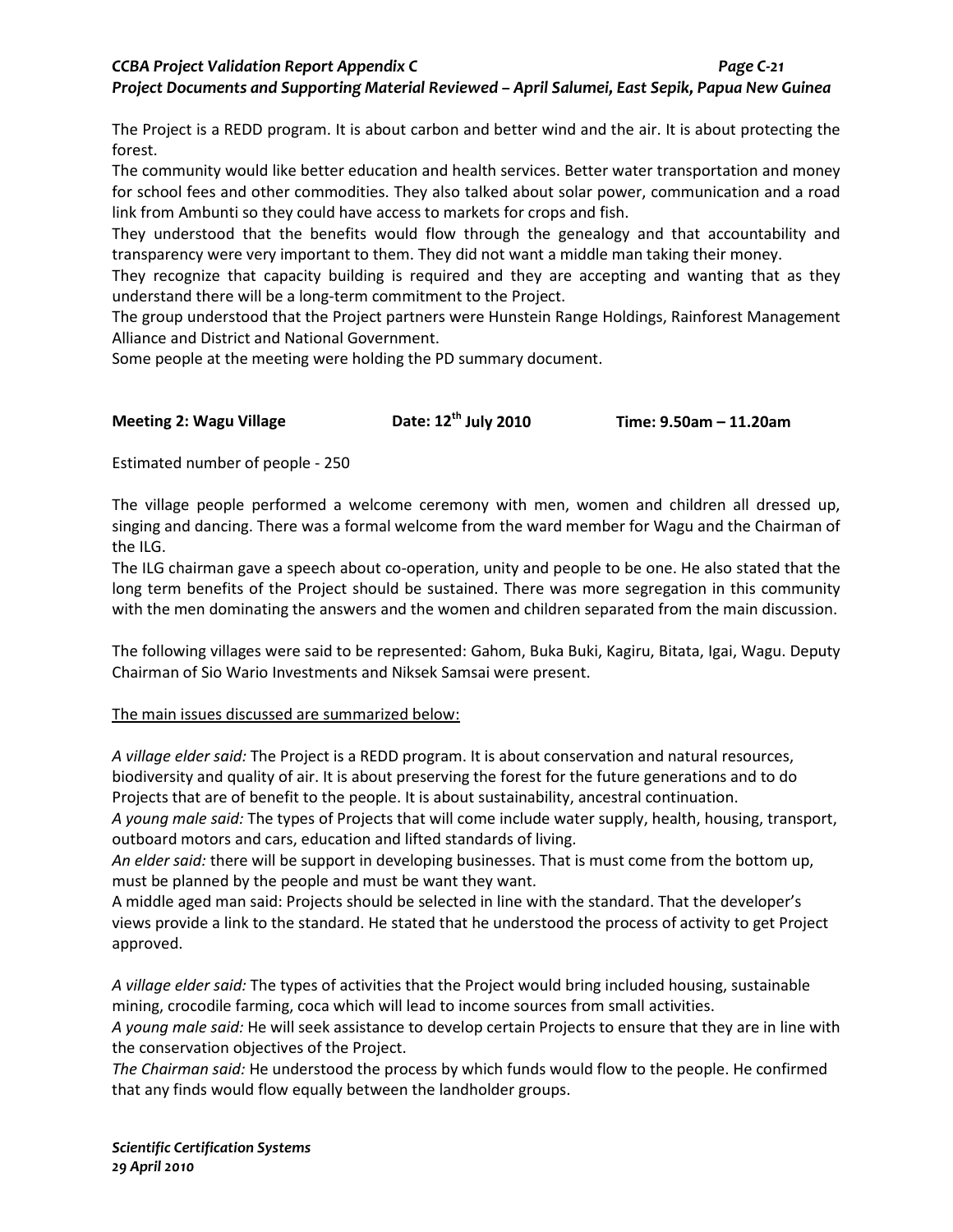## *CCBA Project Validation Report Appendix C Page C-22*

#### *Project Documents and Supporting Material Reviewed – April Salumei, East Sepik, Papua New Guinea*

The chairman said: Conflicts will be handled internally where possible using their existing system and that the Project has an arbitrator system in place if it cannot be resolved.

Young women said: That they are concerned about the negative aspects of bring money into the village. That the money will be used by the men to buy more wives and bring HIV into the village and no money will be left for school fees.

*The Chairman said:* One way to resolve this would be to have the women control the funds. There was laughter about this and nodding as good idea.

The young spokesman said: That money will be controlled through Projects rather than as cash. *The Elder said:* that any issues would be controlled and managed through the conflicts and legal system if illegal activities were taking place.

*A middle aged man said*: That the Projects use of the independent body to control Projects would reduce conflict and problems by approving good Projects

*The Chairman provided:* An overview of how the money from the carbon trade would be distributed amongst the stakeholders. He gave a consistent distribution with what is stated in the PD and was explained to the validator prior by the proponent.

*An Elder said:* They did not want a middle man as money had been promised and not paid in the past. They do not want corruption. No middle man.

The validator understands that this relates to the legal battle over the FMA/WMA and Hunstein Range Holdings.

*The pastor said:* He was still not completely sure how the money will come to the benefit them. *A young man said:* That the ILG is registered and this will be the mechanism for any cash payment. He said that if the agreed percentages are stuck to the middle man issue should be OK. The middle man is the government.

*A middle aged man said:* He needs assistance with getting access to the Projects as he can't read or write.

*The chairman said:* That the resource centers will assist with capacity building. The money will be in a trust account to assist with writing proposals and getting activity funding.

The validator sat with the women separately as they did not want to participate in the main meeting.

The validator felt that the women understood the Project but did not yet feel confident that they would be included. They felt that the majority of the work and responsibility fell on them and that the men would take the money and do less. They supported the Project if it was going to bring education and health for their families and access to market so they could improve the life for their children.

## **Meeting 3: "The Farm" Yarakai Date: 12th July 2010 Time: 2:50pm – 4:30pm**

Estimated number of people - 500

Again there was a large welcome ceremony with coconuts, flowers and bags. A large tent had been constructed with seats like a hall. There were many men, women and children who had all travelled from their villages as the water level was very low and we could not make it to Yarakai.

The chairman gave an opening speech. The validator felt that people were worried about the validation ad were nervous. The overall impression was that they wanted the project but were worried they were going to say the wrong thing and jeopardize the project.

The main issues discussed are summarized below: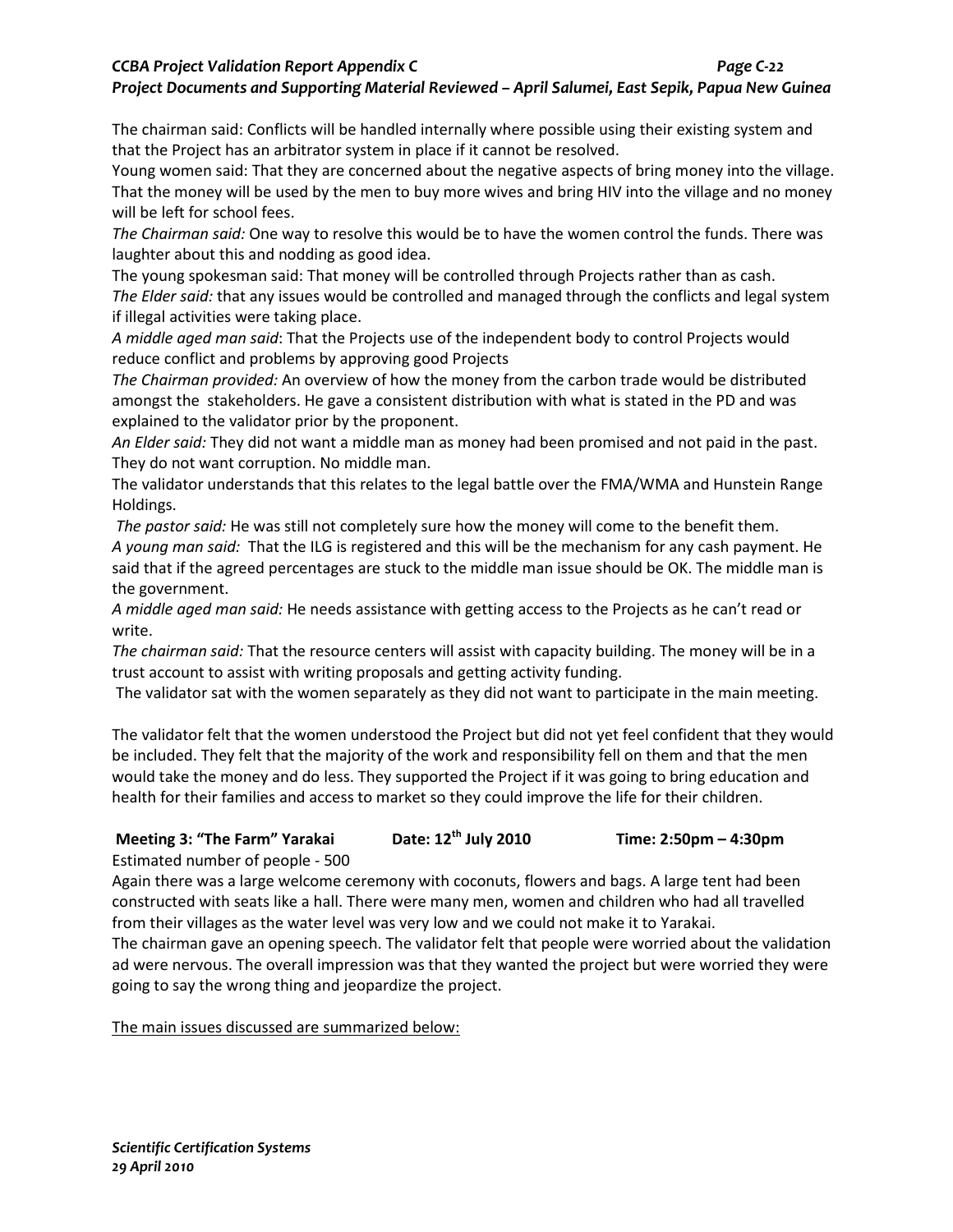## *CCBA Project Validation Report Appendix C Page C-23 Project Documents and Supporting Material Reviewed – April Salumei, East Sepik, Papua New Guinea*

*The Chairman said:* that the Project was about climate change and protecting the forest. He said it was about oxygen and protecting the people. He said it was about locking up the wind in the trees and selling it to other countries.

*Women's spoke person said:* The types of Projects they are hoping for include education, health, schools, housing and income generating activities. They also need transport and a road. They believe that with no road there will be no services. That is why they have been forgotten.

*The Chairman said:* Communication, water supply and electricity are important. They need more services.

*A middle aged man said:* They need environmental friendly programs that are consistent with the standards and objectives. He also said that they will organize themselves to get eh Project implemented. *Women (2) said:* The Project partners are Earthsky, landowners and the University .

*A village elder added:* That Vision 2050 is also important and that the government is also a stakeholder. *A middle age man confirmed that:* Government, Scientists, Eathsky and landowners will make the Project work.

*A village Elder (2) said:* Our job is to look after the land like we have in the past.

*The Chairman said:* The forest is our supermarket and we want to develop sustainable Projects to keep the forest which is our livelihood.

*A young man said:* We will work with the developer to conserve the forest.

*Woman (2) said:* The resource centre will be used to train the people with the skills necessary for the Project.

*The Chairman said:* Training and support will be provided to teach people and support people to go away to learn and then the children will return and bring back the benefits. He felt education was the key to Project development and this was well supported by others in the meeting. He made it clear that the resource centre will be used for training people to go out and implement the Project.

He also went on to explain that the funds will be distributed through the ILGs equally and then down to the clans and then individuals. He agreed that everyone should have an account and that no cash should be handled. The civic loan society should be used for micro-finance.

He also explained the dispute resolution process in detail and the others in the meeting were nodding as though they understood.

*Women (2) said:* The she believes that the villages understand the issues of bringing money into the area and that they will try to mitigate that through education. She also said that supporting women and children is important and that Christian development would help to reduce the social problems.

| Provincial Administration Office – Wewak | Date: 15 July 2010 | Time: 10.30am, |
|------------------------------------------|--------------------|----------------|
|------------------------------------------|--------------------|----------------|

**Present:** District Administrator, Senior Planner, District Planner and Agricultural Planning and Default Forestry and Fisheries, Carly Green, Israel Bewang, Philip Moyer and Erik Mesak.

The meeting was opened by Philip Moyer, and the purpose of the meeting was outlined.

The District Administrator introduced everyone and explained the offices role in the district. This group was responsible for the backend planning, monitoring, and implementation and reporting on the district plan. It is responsible for the co-ordination of planning and budget.

The office recognized that there was no district plan for forestry at the moment but that it is a step that they need to take. They highlighted that the relationship between the Project and the district planner is very important.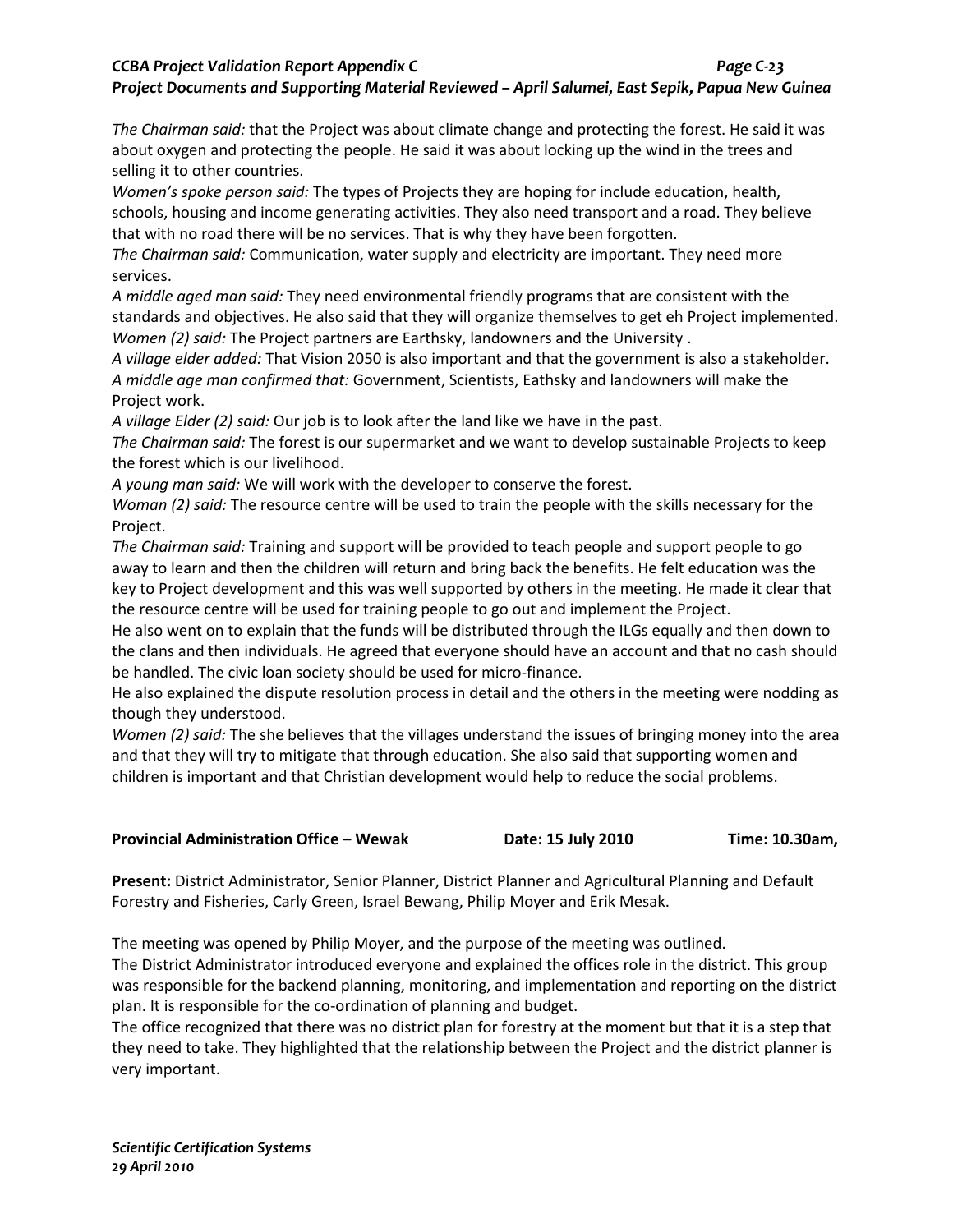## *CCBA Project Validation Report Appendix C Page C-24 Project Documents and Supporting Material Reviewed – April Salumei, East Sepik, Papua New Guinea*

The District Administrator through there was a breakdown in communication brought about by the lack of a policy framework for these types of Projects and that a breakdown in communication has occurred because of this. They thought that a 'road show' approach like the mining companies take with stakeholders would have been appropriate.

Philip mentioned that they had tried to talk with the planner in Ambunti but he was never there and agreed the lack of formal policy framework was a barrier but it did not mean the Project could not proceed with joint participation.

The district planner agreed that there are no formal processes and both parties agreed to communicate on the Project developments through regular reporting as specified in the PD.

In general the office believed that the Project was in line with general aspirations of the district, provincial and national governments.

**Forest Authority Date: 17 July 2010 Time: 10.15am - 11.10am**

## **Location: Holiday Inn Port Moresby**

**Present:** Mr. Kanawi Pouru, Managing Director Forest Authority, Carly Green, SCS, Isreal Bewang, SCS, Philip Moyer, RMA, Stephen Hooper, RMA, Erik Mesak, Ministry of Correctional Services

Introduction and the purpose for the meeting was communicated by Carly Green.

Mr Pouru explained in detail about the role of the Forest Authority and the ownership structure of the forestland in PNG.

Landholders own use of the land is subject to the law in PNG. If the landholders wish to make commercial use of forestland in PNG then the Forest Authority takes control and creates an FMA through a defined process. The FMA is to be managed at all times as a forest for timber production and is subject to the Code of Practice established in 1996. This code of practice permits selective harvesting, not clear fell.

The creation of the FMA requires a developmental study to be done which is driven by the Forest authority. He explained there has been situations where the FMA has been cancelled based on the developmental study having shown the area too sensitive.

For the April Salumei area a development plan and EIA was conducted for the enactment of the FMA. This developmental study identified the area as an area suited for low impact activities due to the environmental importance of the area. This is one of the main reasons why the WMA was initiated to try and protect the area as the landholders wanted to generate income from harvesting.

The key reason for the law suit was that the local people need financial support and want to generate income from the land. Mr Pouru stated that the FMA would be enacted by the landholders and the Forest Authority with conditions as specified in the EIA.

Mr Pouru explained that the creation of FMA transfers the timber rights to the Forest Authority which becomes the agent to engage and manage a harvesting company. The Forest Authority has standard terms with the ILGs. The next step is the development options with landholders and come up with a land use plan that is then signed off by the board and then approved by the Minister.

At the moment given the lack of policy framework the Forest Authority is unsure of their role and how these Projects will evolve over time. He made it clear they want to support and learn from the process. He also stated that Minister had already signed the letter of approval for the Project prior to the board approving it. He said however that the board approving the Project should be a formality as the Projects commitment is consistent with the board objectives for the area.

He also expressed frustration at the lack of a policy framework and explained that the Forest Authority had released the Forestry Climate Change Framework the previous day. This framework was to provide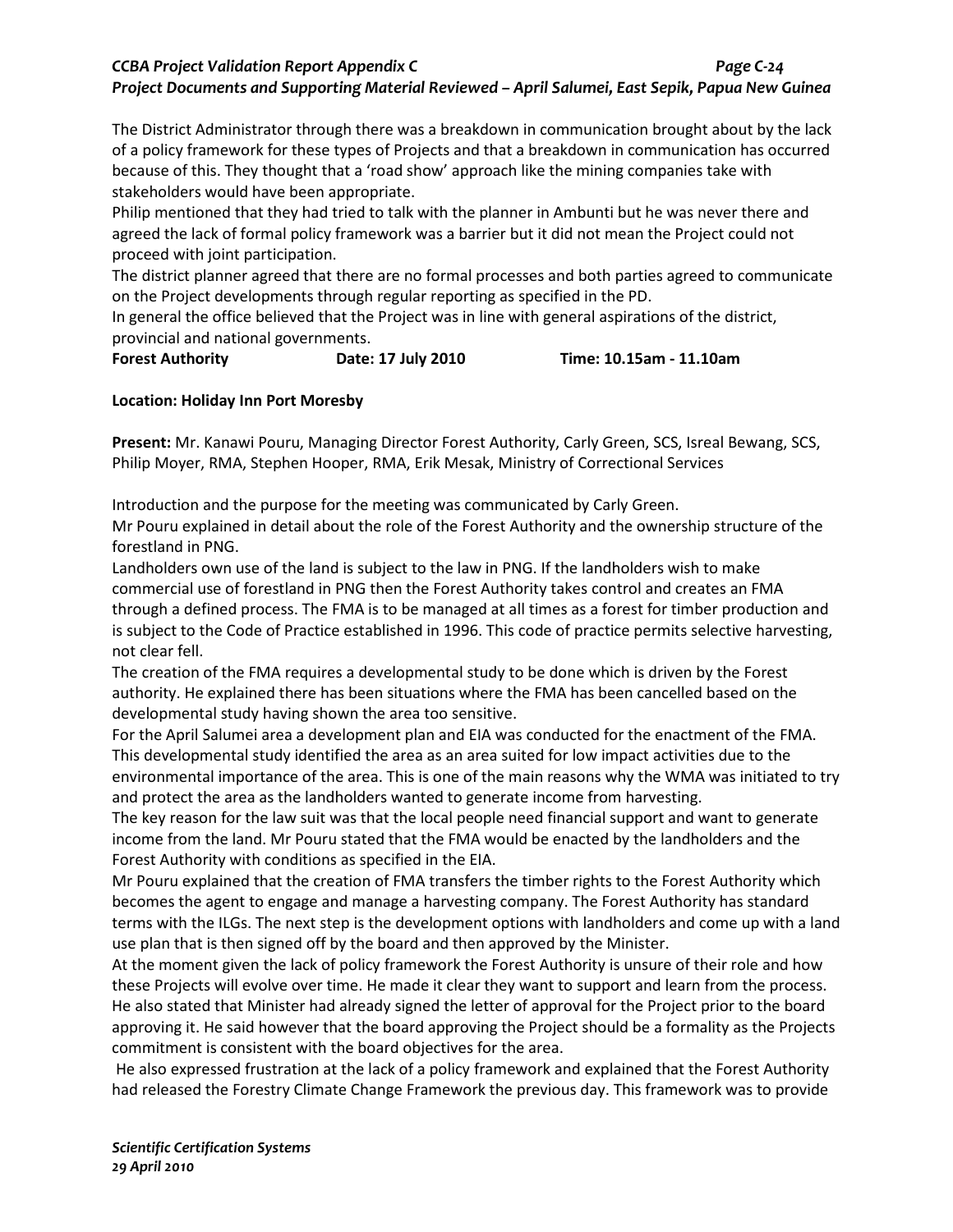## *CCBA Project Validation Report Appendix C Page C-25 Project Documents and Supporting Material Reviewed – April Salumei, East Sepik, Papua New Guinea*

a National Forest development Guideline. He believed that the Forestry and Climate Change Framework for Action can be used as guide for this Project under the concept of FMA.

Rainforest Project Management Limited agreed that he was aware of this framework and was happy to see that the Project could operate within its suggestions.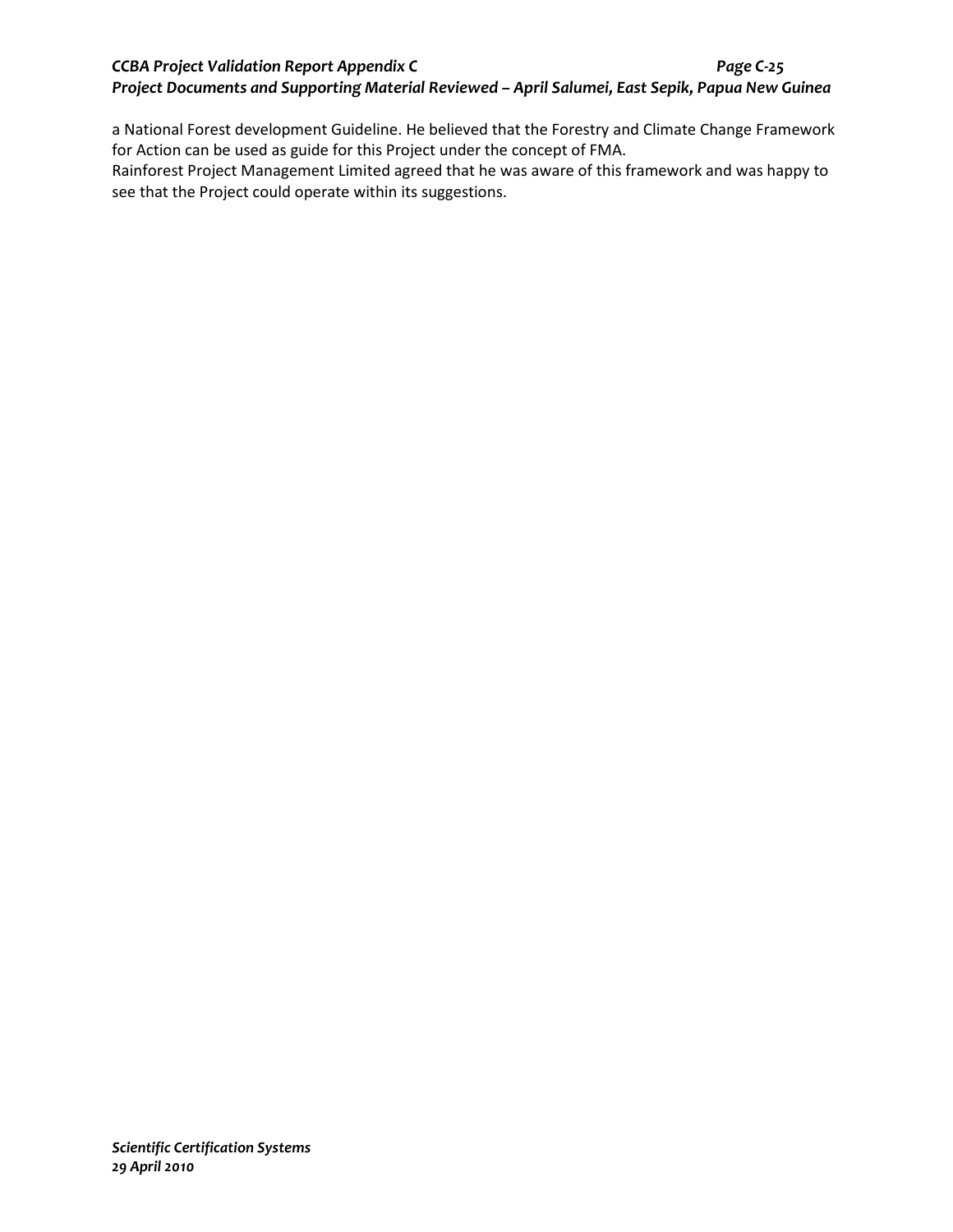## *CCBA Project Validation Report Appendix C Page C-26 Project Documents and Supporting Material Reviewed – April Salumei, East Sepik, Papua New Guinea*

#### **Dr Martin Goldman and Dr Clement Malau Date: 17 July 2010 Time: 11.30 am – 12.30 pm Location: Holiday Inn Port Moresby**

**Present:** Carly Green, Israel Bewang, Martin Goldman, Clement Malau Martin Goldman met with the validator as both a representative of the region and a prominent land use researcher in PNG. Mr Goldman's main concerns were around informed consent of the landholders and the apparent omission of his important research in the area. He also raised queries about fraudulent documents and the legitimacy of Hunstein Range Holdings as a representative company. He agreed to submit his comments formally through the CCB public consultation process. The auditor has dealt with the majority of his comments in this section.

**Scientific Technical Team Date: 17th July 2010 Time: 2:00pm – 4:30pm Location: University of Papua New Guinea**

#### **Present:**

**Dr Oisa Gideon** -A forestry expertise who has worked extensively as a researcher in the areas of biology and terrestrial sciences. Long term expert and advisor to the PNG Government on Environment, forestry and biodiversity for more than 20 years and worked in the PNG Forestry Institute. The head of the PNG Centre for Biodiversity and Conservation

**Dr Gae Gowae** – A forestry expert to the government and private sector and travelled extensively in forestry and environmental in the region and globally. Special interest in the area of sustainable development and natural resources in the country. Greater network skills with NGOs and international donors.

**Dr John Duguman** - Extensive experience in geology, Environment and with management planning expertise. Worked with government and private sector in environment and especially in the Social, EIA/EIS and mining and biodiversity.

**Professor Simon Saulei** – Expert in tropical Forestry and REDD management in the country. The Director of the PNG Forestry Institute and manages 45 staff on all types of forestry and management and policy. Continues to provide advice to the PNG Government on Forestry and REDD. Travel extensively as an advisor on technical matters related to forestry and biological studies. Has produced more than 50 publications.

**Associate Professor** - Eric Kwa - Law specialist with the of the School of Law with the University of PNG. Biodiversity and Law specialist and provides legal advice to government and communities on multilateral agreements such UNFCCC, UN Biodiversity and UN Desertification. Legal advisor to the PNG Vision 2050. Has attended to many international environmental agreements.

**Carly Green** – SCS **Israel Bewang** – SCS **Stephen Hooper** – Rainforest Management Alliance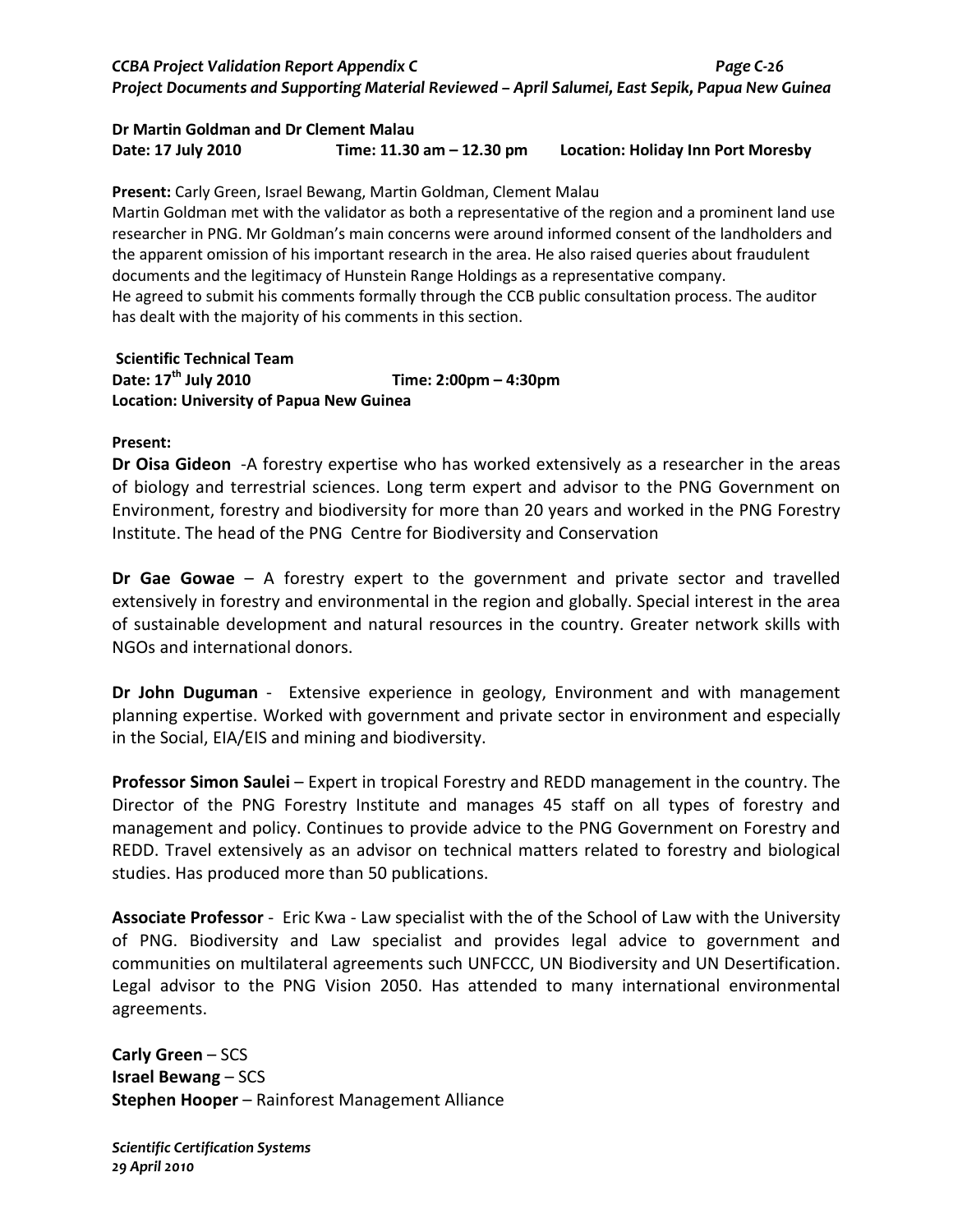#### **Philip Moyer** – Rainforest Management Alliance **Eric Mesak** – Ministry of Correctional Services

The intellectuals from UPNG and FRI have been working on various components of the PD. A meeting was held to discuss the technical components of the PD with those who developed them. Due to the key people in the room the validators took the opportunity to talk to two the expert's present about two key elements of Project approval in the absence of a clear policy framework.

### *1. The legal basis of the Project – Summary of discussion with Dr Eric Kwa*

The FMA is an agreement between landholders to transfer the rights to the forest resource from the landholders to the state. The FMA runs for 50 years and is a supervisory role. The landholders typically deal directly with the developers. The Forest Authority ensures that the code of practice is adhered to and the designated land use is conducted in accordance with the management plan which is developed after the enactment of the FMA.

Incorporated Land Groups (which generally represent clans) are the formal legal recognition of the group.

The Forest Authority has no rights to sell or transfer the rights of the resource but can be the 'mouth piece' for the clan/people. The ILG does not own the land. The land ownership remains with the individual landowners represented by the ILG.

This framework does not require that that Project deal with any other Department as the forest resource (which includes all forest products) is through the Forest Authority under the PNG Forest Act. There is new law relating to landownership which gives a clearer mandate for the ILG to have title over the land. This new law requires the boundary must be defined on a map and all clan members must be registered showing a birth certificate. This new law has yet to be fully passed.

Note: Subsequent discussions with Rainforest Project Management Limited confirmed their understanding of this new law and the Project plan provides a commitment to delineating land boundaries in accordance with this new legislation.

### *2. The Forest Authority Approval – Discussion with* Professor Simon Saulei

As a board member of the Forest Authority he confirmed that there was no distinct barrier to approval by the board of the Project and that the Minister had already approved it.

*3. The approach to forest stratification, carbon estimation and ongoing monitoring plan development*

### **Minister Amio**

#### **Date: 17 July 2010 Time: 7.30pm – 9.30pmLocation: Airways Hotel, Port Moresby**

An informal meeting was held over dinner with the Minster and members of the University of Papua New Guinea and the Forest Research Institute. This meeting discussed the comments of Dr Wari Iamo and the article appearing in the press. Minister Amio expressed his disappointment and assured the validator that his role, as Minister for from the region was to approve the Project and that the Prime Minster is in full support.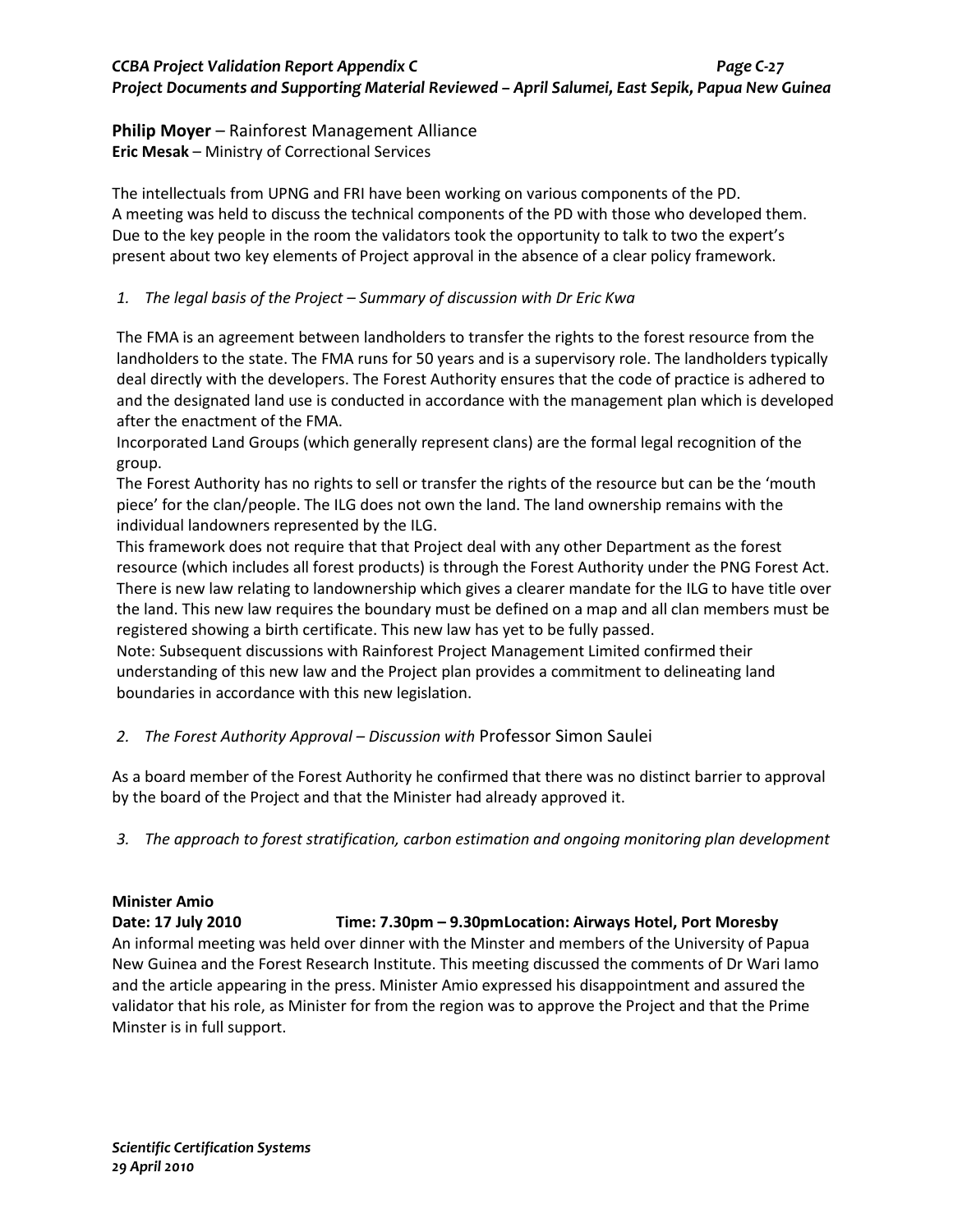# *CCBA Project Validation Report Appendix C Page C-28 Project Documents and Supporting Material Reviewed – April Salumei, East Sepik, Papua New Guinea*

# **Phone Call with Mathew Yafei**

## **Date: 29th October 2010 Time: Approximately 3pm PNG time**

A phone call was made to Mathew Yafei on the 29<sup>th</sup> October 2010. The call lasted 26 minutes. Mathew said that it was difficult and costly to get to Ambunti to make the phone call due to the dry season making the river transport problematic.

Mathew started the conversation by stating that he supported the Project but was just worried as he had not seen the finalized PDD. This was explained as Philip Moyer conducted the final round of consultation on the PDD occurred just prior to the field visit and he was in the UK. He said he has now seen the PDD and thinks that the Project is good. He confirmed that he had met with Philip a couple of times. He said he was worried about the Project as there have been some suspect people in PNG conducting carbon Projects.

He also said he was concerned that his comments had gone so far and were threatening the Project. The validator explained that his comments and opinion were important as were everyone else's in the village. Mathew also mentioned that he was concerned about the involvement of Hunstein Range Holdings as they have not distributed funds in the past to the landholders. He also mentioned that he wanted his people recognized as they do not have a registered ILG to represent them.

There are now plans, that Rainforest Project Management Limited confirmed, to formally develop an ILG to recognize these landholders separately. The validator understands that this clan was represented by another ILG which has strained relations with. This was also suggested by Rainforest Project Management Limited and Greenlight Trust.

Mathew was happy to hear that the Project would be subject to verification after 5 years to verify that the PDD was being implemented. He said he was hoping the Project would bring the benefits to the area that it describes.